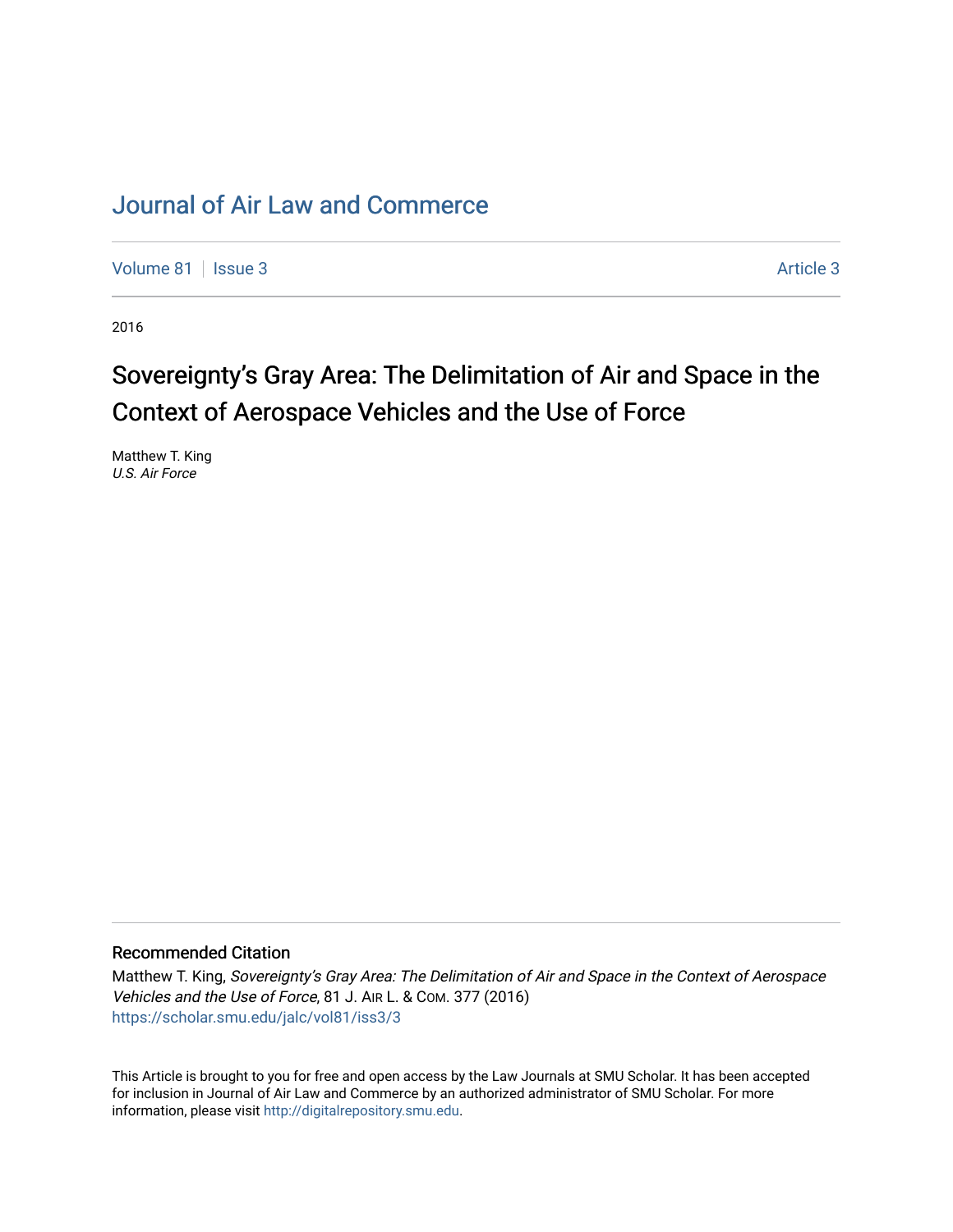## **SOVEREIGNTY'S GRAY AREA: THE DELIMITATION OF AIR AND SPACE IN THE CONTEXT OF AEROSPACE VEHICLES AND THE USE OF FORCE**

MATTHEW T. KING\*

## ABSTRACT

Debate over the delimitation of airspace and outer space has persisted since the dawn of the space age, without resolution. With the development of hybrid aerospace vehicles that can operate in and transition between the two zones, the line between their disparate legal regimes will be tested. And this test may not come with an after-the-fact courtroom debate over applicable liability regimes, but rather it may come with a real-time decision made in a military operations center as to whether an aerospace vehicle has violated sovereign airspace and should be shot down. The recent shoot-down of a Russian bomber by Turkish fighters is just one example of the sensitivity over violations of territorial integrity.

This article explores the controlling law, in the absence of a clear resolution from states, as to the legal regime governing the transition from air to space. While others have examined delimitation from the standpoint of liability, air and space traffic management, or other perspectives, this work addresses delimitation through the lens of the potential use of force and state security interests. It first breaks down air and space into their core, or black-and-white, elements, with particular attention to their

<sup>\*</sup> Lieutenant Colonel, U.S. Air Force, Headquarters U.S. Air Force Operations and International Law Directorate. LL.M., McGill University, Institute of Air and Space Law; J.D., University of Pittsburgh; B.A., University of Virginia. The author wishes to thank Professor René Provost, Professor Steven Freeland, and Lt. Col. Brian Bengs for their invaluable inputs, comments, and critiques.

The views expressed in this article represent the personal views and conclusions of the author writing in his personal capacity and are not necessarily the views, ideas, or attitudes of the U.S. Air Force, the Department of Defense, or the U.S. government. The author has used only information available to the public in the researching and presentation of this work.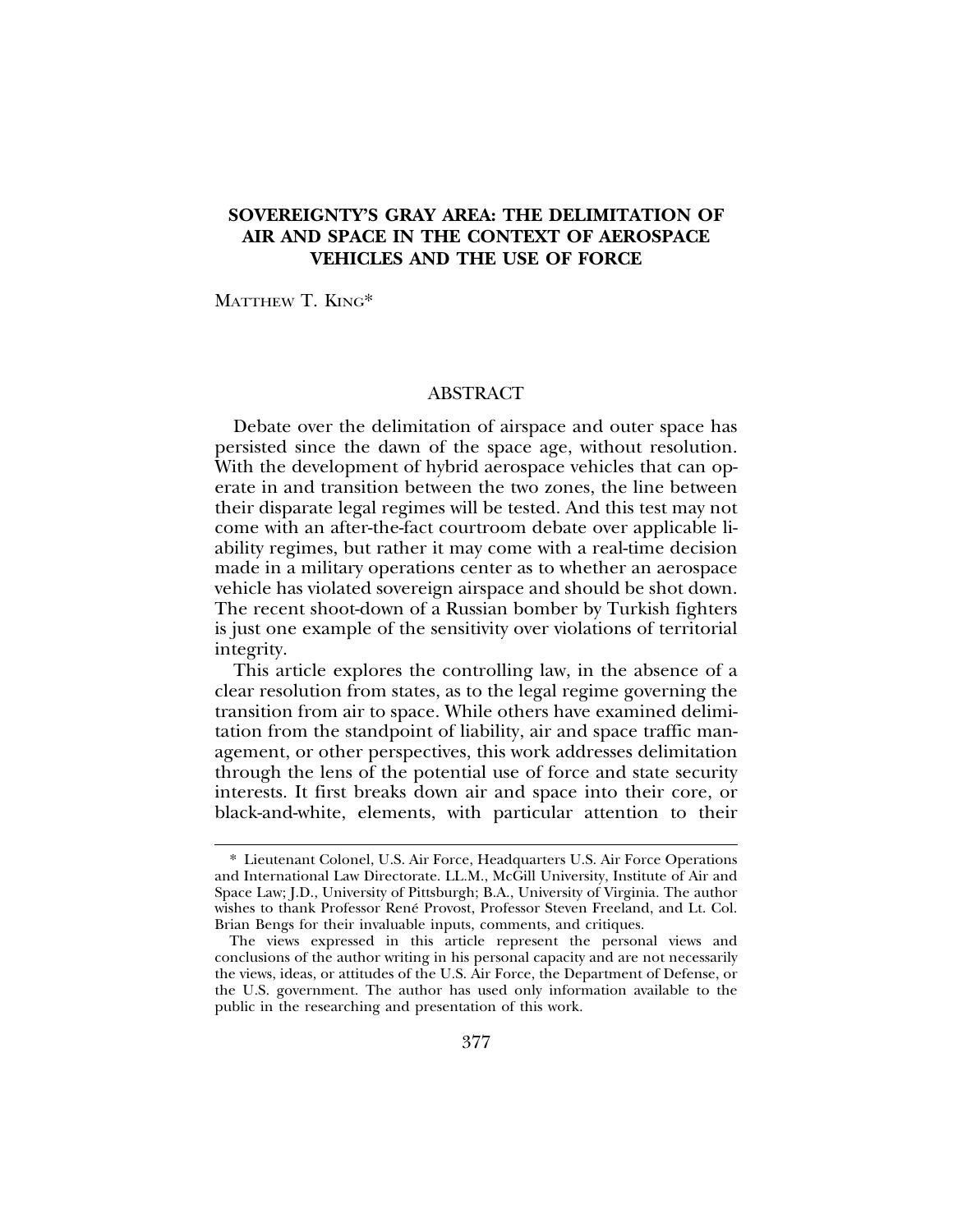rules of sovereignty and the distinction of state and civilian vehicles. It then examines the gray area in between the regimes in two ways, using a conservative (or positivist) approach and a commensurability analysis. These modes of analysis reveal that under the current legal construct, the lowest satellite orbit should be regarded as the cap on state assertions of sovereignty, and therefore, the legal line between the airspace and outer space regimes from a use of force and security perspective.

## TABLE OF CONTENTS

| I.   | INTRODUCTION<br>380               |                                                                                         |     |  |  |
|------|-----------------------------------|-----------------------------------------------------------------------------------------|-----|--|--|
| II.  | AEROSPACE VEHICLES AND THE USE OF |                                                                                         |     |  |  |
|      |                                   | FORCE: A FRAMEWORK FOR ANALYSIS                                                         | 382 |  |  |
|      | А.                                | <b>AEROSPACE VEHICLES AND THEIR POTENTIAL</b>                                           |     |  |  |
|      |                                   |                                                                                         | 382 |  |  |
|      | <b>B.</b>                         | THE USE OF FORCE AS AN ANALYTICAL LENS                                                  | 389 |  |  |
|      |                                   | 1.                                                                                      | 389 |  |  |
|      |                                   | A Broad Notion of Force<br>2.                                                           | 392 |  |  |
|      |                                   | 3.<br>Why Territorial Sovereignty Matters                                               | 395 |  |  |
|      |                                   | Why State Versus Civilian Vehicles Matters<br>4.                                        | 398 |  |  |
|      | $C_{\cdot}$                       | THE ANALYTICAL FRAMEWORK                                                                | 399 |  |  |
|      | D.                                | METHODOLOGY, TERMINOLOGY, ASSUMPTIONS,                                                  |     |  |  |
|      |                                   | AND DISCLAIMERS                                                                         | 401 |  |  |
|      |                                   | Legal Methodology-A Doctrinal Approach with<br>1.                                       |     |  |  |
|      |                                   | Historical Perspective                                                                  | 401 |  |  |
|      |                                   | Aerospace, Aerospace Vehicles, and Gray Space.<br>2.                                    | 402 |  |  |
|      |                                   | 3.<br>International Consensus                                                           | 404 |  |  |
|      |                                   | 4.                                                                                      | 405 |  |  |
|      |                                   | A Note on Measurements<br>5.                                                            | 405 |  |  |
| III. | THE BLACK AND WHITE: LEGAL        |                                                                                         |     |  |  |
|      | FRAMEWORKS IN AIRSPACE AND OUTER  |                                                                                         |     |  |  |
|      |                                   | SPACE-SOVERIEIGNTY AND STATE                                                            |     |  |  |
|      |                                   |                                                                                         | 405 |  |  |
|      | A.                                | AIRSPACE: SOVEREIGN TERRITORY                                                           | 407 |  |  |
|      |                                   | The Physical Nature of Airspace: The Domain of<br>1.                                    |     |  |  |
|      |                                   | $Aircraft \dots \dots \dots \dots \dots \dots \dots \dots \dots \dots$                  | 408 |  |  |
|      |                                   | The Legal Nature of Airspace: Sovereign<br>2.                                           |     |  |  |
|      |                                   |                                                                                         | 412 |  |  |
|      |                                   | The Legal Nature of Airspace: Civil and State<br>3.                                     |     |  |  |
|      |                                   | $Aircraft \ldots \ldots \ldots \ldots \ldots \ldots \ldots \ldots \ldots \ldots \ldots$ | 417 |  |  |
|      |                                   | Airspace: Conclusion<br>4.                                                              | 418 |  |  |
|      | В.                                | <b>OUTER SPACE: FREE USE AND EXPLORATION</b>                                            |     |  |  |
|      |                                   | (THE PROVINCE OF ALL HUMANKIND)                                                         | 418 |  |  |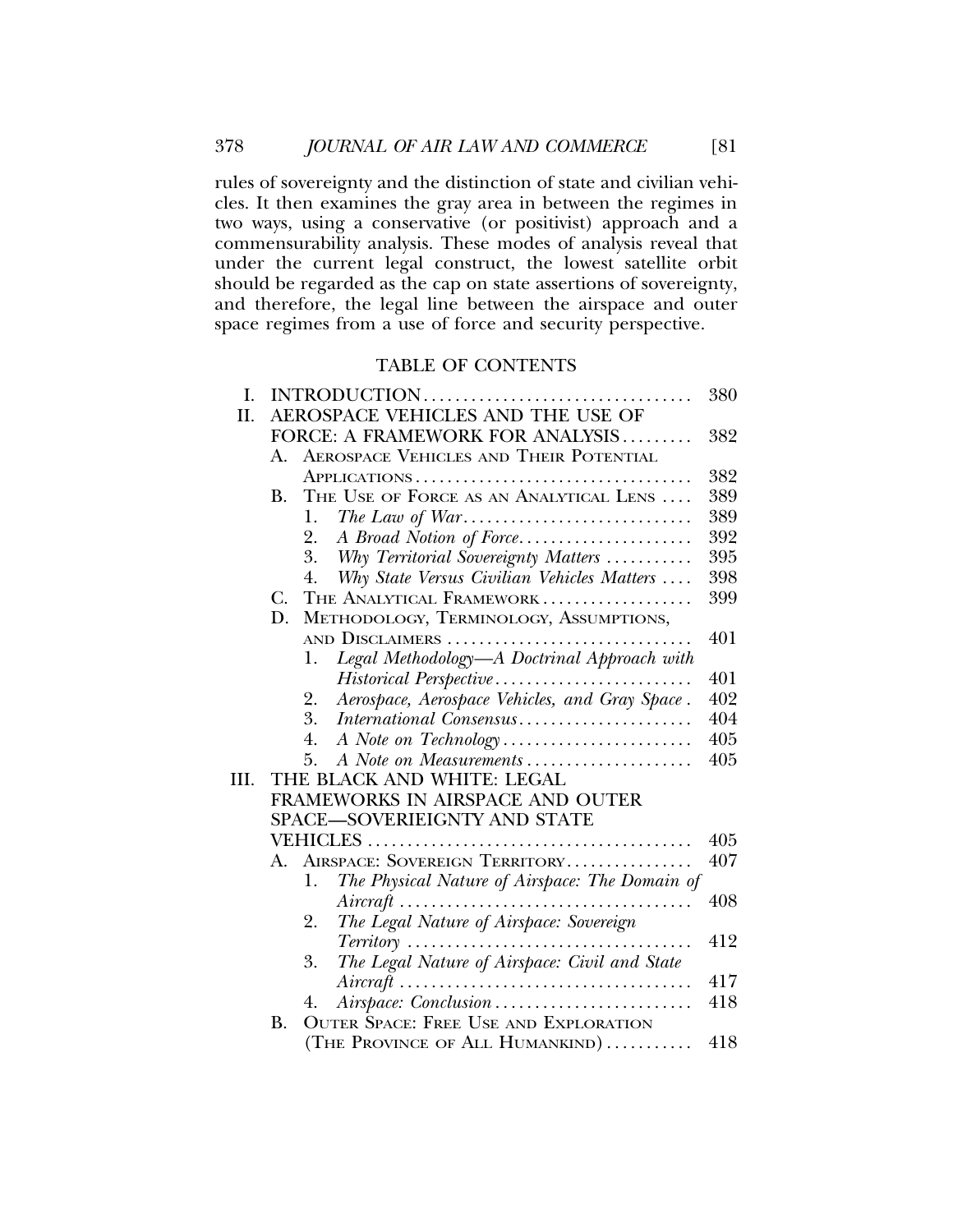| 2016] |    | SOVEREIGNTY'S GRAY AREA                                                               | 379 |
|-------|----|---------------------------------------------------------------------------------------|-----|
|       |    | The Physical Nature of Outer Space: The<br>1.                                         |     |
|       |    | Domain of Space Objects in Orbit and Beyond.                                          | 419 |
|       |    | 2.<br>The Legal Nature of Outer Space: Res                                            |     |
|       |    | Communis                                                                              | 423 |
|       |    | 3.<br>The Legal Nature of Outer Space: Civil and                                      |     |
|       |    | State Vehicles                                                                        | 427 |
|       |    | Outer Space: Conclusion<br>4.                                                         | 430 |
|       | C. | THE LEGAL GRAY AREA BETWEEN AIRSPACE AND                                              |     |
|       |    | OUTER SPACE: GRAY SPACE                                                               | 431 |
|       | D. |                                                                                       | 433 |
| IV.   |    | ADDRESSING THE GRAY SPACE                                                             | 433 |
|       | A. | WHAT IS AND WHAT OUGHT TO BE                                                          | 435 |
|       | В. | THE IMPORTANCE OF CONTEXT: HISTORY OF                                                 |     |
|       |    | SOVEREIGNTY IN AIRSPACE AND OUTER SPACE                                               | 437 |
|       |    | Sovereignty Before Space Applications<br>1.                                           | 437 |
|       |    | Sovereignty at the Dawn of the Space $Age \ldots$ .<br>2.                             | 441 |
|       |    | State Positions<br>a.                                                                 | 441 |
|       |    | Effective Control Theories<br>b.                                                      | 442 |
|       |    | The 1956 "Weather" Balloon Incident:<br>$\mathbf{C}$ .                                |     |
|       |    | Sovereignty Above Effective Control                                                   | 445 |
|       |    | Overall View: Broad Assertions of<br>d.                                               |     |
|       |    | Upward Sovereignty                                                                    | 446 |
|       |    | 3.<br>Sovereignty, the Satellite (Sputnik), and Beyond:                               |     |
|       |    | The Innocent Passage Exception                                                        | 447 |
|       |    | Conclusions: The Disposition is Sovereignty; the<br>4.                                |     |
|       |    | <i>Exception is Res Communis</i>                                                      | 449 |
|       | C. | A CONSERVATIVE (POSITIVIST) APPROACH                                                  | 450 |
|       |    | In Defense of a Positivist Approach<br>1.                                             | 450 |
|       |    | The Approach is Consistent with State<br>a.                                           |     |
|       |    | Behavior and International Law                                                        |     |
|       |    | Norms $\ldots$ .                                                                      | 451 |
|       |    | The Approach is Consistent with Other<br>b.                                           |     |
|       |    | Examinations of International Law                                                     | 453 |
|       |    | Addressing the Lotus Issue<br>c.                                                      | 455 |
|       |    | 2.<br>Analysis: Sovereignty is the Rule; Free Movement                                |     |
|       |    | the Exception $\ldots \ldots \ldots \ldots \ldots \ldots \ldots \ldots \ldots \ldots$ | 458 |
|       |    | Orbit as the Line $\dots\dots\dots\dots\dots\dots\dots\dots\dots\dots\dots$<br>3.     | 460 |
|       |    | Affirmative Evidence of Orbit as the<br>a.                                            |     |
|       |    | Line                                                                                  | 460 |
|       |    | The Lack of Contrary Evidence<br>b.                                                   | 464 |
|       |    | Conclusion: Orbit is the Division Point<br>4.                                         | 470 |
|       | D. | COMMENSURABILITY AND THE SECURITY                                                     |     |
|       |    |                                                                                       | 471 |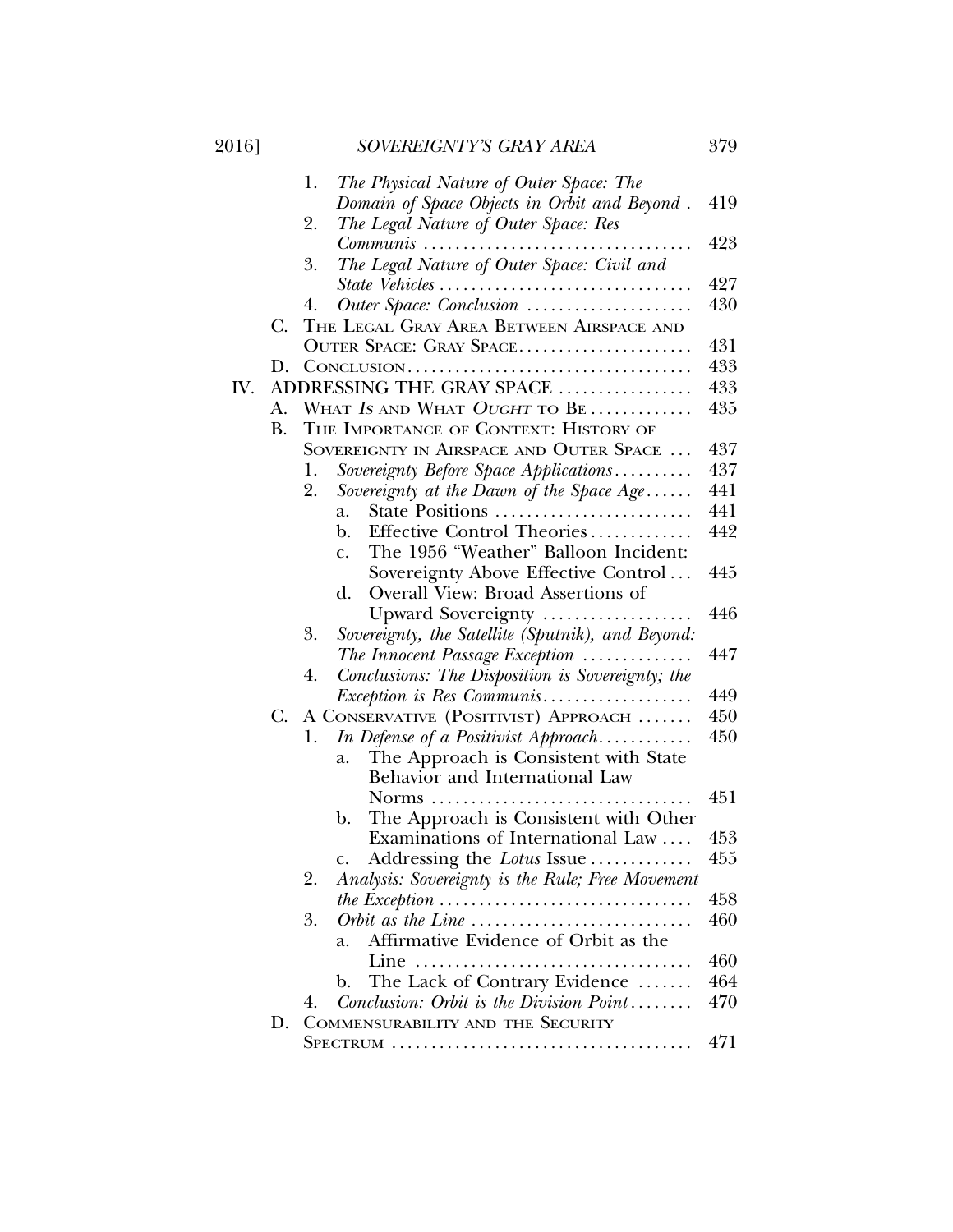| 380 |    | JOURNAL OF AIR LAW AND COMMERCE                                                         | [81] |
|-----|----|-----------------------------------------------------------------------------------------|------|
|     | 1. | Commensurability as an Analytical Method                                                | 472  |
|     | 2. | The Intersection of Politics and Law: Deriving                                          |      |
|     |    | Order from Chaos                                                                        | 474  |
|     | 3. | A Unified Metric                                                                        | 476  |
|     | 4. | The Common Metric: Security                                                             | 480  |
|     |    | a. The Security Interest in Airspace Law.                                               | 480  |
|     |    | b. The Security Interest in Outer Space                                                 |      |
|     |    |                                                                                         | 482  |
|     | 5. | Application of the Security Metric: Orbit is the                                        |      |
|     |    | Division Point                                                                          | 487  |
|     |    | Peaceful Uses and De-Weaponization<br>a.                                                | 488  |
|     |    | b. Transparency                                                                         | 490  |
|     |    | Practical Use of Force Considerations.                                                  | 491  |
|     | 6. |                                                                                         | 493  |
|     | F. | <b>DRAWING CONCLUSIONS FROM THESE MODES OF</b>                                          |      |
|     |    | $\text{ANALYSIS}\dots\dots\dots\dots\dots\dots\dots\dots\dots\dots\dots\dots\dots\dots$ | 493  |
|     |    |                                                                                         | 495  |
|     |    |                                                                                         |      |

## I. INTRODUCTION

MAGINE A FLYING VEHICLE that can operate in a controlled, intentional manner in both airspace and outer space. MAGINE A FLYING VEHICLE that can operate in a con-It has the capacity to take off, fully maneuver, and safely land again—all while maintaining the capacity to conduct operations (of varying nature) both in the air and in space. Hopefully, offensive territorial incursions by, and attacks against, such craft are among the last thoughts to cross one's mind when considering the incredible potential benefits of these vehicles.<sup>1</sup> Nonetheless, their ability to test the limits of what states consider airspace and outer space begs a much debated question in air and space law—where, exactly, is the line between air and space?

This article examines the implications of these vehicles under the rules of law governing air and outer space, with specific attention to the repercussions for the possible use of force by states against such vehicles (particularly *jus ad bellum*). From this context, the author argues that, despite the numerous theories on the delimitation of air and space that have been articulated since the beginning of the space age, the presently existing legal structure applicable to such vehicles should be viewed as an airspace (as opposed to outer space) regime for any operations be-

<sup>&</sup>lt;sup>1</sup> Perhaps encouragingly, the bulk of academic discussion of these vehicles and their domain of operation focuses on other matters, leaving somewhat of a dearth of literature on the use of force against such vehicles.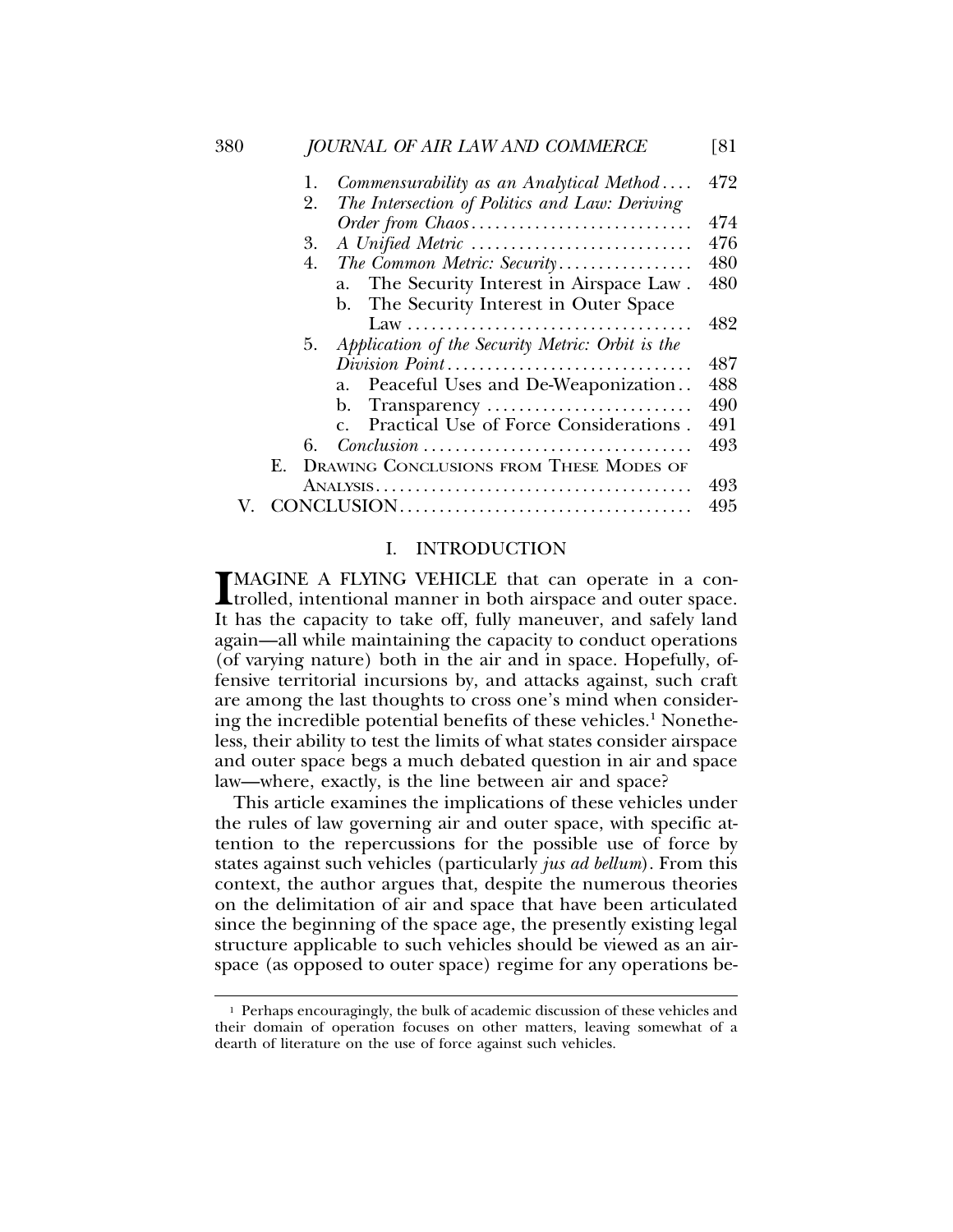low orbit. The practical effect of this finding is that the rules of state territorial sovereignty then apply. This makes overflight by such vehicles (while operating below clearly established outer space) a violation of territorial integrity, which—depending on the circumstances—may trigger various actions under international law, including the use of force. The potential for the use of force is even greater for overflight by state or military vehicles, which enjoy far more limited rights of passage under an airspace regime and are more likely to be construed as threatening by the states whose sovereignty is being violated.

The assertion that airspace is the appropriate regime is principally one by default. This work examines the two potentially relevant legal regimes governing the flight of these vehicles—air law and outer space law—and argues that notwithstanding their fundamental differences in matters related to the use of force, they essentially exist on one continuum defined by state sovereignty and security. Viewed in this context, the author argues that outer space law is a specific and limited deviation from the baseline position that states can (and do) assert rights of territorial sovereignty as high as possible. That is, outer space law is a defined cap on sovereignty—an exception to the default rule. Thus, if an area cannot be considered "outer space" (in physical, geographic, or functional terms) then it must be considered part of the default, or baseline: sovereign airspace. The delimitation debate among publicists and among states demonstrates the lack of clarity in a line between air and space. In the absence of clarity, we yield to the default legal position; that is, follow the rule and not the exception. Under this approach, airspace should be the going regime unless and until states agree to a change in the law (as they did for the outer space regime).

This work is divided into three substantive chapters. The first further develops the argument and its analytical framework and discusses some of the factual and legal premises underlying the analysis. The second chapter examines the airspace and outer space regimes as they exist presently and advances the idea of "gray space," or the legally unclear zone existing at the edges of the more black-and-white aspects of airspace and outer space. The third chapter then addresses how the gray area should be addressed; that is, it explains why the default positon should be toward sovereignty, with orbit as the dividing line between the two zones.

In all, this work is not intended as a prescription for what the law should be for the division of airspace and outer space legal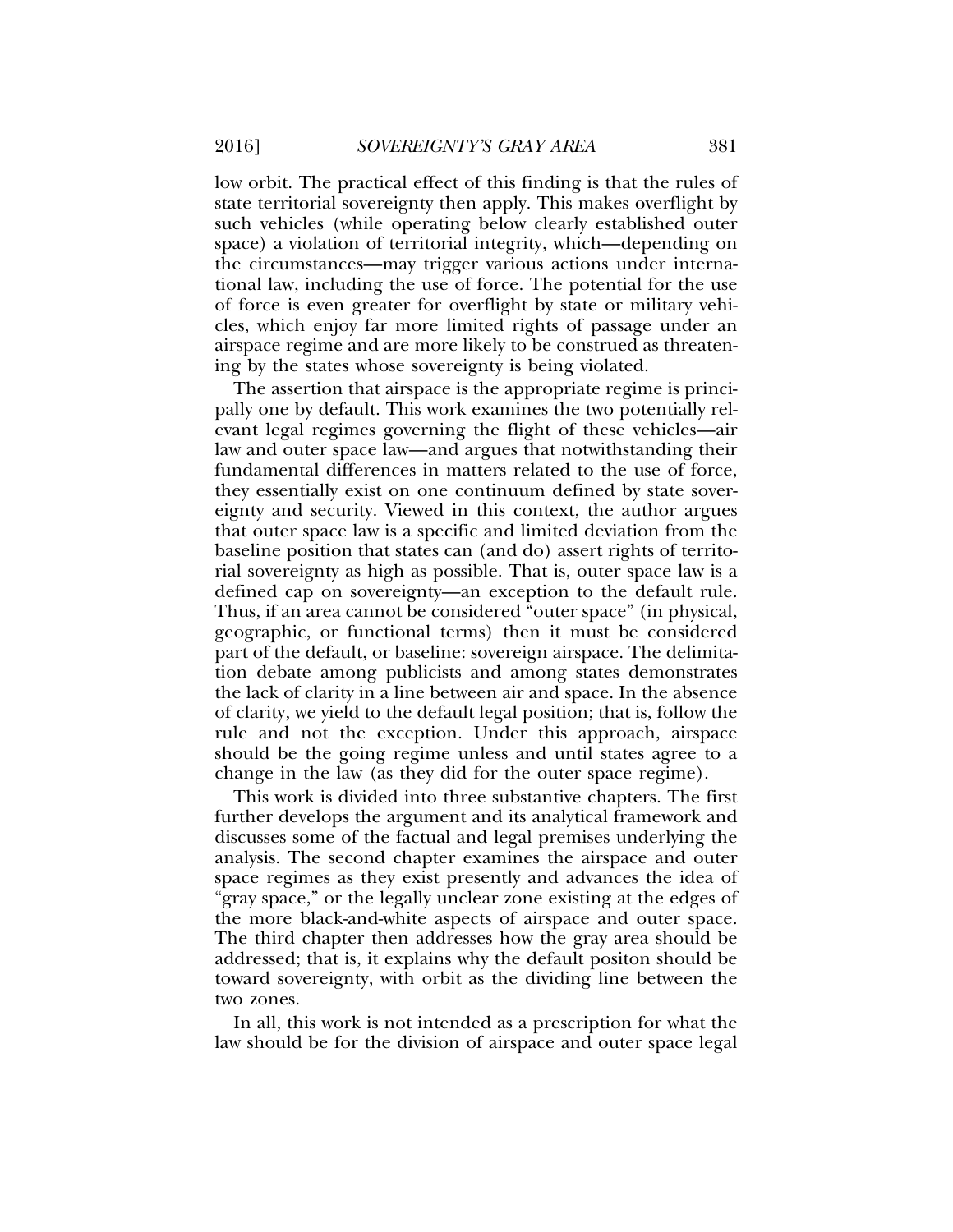regimes. In the legal literature, there exist many good ideas on delimitation, based on many different concerns such as airspace and outer space traffic control, insurance, commercial development (in particular space tourism and hypersonic transportation), pure science, and a host of other notions. Any one of these concerns may be a firm basis on which a regime of delimitation can be founded (with the remaining concerns adjusting their regulations and practices to whatever line—assuming the consensus is for a line—is determined). But, as yet, there is no clear state consensus as to a line or the primary foundation upon which any such delimitation should be based. In the absence of a clear custom or convention under international law, which would trump any analysis here, this work attempts to explore the baselines and defaults that should guide state actions, with focus on a known, primary concern for states: their sovereignty and national security.

## II. AEROSPACE VEHICLES AND THE USE OF FORCE: A FRAMEWORK FOR ANALYSIS

This chapter further develops the matters introduced above. It describes the nature of the vehicles in question throughout this work, addresses the use of force as used in this work, and establishes the general analytical framework set out to demonstrate the central thesis: that the zone encompassing the unclear upper edge of airspace and the unclear lower edge of outer space should be regarded as falling under an airspace regime, at least with regard to the use of force against vehicles operating in this zone.

## A. AEROSPACE VEHICLES AND THEIR POTENTIAL APPLICATIONS

An aerospace vehicle,<sup>2</sup> as described above, is nothing new or shocking to even the most peripheral viewer of science fiction. But the vision of such vehicles is not like suggestions of time travel, highways full of flying cars, or other only theoretically possible or distant advances in technology, divorced from current reality and research pursuits. Such craft have been considered, technologically, as a potential reality since at least the 1950s.<sup>3</sup> And extant technology confirms the imminence of their

<sup>2</sup> *See* Section II.D.2 *infra* for more discussion of this term.

<sup>3</sup> *See, e.g.*, ROY HOUCHIN, US HYPERSONIC RESEARCH AND DEVELOPMENT: THE RISE AND FALL OF DYNA-SOAR, 1944-1963 (2006) (describing the Boeing X-20, or Dyna-Soar, which was designed to take off like a plane but operate in high-alti-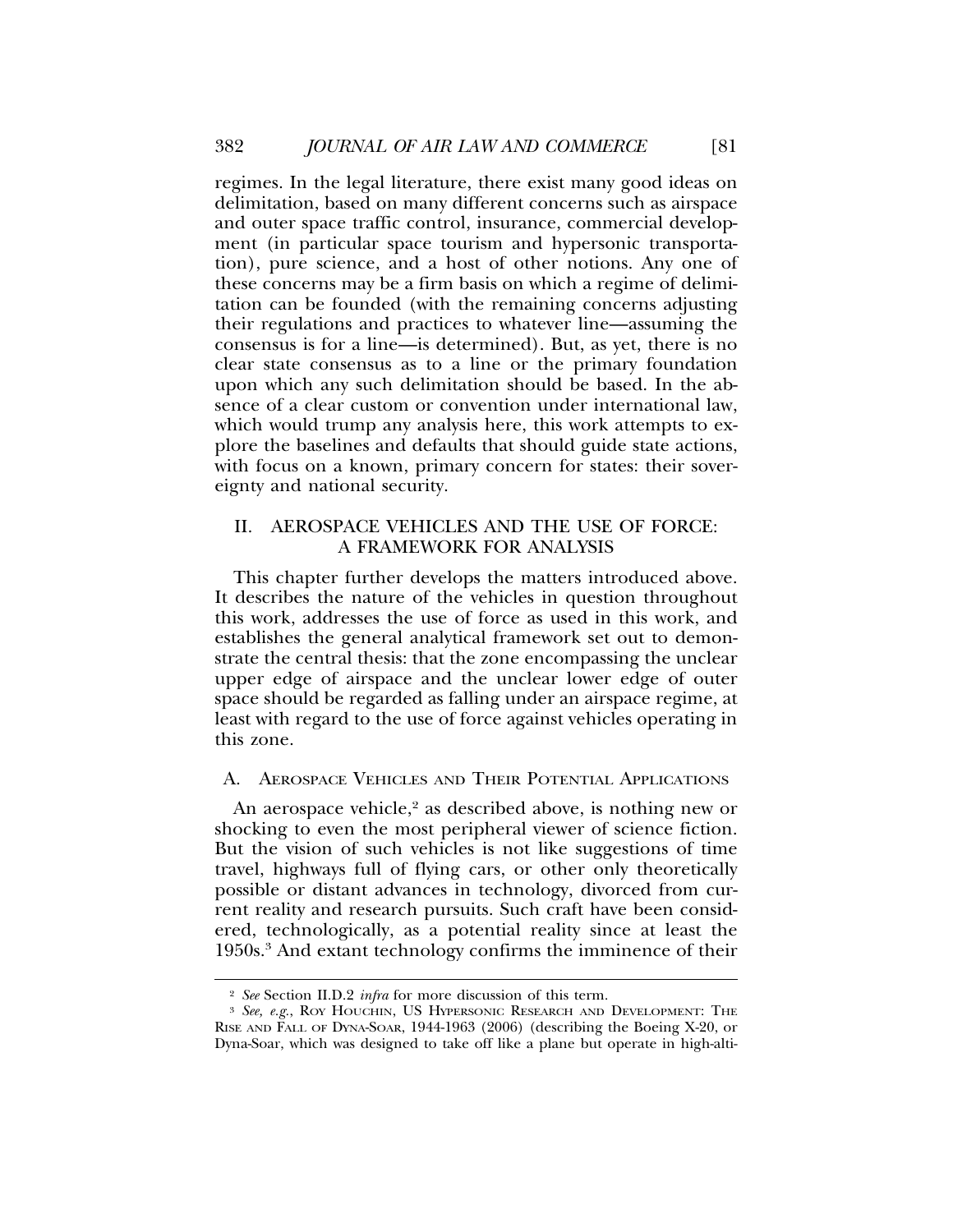existence and use.4 For instance, the U.S. Space Shuttle, first taking flight in 1981, was launched into space where it could orbit Earth and maneuver through space and then return to Earth as an aircraft (albeit a glider without powered flight).<sup>5</sup> Spaceplanes that can execute single-stage take-offs more like a traditional airplane are also being pursued, though with far less success to date.<sup>6</sup>

<sup>4</sup> *See* Joseph Pelton, *Regulatory Issues for New Global Aerospace Systems*, *in* REGULA-TION OF EMERGING MODES OF AEROSPACE TRANSPORTATION 77, 81–88 (Ram Jakhu & Kuan-Wei Chen eds., 2014) (highlighting various emerging space systems, their applications, and the companies developing them); SPACE SECURITY INDEX 2014, at 56 (Cesar Jaramillo ed., 2014) (describing new suborbital and space tourism technologies); *see also* Dean Reinhardt, *The Vertical Limit of State Sovereignty*, 72 J. AIR L. & COM. 65, 88–99 (2007); Susan Trepczynski, Edge of Space: Emerging Technologies, The "New" Space Industry, and the Continuing Debate on the Delimitation of Outer Space (2006) (unpublished LL.M. thesis, McGill University Institute of Air and Space Law) (on file with McGill University Law Library) (detailing numerous emerging technologies, which though amassed in 2006, still represents the general setting today).

<sup>5</sup> *See The Shuttle*, NASA, http://www.nasa.gov/externalflash/the\_shuttle/ [https://perma.cc/74WZ-T7L7]. The Soviet Union also planned for a similar craft, the Buran, but it only executed one mission in 1988. MARIETTA BENKO & ENGELBERT PLESCHER, SPACE LAW: RECONSIDERING THE DEFINITION/DELIMITATION QUESTION AND THE PASSAGE OF SPACECRAFT THROUGH FOREIGN AIRSPACE 21–22 (2013). Though it could transit the airspace, the Space Shuttle was exclusively intended for use in outer space. *Id.* According to Zanghi, it was considered an outer space object for two primary reasons: first, the definition of "space object" in the relevant space conventions is broad; and second, it fell to Earth much like a capsule (not like a plane) due to the steep inclination and "scarce maneuverability," so it was more a space vehicle. Claudio Zanghi, *Aerospace Object*, *in* OUT-LOOK ON SPACE LAW OVER THE NEXT 30 YEARS: ESSAYS PUBLISHED FOR THE 30TH ANNIVERSARY OF THE OUTER SPACE TREATY 115, 117 (Gabriel Lafferranderie & Daphne Crowther eds., 1997). This second, and more important, prong would not apply to an aerospace vehicle that can engage in controlled flight at all altitudes. *Id.*

<sup>6</sup> *See* Kenneth Chang, *25 Years Ago, NASA Envisioned Its Own "Orient Express"*, N.Y. TIMES (Oct. 20, 2014), http://www.nytimes.com/2014/10/21/science/25 years-ago-nasa-envisioned-its-own-orient-express.html (last visited Nov. 7, 2016); *Marshall Space Flight Center: Fact Sheet Number: FS-2003-05-64-MSFC*, NASA, http:// www.nasa.gov/centers/marshall/news/background/facts/ospfacts.html [https:/ /perma.cc/73B8-MTD4] (anticipating such a spaceplane by 2012); *Spaceplane*, WIKIPEDIA (Aug.4, 2016, 4:07 AM), https://en.wikipedia.org/w/index.php?title

tude airspace or in outer space); MARTIN CAIDIN, WINGS INTO SPACE: THE HISTORY AND FUTURE OF WINGED SPACE FLIGHT 128 (1964) (looking toward the future and discussing the aerospace plane, "the winged vehicle that will leave [E]arth under its own power, perform its space mission, and return under its own power and piloted guidance."); *see also* Roger Launius, *The Strange Career of the American Spaceplane: The Long History of Wings and Wheels in Human Space Operations*, *in* 55 CENTAURUS 412, 412–32 (2013) (outlining the entire history of the spaceplane concept, from the 1920s through its expected continuation into the future).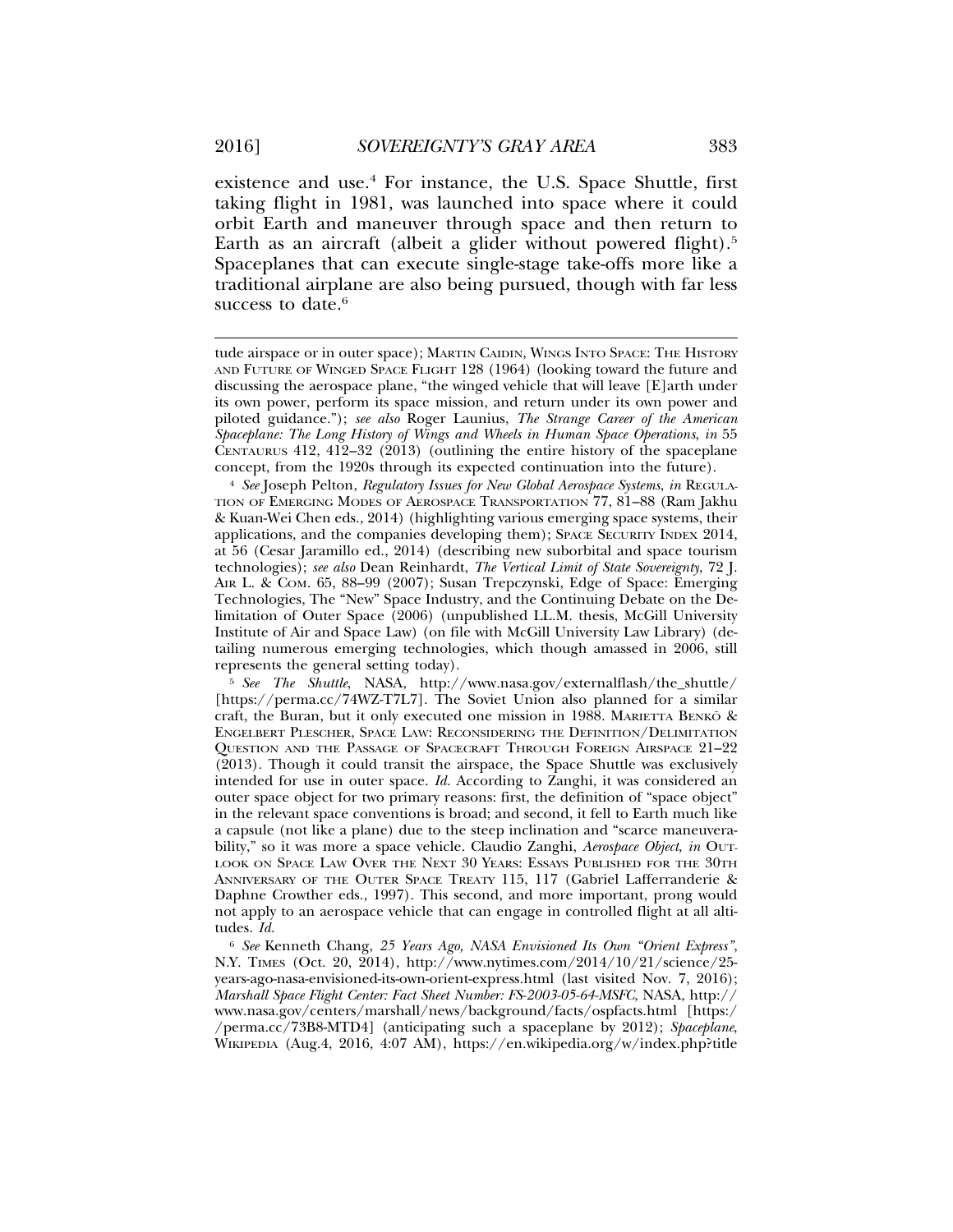The current U.S. Air Force X-37B, presently a remotely piloted vehicle, operates in a similar fashion to the Space Shuttle, with an initial rocket launch, independent operation, and then glide return to Earth.<sup>7</sup> However, if such a vehicle was combined with a propulsion system such as the SABRE (Synergetic Air-Breathing Rocket Engine), currently being designed and tested by Reaction Engines, Ltd., the stage could be set for a truly full-functional hybrid aerospace vehicle—transcending the traditional definitions of airplane and space-rocket.8 This work posits the eventual (and near-term) existence of such technologies.

The potential applications of this new technology are nearly limitless. Presently, the focus seems to be on suborbital tourism and adventure. But the opportunities for travel,<sup>9</sup> scientific research, telecommunications, $10$  or a host of other applications abound.

<sup>=</sup>Spaceplane&oldid=668177939 [https://perma.cc/WX42-SZNL] (noting that of the five successful spaceplanes, all have glider-only space (and return) segments); *but see* Sharon Weinberger, *Return of the SpacePlane*, WIRED (Aug. 13, 2007), https:/ /www.wired.com/2007/08/blackswift-retu/ [https://perma.cc/GS3U-5AGD].

<sup>7</sup> *See X-37B Orbital Test Vehicle*, U.S.A.F. (Apr. 17, 2015), http://www.af.mil/ AboutUs/FactSheets/Display/tabid/224/Article/104539/x-37b-orbital-test-vehicle.aspx [https://perma.cc/BN2B-W9CC].

<sup>8</sup> *The SABRE Engine*, REACTION ENGINES, http://www.reactionengines.co.uk/sabre.html [https://perma.cc/8QQZ-YUHP] (the SABRE has integrated air breathing and conventional rocket modes into one engine); *see* Alan Tovey, *Concorde Mark 2: Airbus Files Plans for New Supersonic Jet*, TELEGRAPH (Aug. 6, 2015, 8:45 AM), http://www.telegraph.co.uk/finance/newsbysector/industry/engineer ing/11782446/Concorde-Mark-2-Airbus-files-plans-for-new-supersonic-jet.html [https://perma.cc/RAA4-DEKK] (describing the proposed Concorde 2, which plans to integrate three engine types into one craft to achieve an upright rocket stage and cruising altitudes of 100,000 feet (over 30 kilometers)).

<sup>9</sup> This includes travel to outer space, for instance to the International Space Station, as well as high-speed (hypersonic) point-to-point terrestrial destination travel, during which a specialized plane ascends to nearly 100 kilometers (62 miles or 329,000 feet) before rapidly descending to its destination. *See* Maria Fischer, *New York to Tokyo by Way of Outer Space*, SPACE SAFETY MAG. (Nov. 5, 2012), http://www.spacesafetymagazine.com/aerospace-engineering/spacecraft-

design/york-tokyo-outer-space/ [https://perma.cc/97WJ-GMYX] (discussing the XCOR Lynx program, which projects the New York to Tokyo trip taking ninety minutes).

<sup>10</sup> *See* Joseph Pelton, Ph.D., *Geosynchronous Satellites at 14 Miles Altitude?*, 2Q95 NEW TELECOM Q. 11, 11 (1995) (describing the potential for communications platforms that linger in suborbital "proto-space" to provide cost-effective and consistent telecommunications coverage); *What is Project Loon*, Project Loon, https:/ /www.solveforx.com/loon/ [https://perma.cc/3WF9-ZG77] (a network of highaltitude balloons that can provide regional internet coverage).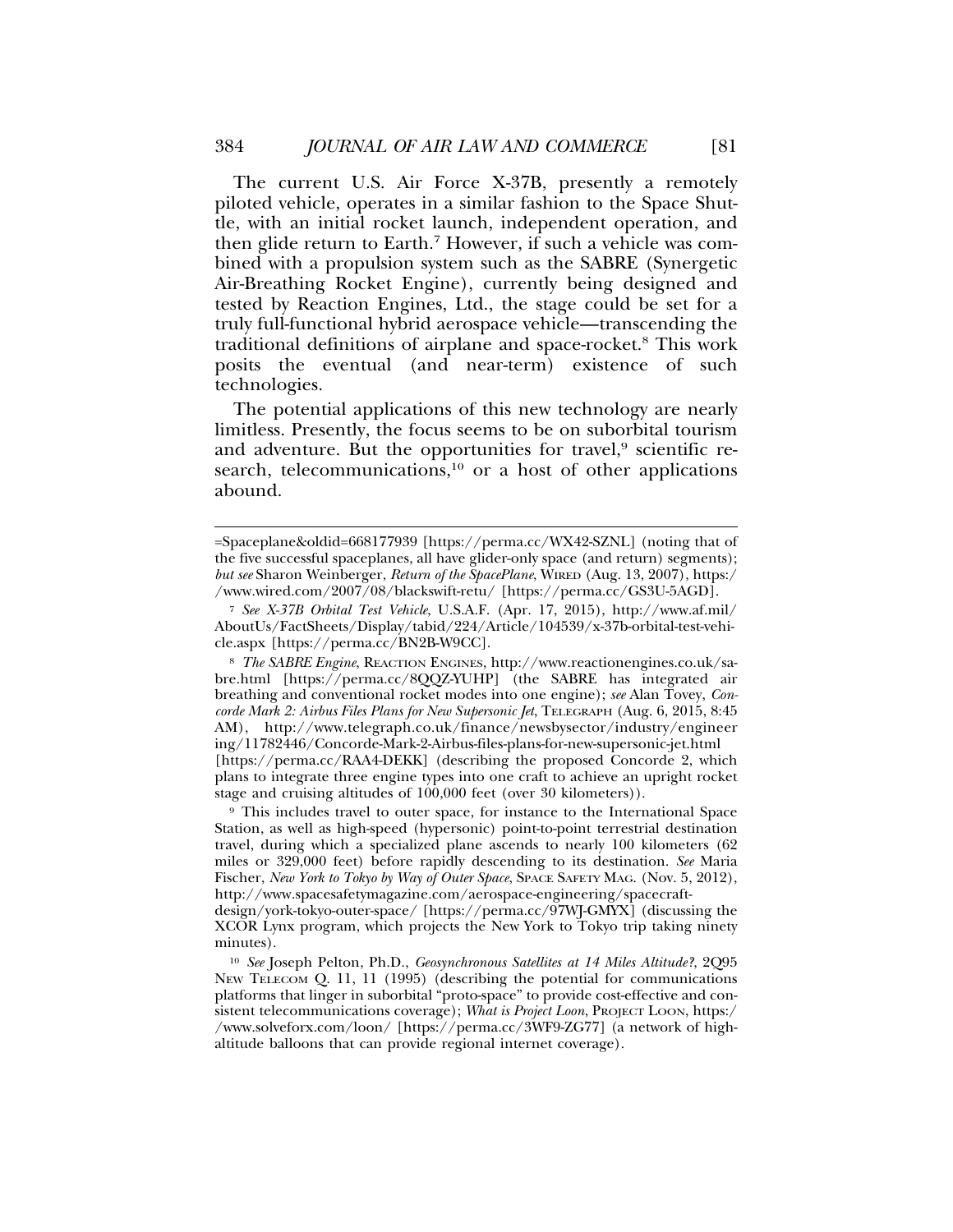But this potential is not without concerns—particularly when governments (and frequently the military departments of governments) are executing the operations. Distrust of other states is simply a part of world affairs. One contemporary example of this is the X-37B experimental spaceplane discussed above. It is not technology that is unique to the United States or to military research—Virgin Galactic, Swiss Space Systems (S3), and a host of others are working on similar vehicles that can operate in both air and space for civilian (or government) purposes. Still, in October 2014, when the X-37B returned to Earth from a 675 day mission—during which it launched from Earth, operated in outer space, and returned to base intact and ready for re-use the mission garnered a great deal of attention.<sup>11</sup> Abundant media coverage of the flight focused not just on the technological advances it represented, but also the mysteries and theories about its "secret" mission or possible uses.12 The "mysterious" nature of the craft and its mission persisted in coverage of its more recent May 2015 launch.<sup>13</sup> The technology is only likely to

<sup>11</sup> *See* Mike Wall, *X-37B Military Space Plane Lands After Record-Shattering Secret Mission*, SPACE (Oct. 17, 2014), http://www.space.com/27427-x37b-space-planeair-force-landing.html [https://perma.cc/V64T-XF8E]; Rob Crilly, *Top-Secret US Space Drone Returns to Earth After Two-Year Orbit*, TELEGRAPH (Oct. 18, 2014), http:/ /www.telegraph.co.uk/news/science/space/11171389/Top-secret-US-spacedrone-returns-to-Earth-after-two-year-orbit.html (last visited Nov. 7, 2016).

<sup>12</sup> *See* Elizabeth Howell, *X-37B Space Plane Returns: 5 Theories About Its Secret Mission*, LIVE SCIENCE (Oct. 17, 2014), http://www.livescience.com/48338-x37bspace-plane-conspiracy-theories.html [https://perma.cc/88G5-V53] ("The topsecret nature of the X-37B missions has sparked a number of conspiracy theories," including purposes of surveillance of Earth or space objects, orbital bombardment, disruption or destruction of satellites, and deploying other spy satellites).

<sup>13</sup> *See, e.g.*, Mike Wall, *US Air Force Launches X-37b Space Plane on 4th Mystery Mission*, SPACE (May 20, 2015), http://www.space.com/29448-x37b-space-planelaunches-fourth-mission.html [https://perma.cc/CW55-5PGA]. Potentially adding fuel to the fire for those concerned with the potential malevolent uses of such a vehicle, the then-head of the U.S. Air Force Space Command, General John Hyten, was asked on a major news program about the X-37B, and he could not deny its potential as a weapons system. *See* David Martin, *60 Minutes: The Battle Above, Part One*, CBS NEWS (Apr. 26, 2015, 12:24 PM), http://www.cbsnews.com/ videos/the-battle-above-part-one/ [https://perma.cc/UJ3Y-KZDF]. The interview and news story overall focused on self-defense and anti-attack technology (as opposed to U.S. attack capabilities), with the Secretary of the U.S. Air Force even stating that the United States presently has no weapons in space. However the Air Force does not deny the X-37B's potential use as an offensive weapon:

Q (David Martin): "So, here's your chance to end all the speculation about what this space plane [the X-37B] is really for . . . . Can you tell me whether or not someday the spaceplane is going to become a weapons system?"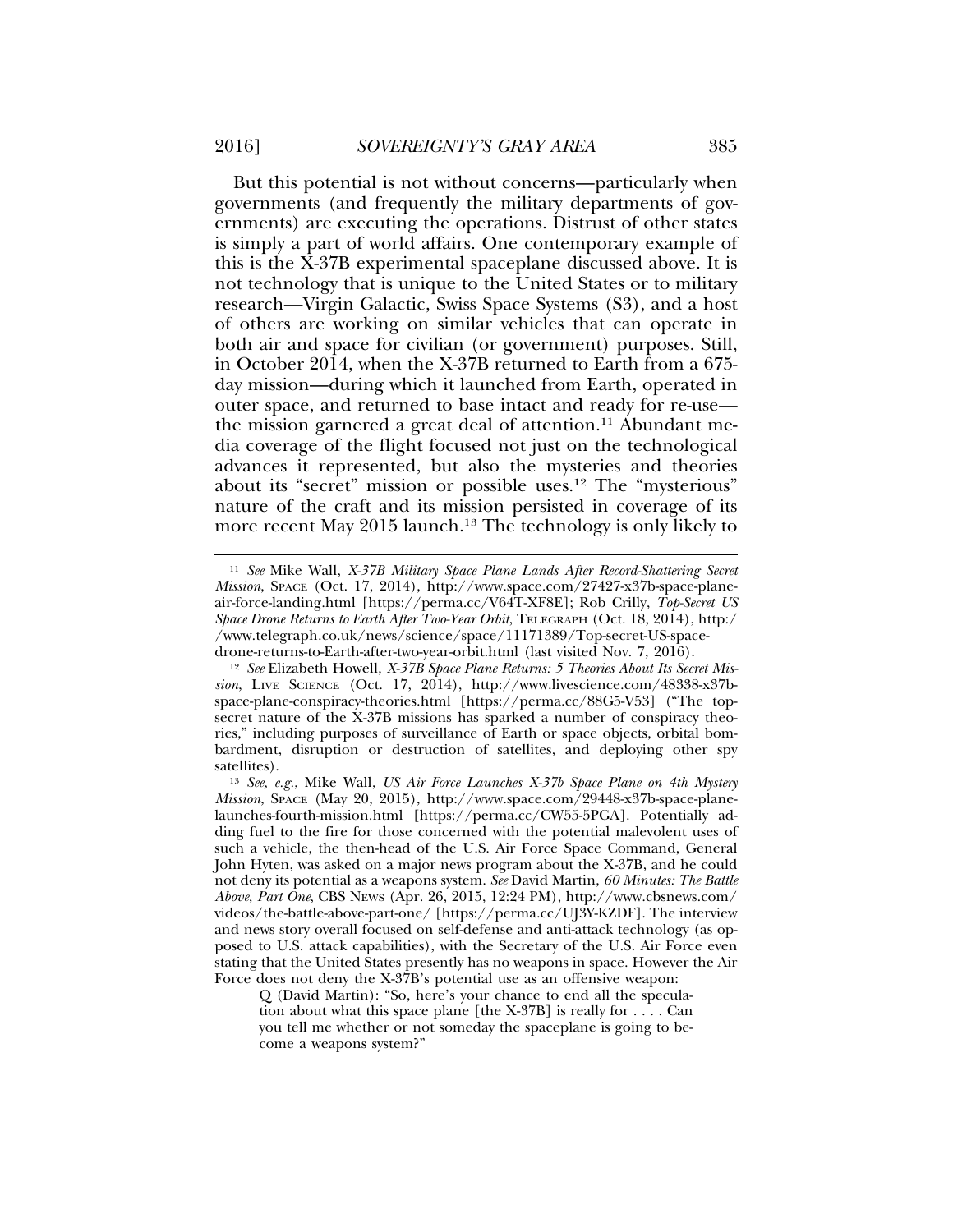advance further, eventually allowing for both civilian and military vehicles that can fully operate at will in both airspace and outer space, at virtually any altitude, but with the advanced technology there is likely to be commensurate mistrust and concern.

And this mistrust and concern is not limited to individuals and news organizations. States and policymakers are wary of the aerospace capabilities of foreign governments because they could directly threaten their national security or territorial integrity.14 Two scenarios demonstrate the potential points of contention for actions conducted in aerospace based on emerging technologies.

First, there may be intentionally provocative territorial incursions by armed military aerospace vehicles. Such activities would not be simple high-altitude overflight for access to outer space, or matters of distress or other recognized exigency. Instead, they would constitute deliberate, provocative acts, presumably as an extension of state foreign policy goals. Such actions occur in the current state of international affairs. For instance, the Russian military has frequently tested the boundaries of North Atlantic Treaty Organization (NATO) member-nation airspace, seemingly to gauge the response (both tactical and political) and to make a political statement.15 China also has a program to

<sup>15</sup> *See* Kevin Bohn & Steve Almasy, *U.S. to File Complaint Over 'Unsafe' Intercept by Russian Fighter Jet*, CNN (Apr. 12, 2015, 3:48 PM), http://www.cnn.com/2015/ 04/11/europe/russia-u-s-plane-intercept/index.html [https://perma.cc/BN5C-

A (General Hyten): "The intent is . . . I cannot answer that question. . . . I'm not going to say what it's going to become because we're experimenting."

*Id.*; *cf.* HOUCHIN, *supra* note 3, at 104–05 (discussing the U.S. Dyna-Soar spaceplane, which was intended for use as an orbital weapons system and hypersonic bomber in its second and third phases, but it was presented initially only as a suborbital (non-space) jet platform to avoid scrutiny from the Eisenhower administration as a space weapon).

<sup>14</sup> *See* Brian Weeden, *The End of Sanctuary in Space: Why America is Considering Getting More Aggressive in Orbit*, WAR IS BORING (Jan. 7, 2015), https://medium .com/war-is-boring/the-end-of-sanctuary-in-space-2d58fba741a [https://perma .cc/GV2A-E6QP] (discussing both the U.S. concerns and reactions to Chinese and Russian space activities, as well as concern created for China, Russia, and other states by the United States (particularly the X-37B, the articulation of a potentially aggressive space control policy and assets, and rejection of the U.N. based attempts at a resolution on the placement of weapons in outer space)); *see also* Tim Schwarz, *North Korean Space Scientist to U.S. People: 'Trust Us'*, CNN (July 3, 2015), http://www.cnn.com/2015/07/03/asia/north-korean-space-program/ [https://perma.cc/8W6N-Y286] (examining U.S. concerns over North Korea's non-military space program and agency, the National Aerospace Development Administration (NADA)).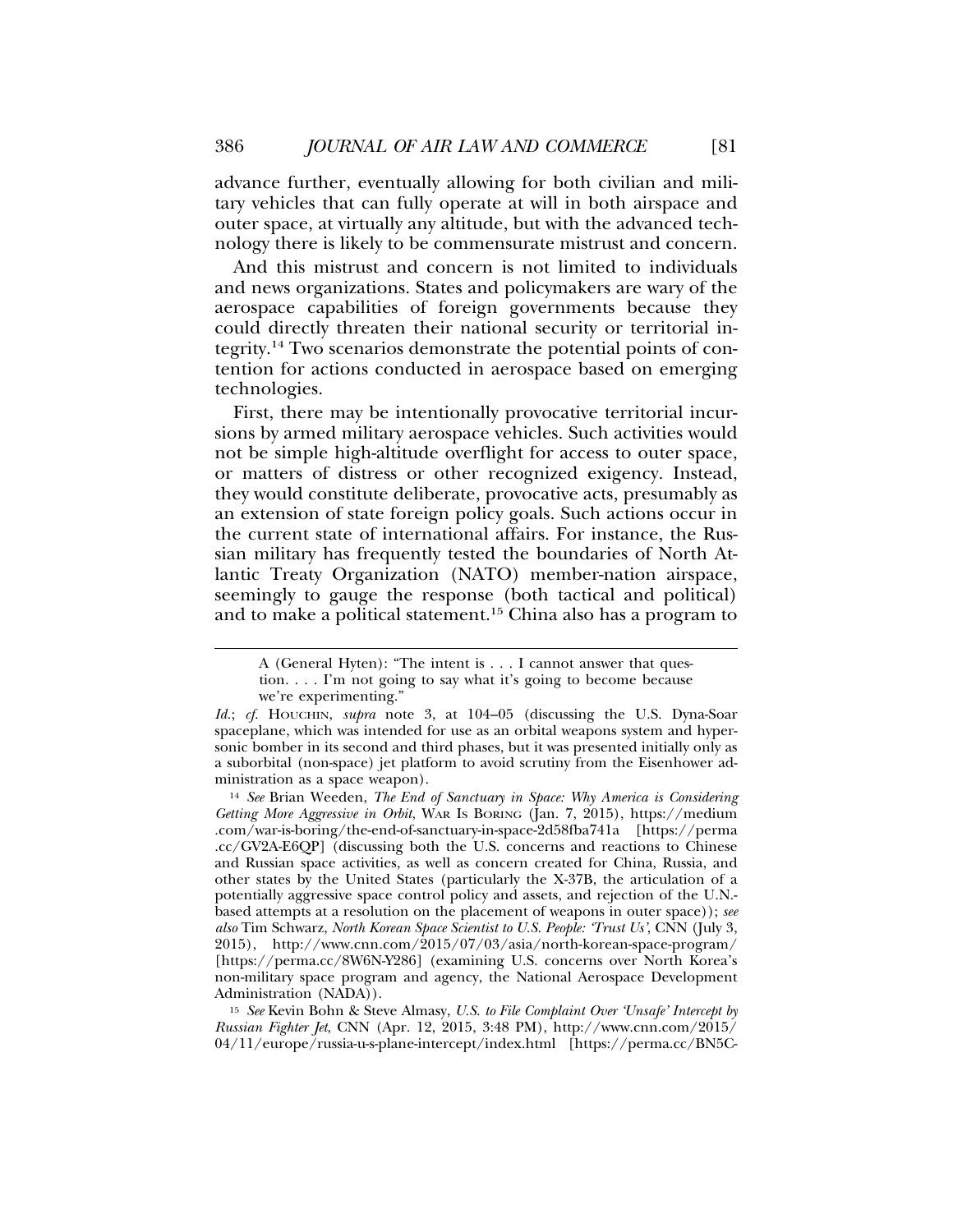broaden its territorial sea (and thereby airspace) through asserting control over various regional islands.16 Counter to this, the United States has a policy to test (that is, not respect through asserting passage rights) claims of territory beyond the perceived limits of international law.17 The tension between assertions of sovereignty and those eager to test it can have dangerous results.<sup>18</sup> As it is occurring today with ships and air-

<sup>16</sup> *See* Simon Denyer, *See China's Rapid Island-Building Strategy in Action*, WASH. POST (July 1, 2015), https://www.washingtonpost.com/blogs/worldviews/wp/ 2015/07/01/new-images-show-china-building-military-facilities-in-south-chinasea/ [https://perma.cc/SW7P-JVBX].

<sup>17</sup> *See* David S. Cloud, *U.S. Publicly Challenges China's Moves in Disputed Islands*, L.A. TIMES (May 21, 2015, 6:00 PM), http://www.latimes.com/world/asia/la-fgus-china-20150522-story.html [https://perma.cc/VRJ6-9REC]; Ronald Reagan, President of the United States, Statement on United States Oceans Policy (Mar. 10, 1983), *in* 1 PUBLIC PAPERS OF THE PRESIDENTS OF THE UNITED STATES: RONALD REAGAN, 1983, at 303, 303 (1984), http://www.state.gov/documents/organization/143224.pdf [https://perma.cc/ZT85-VMD2] ("[t]he United States will exercise and assert its navigation and overflight rights and freedoms on a worldwide basis in a manner that is consistent with the balance of interests reflected in the [U.N. Convention on the Law of the Sea]. The United States will not, however, acquiesce in unilateral acts of other states designed to restrict the rights and freedoms of the international community in navigation and overflight and other related high seas uses.").

<sup>18</sup> *See, e.g.*, SHIRLEY A. KAN ET AL., CONG. RESEARCH SERV., RL30946, CHINA-U.S. AIRCRAFT COLLISION INCIDENT OF APRIL 2001: ASSESSMENTS AND POLICY IMPLICA-TIONS 1–6 (2001) (analyzing the April 2001 incident where a Chinese F-8II fighter jet collided with a U.S. Navy EP-3E during an aerial intercept off the coast of China); John King, *U.S.: N. Korea Plane Intercept 'Reckless'*, CNN (Mar. 4, 2003, 4:44 PM), http://www.cnn.com/2003/US/03/04/nkorea.intercept/index.html

PYLK]; Lindsay Isaac & Greg Botelho, *Dutch Fighter Jets Intercept 2 Russian Bombers in Their Airspace*, CNN (Apr. 23, 2014, 6:33 PM), http://www.cnn.com/2014/04/ 23/world/europe/russian-bombers-intercepted/index.html [https://perma.cc/ 6P52-SH76]; Brad Lendon, *NATO Jets Scrambled More Than 400 Times This Year for Russian Intercepts*, CNN (Nov. 21, 2014, 11:53 AM), http://www.cnn.com/2014/ 11/21/world/europe/nato-russia-intercepts/index.html [https://perma.cc/ 9WMC-ZLRP]; Laura Perez Maestro & Jason Hanna, *UK Jets Intercept Russian Aircraft Near British Airspace*, CNN (Feb. 19, 2015, 5:08 PM), http://www.cnn.com/ 2015/02/19/world/uk-russia-aircraft-intercepted/index.html [https://perma .cc/3QK5-TLDU]; Jamie Crawford, *'Unusual' Russian Flights Concern NATO*, CNN (Oct. 30, 2014, 12:53 AM), http://www.cnn.com/2014/10/29/world/russian-aircraft-european-airspace/index.html [https://perma.cc/ZC99-K26Y]; Steve Brusk & Ralph Ellis, *Russian Planes Intercepted Near U.S., Canadian Airspace*, CNN (Nov. 13, 2014, 10:23 AM), http://www.cnn.com/2014/09/19/us/russian-plane-incidents/index.html [https://perma.cc/6HBS-UJQK]. Of course, Russia is not the only state to have used aerial incursions as a form of boundary testing. *See, e.g.*, ARTHUR W. ROVINE, DIGEST OF UNITED STATES PRACTICE IN INTERNATIONAL LAW 1973, at 302 (1974) (describing a March 1973 incident between the United States and Libya, arising over a U.S. C-130's flight over a claimed "restricted area" within 100 nautical miles of Tripoli).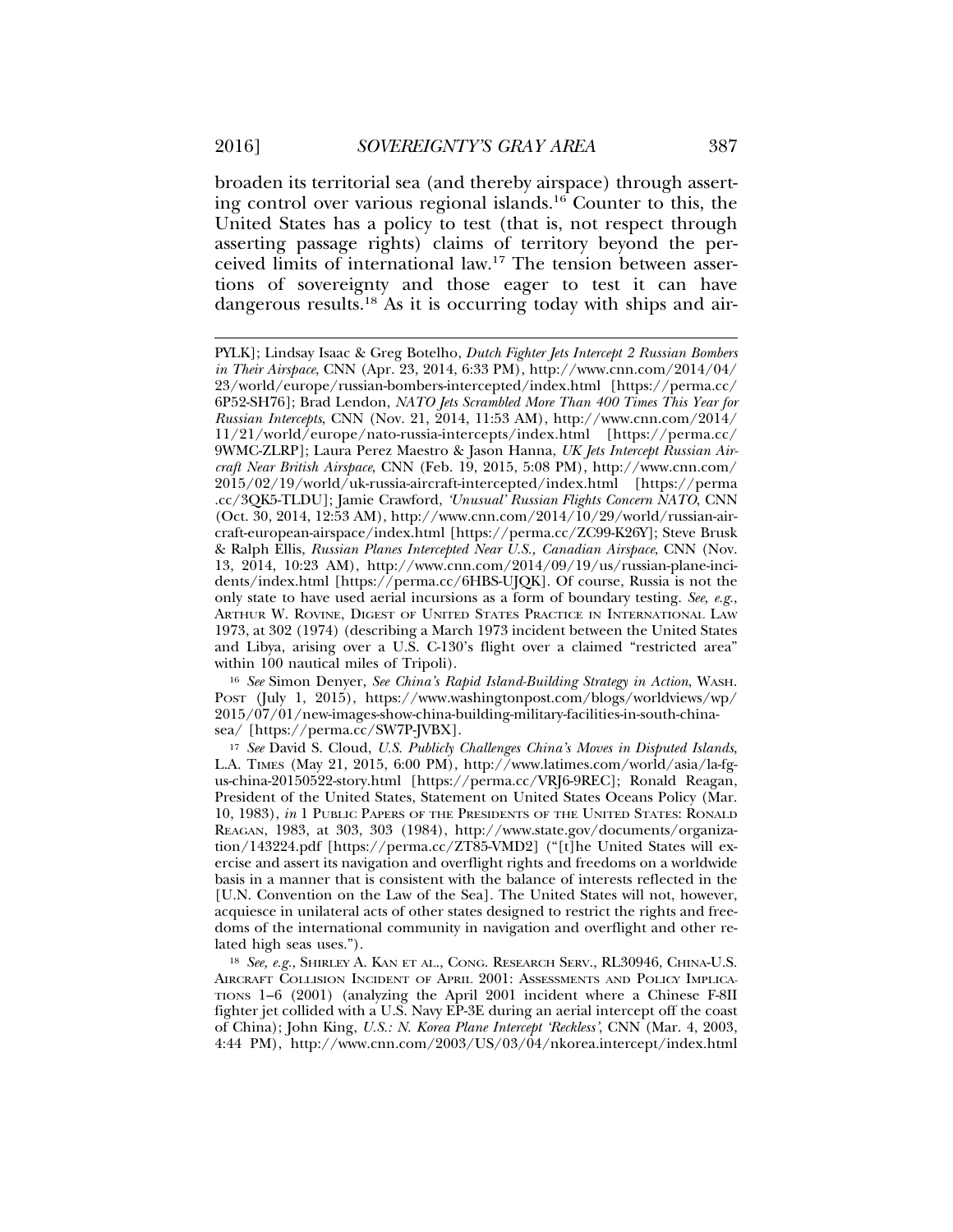craft, there is little reason to doubt the potential for such incursions being employed as a policy tool in the future with aerospace vehicles as another tool for states.

Second, quasi-satellite systems may loiter in the aerospace region, such as the nascent Project Loon system.19 If unwanted, such a telecommunication or remote sensing capacity could be construed as highly offensive by a state receiving the transmissions (be it simple internet access or media broadcasts), eliciting an adverse reaction. For instance, in recent history, Iran was believed to be the source of jamming that targeted the French EUTELSAT (a traditional orbital satellite) and its media signals in response to the broadcast of unwanted television programming (such as BBC Persian) into Iran.<sup>20</sup> An intelligence, surveillance, and reconnaissance (ISR) asset operating in aerospace could provoke an equally, or even more, hostile response than just jamming.

In the above scenarios, if the aerospace vehicles are state and particularly military—craft, the key factors in determining whether the use of force may be acceptable are the questions of where the vehicals are operating and whether the vehicles are encroaching on sovereign territory. States may dislike that orbital satellites overfly their territory, but that is no violation of territorial integrity, so no actions employing force would be appropriate. However, if aerospace vehicles are operating in a state's sovereign territory, force may be an option to remedy the violation. Thus, it is the determination of whether the area of operation (aerospace) can legitimately be claimed as sovereign that will often drive the determination of the propriety of the use of force. Second to this, whether the craft in question is a civilian or state vehicle will also affect the use of force analysis.

<sup>[</sup>https://perma.cc/D8YX-B7KB]; John Rolph, *Freedom of Navigation and the Black Sea Bumping Incident: How "Innocent" Must Innocent Passage Be?*, 135 MIL. L. REV. 137, 138–76 (1992) (describing a 1988 sea collision between the United States and the USSR while the United States tested and the USSR asserted sovereignty in the Black Sea).

<sup>19</sup> *See What is Project Loon*, *supra* note 10.

<sup>20</sup> *See* SPACE SECURITY INDEX 2011, at 151 (Cesar Jaramillo ed., 2011); Press Release, Int'l Telecomm. Union, ITU Radio Regulations Board Urges Iran to End Interference Hampering EUTELSAT Satellite Operations (Mar. 26, 2010), http:/ /www.itu.int/newsroom/press\_releases/2010/14.html [https://perma.cc/TT4B-WJL6].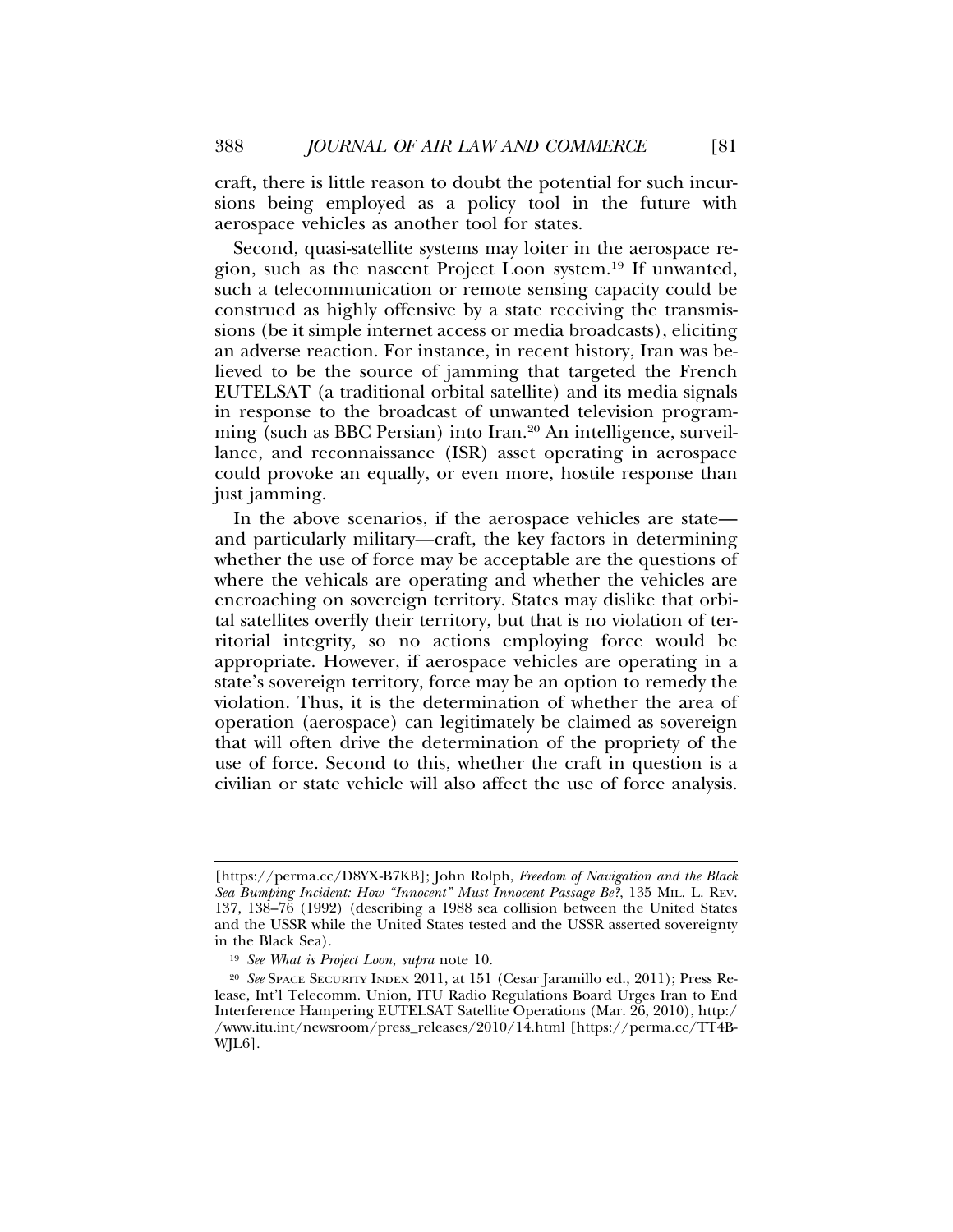#### B. THE USE OF FORCE AS AN ANALYTICAL LENS

As noted above, the potential for the use of force is a rubric through which this argument's analysis is performed. This work is not intended as a study of the law of war or the law of armed conflict, per se; instead, this study uses existing understanding of law of war principles as a tool to develop the delimitation issue. At the outset, though, a few comments on the use of force under international law are important.

#### *1. The Law of War*

The law of war can be subdivided into two disciplines, *jus ad bellum*, the law of going to war, and *jus in bello*, the law applied during the conflict.21 Each are relevant to the present analysis of the potential application of force by states. $22$  These subfields are

<sup>22</sup> Others provide much more thorough analyses of the law of war and the application of force. *See generally* Protocol Additional to the Geneva Conventions of 12 August 1949, and Relating to the Protection of Victims of International Armed Conflicts (Protocol I), June 8, 1977, 1125 U.N.T.S. 3 (entered into force Dec. 7, 1978) [hereinafter Additional Protocol I] (*jus in bello*); GARY D. SOLIS, THE LAW OF ARMED CONFLICT: INTERNATIONAL HUMANITARIAN LAW IN WAR (1st ed. 2010) (*jus in bello*); THE HANDBOOK OF INTERNATIONAL HUMANITARIAN LAW, (Dieter Fleck ed., 2d ed. 2008) (*jus in bello*); Brian Bengs, *Legal Constraints Upon the Use of a Tactical Nuclear Weapon Against the Natanz Nuclear Facility in Iran*, 40 GEO. WASH. INT'L L. REV. 323 (2008) (*jus in bello*); Sean Murphy, *The Doctrine of Preemptive Self-Defense*, 50 VILL. L. REV. 699 (2005) (*jus ad bellum*); Michael Schmitt, *Cyber Operations and the Jus ad Bellum Revisited*, 56 VILL. L. REV. 569 (2011) (*jus ad bellum*).

<sup>21</sup> *See* U.S. DEP'T. OF DEF., DEPARTMENT OF DEFENSE LAW OF WAR MANUAL 7 (2015) [hereinafter DOD LAW OF WAR MANUAL] ("For the purposes of this manual, the law of war is that part of international law that regulates the resort to armed force; the conduct of hostilities and the protection of war victims in both international and non-international armed conflict; belligerent occupation; and the relationships between belligerent, neutral, and non-belligerent States."). The term "Law of War" is used here for clarity in reference to both *jus ad bellum* and *jus in bello* and not to suggest a view the scope of prohibitions governing the use of force is limited only to declared "wars." In some circles, the term Law of Armed Conflict (LOAC) is used in this broad manner as a substitute for law of war. *See id.* at 8. ("The law of war is often called the law of armed conflict. Both terms can be found in DoD directives and training materials."). However, in other circles, LOAC refers exclusively to *jus in bello*. For clarity, as both *jus ad bellum* and *jus in bello* are discussed herein, they will be referred to as such and the term LOAC will generally be avoided.

There are also outer space-oriented analyses. *See generally* Duncan Blake, *The Law Applicable to Military Strategic Use of Outer Space*, *in* NEW TECHNOLOGIES AND THE LAW OF ARMED CONFLICT 115, 129 (Hitoshi Nasu & Robert McLaughlin eds., 2014); Michel Bourbonnière & Ricky J. Lee, Jus ad Bellum and Jus in Bello Consider*ations on the Targeting of Satellites: The Targeting of Post-Modern Military Space Assets*, 44 ISRAEL YEARBOOK ON HUMAN RIGHTS 167 (2014); Michel Bourbonniere & `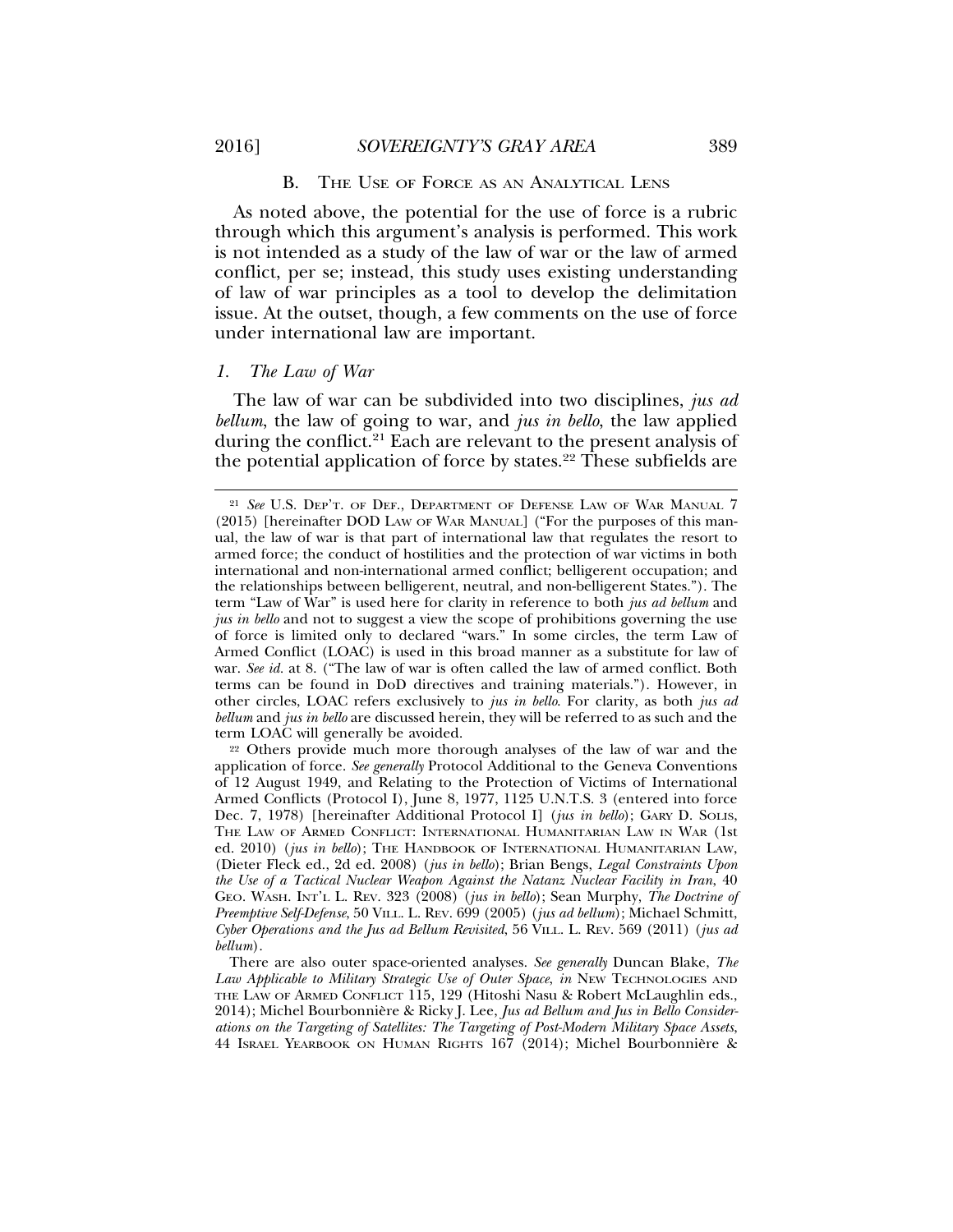distinct and independent—the existence of legality under one does not presume the other. That is, even if in an armed conflict permissible under *jus ad bellum*, a state must still adhere to *jus in bello* restrictions on the application of force; even if a prospective target would meet all *jus in bello* criteria, that does not justify the use of force absent an existing conflict or a recognized *jus ad bellum* mechanism.

The primary legal triggers for conflict under *jus ad bellum* are self-defense and collective action through the United Nations (U.N.) Security Council, under Chapter VII of the U.N. Charter.23 Self-defense is the most likely *jus ad bellum* issue, and can be invoked either in the event of an "armed attack" pursuant to Article 51 of the U.N. Charter,  $24$  or as a matter of customary international law where a "'necessity of self-defense is instant, overwhelming, leaving no choice of means, and no moment for deliberation.'"25 The scope of a state's right to self-defense in response to an attack (or, potentially, a threat thereof) varies in the assertions of legal scholars and state practitioners. Murphy identifies three main self-defense constructs:

"[S]elf-defense" refers to the use of armed coercion by a state against another state in response to a prior use of armed coercion by the other state or by a non-state actor operating from that other state. "Anticipatory self-defense" refers to the use of armed coercion by a state to halt an imminent act of armed coer-

<sup>23</sup> U.N. Charter arts. 41–42 (allowing the Security Council to act, with force if necessary, to maintain or secure international peace and security).

Ricky J. Lee, *Legality of the Deployment of Conventional Weapons in Earth Orbit: Balancing Space Law and the Law of Armed Conflict*, 18 EUR J. INT. L. 873 (2008); Robert Ramey, *Armed Conflict on the Final Frontier: The Law of War in Space*, 48 A.F.L. REV. 1 (2000). *But see also* Steven Freeland, *The Laws of War in Outer Space*, *in* HANDBOOK OF SPACE SECURITY 81, 102 (Kai-Uwe Schrogl et al. eds., 2015) ("Overall, given the unique nature of outer space, the fundamental principles of the laws of war – developed to regulate terrestrial warfare and armed conflict – are probably neither sufficiently specific nor entirely appropriate for military action in outer space.").

<sup>24</sup> *Id.* art. 51. ("Nothing in the present Charter shall impair the inherent right of individual or collective self-defence if an armed attack occurs against a Member of the United Nations, until the Security Council has taken measures necessary to maintain international peace and security.").

<sup>&</sup>lt;sup>25</sup> Hunter Miller, *British-American Diplomacy: The Caroline Case*, THE AVALON PROJECT: YALE LAW SCHOOL, http://avalon.law.yale.edu/19th\_century/br-1842d .asp [https://perma.cc/8QGX-6NQK] (quoting the exchanges between the U.S. Secretary of State, Daniel Webster, and Great Britain's Lord Ashburton); *see also* Military and Paramilitary Activities in and Against Nicaragua (Nicar. v. U.S.), Judgment, 1986 I.C.J. Rep. 14 (June 27); Murphy, *supra* note 22, at 711 (discussing the Caroline incident in the context of anticipatory self-defense).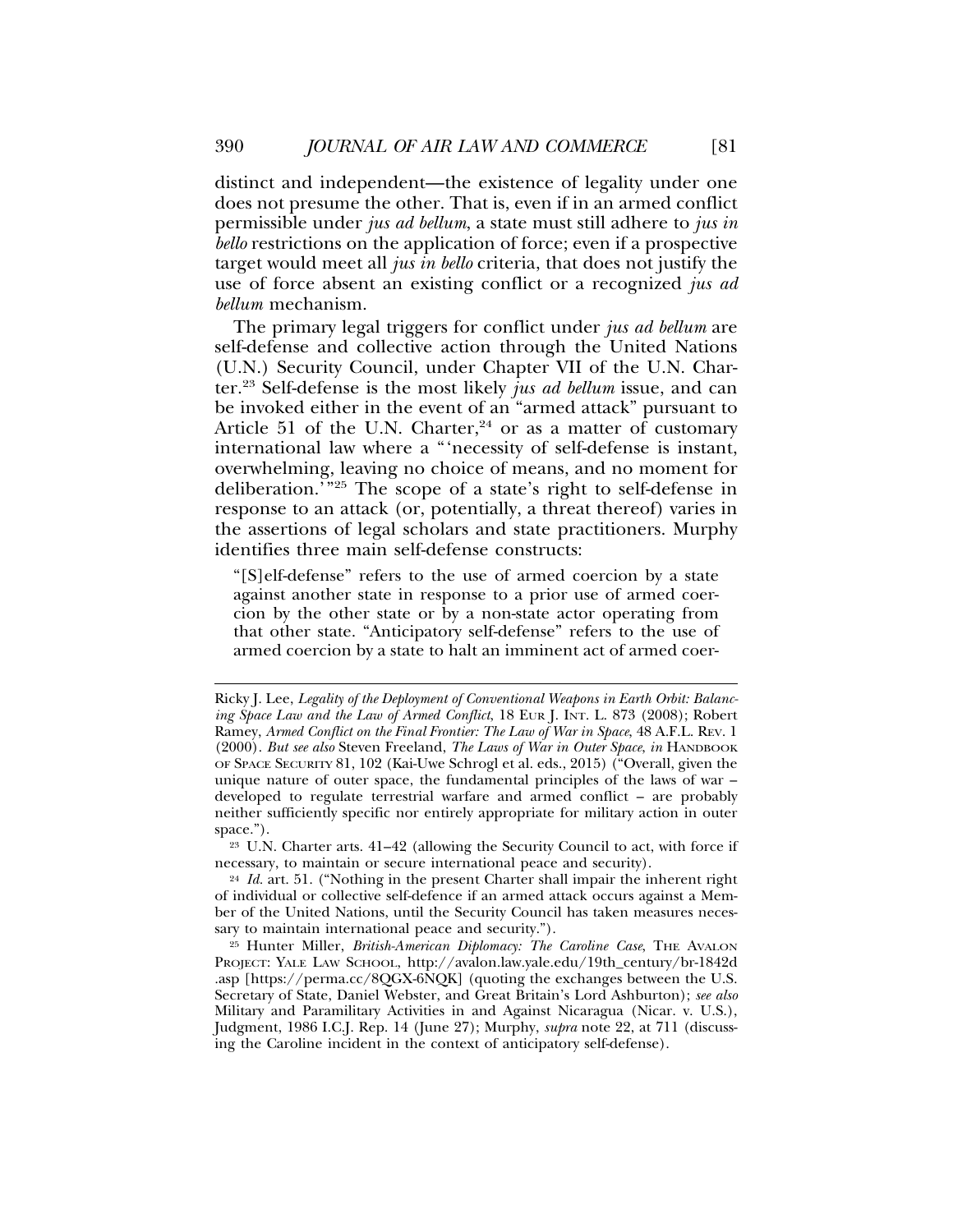cion by another state (or non-state actor operating from that other state). Thus, anticipatory self-defense contemplates a situation where a state has not yet been the victim of such a coercive act, but perceives that such an act is about to occur in the immediate future[.] . . . "[P]reemptive self-defense" is used to refer to the use of armed coercion by a state to prevent another state (or non-state actor) from pursuing a particular course of action that is not yet directly threatening, but which, if permitted to continue, could result at some future point in an act of armed coercion against the first state.26

While this work does not advocate any particular view of the scope of self-defense, it generally contemplates a preemptive self-defense model for its analysis. This is because, for planning purposes, aerospace-faring states should anticipate that their provocative overflights may encounter the most forward-leaning (from the likelihood of the use of force perspective) subjacent state. Also, as technology develops for both vehicles and weapons, states may become much more sensitive to the potential gravity of a territorial incursion, making the preemptive school of thought more common in state assertions.<sup>27</sup>

<sup>26</sup> Murphy, *supra* note 22, at 704 (further noting that "preemptive self-defense is, of course, 'anticipatory' and might even be called 'preventive' self-defense, but for purposes of this Article, such terminology is not used to describe this form of self-defense."). Murphy goes on to assess four schools of thought on the right of self-defense and their main proponents. *Id.* at 706–19 (developing the "strictconstructionist," "imminent threat," "qualitative threat," and "Charter-is-dead" schools of thought); *see also* John Yoo, *Using Force*, 71 U. CHI. L. REV. 729 (2004) (arguing, essentially, for a preemptive self-defense model).

<sup>&</sup>lt;sup>27</sup> Yoo addresses how modern considerations affect the imminence analysis of a potential attack, noting "the probability of an attack would be a function of two factors: capability and intention." Yoo, *supra* note 26, at 757–58. He finds that "[t]his calculus explains why nineteenth-century uses of force of the type in the Caroline case would not justify a broad right of preemptive self-defense, as the harm from border incursions in an age before mechanized warfare was not that great." *Id.* at 758. *See* THE WHITE HOUSE (GEORGE W. BUSH), THE NATIONAL SE-CURITY STRATEGY OF THE UNITED STATES OF AMERICA 15 (2002), http://www.state .gov/documents/organization/63562.pdf [https://perma.cc/NLG9-NA2Q] (regarding the threats of weapons of mass destruction and terrorism, noting that "[t]o forestall or prevent such hostile acts by our adversaries, the United States will, if necessary, act preemptively."). However, the 2010 and 2015 National Security Strategy documents retained a focus on weapons of mass destruction but removed the "preemptive" language. See THE WHITE HOUSE (BARACK H. OBAMA), THE NATIONAL SECURITY STRATEGY OF THE UNITED STATES OF AMERICA 4 (2010), http://nssarchive.us/NSSR/2010.pdf [https://perma.cc/XZ2K-WC9E]; *see also* THE WHITE HOUSE (BARACK H. OBAMA, THE NATIONAL SECURITY STRATEGY OF THE UNITED STATES 11 (2015), http://nssarchive.us/wp-content/uploads/2015/02/ 2015.pdf [https://perma.cc/TMC4-QXPJ].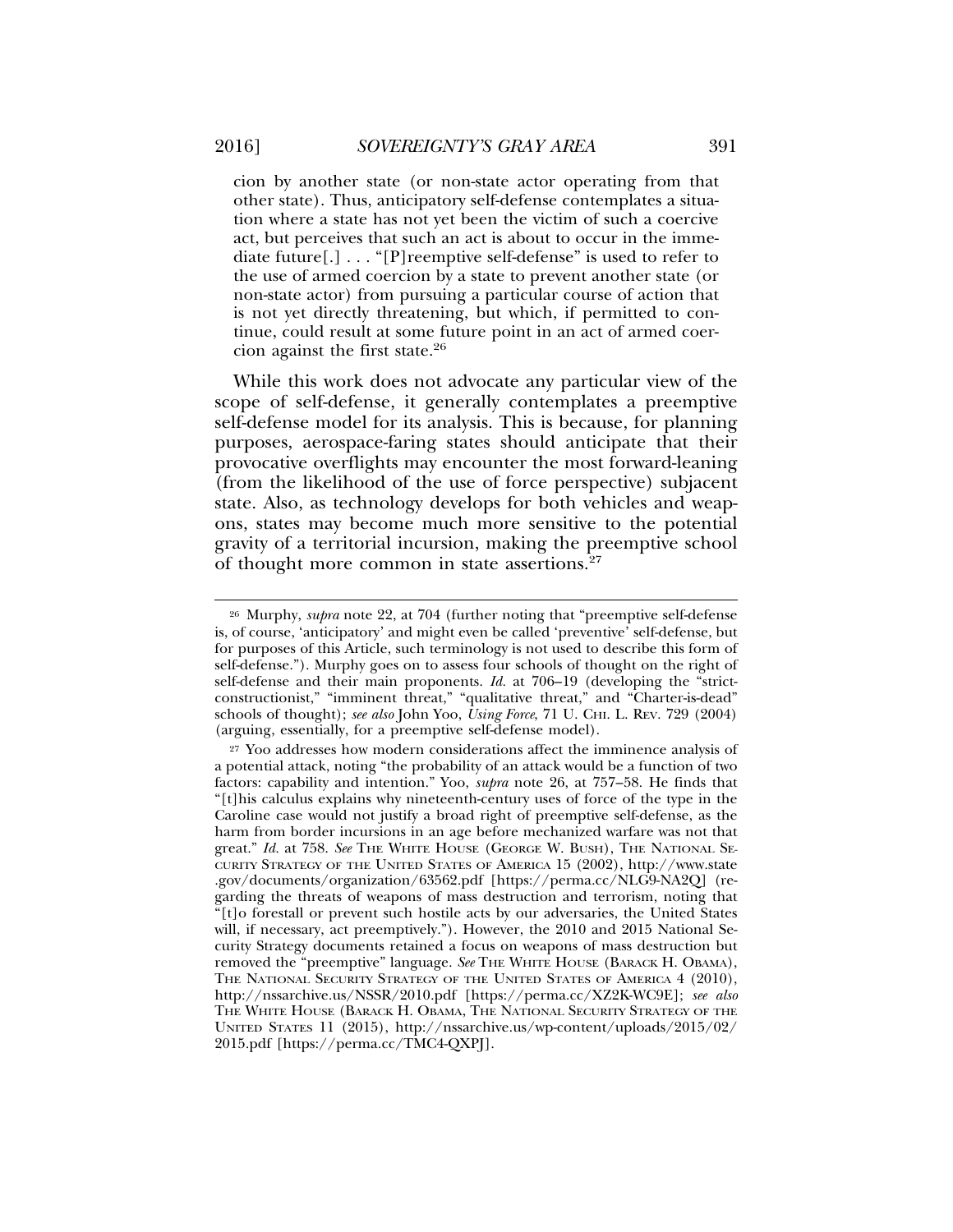The core aspects of *jus in bello*—also often called international humanitarian law (IHL)—relevant to this study are the principles of distinction, military necessity, proportionality, and humanity. Distinction compels belligerents to distinguish between military and civilian objects and targets and not to target purely civilian objects or engage in indiscriminate attacks.28 Military necessity similarly ensures that any potential target has a militarybased purpose for its destruction or neutralization.<sup>29</sup> Proportionality requires that belligerents ensure that any collateral civilian damage caused by an otherwise legal attack (having passed the distinction and necessity analyses) not be excessive relative to the anticipated military gain.<sup>30</sup> Finally, humanity dictates that force not be employed for the purpose of causing "superfluous injury or unnecessary suffering" of otherwise lawful targets.31 This section is obviously not an exhaustive study of the law of war, but it provides the framework from which discussions of the use of force below emerge.

#### *2. A Broad Notion of Force*

This work takes a broad view of the use of force, both as the impetus to action and in response to an offensive overflight. In essence, force here lies at the intersection of politics and belligerent actions. Clausewitz famously described war as an extension of politics by other means.32 On this spectrum between political acts and outright war or open hostilities are varying degrees of action, to include force or the threat thereof. And as politics change, non-lethal technologies emerge, and state practice develops, the spectrum is ever-changing.<sup>33</sup> Certainly, force can

<sup>28</sup> *See* Additional Protocol I, *supra* note 22, art. 51.

<sup>29</sup> *See id.* art. 52 (generally defining military objects, and limiting the destruction of specific types of targets such as cultural and religious objects, those indispensable for survival of the civilian population, those which would cause severe environmental damage, and those which contain dangerous forces (like dams, dykes, and nuclear power facilities)).

<sup>30</sup> *See id.* art. 57.

<sup>31</sup> *Id.* art. 35(2).

<sup>32</sup> CARL VON CLAUSEWITZ, ON WAR ch. 1, para. 24 (J.J. Graham trans., 1873) (1832), http://www.clausewitz.com/readings/OnWar1873/BK1ch01.html [https://perma.cc/2WX7-MQ5D] ("We see, therefore, that war is not merely a political act, but also a real political instrument, a continuation of political commerce, a carrying out of the same by other means."); *see also* LC Green, *Cicero And Clausewitz Or Quincy Wright: The Interplay Of Law And War*, 47 CHITTY'S L.J. & FAM. L. REV. 37 (1999).

<sup>33</sup> As a matter of illustration, U.S. policy has changed to make less clear whether the "use of force" is appropriate to defend access to and use of outer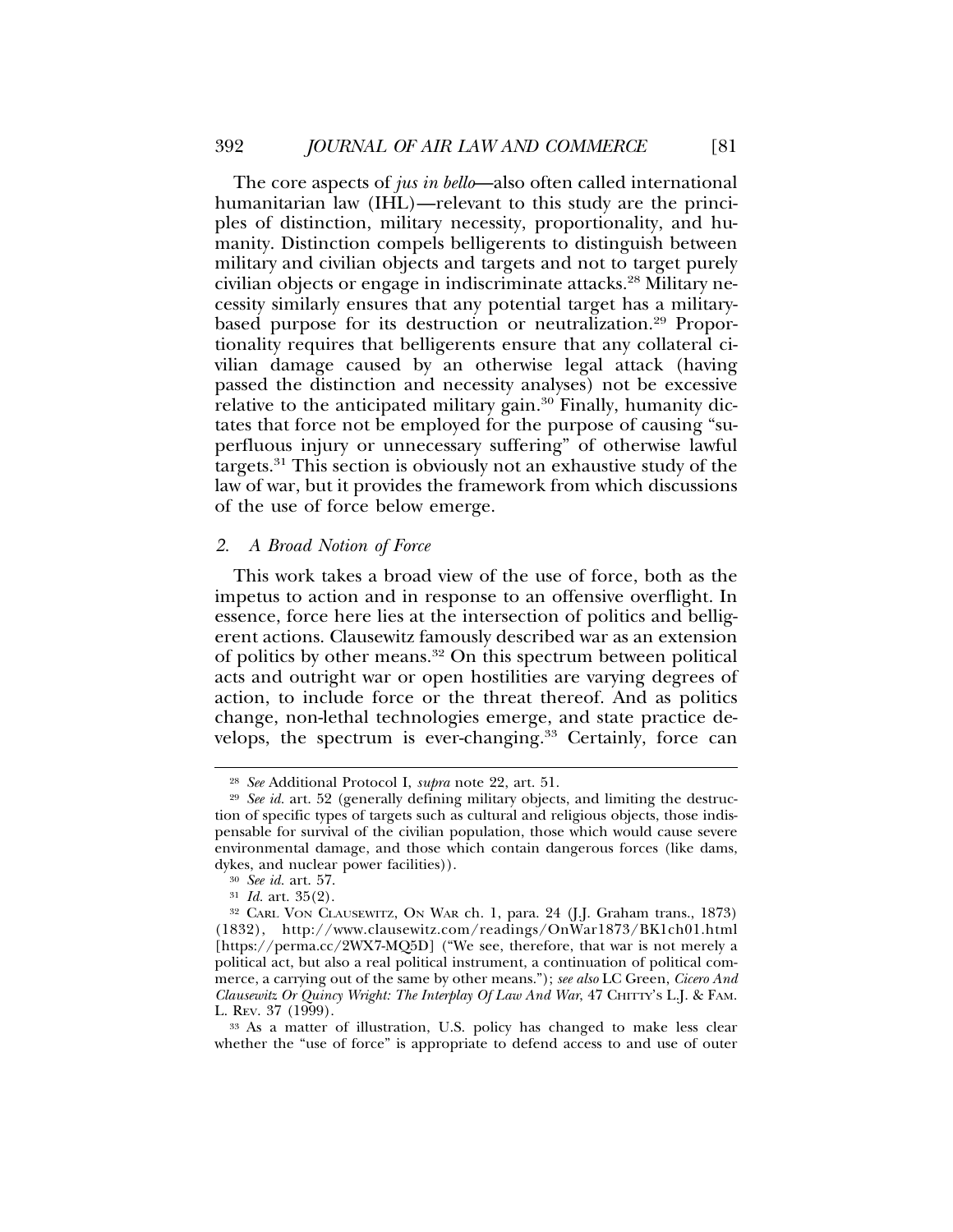mean kinetic actions with missiles, bombs, or sophisticated antisatellite weapons (ASATs). However, in the modern technological era, responsive actions may also include cyber attacks (or other non-"attack" cyber activities),<sup>34</sup> jamming and other harmful signal interference,<sup>35</sup> or other acts designed to counteract an offensive incursion or overflight that may or may not amount to "uses of force" under the prevailing law (or the positions of states).<sup>36</sup> When force is referred to here, it may be any such ac-

<sup>34</sup> *See* Schmitt, *Cyber Operations*, *supra* note 22, at 570 (discussing cyber activities).

<sup>35</sup> *See* Sarah Mountin, *The Legality and Implications of Intentional Interference with Commercial Communication Satellite Signals*, 90 INT'L L. STUD. 101, 104–105 (2014) (discussing harmful interference).

<sup>36</sup> For an in-depth discussion of whether all "force" constitutes a "use of force" under the prohibition of U.N. Charter Article 2(4), see Tom Ruys, *The Meaning of "Force" and the Boundaries of the Jus Ad Bellum: Are "Minimal" Uses of Force Excluded from UN Charter Article 2(4)?*, 108 A.J.I.L. 159 (2014). Ruys also notes the differences in positon among some states as to whether all force constitutes an "armed attack" triggering Article 51 of the U.N. Charter:

[I]f the characterization of certain acts as the use of force removes the possibility of invoking grounds precluding wrongfulness, the inverse qualification—that is, a finding that certain acts do not constitute the use of force—in principle rules out the possibility of exercising or invoking the right of self-defense in reaction thereto. It is widely accepted that every armed attack automatically constitutes a use of force, but views differ in legal doctrine on the extent of the gap between the two notions. Those who limit armed attacks to large-scale attacks construe the gap widely, whereas others, who accept that more small-scale attacks may equally trigger the right of self-defense, construe the gap more narrowly (and some essentially regard the two notions as materially identical). . . . The implication is that, absent a use of force, there can be no armed attack—and, accordingly, no recourse to self-defense. Conversely, it is safe to assume that, whenever a state invokes the right of self-defense in response to a certain act, it views the latter act as constituting an armed attack and, by definition, a use of force.

*Id.* at 162–63. (footnotes omitted). *See also* Military and Paramilitary Activities in and Against Nicaragua (Nicar. v. U.S.), Judgment, 1986 I.C.J. Rep. 14, ¶ 195 (June  $27$ ). (describing actions less than full attacks by armed bands, such as "assis-

space. The 1999 Space Policy asserted that "interference with U.S. space systems will be viewed as an infringement on our sovereign rights. The [United States] may take all appropriate self-defense measures, including . . . the use of force . . . ." U.S. DEP'T OF DEF., DIRECTIVE NO. 3100.10, SPACE POLICY para. 4.2.1 (1999). However, the 2012 iteration removes the explicit mention of force, stating "[s]uch interference, or interference with other space systems upon which the United States relies, is irresponsible in peacetime and may be escalatory during a crisis. The United States will retain the capabilities to respond at the time and place of our choosing." U.S. DEP'T OF DEF., DIRECTIVE NO. 3100.10, SPACE POLICY para. 4.b (2012). So while the term "force" has been removed, the policy and operative considerations remain the same.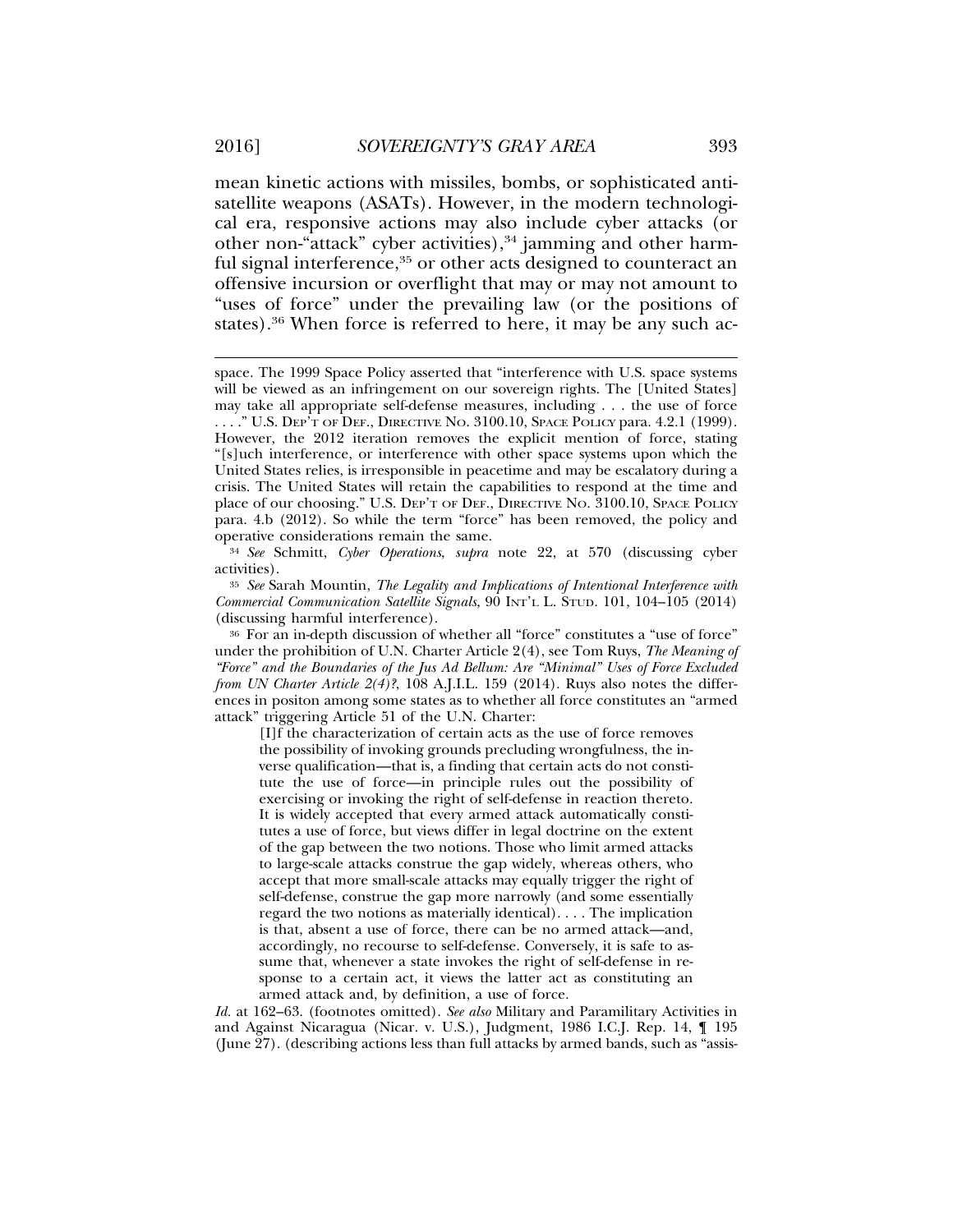tion along this spectrum, directed at aerospace vehicles. It need not necessarily amount to an "armed attack" to warrant consideration in this work—though, kinetic actions, such as shooting down an aerospace vehicle, are the focus.

Writing in the early 1930s, Brierly noted:

War, however, is only the most extreme form that an appeal to force may take; and certain measures of coercion by violent means, but not amounting to war and regarded as consistent with the continuance of a state of peace between the parties, have also to be fitted into the international system.<sup>37</sup>

This is even truer today when formal "war" is no longer declared; there are debatable applications of the regimes for countermeasures and reprisals, and provocative actions and implicit threats of force seem almost to be another means of expression in international discourse.38 So, while *jus ad bellum*-appropriate

<sup>37</sup> J. L. Brierly, *International Law and the Resort to Armed Force*, 4 CAMBRIDGE L.J. 308 (1932).

<sup>38</sup> *See* Nicar. v. U.S., 1986 I.C.J. ¶ 191 (distinguishing "the most grave forms of the use of force (those constituting an armed attack) from other less grave forms."); Oil Platforms (Iran v. U.S.), Judgment, 2003 I.C.J. Rep. 161 (Nov. 6) (addressing hostile acts and uses of force lesser than "armed attacks," and further analyzing the Paramilitary Activities ruling); Iran v. U.S., 2003 I.C.J. at 333 (separate opinion by Simma, J.) (admonishing the Court for inadequately addressing defense and countermeasures against aggression not amounting to "armed attack"); *see generally* Ruys, *supra* note 36. This is not to argue that the law of countermeasures is unclear. To the contrary, it is broadly accepted that countermeasures are non-force actions available only in response to internationally wrongful acts (directly attributable to a derelict state) to compel the derelict state back into compliance with its obligations. Int'l Law Comm'n, Rep. on the Work of Its Fifty-Third Session, U.N. Doc A/56/10, at 328–55 (2001) (in particular, Article 50 notes that the assertion of countermeasures does not remove "the obligation to refrain from the threat or use of force as embodied in the Charter of the United Nations"); Michael N. Schmitt, *"Below the Threshold" Cyber Operations: The Countermeasures Response Option and International Law*, 54 VA. J. INT'L L. 697, 700–01 (2014) ("[C]ountermeasures are State actions, or omissions, directed at another State that would otherwise violate an obligation owed to that State and that are conducted by the former in order to compel or convince the latter to desist in its own internationally wrongful acts or omissions. They constitute a

tance to rebels in the form of the provision of weapons or logistical or other support" as uses of force); Matthew C. Waxman, *Cyber-Attacks and the Use of Force: Back to the Future of Article 2(4)*, 36 YALE J. INT'L L. 421, 426–40 (2013) (discussing the meaning of "force" in a cyber context); DOD LAW OF WAR MANUAL, *supra* note 21, at 998, para. 16.3.1 ("Cyber operations may in certain circumstances constitute uses of force within the meaning of Article 2(4) of the Charter of the United Nations and customary international law. For example, if cyber operations cause effects that, if caused by traditional physical means, would be regarded as a use of force under *jus ad bellum*, then such cyber operations would likely also be regarded as a use of force.").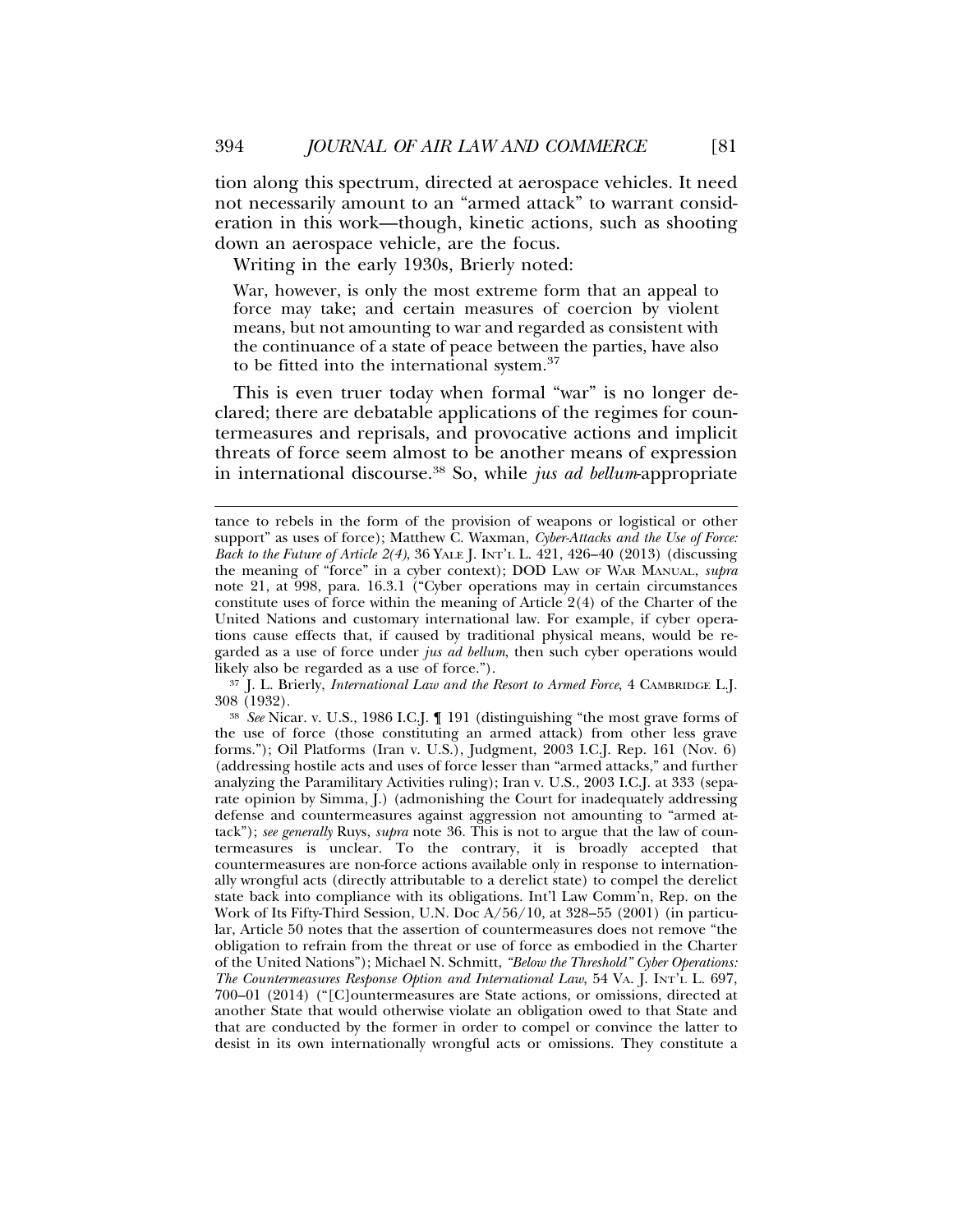uses of force are the general guiding principles herein, the threat of force broadly—and contemplation of what may trigger, legally or not, a forceful response from one state even though others may find it inappropriate—should also be considered.39

#### *3. Why Territorial Sovereignty Matters*

Article 2(4) of the U.N. Charter states: "All Members shall refrain in their international relations from the threat or use of force against the territorial integrity or political independence of any state, or in any other manner inconsistent with the Purposes of the United Nations." Territory is an existential matter for states, and threats to it are not taken lightly.

Gone are the days where a nomadic tribe, regarded as a sovereign body, can cross through and among lands only "casually attached to one territory as it passes through it[,] deserts it again[,] and is never permanently attached to any single territory."40 States have borders; sovereignty and territory are permanently linked in the modern world.<sup>41</sup> For instance, in addition to Article 2(4), the U.N. Charter notes that sovereign equality is a cornerstone of international relations.42 Similarly, in the Corfu Channel case, the International Court of Justice (ICJ) noted, "[b]etween independent States, respect for territorial sovereignty is an essential foundation of international relations."43

The degree to which states are inclined to protect territory also demonstrates its importance to them. Of the nine contentious cases that culminated at the ICJ in 2013 and 2014, more

means of self-help in an international system generally devoid of compulsory dispute resolution mechanisms."). However, as discussed above, the factual predicates for what constitutes "force" (or even an internationally wrongful act) warranting countermeasures is not settled.

<sup>39</sup> For instance, Yoo notes a perspective that "rejects the notion that international law can govern the use of force because security is too dear an interest to states." Yoo, *supra* note 26, at 731. For such states, internal concerns, not external legal limitations, will be stronger drivers of a response to an unwanted overflight of sovereign territory.

<sup>40</sup> SHELDON AMOS, LECTURES ON INTERNATIONAL LAW: DELIVERED IN THE MID-DLE TEMPLE HALL TO THE STUDENTS OF THE INNS OF COURT 36 (2008) (originally published in 1874).

<sup>41</sup> *See id.* at 37 ("To so great an extent is this true that the idea of an independent State, as distinguished from the territory of the State, is almost inconceivable.").

<sup>42</sup> U.N. Charter art. 2(1) ("The Organization is based on the principle of the sovereign equality of all its Members.<sup>"</sup>).

<sup>43</sup> Corfu Channel Case (U.K. v. Alb.), Judgment, 1949 I.C.J. Rep. 4, 35 (Apr. 9).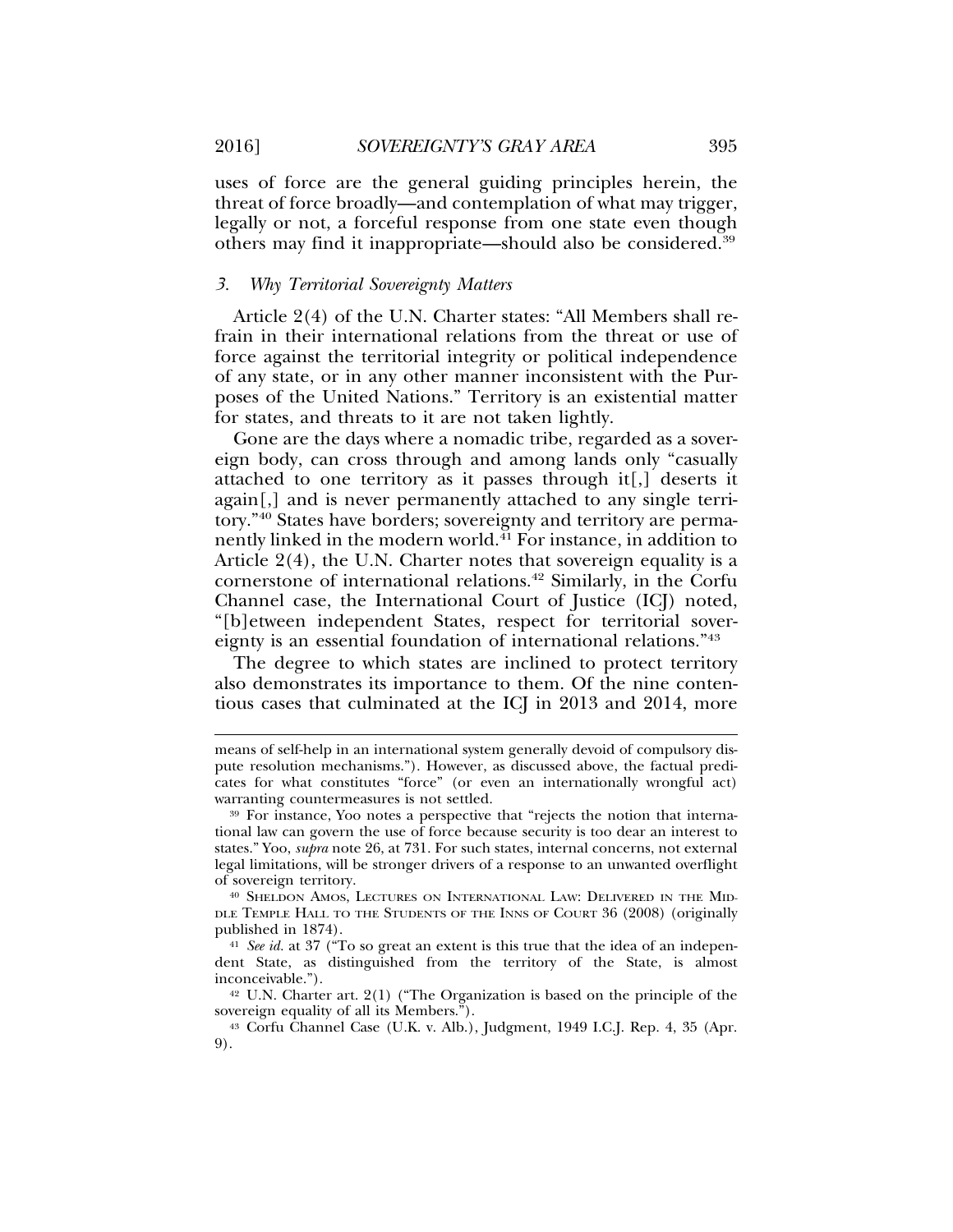than half involved delimitation of boundaries (maritime) and access to the sea.44 States also protect sovereign territory in the overflight context through the shoot-down of encroaching craft.45 The November 2015 incident in which Turkish F-16 fighters shot down a Russian Su-24 bomber while briefly transiting over a narrow extension of Turkish airspace is but a recent example.46 While future information about this incident may make it a notable data point in the evolution of self-defense and *jus ad bellum*, the issues are presently too cloudy to draw any such definitive conclusions.47 However, even at this point, it serves as

*Id.* (citations omitted); *see also* Brian Foont, *Shooting Down Civilian Aircraft: Is There an International Law?*, 72 J. AIR L. & COM. 695, 711–16 (2007) (recounting the 1988 U.S.S. Vincennes destruction of Iran Air Flight 655 and four other incidents); Int'l Law Comm'n, *supra* note 38, at 78 (Commentary to Article 24) (describing United States incursions over Yugoslavia under distress); Foont, *supra* note 45, at 700–01 (addressing the United States-Yugoslavia incident); *MH17 Ukraine Plane Crash: What We Know*, BBC NEWS (Sept. 28, 2016), http://www.bbc .com/news/world-europe-28357880 (last visited Nov. 8, 2016) (outlining the limited facts surrounding the 2014 shoot-down of Malaysian Airlines MH17 over an embattled portion of Ukraine).

<sup>46</sup> *See Turkey's Downing of Russian Warplane—What We Know*, BBC NEWS (Dec. 1, 2015), http://www.bbc.com/news/world-middle-east-34912581 (last visited Nov. 8, 2016). Though less reported, it is also believed that Turkey downed a Russian unmanned aircraft in the prior month for a similar incursion. Phil Stewart, *U.S. Suspects Turkey Shot Down Russian Drone Aircraft, Official Says*, REUTERS (Oct. 16, 2015, 7:42 AM), http://www.reuters.com/article/us-mideast-crisis-syria-shootdown-idUSKCN0SA1CU20151016 [https://perma.cc/HBW9-56XD].

<sup>47</sup> For instance, the short window (in both distance and time) of the airspace violation, the justification asserted by Turkey, and support from Turkey's allies suggest a strong potential right to defend territory. *See Turkey's Downing of Russian Warplane—What We Know*, *supra* note 46; Steve Rosenberg, *Putin: Turkey 'Knew Downed Fighter Jet Was Russian'*, BBC NEWS (Nov. 26, 2015), http://www.bbc.com/

<sup>44</sup> *List of Contentious Cases by Date of Introduction*, INT'L CT. OF JUST., http://www .icj-cij.org/docket/index.php?p1=3&p2=3 [https://perma.cc/49DW-3Q5C]. Three more cases involve nuclear disarmament (a topic generally applicable to air and space force as well).

<sup>45</sup> *See generally* Bernard Donahue, *Attacks on Foreign Civil Aircraft Trespassing in National Airspace*, 30 A.F.L. REV. 49, 54 (1989). Donahue found:

In the post-World War II era [to 1988], four notorious incidents have occurred involving the downing or destruction of civil passenger aircraft that violated the sovereign airspace of another nation. In 1955 an Israel Airlines (El Al) Constellation flying from London to Tel Aviv with an enroute stop in Vienna strayed into Bulgarian airspace and was destroyed without warning. The second event also involved Israel. In 1973 the Israeli Air Force destroyed a Libyan passenger aircraft over the Israeli-occupied Sinai Desert. The third episode involved Korean Air (KAL) Flight 902 that was downed over Soviet territory in 1978, and the fourth incident likewise involved a Korean aircraft over the Soviet Union—the destruction of KAL Flight 007 in 1983.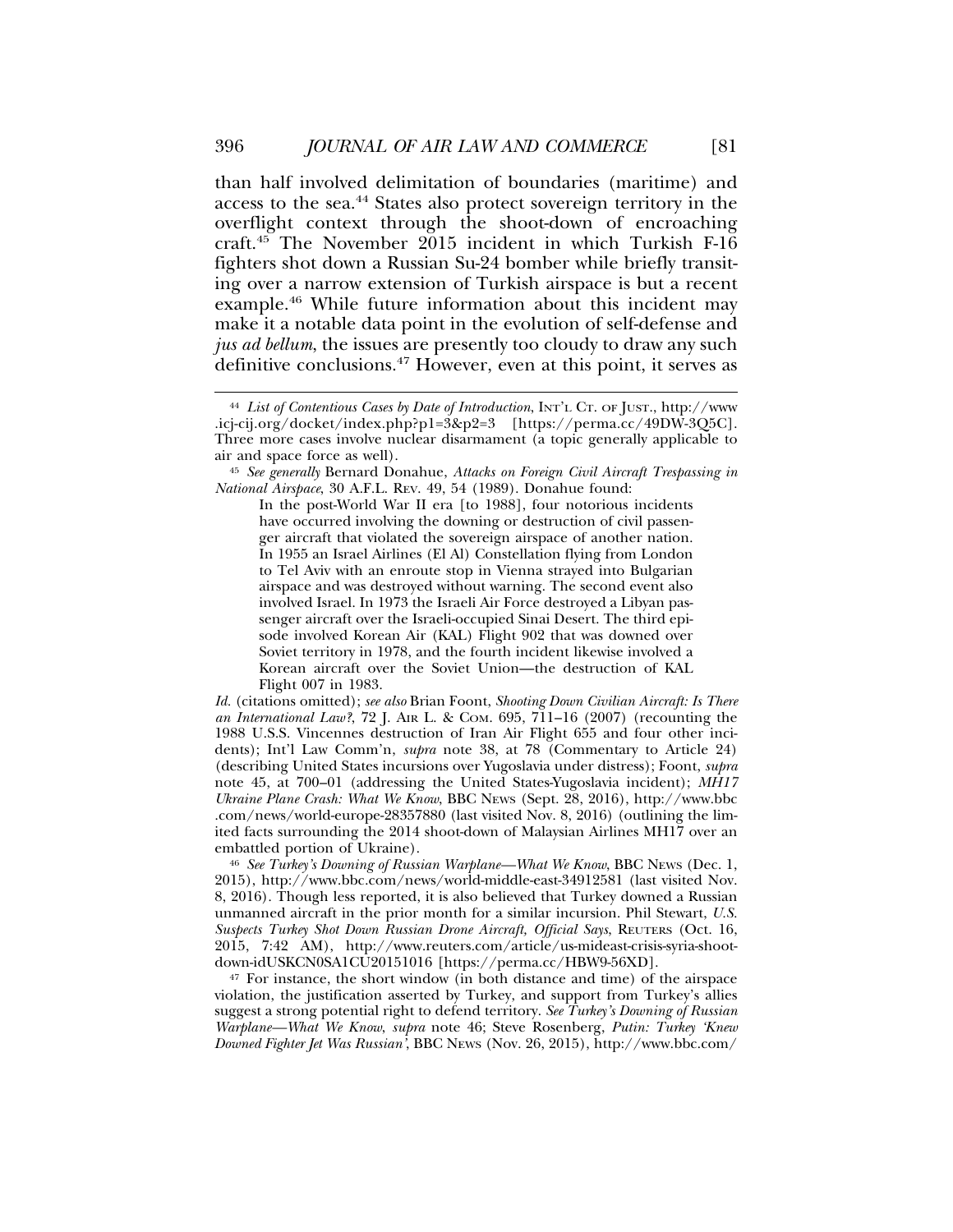a powerful, cautionary example of what states might do in response to unwanted overflight, even an arguably de minimis one.

Article 2(4) does not provide a clear remedy for violation of territorial integrity. Certainly, any responsive use of force would have to be judged on a case-by-case basis, but a violation of sovereignty may open the door to force. The violation of territorial sovereignty is a potential indicator of a threat tantamount to an armed attack, thereby warranting the use of force in self-de-

news/world-europe-34940109 (last visited Nov. 8, 2016) (Turkey asserted it did not know the jet was Russian, and "Erdogan has rejected calls by Russia to apologi[z]e, saying Turkey does not need to say sorry for the violation of its airspace."); Press Release, White House Press Office, Remarks by President Obama and President Erdogan of the Republic of Turkey After Bilateral Meeting (Dec. 1, 2015), https://www.whitehouse.gov/the-press-office/2015/12/01/remarks-president-obama-and-president-erdogan-republic-turkey-after [https://perma.cc/ F4NS-GMGL] (U.S. President Obama stating, "Along with our allies, the United States supports Turkey's right to defend itself and its airspace and its territory. And we're very much committed to Turkey's security and its sovereignty."). However, repeated prior airspace violations and the assertion that Turkey actually knew it was a Russian jet (which had a history of offensive overflights) suggest that one incursion may not trigger a self-defense right. *See* Letter from Y. Halit Cevik, Representative, Permanent Mission of Turkey, to Matthew Rycroft, President of the Security Council, United Nations, and Ban Ki-moon, Secretary General, United Nations (Nov. 24, 2015), http://live.aljazeera.com/Event/ Turkey\_downs\_Russian\_jet/207503335 [https://perma.cc/R54X-LSMR] (Turkey asserting prior airspace incursions); Rosenberg, *supra*. Further confusing the basis of this use of force, Turkey also made statements that "it had acted simply to defend its own security and the 'rights of our brothers' in Syria." Humeyra Pamuk & Nick Tattersall, *Turkey's Erdogan Says Does Not Want Escalation After Russian Jet Downed*, REUTERS (Nov. 25, 2015), http://www.reuters.com/article/ mideast-crisis-syria-turkey-erdogan-idUSL8N13K19N20151125 [https://perma .cc/EBP5-9MDE] (emphasis added); *see* Press Release, White House Press Office, *supra* (Turkish President Erdogan noting, "we focused on the Turkomans, which are the Turkish descendants in Syria. We know that where the Turkomans are present, there's no Daesh presence or ISIS presence. As I've said before, they are the Turkish descendants; they are the relatives of the Republic of Turkey. And that area is continuously bombed. In the last few weeks, more than 500 civilians were killed, so we would like to see the resolution of that problem as soon as possible as well."). This raises the possibility of a collective self-defense (or, even less clear, possibly a humanitarian support) theory of force. Further confusing the lessons from this incident, in June 2016, President Erdogan apologized to Russia for the incident. Andrew Roth & Erin Cunningham, *Turkish President Apologizes for Downing of Russian Warplane Last Year*, WASH. POST (June 27, 2016), https://www.washingtonpost.com/world/turkey-apologizes-for-shooting-downrussian-warplane-last-year/2016/06/27/d969e0ea-3c6d-11e6-9e16-4cf01a41decb\_ story.html [https://perma.cc/E6LR-NAF3].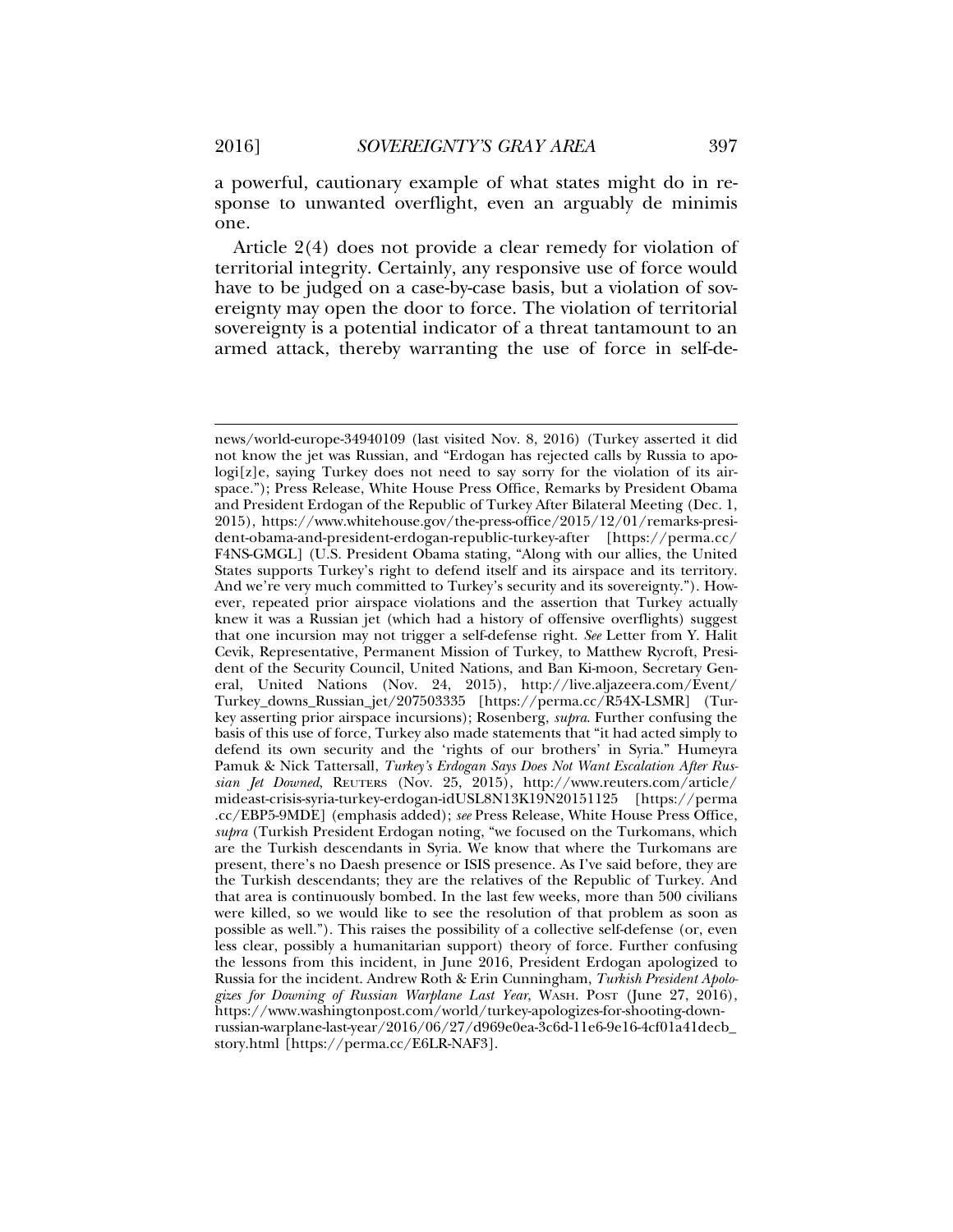fense, in some states' analyses.48 In assessing the propriety of use of force, or the likelihood of the use of force in the event of the overflight by an aircraft or space craft, whether the craft is in sovereign territory is an essential factor.

## *4. Why State Versus Civilian Vehicles Matters*

The civilian or state (particularly military) status of a craft can also be a determining factor in the use of force. Article 3*bis* of the Protocol amending the Convention on International Civil Aviation of 1944 (Chicago Convention) precludes the use of force against civilian aircraft for territorial incursions.49 But this applies only in times of peace and does not prejudice states in the exercise of self-defense.50 More broadly, three of the four core principles of LOAC interrelate to ensure protection of civilians and civilian objects, to include civilian aircraft or spacecraft. Basically, if an object is civilian, it should not be targeted absent very unique circumstances. Military (and generally state) objects, however, enjoy no such protections; their destruction is entirely permissible once the legal analysis reaches the *jus in bello* stage (save the few limitations imposed by humanity considerations, and considerations of collateral effects on civilians).

Also, whether a craft can be distinguished as a state vehicle or civilian one can play a role in how it is perceived as a potential threat under *jus ad bellum*. 51 This would especially be the case for

<sup>51</sup> For example, for some vehicles, particularly state ones (the focus here), there can be a presumption of aggression in noncompliance with transit norms. *See* George Walker, *Anticipatory Collective Self-Defense in the Charter Era: What the*

<sup>48</sup> *See* Section II.B.4 *infra* for discussion of how mere incursions by a state vehicle can be perceived as particularly threatening. Moreover, even if an incursion does not amount to an "armed attack" triggering formal self-defense, states may still elect to employ force or other actions against such an encroaching craft as a lesser form of self-help as described above.

<sup>49</sup> Protocol Relating to an Amendment to the Convention on International Civil Aviation art. 3*bis*, May 10, 1984, ICAO Doc. 9436 ("States recognize that every State must refrain from resorting to the use of weapons against civil aircraft in flight and that, in case of interception, the lives of person on board and the safety of aircraft must not be endangered."); *see* Convention on International Civil Aviation, Dec. 7, 1944, 61 Stat. 1180, 15 U.N.T.S. 295.

<sup>50</sup> Convention on International Civil Aviation, *supra* note 49, art. 89 ("In case of war, the provisions of this Convention shall not affect the freedom of action of any of the contracting States affected, whether as belligerents or as neutrals."); *see* Protocol Relating to an Amendment to the Convention on Internation Civil Aviation, *supra* note 49, art. 3*bis*; *see also* Michael Schmitt, *Air Law and Military Operations*, *in* HANDBOOK OF THE INTERNATIONAL LAW OF MILITARY OPERATIONS 303, 318 (Terry Gill & Dieter Fleck eds., 2010) (though the Chicago Convention applies only in peacetime, civilian airliners are already protected under laws of war).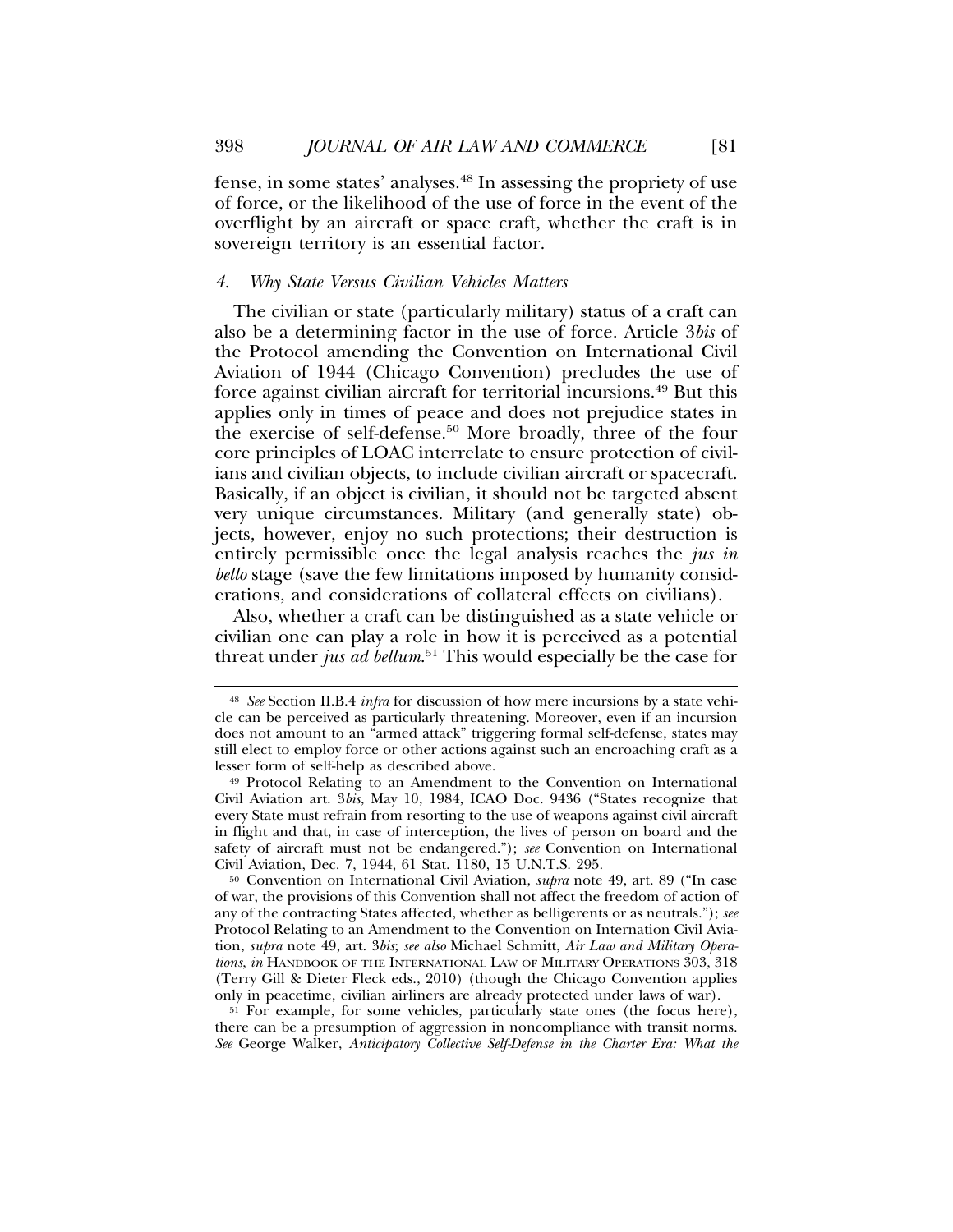states subscribing to a preemptive construction of self-defense.<sup>52</sup> In general, a civilian craft operating on its own behalf and for private interests would typically be less threatening than a state vehicle (particularly military), which is possibly armed and executing the will of another state.<sup>53</sup> Thus, a vehicle's status alters the self-defense analysis—the lower the threat, the less likely (prudentially) and appropriate (legally) the use of force would be. Conversely, the greater the perceived threat, the more likely that force may be employed against a craft.

Therefore, it makes a significant difference from a use of force perspective, both in terms of *jus ad bellum* and *jus in bello*, whether a craft is a civilian or state craft.

#### C. THE ANALYTICAL FRAMEWORK

This article suggests that a sovereignty-based airspace legal regime should apply to both of the above scenarios, as well as any other activities or operations below orbit. Beyond this chapter, the analysis is divided into two primary parts.

First, this work examines the physical, geographic, and legal distinctions between airspace and outer space, drawing attention to the area in between the two. Though air law does not define the upper limits of airspace, outer space law does not

<sup>52</sup> *See* Section II.B.1 *supra*.

<sup>53</sup> Compounding this distinction is the prevalence of "dual-use" craft. SOLIS, *supra* note 22, at 534 ("A dual-use target is one with both military and civilian functions, such as an airfield from which both civilian and military aircraft fly. Examples also include electric power grids, oil-refining facilities, and radio and television broadcasting sites.").

This topic is beyond the scope of this work, but others have addressed the use of force implications for dual use satellites and space objects. *See, e.g.*, Bourbonnière & Lee, *Jus ad Bellum, supra* note 22, at 205–06 (discussing dual use satellites, and breaking their classification into three categories: "(1) military hosted payloads; (2) long-term leased capacity; and (3) commercial suppliers on demand."); Ramey, *supra* note 22, at 144. (noting that the dual use analysis for space assets may be more complex due to the normal military versus civilian aspect, but also the frequent multi-state ownership or interest of space assets); Mountin, *supra* note 35, at 113 ("Almost all satellites in orbit are dual-use, that is, they can perform missions supporting both military and civilian applications.").

*Treaties Have Said*, 31 CORNELL INT'L L.J. 321, 346–347 (1998) (discussing the presumption that submarines not surfacing and following innocent passage norms have hostile intentions); *see also* John Astley & Michael Schmitt, *The Law of the Sea and Naval Operations*, 42 A.F.L. REV. 119, 131 (1997) ("If a warship engages in non-innocent passage, the coastal State may request that it take appropriate corrective actions. Failure to do so justifies a demand that the naval vessel depart the territorial seas. Should it not, the coastal State may use minimum force to compel its departure."); Ruys, *supra* note 36, at 174.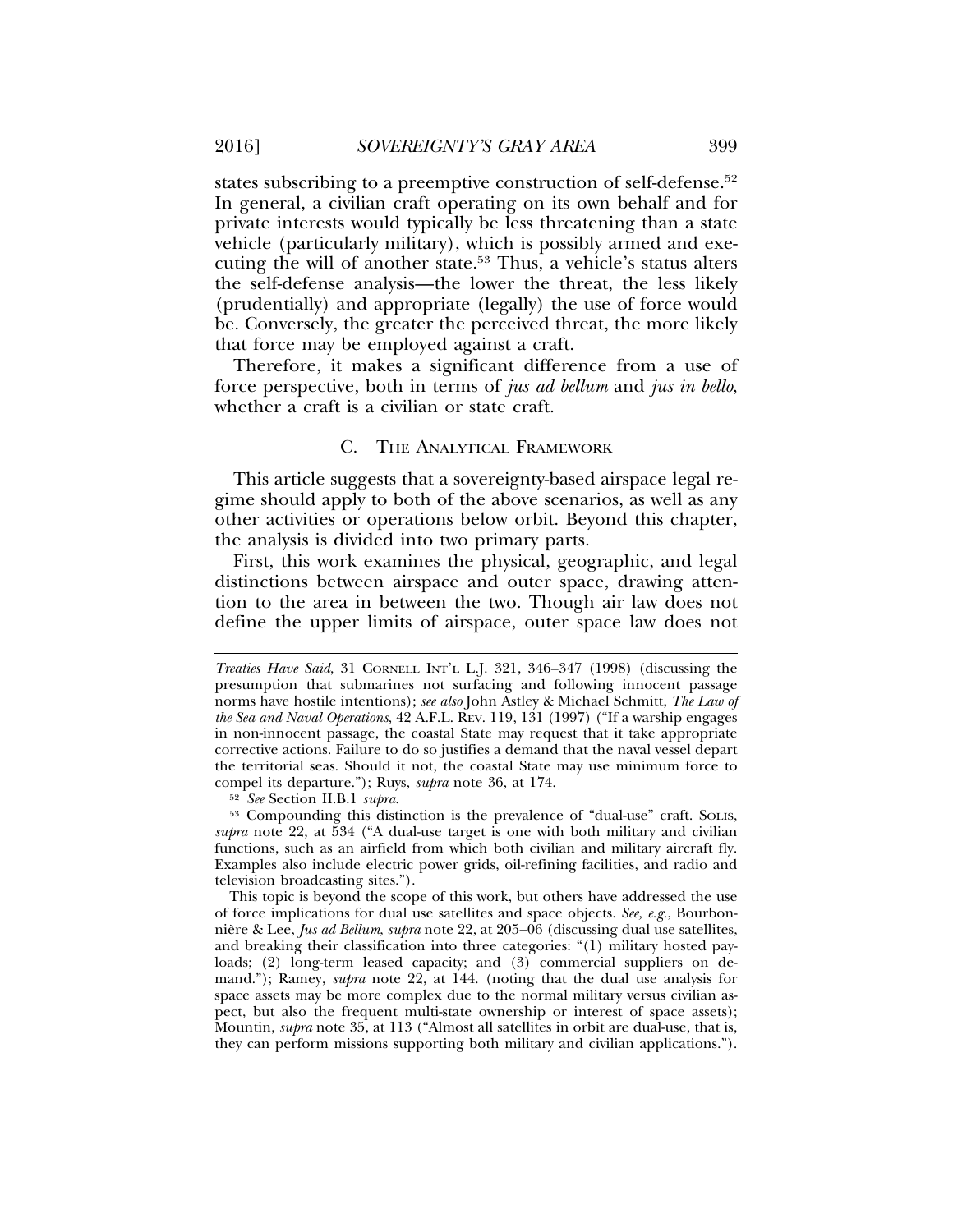define its lower boundaries, and debate abounds about how to draw a line between the two regions, the author argues that there are indeed settled minimum standards for each of these domains. As the two key factors for the use of force are sovereignty and state versus civil craft, these criteria are the primary focus for the discussion of the respective legal regimes. Then, as a matter of contrast and to focus the discussion of aerospace (both the area, and the vehicles that operate therein), the article introduces the less settled zone between the two domains. In juxtaposition to the black-and-white nature of the settled aspects of airspace and outer space, this area is termed "gray space" to reflect the perceived murkiness of its borders, both physically and legally.

Then the last chapter addresses how the delimitation problem should be resolved in the context of this lack of consensus. There is a saying that one should look to the 30,000 feet view to assess a problem. But here a mere 30,000 feet are inadequate for proper perspective; instead the argument attempts to take a 30,000 kilometer view to look at both the settled zones of airspace and outer space in their entirety to examine how (and where) they transition. It takes two approaches to reach one conclusion: that orbit should be regarded as the division between the airspace and outer space regimes.

First, taking a positivist approach, the argument builds upon the discussions of the origins and history of, and the interactions between, the airspace and outer space regimes and argues that the default position for states is an assertion of sovereignty to its greatest limits of reason. Outer space is an exception to the rule—a cap on the extent of sovereignty. But it is an exception that must be narrowly construed.54 Second, this section will ad-

<sup>54</sup> The narrow construction of exceptions to a rule is a common canon of interpretation. *See* Natasha Balendra, *Defining Armed Conflict*, 29 CARDOZO L. REV. 2461, 2490 (2008). Though frequently cited by common law courts, the canon applies to analyses of international law as well as assessments of how *lex specialis* interfaces with general rules. *See id.* at 2491. ("[B]ecause a special law that derogates from a general one operates identically to an exception, in the absence of indications to the contrary, a special law too (a) must be triggered only in a narrow set of circumstances; and (b) once activated, must be interpreted to minimize the deviation from the rule."); *see also* William Bradford, *The Changing Laws of War: Do We Need a New Legal Regime after September 11?: "The Duty to Defend Them": A Natural Law Justification for the Bush Doctrine of Preventive War*, 79 NOTRE DAME L. REV. 1365, 1378 (2004) (demonstrating the narrow construction with the "restrictivist camp" for the use of force, which narrowly reads Article 51 of the U.N. Charter as a deviation from Article 2(4), the general rule). Narrow construction is particu-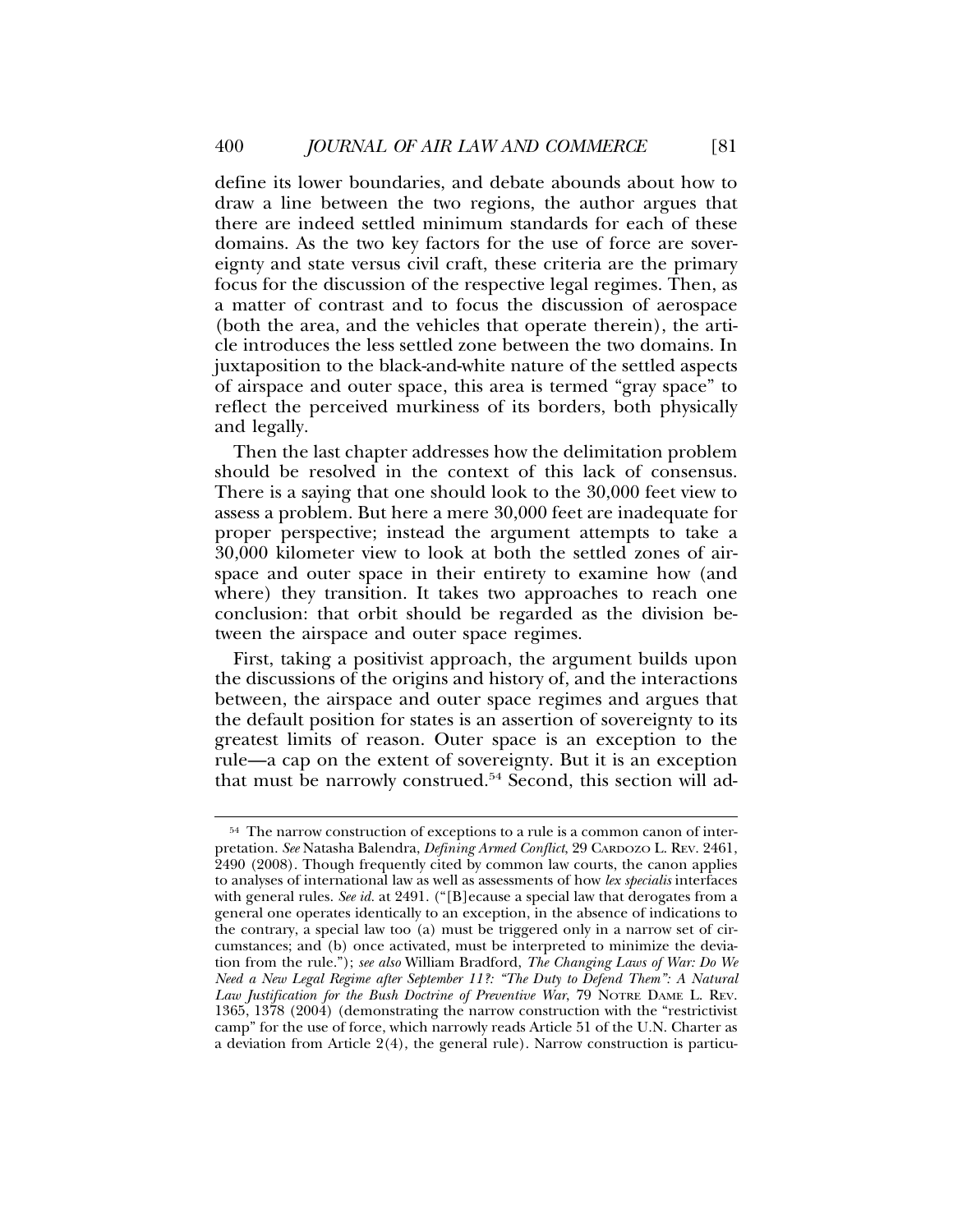dress the potential commensurability of the airspace and outer space regimes. They seem diametrically opposed, but when viewed in the proper context—sovereignty and security—they actually fall on a consistent continuum designed to maximize state power and avoid a third world war. This further supports the finding that airspace (and sovereignty) is the baseline or default regime and should be applied to emerging activities that do not clearly fall under an outer space regime.

## D. METHODOLOGY, TERMINOLOGY, ASSUMPTIONS, AND DISCLAIMERS

## *1. Legal Methodology—A Doctrinal Approach with Historical Perspective*

Discussions of history, policy, and politics are inherent and appropriate in a work focused on international law, but this work is written with a legal focus. Thus, the legal methodology is best described as doctrinal, focusing on primary and secondary legal sources. To the degree that history and political science are implicated, the focus is on reporting and incorporating the works of others and not creating a new study under the framework of those independent disciplines; it is not intended as an exhaustive history of the positions on delimitation of air and space, either from legal publicists or states.

That said, central to the thesis of this work is the notion that there is existing legal (and policy) precedent for the new developments in aerospace technology. The factual context for the application of law may change, but the law does not automatically or necessarily have to change. If there is change, such as after Sputnik, it is affirmatively done by authorities competent to alter the law (states); it does not occur due to the mere existence of a new technology. To accentuate that the specifics of technology may change but that the thinking does not necessarily need to, instead of using only the most recent articulations of the law or legal thinking, the author incorporated historical (or simply older) articulations when available, appropriate, and instructive for the discussion of the current state of airspace and outer space. Also, in divining the legal status of the gray area, the author relied on historical accounts of the development of outer space law as a regime distinct from airspace law. This historical perspective will demonstrate the baseline of thinking

larly important to a positivist approach, as taken here, which defers to states as the ultimate authorities in international law. *See* Section IV.C.1 *infra*.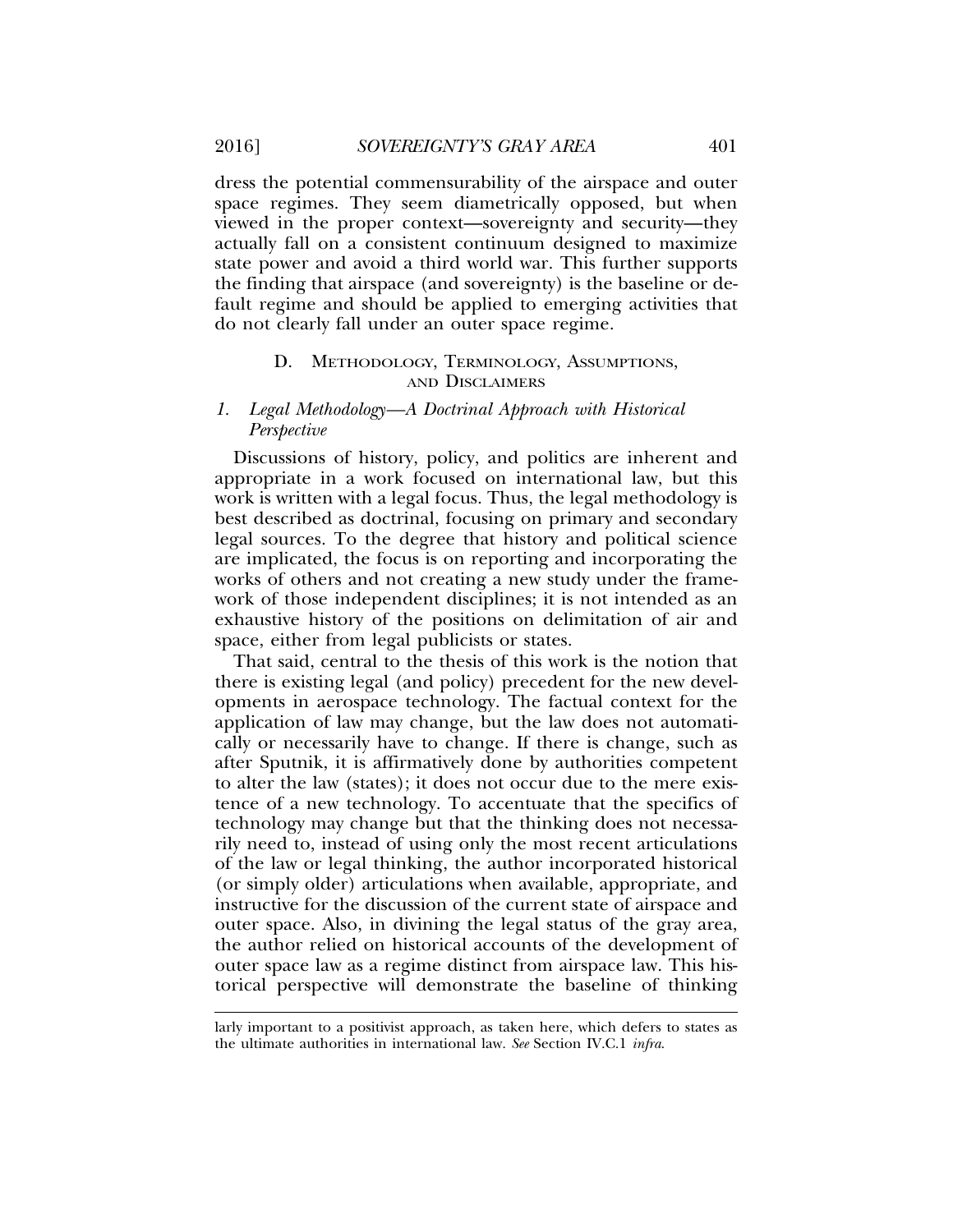from which new issues are to be tackled, as well as provide the context for the formation of the laws that this work argues remain applicable today. That is, the differences between the two, and how outer space law grew from—and in opposition to—the dispositions of air law then guide the analysis of where aerospace stands.

#### *2. Aerospace, Aerospace Vehicles, and Gray Space*

The term aerospace should be addressed.<sup>55</sup> Herein, it is meant to encompass both the geographic, or spatial, area and functional capacity of vehicles, generally referring to operational areas and operations beyond that of normal aircraft, like higher altitudes than airplanes but generally below orbital outer space. As will be developed further below, this area is also termed "gray space" throughout this work, as it represents a legal gray area in between the more settled—or black-and-white aspects of airspace and outer space.

For the physical or geographic zone (aerospace), the term will be applied specifically to draw focus on the area that is not clearly airspace (with full oxygen and atmosphere needed for traditional engine combustion and aerodynamic lift) but not clearly orbital outer space and beyond. While in many contexts—legal, commercial, and otherwise—the term aerospace is intended broadly to encompass both air and space applica-

MICHAEL GOLOVINE, CONFLICT IN SPACE: A PATTERN OF WAR IN A NEW DIMENSION xiii (1962) (emphasis in original). While Golovine offers the above definition, his text (written before any formal prohibition on weapons of mass destruction in outer space) primarily addresses orbital weapons systems. *Id.*

<sup>55</sup> With the above note in mind, there is little improvement to be made on a definition of aerospace introduced in a security context in 1962:

The reader might be interested to know the meaning and derivation of the term aerospace. The following definitions apply to the present study:

AERONAUTICS: the science and technology of locomotion in the atmosphere.

ASTRONAUTICS: the science and technology of locomotion outside the terrestrial atmosphere.

The definitions are simple and clear, but they do not cover the intermediate types of vehicles and devices circulating on the outer fringes of the atmosphere. Even at heights of several hundred miles traces of air are still present and the word astronautics is not strictly applicable; therefore, the term aerospace will be used to indicate the region where aerodynamics and ballistics interact or closely succeed each other as parts of a combined pattern.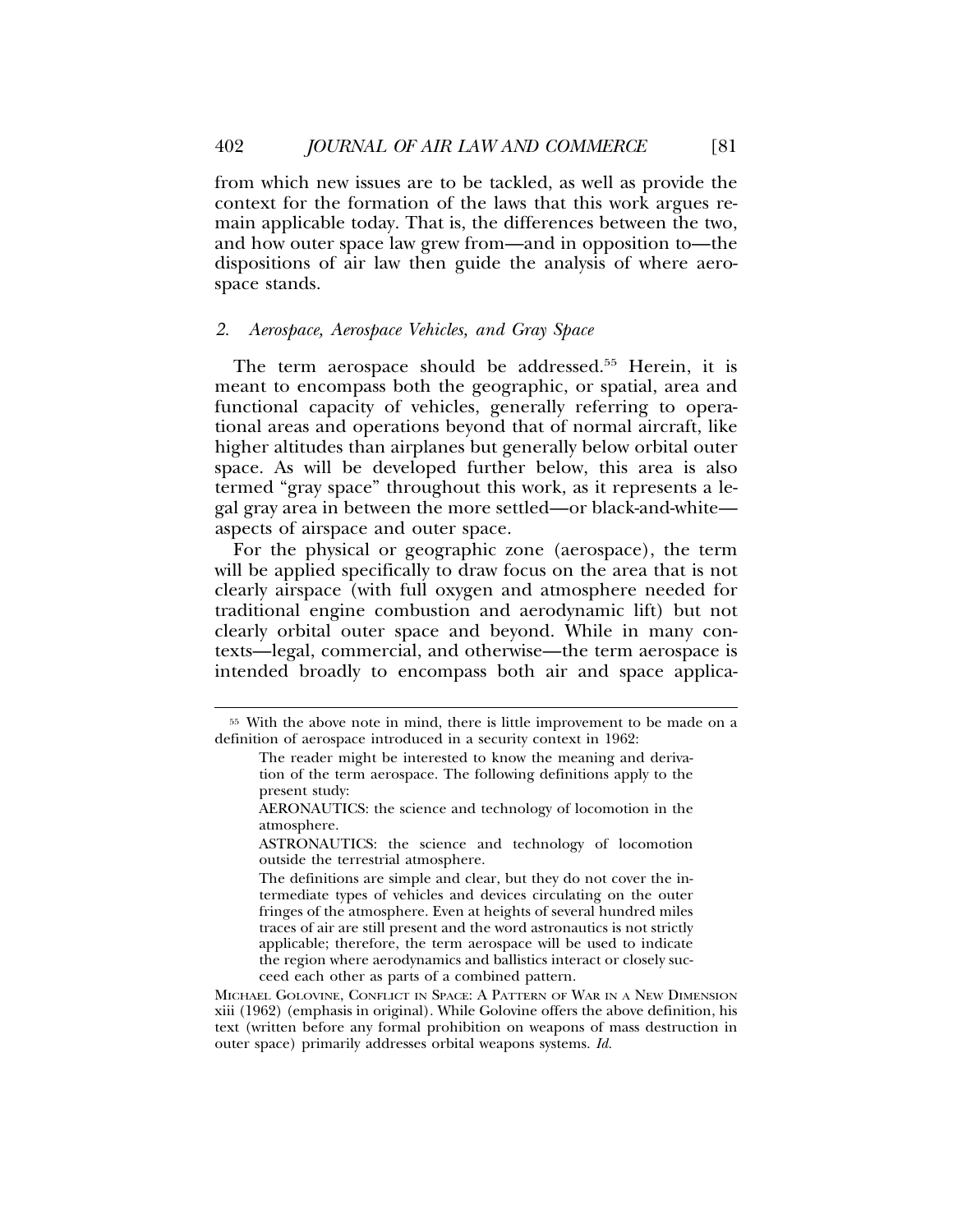tions,56 here it is intended to focus on the area between the two. The spatial definition is generally guided by physical, scientific, or natural attributes, but it must be noted that this work is a legal (and policy) endeavor—not a scientific one. So, the concept of aerospace here merely uses scientific and engineering information in the search of legal clarity; it does not seek to rearticulate or redefine any laws of physics or astronautical or aeronautical phenomena. This aerospace zone should be read as overlapping or generally encompassing what other works term near space, proto-space, suborbital space, or other highaltitude applications.57

For vehicles—aerospace vehicles—the term is to be construed inclusively. It is intended to include all vehicles that can reasonably operate in this zone but may be intended primarily for outer space (or airspace) activities.<sup>58</sup> If read exclusively—including only vehicles designed to operate in the zone between what is clearly airspace and outer space—the definition would not only be nearly impossible to meet (as one must transit through the air to reach any intermediary zone above it, so some functionality in the air must be practically assumed), but it would also exclude the future developments at which this work is directed: vehicles that can smoothly operate in nearly any environment (air or space). Thus, the term should be read with some breadth, or at least not defined in an overly narrow fashion.

<sup>56</sup> John Cobb Cooper, *Aerospace Law—Subject Matter and Terminology*, 29 J. AIR L. & COM. 89 (1963) (advocating that what is commonly regarded as the two disciplines of "Air Law" and "Space Law" should really be a unified "Aerospace Law" branch of law, a sentiment with which this author agrees). *See also* Section IV.D.3 *infra*.

<sup>57</sup> These terms are generally found throughout relevant literature, except "proto-space" and "protozone," used in the works of Dr. Joseph Pelton. *See, e.g.*, Pelton, *Geosynchronous*, *supra* note 10; Joseph N. Pelton, Presentation at the ICAO Space Symposium: Inclusiveness in the New Space & Protozone Transportation Services (Mar. 18–20, 2015), http://www.icao.int/Meetings/SPACE2015/Presen tations/6%20-%20J.%20Pelton%20-%20ISU%20GWU.pdf [https://perma.cc/38 3U-26NE].

<sup>58</sup> For instance, the now-retired U.S. Space Shuttle, which launched directly into orbit attached to a multi-stage rocket system but returned to Earth (typically to Houston, Texas) as a gliding aircraft upon atmospheric reentry, would be considered an aerospace vehicle. The same would apply to the X-37B discussed above. However, for purposes of this work, a rocket that merely transits airspace and enters outer space would not be considered an aerospace vehicle; nor would a traditional airplane.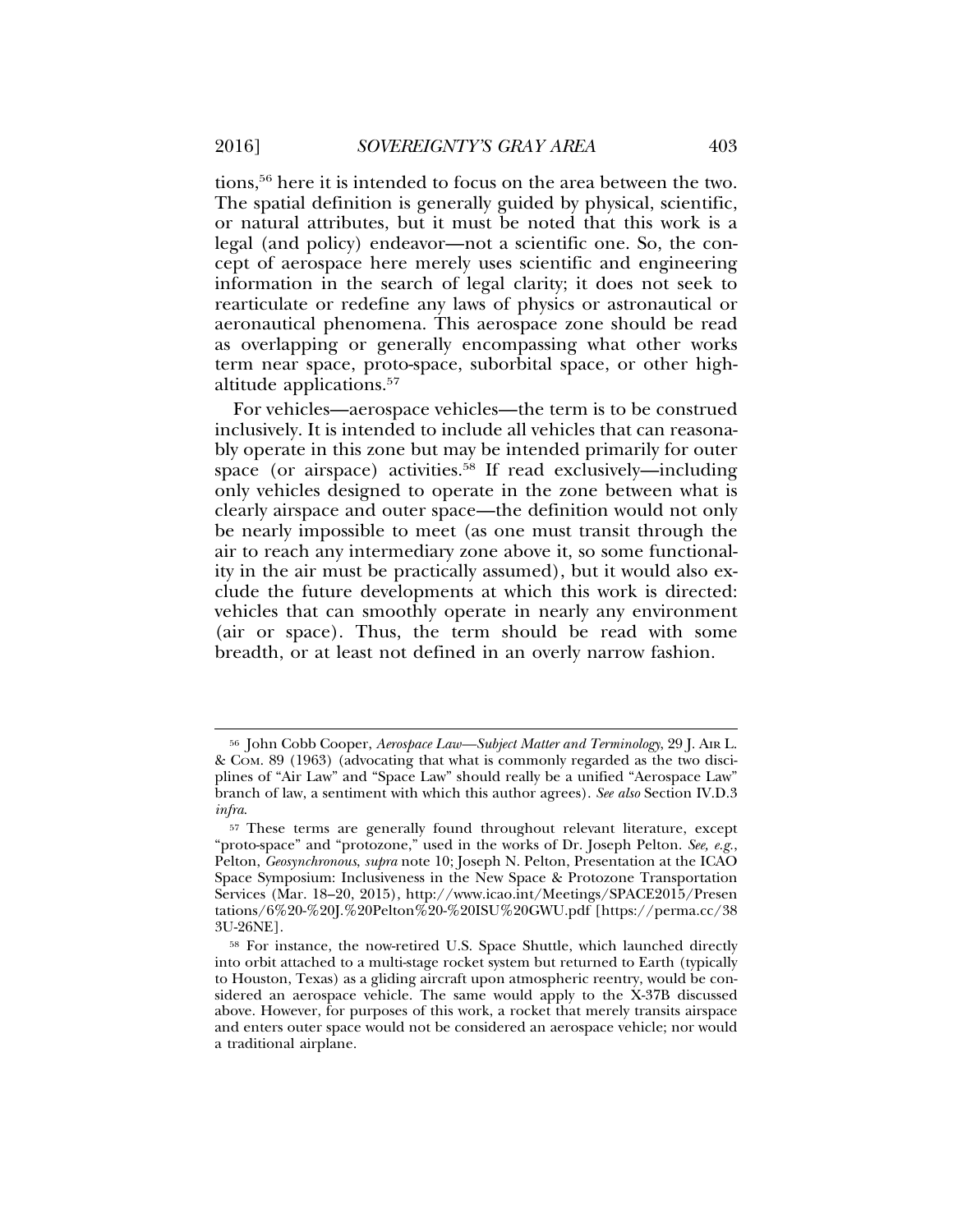#### *3. International Consensus*

This article is contingent upon the notion that there is a lack of international consensus as to the delimitation of airspace and outer space. The assertion that airspace sovereignty is the default position is only valid unless or until states agree to a regime applicable to such vehicles, activities, and geographic zones—as they did with the U.N. Convention(s) on the Law of the Sea,  $59$ the Outer Space Treaty of  $1967,60$  or other documents.<sup>61</sup> To be clear, the notion that the sovereignty paradigm exists until states affirmatively change it by consent should not be read to require a convention or treaty to the exclusion of a properly realized custom of international law.62 However, the ongoing debate about the proper regime for these vehicles strongly suggests that no adequately clear consistent state practice, guided by *opinio juris*, has emerged. And there is no great indication that such consensus will emerge, particularly as states explore different approaches to security in space and disparities in space capabilities persist.

Accordingly, this work is not an argument against consensus among states, space-faring or otherwise, on the issue of delimitation and the use of force in aerospace. (In fact, a specific treaty or norm of international law would be the clearest and most efficient way to address the problems for aerospace vehicles visa-vis sovereignty expressed herein.) However, this work recog- ` nizes that there may come instances of necessity of action in the gray areas of the law and seeks to address the appropriate legal default in this lack of an obvious regime of clear and controlling law.

<sup>59</sup> *See* United Nations Convention on the Law of the Sea, Dec. 10, 1982, 1833 U.N.T.S. 3, 21 I.L.M. 1261 [hereinafter UNCLOS] (entered into force on Nov. 16, 1994); *see also* Geneva Convention on the High Seas, Apr. 29, 1958, 450 U.N.T.S. 11, 13 U.S.T. 2312 (entered into force on Sept. 30, 1962).

<sup>60</sup> Treaty on Principles Governing the Activities of States in the Exploration and Use of Outer Space, Including the Moon and Other Celestial Bodies, Jan. 27, 1967, 18 U.S.T. 2410, 610 U.N.T.S. 205 [hereinafter Outer Space Treaty] (entered into force on Oct. 10, 1967).

<sup>61</sup> The status of sovereignty as the "default" position is developed further below. *See* Section IV.B *infra*.

<sup>62</sup> *See* Statute of the International Court of Justice art. 38(1)(b), June 26, 1945, 59 Stat. 1055, 33 U.N.T.S. 933 [hereinafter ICJ Statute]. Regarding the development of customary international law, including the concept of "international custom," see BIN CHENG, STUDIES IN INTERNATIONAL SPACE LAW (1997); *see also* Michael P. Scharf, *Accelerated Formation of Customary International Law*, 20 ILSA J. INT'L & COMP. L. 305, 306 (2013).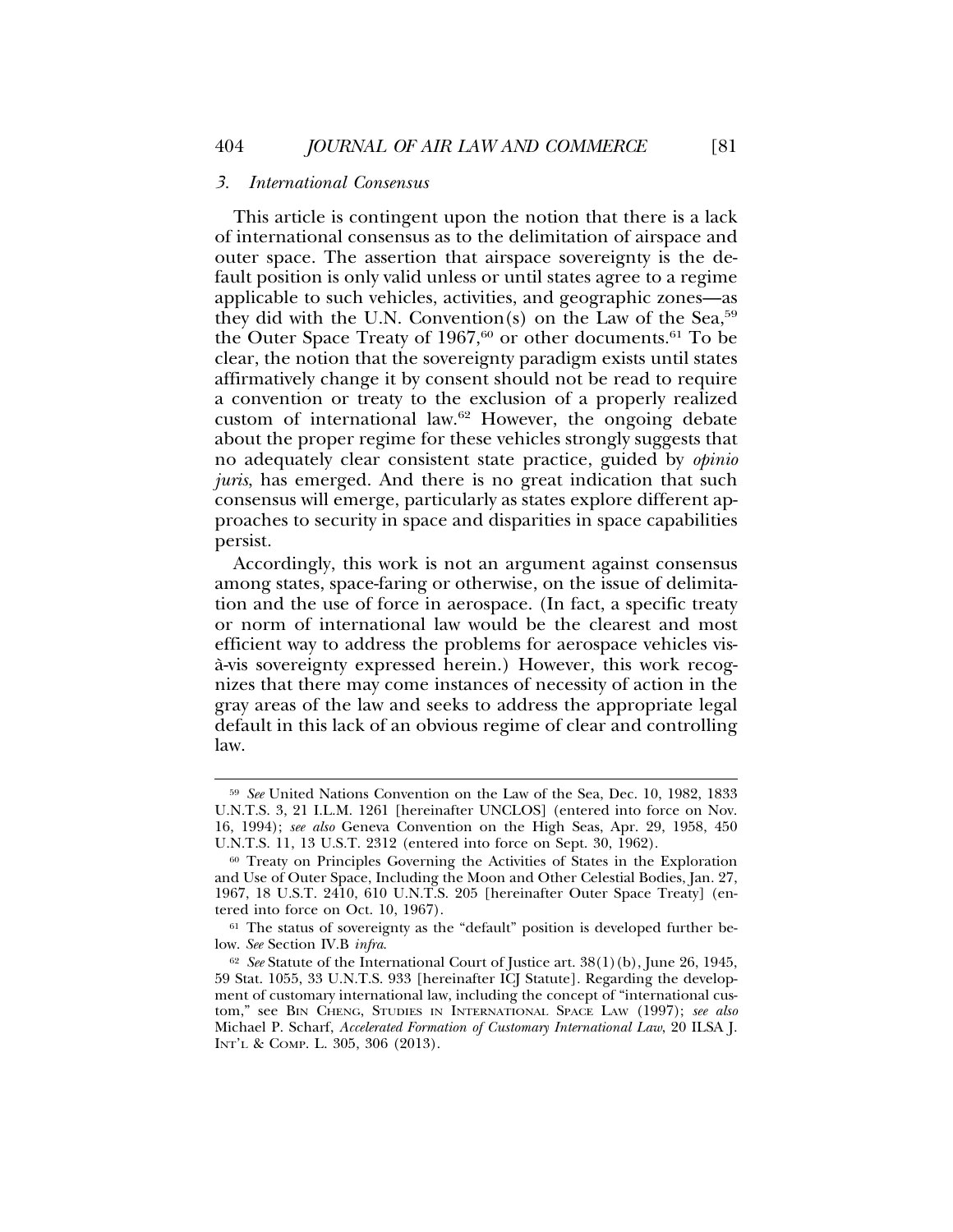#### *4. A Note on Technology*

This is not intended as a technical or scientific work. While current and emerging technologies, particularly with regard to new aerospace vehicles, form an important factual basis for the legal analysis herein, the underlying assumption is that regardless of what exists today the technologies will improve tomorrow. Therefore, while this work's factual landscape does not envision that simply anything from the imagination of science fiction writers is possible, it does take a broad view of what vehicles and modes of transport for air, space, and in between will be available in the reasonably foreseeable future.

## *5. A Note on Measurements*

Throughout this work, altitude matters. For ease of reference, altitudes will typically be given in both feet (commonly used in airspace altitudes) and kilometers (commonly used in high-altitude airspace and outer space altitudes). Many authors and states use miles (both statute and nautical) as well, but for consistency and ease such measurements will typically be omitted herein. Where distances are not provided in a desired measurement (and when they were calculated by the author from other metrics), the conversion table created by the United Kingdom Ministry of Defence is instructive, which is recreated here.<sup>63</sup>

| <b>Nautical Miles</b><br>'NM | <b>Statute Miles</b><br>(M or mi) | <b>Kilometers</b><br>(km) | Feet<br>ft) |
|------------------------------|-----------------------------------|---------------------------|-------------|
|                              | Lb.                               | .85                       |             |
|                              |                                   |                           | 5980        |
| 54                           |                                   |                           |             |

## III. THE BLACK AND WHITE: LEGAL FRAMEWORKS IN AIRSPACE AND OUTER SPACE—SOVEREIGNTY AND STATE VEHICLES

The debate over where the air ends and outer space begins is as old as space exploration itself, and even predates the bulk of the international outer space law.64 With the foundational pub-

<sup>&</sup>lt;sup>63</sup> U.K. MINISTRY OF DEFENCE, THE UK MILITARY SPACE PRIMER 1-2, 1-3 (2010), https://www.gov.uk/government/uploads/system/uploads/attachment\_data/ file/33691/SpacePrimerFinalWebVersion.pdf [https://perma.cc/A9RP-LUDC].

<sup>64</sup> *See* MANFRED LACHS, THE LAW OF OUTER SPACE: AN EXPERIENCE IN CONTEM-PORARY LAW-MAKING 53 (2010); *see also* Nicholas Katzenbach, *Law and Lawyers in* Space, 14 BULLETIN OF THE ATOMIC SCIENTISTS 220, 220 (1958) (addressing the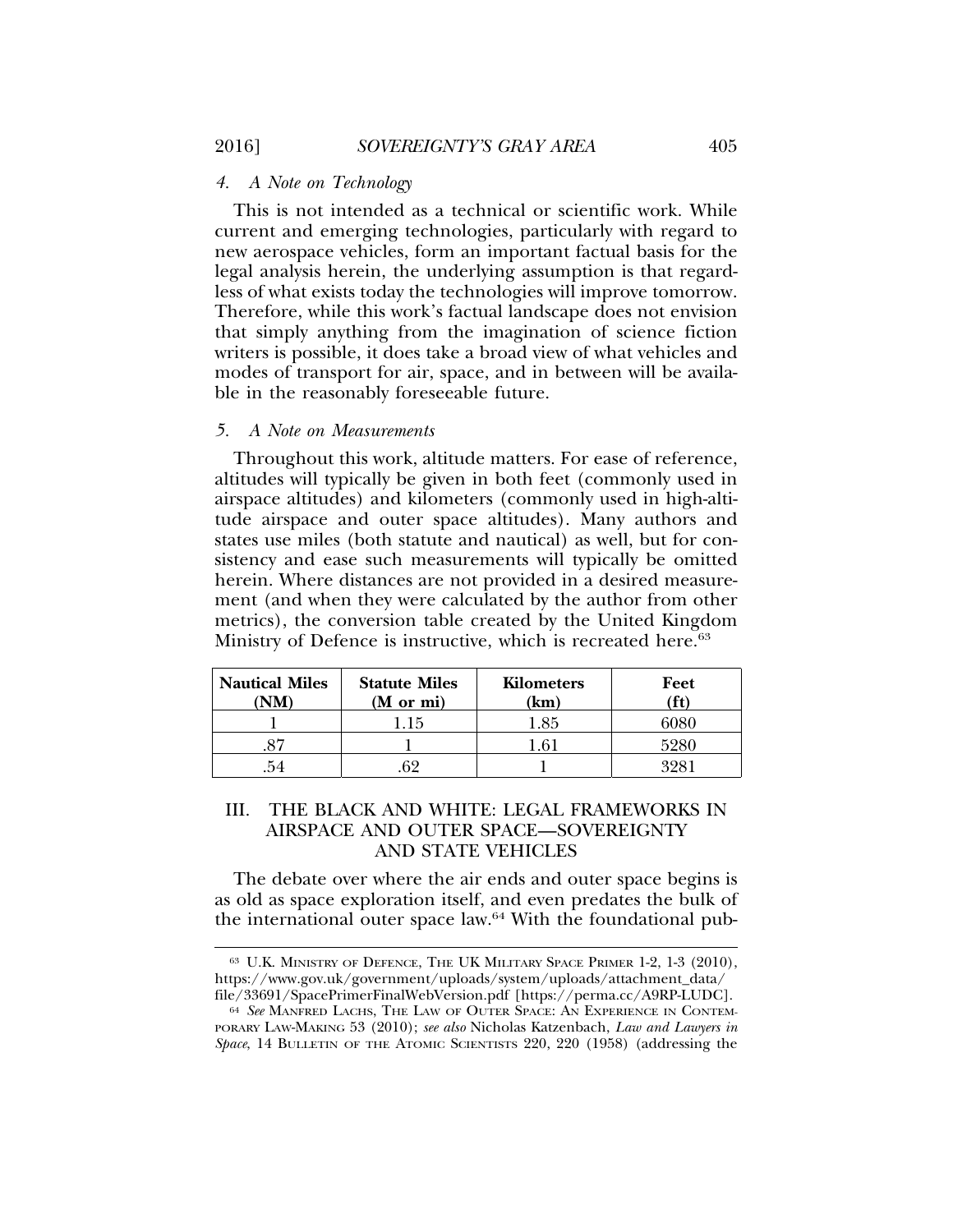lic international air law documents, the Convention Relating to the Regulation of Aerial Navigation of 1919 (Paris Convention)<sup>65</sup> and the Chicago Convention,<sup>66</sup> states never defined the "vertical limit"67 of the concept of airspace. Instead, with the establishment of the International Civil Aviation Organization  $(ICAO)$ ,<sup>68</sup> states focused on creating a mechanism by which international civil aviation—which functioned squarely and clearly in airspace—could be managed.<sup>69</sup> Similarly, the Treaty on Principles Governing the Activities of States in the Exploration and Use of Outer Space, Including the Moon and Other Celestial Bodies (Outer Space Treaty) does not define the borders of outer space; instead, that document focuses on the principles guiding the uses of space, the Moon, and celestial bodies for space objects.<sup>70</sup> So, the general rules that apply while operating in airspace or outer space are fairly black-and-white; the scope (physical or functional) of these legal regimes, though, is more of a gray area.

<sup>65</sup> Convention Relating to the Regulation of Aerial Navigation, Oct. 13, 1919, 11 L.N.T.S. 173 [hereinafter Paris Convention] (no longer in force); JOHN C. COOPER, THE RIGHT TO FLY 291 (1947).

<sup>67</sup> *See* Reinhardt, *supra* note 3.

<sup>69</sup> Convention on International Civil Aviation, *supra* note 49, art. 44 (listing the objectives of ICAO, which generally focus on safety and development of civil aviation).

<sup>70</sup> *See* Outer Space Treaty, *supra* note 60.

delimitation debate, and noting in June 1958 that "[l]awyers have published over two hundred articles on Space Law, most of them in the last six months.").

However, just because the question existed has not meant that states felt compelled to answer it. Lachs noted the 1959 finding of the ad hoc U.N. Committee on the Peaceful Uses of Outer Space (COPUOS) that "[i]t was generally believed that the determination of precise limits for air space and outer space did not present a legal problem calling for priority consideration at this moment." Comm. on the Peaceful Uses of Outer Space, Rep. of the Ad Hoc Committee, U.N. Doc. A/4141 (1959), http://www.unoosa.org/pdf/gadocs/A\_4141E.pdf [https://perma.cc/GH3D-QQYU]. *See also* Comm. on the Peaceful Uses of Outer Space, Rep. of the Legal Subcomm. on Its Forty-First Session, U.N. Doc. A/ AC.105/769, at 3 (2002), http://www.unoosa.org/pdf/reports/ac105/AC105\_76 9E.pdf [https://perma.cc/KZ72-ZAKY] (tracing the delimitation question as a recurring, formal agenda item for the COPUOS back to its 1966 session).

<sup>66</sup> Convention on International Civil Aviation, *supra* note 49.

<sup>68</sup> Convention on International Civil Aviation, *supra* note 49, art. 43 (Part II, Articles 43 to 66, goes on to define the objectives and inner mechanisms of ICAO in addition to the substantive and reporting requirements contained in the remainder of the Convention); *see also* Paris Convention, *supra* note 65, art. 34 (creating the International Commission for Air Navigation, (or CINA, abbreviated from French) under the League of Nations, generally the predecessor to ICAO with a similar goal of creating uniformity in civil aviation); MICHAEL MILDE, INTER-NATIONAL AIR LAW AND ICAO 11 (2d ed. 2012).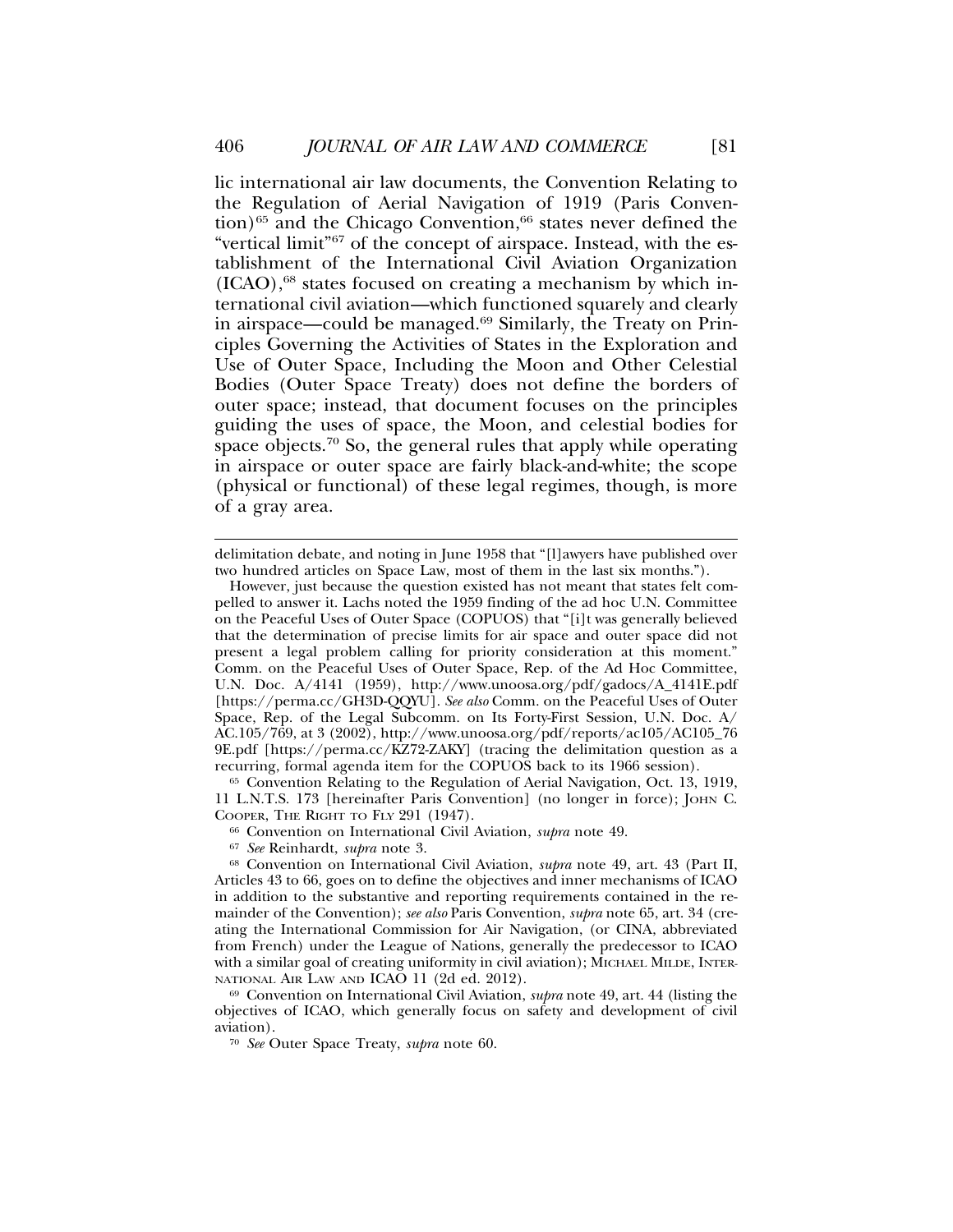This chapter discusses the fundamental aspects, physical and legal, of the space and air domains with particular emphasis on two aspects relevant to the use of force against vehicles in these domains: state sovereignty and distinction between state and civilian craft. The goal is to establish that there are indeed some areas of accepted definition for both airspace and outer space law, and within these areas of accepted definition are clear legal rules relevant to the application of force. Airspace is addressed first, followed by a discussion of outer space. The third section then briefly addresses the area of ambiguity between the welldefined portions of these two more established regimes, the legal gray area. While this section demonstrates a degree of possible legal uncertainty, discussion of the zone of ambiguity also helps draw focus to the fact that there are indeed settled areas of law from which the discussion of using force against vehicles operating between the zones will proceed.

#### A. AIRSPACE: SOVEREIGN TERRITORY

The zone known as airspace is defined both by its physical, geographic aspects as well as through its use by aircraft. The result is a widely accepted area that extends at least to 21 kilometers or 70,500 feet. In this domain, states can exercise exclusive sovereignty over their territorial airspace. This assertion of control, though, is limited by various agreements, most importantly the Chicago Convention, which distinguishes between state and civil aircraft.71 The nature of the airspace domain, the role of sovereignty therein, and the importance of the distinction between state and civil aircraft are discussed in this section.

<sup>71</sup> Further adjustments to sovereign authority may be self-imposed by states, under their internal laws and regulations relating to domestic control of airspace. For instance, since 1926 the U.S. government has asserted federal control over its domestic airspace, to the exclusion of individual property or control interests. *See* PAUL STEPHEN DEMPSEY, AVIATION LIABILITY LAW 5.11 (2nd ed. 2013); DAVID LOTH & MORRIS ERNST, HOW HIGH IS UP 2–3 (1964); *see also* PAUL STEPHEN DEMPSEY, PUBLIC INTERNATIONAL AIR LAW 109 (2008) (discussing the general framework for domestic Civil Aviation Authorities). The focus of this work, however, involves international law; that is, the issues of sovereignty and rights among states (not internal to them). For an early discussion of the vertical boundaries of sovereignty and rights for individuals vis-à-vis national authorities, see LOTH & ERNST, *supra*; Terrence Benshoof, *Air Law—The Memory Lingers On: Ad Coelum in the 1970's—Some New Approaches*, 20 DEPAUL L. REV. 525, 528 (1970) (discussing the rejection of *cujus est solum ejus est usque ad coelum* as a basis for individual property rights in U.S. domestic jurisprudence).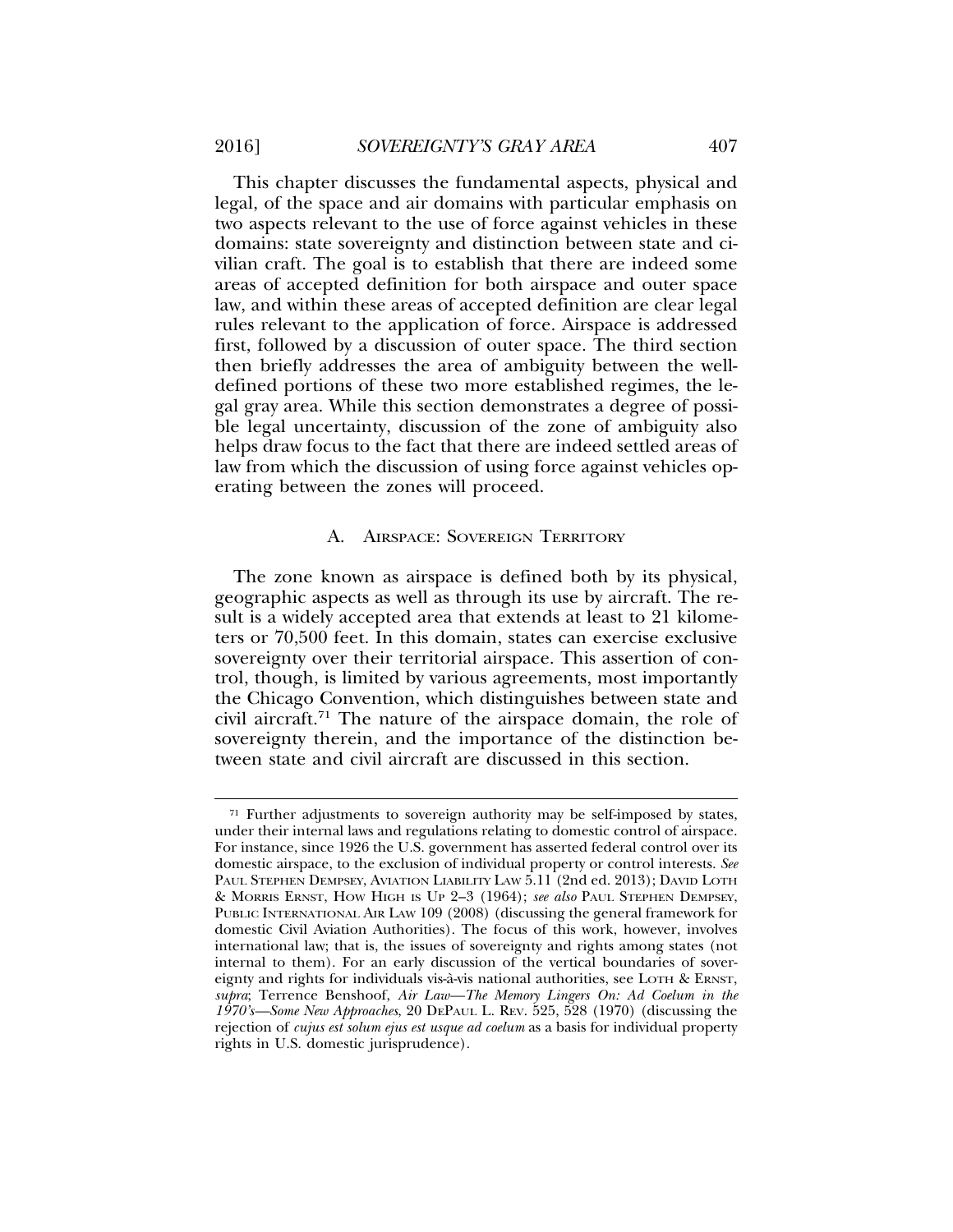#### *1. The Physical Nature of Airspace: The Domain of Aircraft*

Perhaps the most succinct definition of this area comes from Cheng, who stated "[a]irspace is space where air is normally to be found and is, therefore, identical with atmospheric space."72 Of course, this seemingly straightforward definition disguises many unclear areas, both technical and legal.73 But, at its core, it expresses the black-and-white of airspace: certainly, it is where there is air and where traditional aircraft can fly.

The legal regime for airspace, therefore, is primarily designed for the flight of such "aircraft." ICAO defines aircraft as "[a]ny machine that can derive support in the atmosphere from the reactions of the air other than the reactions of the air against the earth's surface."74 Regarding this definition, ICAO states that "[y]ears of considerable effort permit the classification of aircraft to be as simple as possible, and yet encompass as many types of flying machines as the human mind can devise."75 As such, the purposefully expansive definition includes airplanes, gliders, balloons, helicopters, and a host of other lighter- and heavier-than-air vehicles. The notable exclusions from "aircraft" are rockets, missiles, or other similarly thrust-driven flying machines.76 Hovercraft are also excluded, based on a 1968 amend-

<sup>74</sup> Convention on International Civil Aviation, *supra* note 49, annex 7. This definition has been in effect since 1968. *Id.*

<sup>72</sup> CHENG, STUDIES, *supra* note 62, at 18.

<sup>73</sup> For instance, "trace amounts of atmospheric gases can still be detected as high as 10,000 kilometers (6,200 miles) above sea level, far above many orbiting spacecraft." MATTHEW J. KLEIMAN ET AL., THE LAWS OF SPACEFLIGHT: A GUIDEBOOK FOR NEW SPACE LAWYERS 3 (2012); *see also* SPACE ACTIVITIES AND EMERGING INTER-NATIONAL LAW 375 (Nicolas Matte ed., 1984) ("establishing a point of delineation predicated on the atmosphere is quite unsuitable if it is considered that some hydrogen atoms are believed to be orbiting the [E]arth at distances of 50,000 kilometers."). So the question of airspace is not just a matter of where one can technically claim to find "air" or "atmosphere."

<sup>75</sup> INT'L CIVIL AVIATION ORG. [ICAO], ANNEXES BOOKLET 12 (1974) [hereinafter ICAO ANNEXES BOOKLET], http://www.icao.int/safety/airnavigation/NationalityMarks/annexes\_booklet\_en.pdf [https://perma.cc/C6KK-WMGH].

<sup>76</sup> ICAO's position on rockets, generally and in the context of suborbital travel, is captured in the discussion of SpaceShipOne, a vehicle that is carried by an aircraft to 50,000 feet, dropped, and then uses a rocket motor to reach approximately 100 kilometers, after which it travels back to Earth like a glider:

SpaceShipOne, strictly speaking, does not operate as an aeroplane or *even as an aircraft during the ballistic portion of the flight while it is not supported by the reactions of the air, even though some degree of aerodynamic control exists* throughout the trajectory from launch altitude until the craft enters the upper reaches of the atmosphere where the air density is no longer sufficient for aerodynamic flight.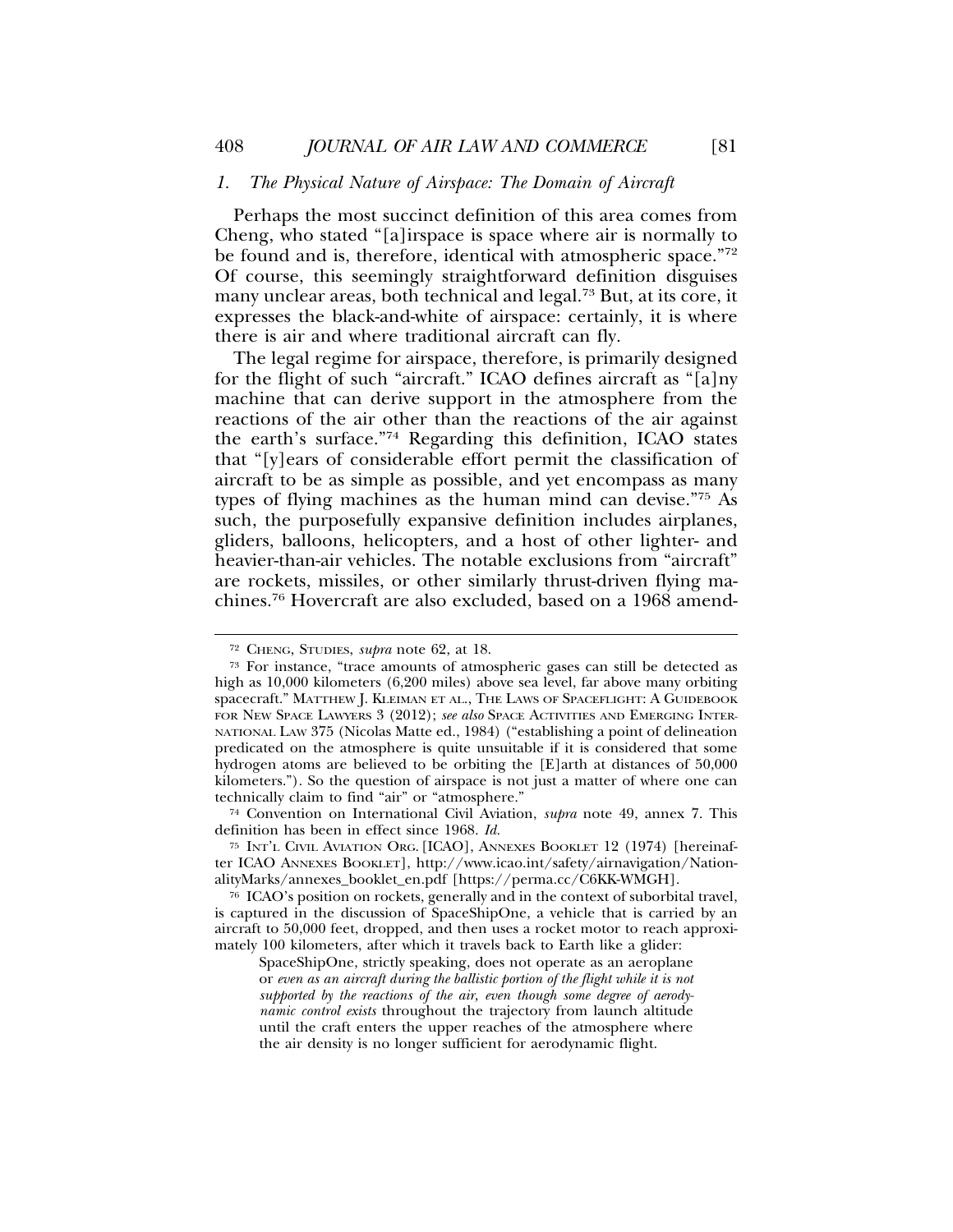ment to Annex 7 of the Chicago Convention.<sup>77</sup> Though hovercraft do not directly impact the aerospace domain and the definition has not been altered since 1968, this modification does demonstrate that the aircraft definition is not entirely static, and ICAO—when member states desire—can modify the Annexes to clarify the vehicles that do and do not fall under its purview. However, while there are present calls to expand the definition of aircraft to encompass more objects (particularly rocket-like thrust-driven conveyances) to bring them into the ICAO traffic management, security, and safety regimes, the current definition is limited to the named vehicles and craft.78

<sup>77</sup> ICAO ANNEXES BOOKLET, *supra* note 75, at 12 (noting that the 1968 amendment "implemented a decision that all air-cushion-type vehicles, such as hovercraft and other ground-effect machines, should not be classified as aircraft."); *see also* MILDE, *supra* note 68, at 60.

<sup>78</sup> *See* THE NEED FOR AN INTEGRATED REGULATORY REGIME FOR AVIATION AND SPACE: ICAO FOR SPACE? 64 (Ram Jakhu et al., eds., 2011) ("as the United Nations arm for air transportation, ICAO should provide clarification on the issues of what is contemplated by aircraft, and what is contemplated by airspace, and then proffer standards of harmonization as SARPs, which member States would be obliged to follow."). The authors note that ICAO has already begun to examine whether its regulations would impact any suborbital flights that cross international borders, and advocate:

It is therefore reasonable to predict that, in due course, ICAO not only should but would expand its jurisdiction to cover space-related matters by slowly starting with those space activities that affect the safety of civil aviation. The Chicago Convention vests in ICAO ample jurisdiction to address these critical issues. Article 37 authorizes the promulgation of SARPs addressing "such other matters concerned with the safety, regularity, and efficiency of air navigation as may from time to time appear appropriate." Under this provision, for example, ICAO has promulgated Annexes addressing environmental issues and aviation security, areas not contemplated when the Chicago Convention was originally drafted in 1944. It is mani-

Comm. on the Peaceful Uses of Outer Space, Rep. of the Legal Subcomm. on Its Forty-Ninth Session, U.N. Doc. C-WP/12436, at 2 (2010) [hereinafter ICAO Working Paper], http://www.unoosa.org/pdf/limited/c2/AC105\_C2\_2010\_CRP 09E.pdf [https://perma.cc/FLH6-85ZW] (emphasis added). However, the ICAO Working Paper goes on to state that, "After apogee, during [re]entry into the atmosphere the vehicle transitions to unpowered aerodynamic (gliding) flight for the return to [E]arth. Consequently, depending upon some design and operational aspects, it could be considered operating as an aircraft in flight during this latter portion of the journey." *Id.* Thus, the nature of a craft can change throughout its operation; however, in the "rocket" portions it is not subject to the regime of aircraft. *See also* MILDE, *supra* note 68, at 60 (noting that "rockets also travel through the air space but do not derive support from the reactions of the air."). *But see* I.H.PH DIEDERIKS-VERSCHOOR & M. A. BUTLER, AN INTRODUCTION TO AIR LAW 6 (8th rev. ed. 2006) (arguing that a rocket can meet the ICAO definition).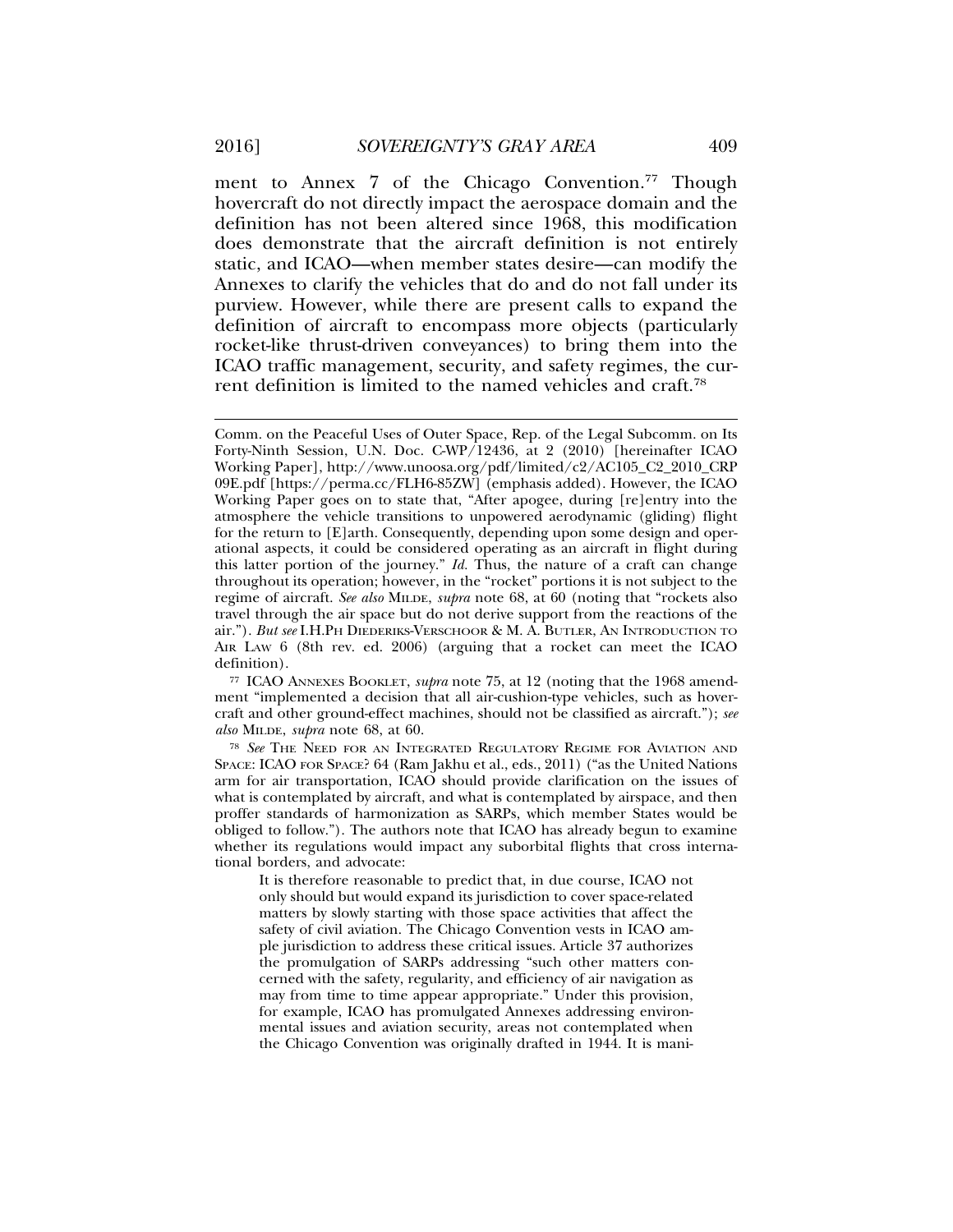The required "reactions of the air" for aircraft have a vertical limit. As an aircraft moves forward, due to the shape and angle of the wing "the static air pressure above the wing decreases while it remains substantially stable below it due to the shape of the wing . . . [and this] difference in pressure causes the aerodynamic lift."79 This lift effect requires adequate density of the air, which decreases as altitude rises. Additionally, air affects the amount of power (and forward motion, thus lift) a plane can produce—again, as altitude rises, the air thins and engines cannot produce adequate momentum.<sup>80</sup> Given these requirements, it has been concluded that "[i]t is unlikely . . . that an aircraft will ever fly above 60 kilometers with an air-breathing engine."<sup>81</sup>

As the defining feature of airspace, the effective vertical geographic range of current aircraft must be discussed. As a baseline, at the dawn of aviation, planes such as those operated by the Wright Brothers<sup>82</sup> or Alberto Santos-Dumont<sup>83</sup> flew only a few feet off the ground but are certainly considered aircraft. On the upper tier of aircraft operation are specialized (typically military) aircraft such as the  $U-2^{84}$  and SR-71<sup>85</sup> that fly at altitudes

*Id.* at 42–43.

- <sup>79</sup> BENKO¨ & PLESCHER, *supra* note 5, at 7.
- <sup>80</sup> *Id.* at 7.
- <sup>81</sup> *Id.* at 8.

<sup>82</sup> DANIEL HAULMAN, ONE HUNDRED YEARS OF FLIGHT: USAF CHRONOLOGY OF SIGNIFICANT AIR AND SPACE EVENTS, 1903-2002, at 1 (2003) (detailing the first flights, piloted by Orville and Wilbur Wright on Dec. 17, 1903). The famous image of the flight shows it was at best only a few feet off the ground. Photograph of First Flight, 120 Feet in 12 Seconds, 10:35 AM, Kitty Hawk, North Carolina by John T. Daniels (1903), *in Prints and Photographs Online Catalog*, LIBR. OF CON-GRESS, http://www.loc.gov/pictures/resource/ppprs.00626/ [https://perma.cc/ 9T7K-KUVW]. While some debate whether the Wright Brothers were actually the first to fly, there is no indication that any other pilots achieved significantly superior altitude in an airplane. *See* Linda Shiner, *Not the First?*, AIR & SPACE MAG. (2013), http://www.airspacemag.com/daily-planet/not-the-first-3384507/ [https://perma.cc/QV4C-WA5H] (discussing claims that Gustave Whitehead of Connecticut was actually the first to fly an airplane).

<sup>83</sup> Perry Turner, *10 Milestone Flights*, AIR & SPACE MAG. (2003), http://www.airspacemag.com/history-of-flight/10-milestone-flights-4056259/ [https://perma .cc/7TWC-JYHW] (in the first public flight of an airplane, Santos-Dumont is estimated to have flown at an altitude of two feet for a distance of 23 feet).

<sup>84</sup> *See Factsheets: U-2S/TU-2S*, U.S.A.F. (2015), http://www.af.mil/AboutUs/ FactSheets/Display/tabid/224/Article/104560/u-2stu-2s.aspx [https://perma

festly desirable for the same essential rules of safety and navigation to be applied to all users of common airspace – aircraft and aerospace vehicles and space objects on launch and re-entry, as a first step. The extension of these regulations to the geosynchronous orbit would be a desirable second step.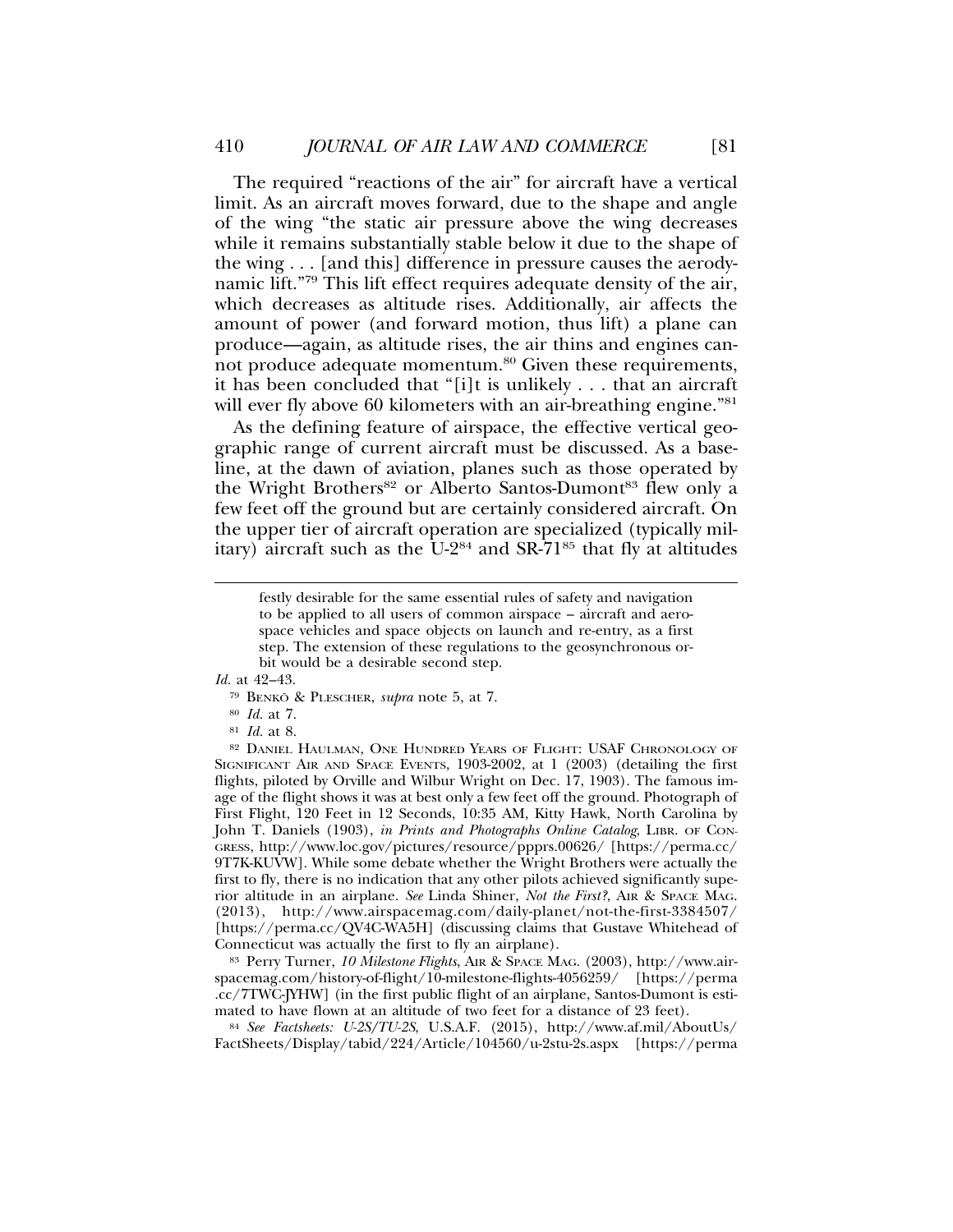up to 85,000 feet (approximately 26 kilometers or 16 miles). While typically described as aircraft, these vehicles push the limits of what is black-and-white airspace and venture into the gray areas of altitude discussed below.<sup>86</sup> More squarely in airspace are civilian aircraft, which typically operate with a ceiling of approximately 40,000 feet  $(12 \text{ kilometers})^{87}$  but with a high end of 51,000 feet (under 16 kilometers).88

Perhaps the best demonstration of the vertical extent of airspace came with the 1960 shoot-down of a U.S. U-2 plane by the Soviet Union. The CIA plane, on a spy mission over Soviet airspace, was shot down at 70,500 feet (over 21 kilometers).<sup>89</sup> As will be discussed further below, national airspace is sovereign, and therefore, its incursion potentially triggers hostile action, which is just what the Soviet Union did, downing the plane. Had the shoot-down been over free airspace (such as over the high seas or another sovereign's territory with permission), the United States could have protested the use of force. However, the U.S. government did not assert legality of overflight; instead it initially prepared a more defensible cover story—that the

tabid/509/Article/198054/lockheed-sr-71a.aspx [https://perma.cc/S4ZD-J2AW] (noting that despite its technology, the SR-71 is still an aircraft. "Throughout its nearly [twenty-four]-year career, the SR-71 remained the world's fastest and highest-flying operational aircraft."). Further, beyond the U-2 and SR-71, in both altitude and rocket-like technology, are the X-15 and MiG E-266M (achieving well over 100,000 feet in altitude). *See* Rebecca Maksel, *Who Holds the Altitude Record for an Airplane?*, AIR & SPACE MAG. (2009), http://www.airspacemag.com/need-toknow/who-holds-the-altitude-record-for-an-airplane-141522931/ [https://perma .cc/KPP9-MDM3]. Even the MiG E-266M's 123,523 feet, though, only translates to under 38 kilometers of altitude. *Id.*

<sup>87</sup> *See* Trepczynski, *supra* note 4, at 38; *Ceiling (Aeronautics)*, WIKIPEDIA, http:// en.wikipedia.org/w/index.php?titleCEiling\_(aeronautics)&oldid=659862810 [https://perma.cc/RMB9-4NEC]; *see also* KEVIN FONG, EXTREME MEDICINE: HOW EXPLORATION TRANSFORMED MEDICINE IN THE TWENTIETH CENTURY 183 (2014) ("A typical commercial jet airliner cruises at around 36,000 feet.").

<sup>88</sup> *See, e.g.*, *Learjet 75*, BOMBARDIER, http://businessaircraft.bombardier.com/ en/aircraft/learjet/learjet75.html [https://perma.cc/24QW-WKUR].

<sup>89</sup> GREGORY PEDLOW & DONALD WELZENBACH, THE CIA AND THE U-2 PROGRAM, 1954-1974, at 176–77 (1998).

<sup>.</sup>cc/Q7R5-FWV9] (listing the aircraft ceiling as "above 70,000 feet (21,212+ meters)").

<sup>85</sup> *NASA Armstrong Fact Sheet: SR-71 Blackbird*, NASA (2014), http://www.nasa .gov/centers/armstrong/news/FactSheets/FS-030-DFRC.html#.VVOmU5MYOzI [https://perma.cc/UTU6-HBAX] (describing an 85,000 feet ceiling).

<sup>86</sup> *See Factsheets: Lockheed SR-71A*, NAT'L MUSEUM OF THE U.S.A.F. (2015), http:/ /www.nationalmuseum.af.mil/Visit/MuseumExhibits/FactSheets/Display/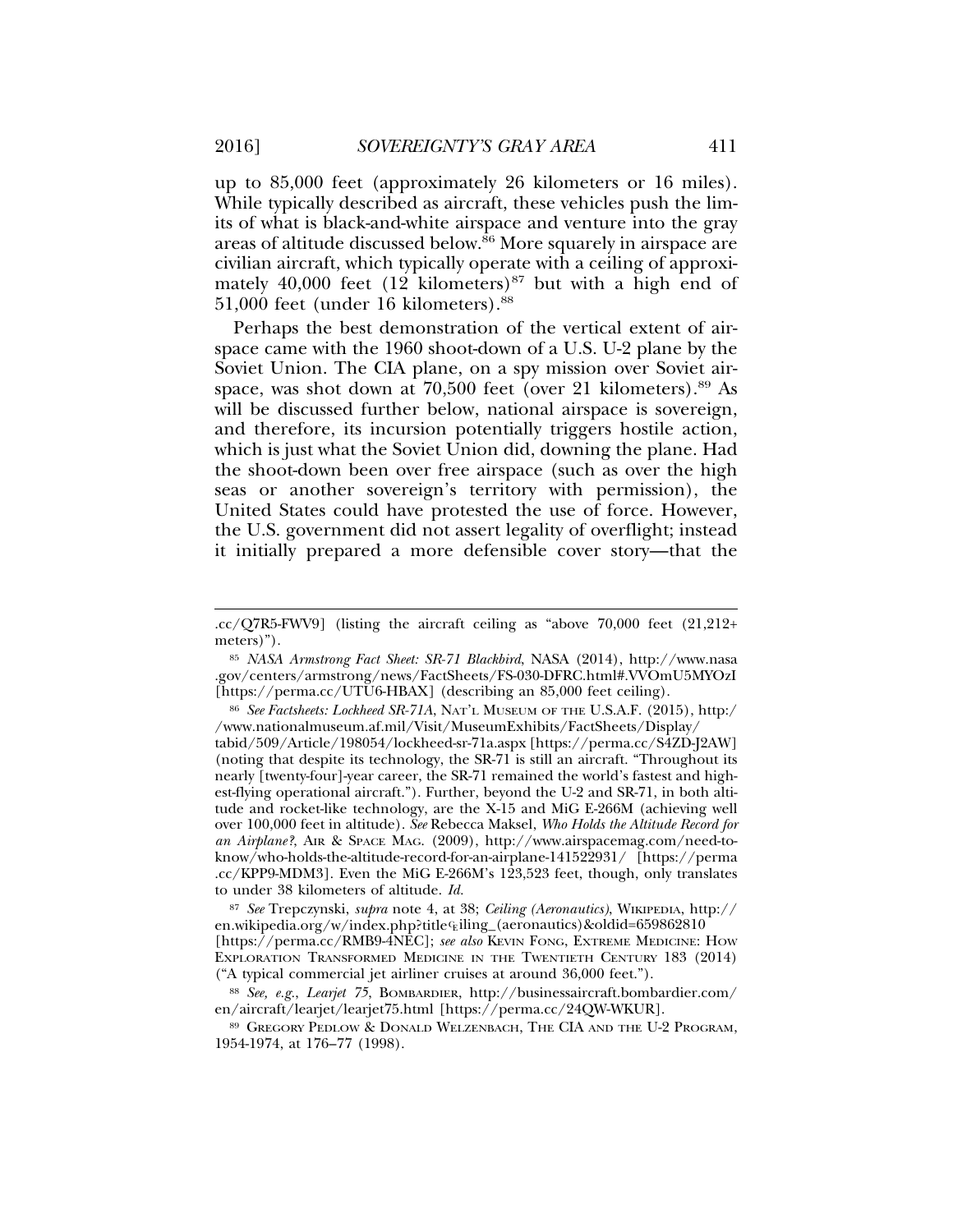plane was a NASA weather plane off course and in distress.<sup>90</sup> This incident reflects acceptance by both the Soviet Union (which acted) and the United States (which did not protest the action) that vertical airspace sovereignty extends at least to 70,500 feet  $(21 \text{ kilometers})$ .<sup>91</sup> Writing shortly after the incident, Cheng noted "that the U-2 flight constituted a violation of Soviet territorial sovereignty is so elementary a point in international law that it would be merely flogging a dead horse to [labor] it here."92

## *2. The Legal Nature of Airspace: Sovereign Territory*

The assertion of state sovereignty over airspace has a long history. At the dawn of aviation there were academic and political debates over whether the skies should be free.<sup>93</sup> However, by 1919 (with the Paris Convention) and consistently thereafter, states had asserted sovereign control over their airspace. As stated in Article 1 of the Chicago Convention, "The contracting States recognize that every State has complete and exclusive sovereignty over the airspace above its territory."94 This echoes the sovereignty asserted in the Paris Convention.<sup>95</sup> From this fundamental premise the relevant legal scheme emerges for operations in airspace, specifically that the air is sovereign territory.

<sup>90</sup> *Id.* at 178. For more on the politics of the incident and the failed cover-up by the United States, see generally *id.*; CHENG, STUDIES, *supra* note 62, at 105–06.

<sup>91</sup> *See also* Section IV.B.2.c *infra* (discussing a 1956 incident between the United States and the Soviet Union involving overflight of weather balloons, which similarly demonstrated a high-altitude assertion of territorial sovereignty, though with a less defined height and less definitive response).

<sup>92</sup> CHENG, STUDIES, *supra* note 62, at 105 (extracted from a 1961 article by Cheng).

<sup>93</sup> *See* DEMPSEY, PUBLIC INTERNATIONAL AIR LAW, *supra* note 71, at 11–12 (noting that in 1900, French jurist Paul Fauchille argued that "[b]ecause the air cannot be appropriated, . . . real property of the air is impossible, and the same principle prescribes State assertions of dominance over it; airspace therefore is *res communes*, and *l'air est libre*."). For a thorough history of the development of the present air regime, see Reinhardt, *supra* note 4, at 70; DEMPSEY, PUBLIC INTERNATIONAL AIR LAW, *supra* note 71, at 9; MILDE, *supra* note 68, at 5; JOHN C. COOPER, EXPLORATIONS IN AEROSPACE LAW: SELECTED ESSAYS OF JOHN COBB COOPER, 1946-1966, at 104–155 (Ivan Vlasic ed., 1968) (including three articles by Cooper regarding the Paris Convention and its history). *See also* Section IV.B.1 *infra* (further discussing the debate over air sovereignty and its effect on air and space delimitation).

<sup>94</sup> Convention on International Civil Aviation, *supra* note 49, art. 1.

<sup>95</sup> Paris Convention, *supra* note 65, art. 1 ("The High Contracting Parties recognise that every Power has complete and exclusive sovereignty over the air space above its territory.").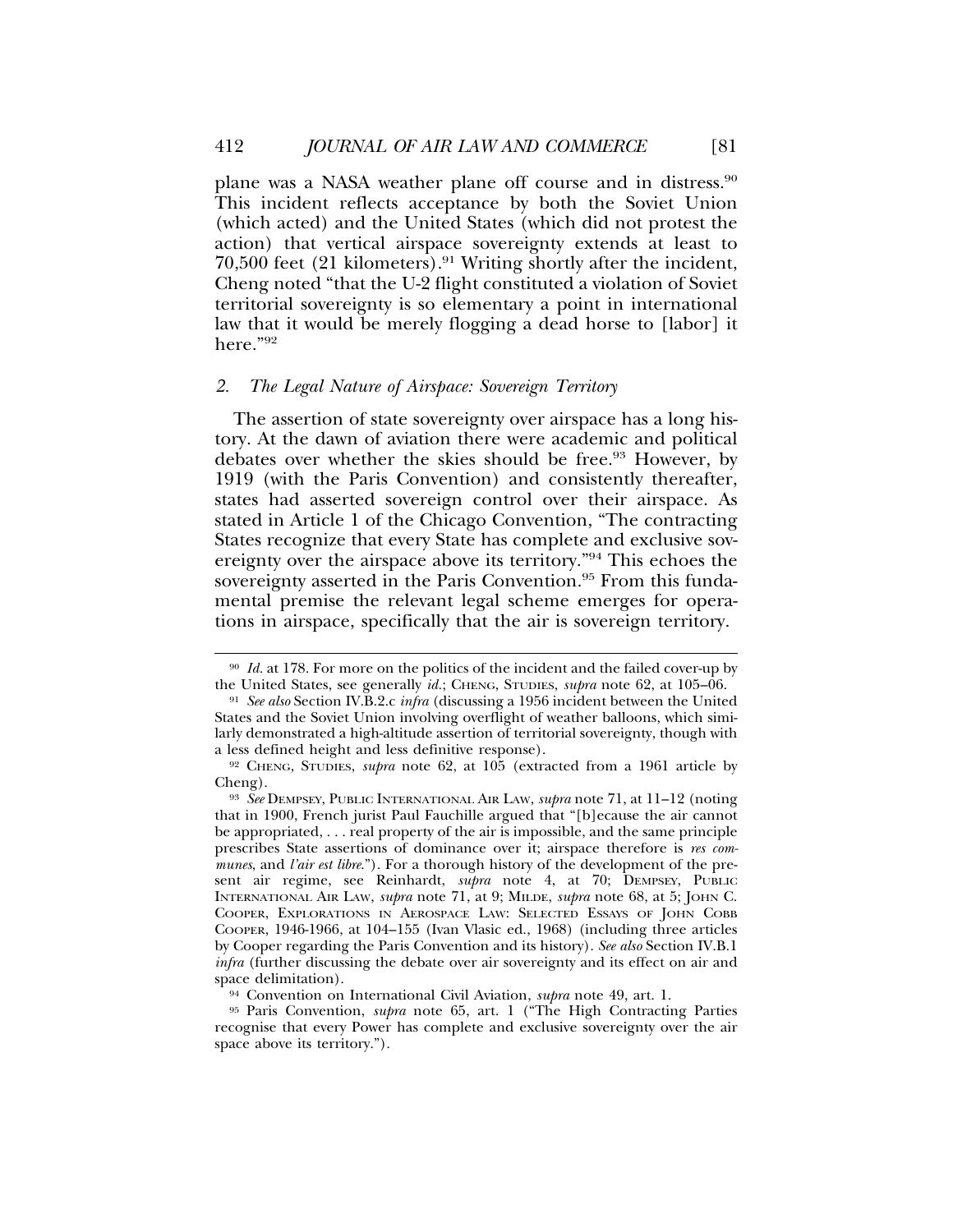Addressing the spatial extent of territorial sovereignty, Lachs noted that the notion of *cuius est solum eius est usque ad coelum et ad sidera* was "inherited from Roman law, [and] was accepted by international law and adapted to its needs."96 The oft-cited phrase (and its varying articulations) essentially means "whoever owns the land owns it all the way to the sky and to the stars."97 While the precise language may not have originated in Rome, the concept did.98 And its present applicability is a clear articulation of air sovereignty, such as that recognized (and not created) in the Paris Convention and Chicago Convention with their respective first articles.<sup>99</sup> More recently, the sovereignty of

Yehuda Abramovitch, *The Maxim "Cujus Est Solum Ejus Usque ad Coelum" as Applied in Aviation*, 8 MCGILL L.J. 247, 247 (1962) (citations omitted); *see also* MILDE, *supra* note 68, at 5 (translating the related phrase *cuius est solum eius est usque ad coelumet ad inferos*); JOHN C. COOPER, *Roman Law and the Maxim "Cujus est solum" in International Air Law*, *in* EXPLORATIONS IN AEROSPACE LAW: SELECTED ESSAYS OF JOHN COBB COOPER, 1946-1966, *supra* note 93, at 54; IAN BROWNLIE, PRINCIPLES OF PUBLIC INTERNATIONAL LAW 115–16 (7th ed. 2008); Katzenbach, *supra* note 64, at 220 (noting that *ad coelum* can be translated to mean both "to the sky" or "to the heavens").

<sup>98</sup> Milde disputes that this is actually "Roman law" as it is often described. While the Latin is the popular text for the phrasing of the concept, he found no actual link to the Romans or Byzantine *Corpus Iuris Civilis*. MILDE, *supra* note 68, at 5; *see also* COOPER, *Roman Law*, *supra* note 97, at 55 (Author's Note). Instead, its first use appears to be in the 13th century in a commentary on Roman texts. *Id.* However, while Cooper agrees that this terminology did not appear in Roman text, "[w]hen the maxim is carefully analyzed, however, and reasonably construed, it is apparent that it must have sprung originally from principles of Roman law—though stated in a non-Roman manner." *Id.* at 85. Cooper goes on to note that overly-extensive articulations of sovereignty based on this notion may exceed the Roman roots, but are grounded in later English statements "of the existence of present ownership of space to infinity." *Id.*

<sup>99</sup> *See* MILDE, *supra* note 68, at 10 (discussing the Paris Convention provision in the context of then-existing customary international law).

The *ad coelum* expression had its more practical legal origins in property rights and authorities, frequently in an individual-to-state context in the early stages of aviation law. *See* LOTH & ERNST, *supra* note 71; Benshoof, *supra* note 71. However, Brierly notes that these private law concepts are directly applicable to assessments of sovereignty (and authority) among equal states:

Territorial sovereignty bears an obvious resemblance to ownership in private law. . . . As a result of this resemblance early international

<sup>96</sup> LACHS, *supra* note 64, at 40; *see also* DEMPSEY, PUBLIC INTERNATIONAL AIR LAW, *supra* note 71, at 746–47.

<sup>97</sup> Abramovitch notes:

This rule means: "Whose is the soil, his it is up to the sky," or in a more simple explanation "He who possesses the land possesses also that which is above it." Other elucidations are: "He who owns the soil owns everything above (and below) from heaven (to hell)," and "He who owns the land owns up to the sky."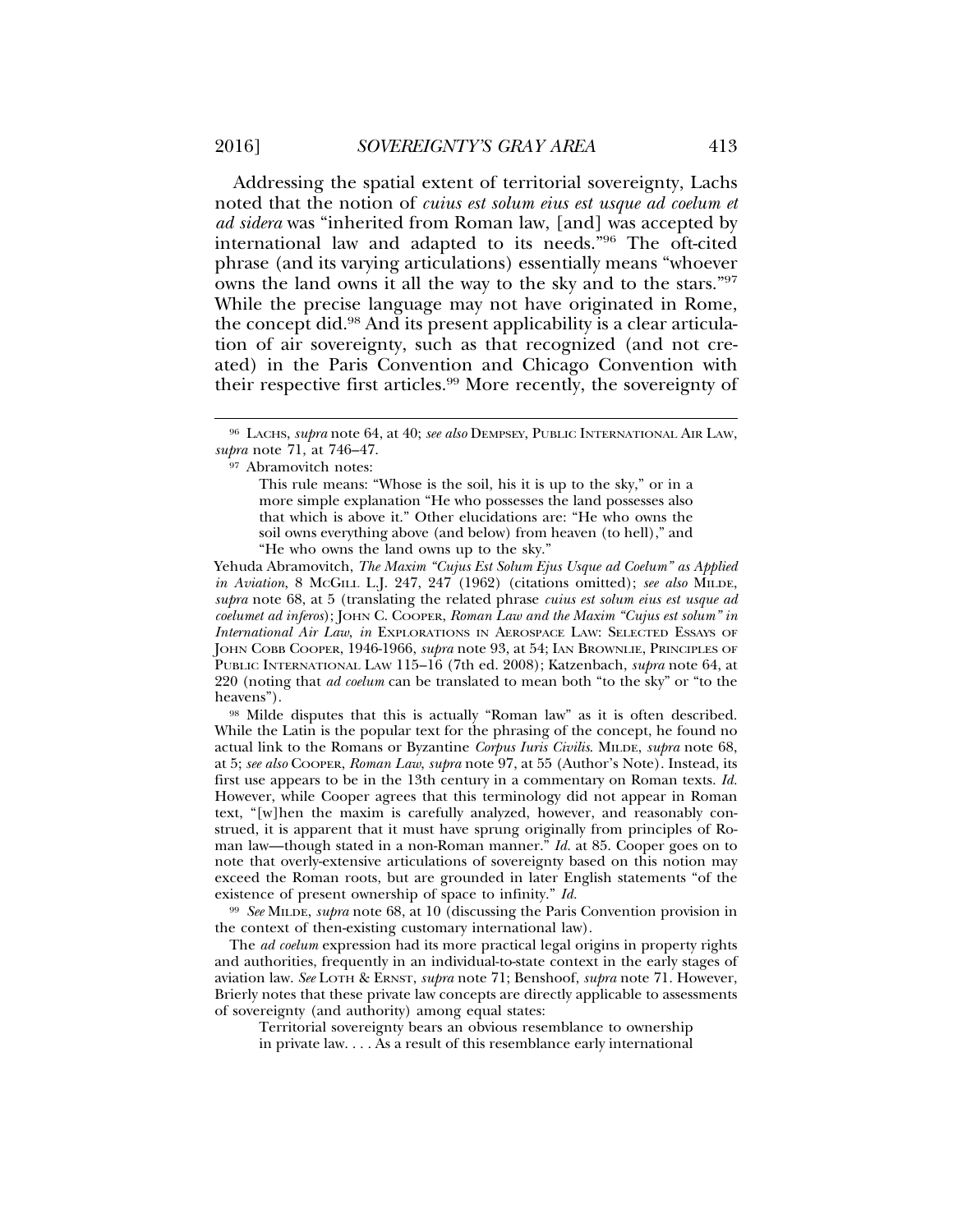airspace has been affirmed by the ICJ in the Military and Paramilitary Activities in and Against Nicaragua case (*Nicaragua v. United States*)100 and the Frontier Dispute case (*Benin/Niger*).101

This exclusive state sovereignty applies to "the land areas and territorial waters adjacent thereto under the sovereignty, suzerainty, protection[,] or mandate of such State."102 The extension of sovereignty over the territorial sea, then, implicates the 1982 United Nations Convention on the Law of the Sea (UNCLOS), which sets twelve nautical miles from the baseline as the maximum limit of territorial waters.103 It further defines and limits the horizontal extent of sovereignty by way of rights of passage for aircraft. For instance, littoral states cannot assert full air sovereignty over international straits<sup>104</sup> or archipelagic sea lanes<sup>105</sup> and the broader exception of innocent passage through territo-

J. L. BRIERLY, THE LAW OF NATIONS: AN INTRODUCTION TO THE INTERNATIONAL LAW OF PEACE 91–92 (1st ed. 1928) (Brierly's position is echoed through the sixth edition of this work in 1963). As Cooper explains, for states to convey or (allow assertion of rights over) property to their citizens, they must have right to it in the first place. COOPER, ROMAN LAW, *supra* note 97, at 56.

<sup>100</sup> Military and Paramilitary Activities In and Against Nicaragua (Nicar. v. U.S.), Judgment, 1986 I.C.J. Rep. 14, ¶ 251 (June 27) ("The principle of respect for territorial sovereignty is also directly infringed by the unauthorized overflight of a State's territory by aircraft belonging to or under the control of the government of another State."). The ICJ also notes that the Chicago Convention "*reproduces* the established principle of the complete and exclusive sovereignty of a State over the air space above its territory," as opposed to creating the right. *Id.* ¶ 212. (emphasis added).

<sup>101</sup> Frontier Dispute (Benin/Niger), Judgment, 2005 I.C.J. 90, 142 (July 12) (in resolving a river-based border dispute, the Court noted "a boundary represents the line of separation between areas of State sovereignty, not only on the [E]arth's surface but also in the subsoil and in the superjacent column of air."); *see* Jinyuan Su, *The Delimitation Between Airspace and Outer Space and the Emergence of Aerospace Objects*, 78 J. AIR L. & COM. 355, 357–58 (2013).

<sup>102</sup> Convention on International Civil Aviation, *supra* note 49, art. 2. This represents no significant deviation from the effect of the Paris Convention. Paris Convention, *supra* note 65, art. 1 ("For the purpose of the present Convention the territory of a State shall be understood as including the national territory, both that of the mother country and of the colonies, and the territorial waters adjacent thereto.").

<sup>103</sup> UNCLOS, *supra* note 59, art. 3.

<sup>104</sup> *Id.* art. 38. (Right of transit passage); *see* Astley & Schmitt, *supra* note 51, at 133.

<sup>105</sup> UNCLOS, *supra* note 59, art. 53 (right of archipelagic sea lanes passage); *see* Astley & Schmitt, *supra* note 51, at 135.

law borrowed the Roman rules for the acquisition of property and adapted them to the acquisition of territory, and these rules are still the foundation of the law on the subject.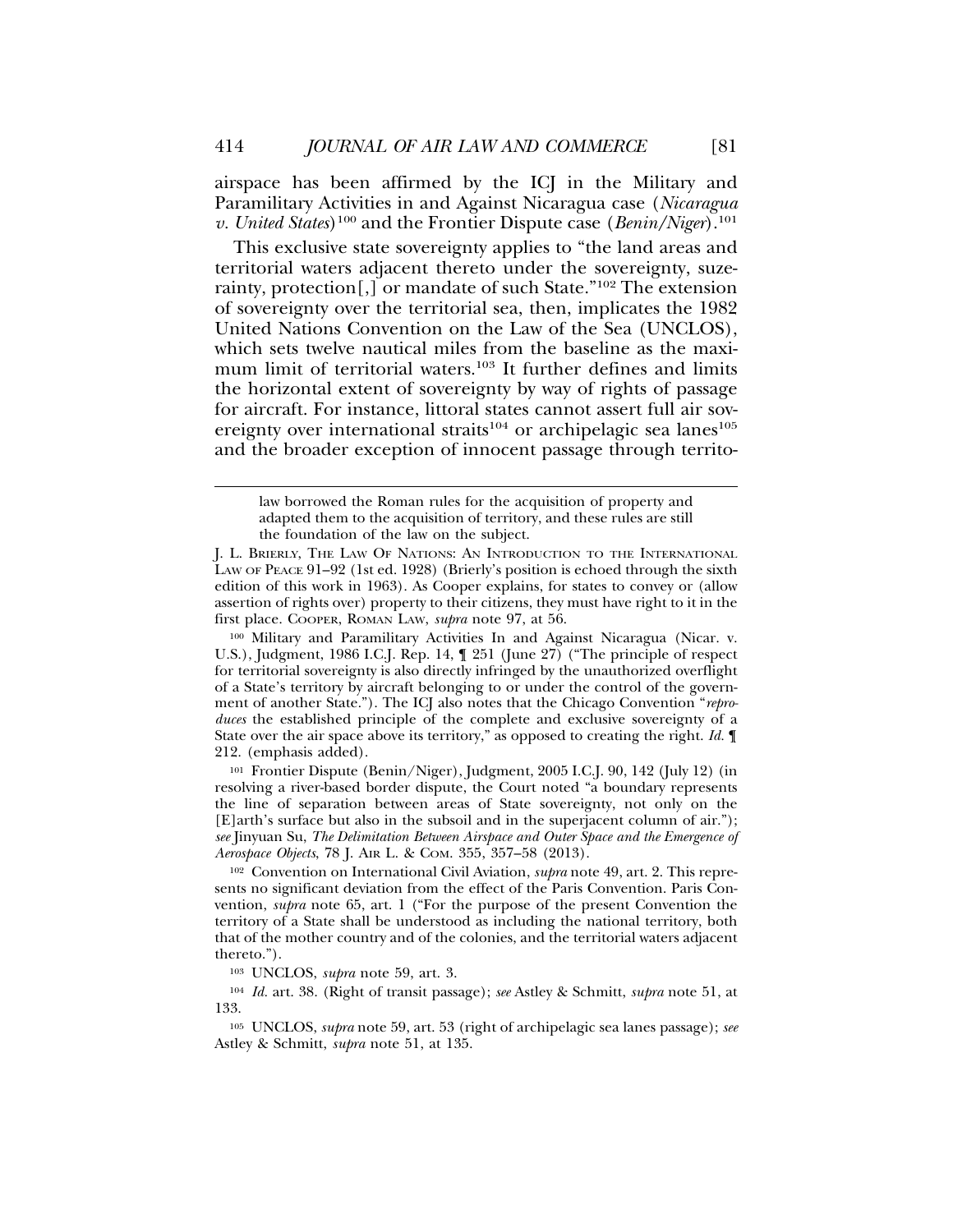rial seas does not apply to aircraft.106 These rules apply for both civilian and state (including military) aircraft. Also, airspace sovereignty can be limited under unique circumstances such as distress.<sup>107</sup>

It should be noted that while China, India, Japan, Russia, and other space-faring states have ratified UNCLOS, two major space actors, the United States and Kazakhstan,<sup>108</sup> have not.<sup>109</sup> This is germane to the degree that its effect on airspace sovereignty and navigation regimes is relevant to the launch and return of vehicles, however termed, that can operate in or near outer space as well as in airspace (aerospace vehicles). However, for the purposes of this work, the relevant UNCLOS regime will be treated as binding on all states as a matter of customary international law. The United States formally follows the UNCLOS air and sea navigation regimes as customary international law, a position spanning both time and various administrations.<sup>110</sup> Similarly,

<sup>106</sup> *See* UNCLOS, *supra* note 59, art. 17 ("Subject to this Convention, ships of all States, whether coastal or land-locked, enjoy the right of innocent passage through the territorial sea."); Astley & Schmitt, *supra* note 51, at 130.

<sup>107</sup> *See* UNCLOS, *supra* note 59, art. 18 (providing an exception to innocent passage for aircraft rescues); *id.* arts. 39, 54. (providing an exception during transit passage and in archipelagic sea lanes); Astley & Schmitt, *supra* note 51, at 132 (regarding the right of assistance entry, "[a]s to the use of aircraft and helicopters, which are otherwise forbidden from entering another State's national airspace without consent, U.S. policy is to employ them when needed in lifethreatening situations."); Schmitt, *Air Law and Military Operations*, *supra* note 50, at 320–21 (addressing military aircraft, particularly medical craft, over a neutral state's territory).

<sup>108</sup> While Kazakhstan does not have a major space program of its own, its Baikonur Cosmodrome is a major launch facility for Russian and other international space programs. As the launch site of a space object, Kazakhstan bears potential international responsibility and liability as a "launching state." *See* Outer Space Treaty, *supra* note 60, art. VII ("each State party from whose territory or facility an object is launched, is internationally liable for damage to another State Party to the Treaty or to its natural or juridical persons by such object or its component parts on the Earth, in air space or in outer space, including the Moon and other celestial bodies."); Convention on International Liability for Damage Caused by Space Objects art. I(c), Mar. 29, 1972, 24 U.S.T. 2389, 961 U.N.T.S. 187 [hereinafter Liability Convention] (entered into force on Sept. 1, 1972) ("The term 'launching State' means: . . . (ii) A State from whose territory or facility a space object is launched".).

<sup>109</sup> *See Chronological Lists of Ratifications of, Accessions and Successions to the Convention and the Related Agreements*, U.N. DIVISION FOR OCEAN AFF. AND THE L. OF THE SEA (June 23, 2016), http://www.un.org/depts/los/reference\_files/chronological\_lists\_of\_ratifications.htm [https://perma.cc/87WU-UQA5].

<sup>110</sup> *See* Ronald Reagan, *supra* note 17. While the decree does not explicitly describe the UNCLOS as reflecting customary international law, subsequent statements from the United States do. *See* William H. Taft, Legal Adviser, U.S. Dep't of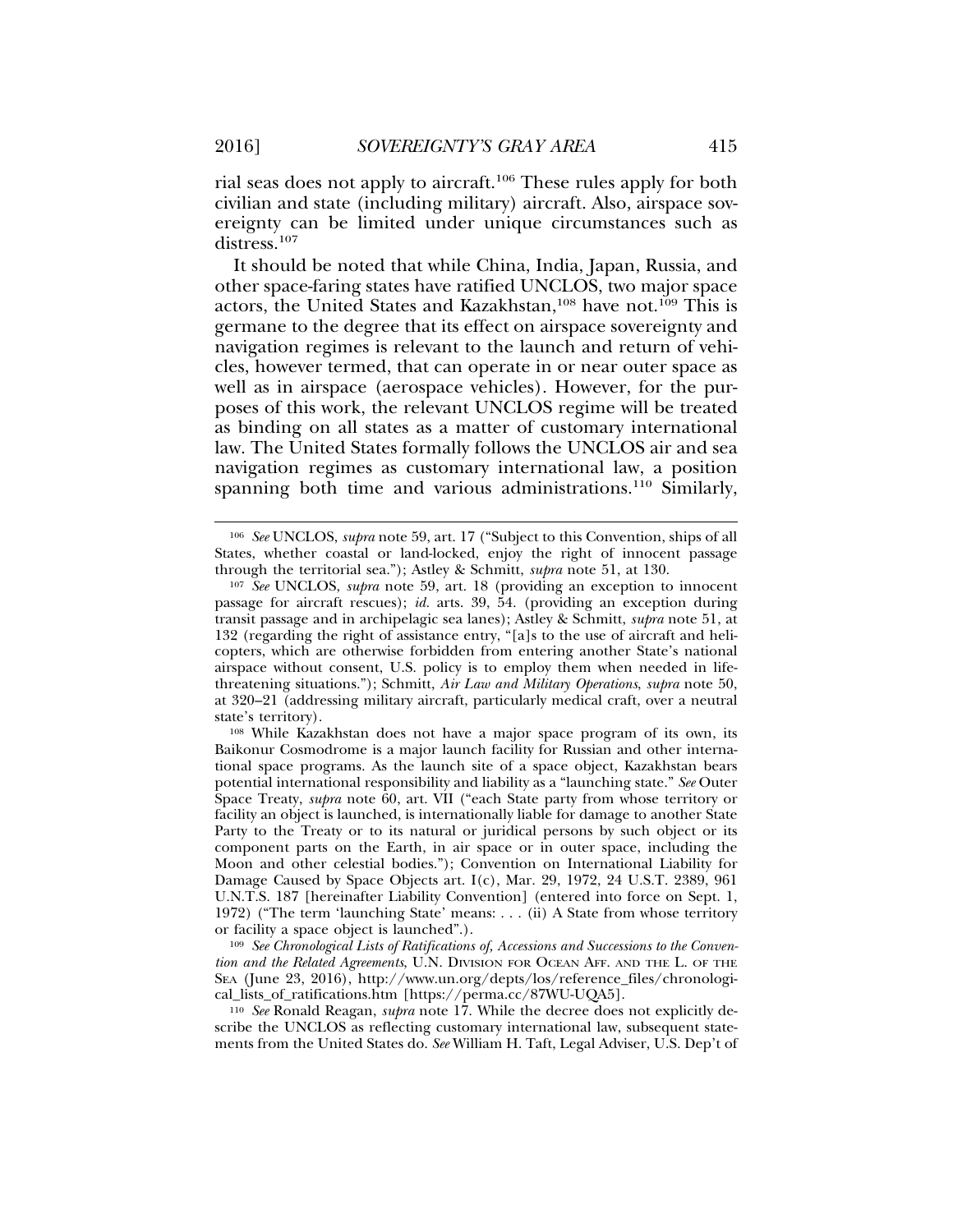Kazakhstan, though landlocked except for Caspian Sea access, seems to call upon the UNCLOS for territorial matters as well.<sup>111</sup>

The exclusive sovereignty of states over their airspace is endorsed throughout the Chicago Convention as well. Beyond Article 1's recognition of sovereignty, Articles 6 (Scheduled air services) and 7 (Cabotage) confirm that international carriers may not operate in or over a state without that state's permission.<sup>112</sup> Additionally, Articles 11 (Applicability of air regulations), 13 (Entry and clearance regulations), and 16 (Search of aircraft) further "confirm the complete jurisdiction of the State within its territorial airspace."<sup>113</sup> These convention principles are effectuated and translated into practical guidance through ICAO and its promulgation of Standards and Recommended Practices (SARPs) as Annexes to the Chicago Convention and other procedural guides and requirements.<sup>114</sup> Of course, the ter-

<sup>113</sup> MILDE, *supra* note 68, at 46.

State, Statement Before the S. Comm. on Armed Servs.: Accession to the 1982 Law of the Sea Convention and Ratification of the 1994 Agreement Amending Part XI of the Law of the Sea Convention (Apr. 8, 2004), http://iipdigital.usembassy.gov/st/english/texttrans/2004/04/200404131333172xtkcol-

lub0.3148462.html#axzz3aszK2DxR [ https://perma.cc/M4HB-J9H8]; UNCLOS, *supra* note 59, appendix G, http://www.iwar.org.uk/military/resources/us-defense-report/2001/G.pdf [https://perma.cc/Z32Z-W9U5] ("Since 1983, the [United States] has acknowledged that the Law of the Sea Convention reflects, for the most part, customary international law. Since that time, the [United States] has abided by that international law, and has, through its Freedom of Navigation Program, sought to encourage other nations to respect the balance of rights contained within the Convention.").

<sup>111</sup> *See Legal Status of the Caspian Sea*, MINISTRY OF FOREIGN AFF. REPUBLIC OF KAZ. (Mar. 25, 2016, 11:35 AM), http://www.mfa.kz/index.php/en/foreign-policy/current-issues-of-kazakhstan-s-foreign-policy/legal-status-of-caspian-sea [ https://perma.cc/6BVK-LECN].

<sup>112</sup> Convention on International Civil Aviation, *supra* note 49, art. 6 ("No scheduled international air service may be operated over or into the territory of a contracting State, except with the special permission or other authorization of that State, and in accordance with the terms of such permission or authorization."); *id.* art. 7 ("Each contracting State shall have the right to refuse permission to the aircraft of other contracting States . . . ." to take on passengers and cargo); *see also* MILDE, *supra* note 68, at 43 (noting that Article 6's "'special permission or other authorization' is usually exchanged between States in the form of a bilateral air services agreement (BASA).").

<sup>114</sup> *See* DEMPSEY, PUBLIC INTERNATIONAL AIR LAW, *supra* note 71, at 51–52 (discussing "ICAO's quasi-legislative authority" and its various rule-making mechanisms).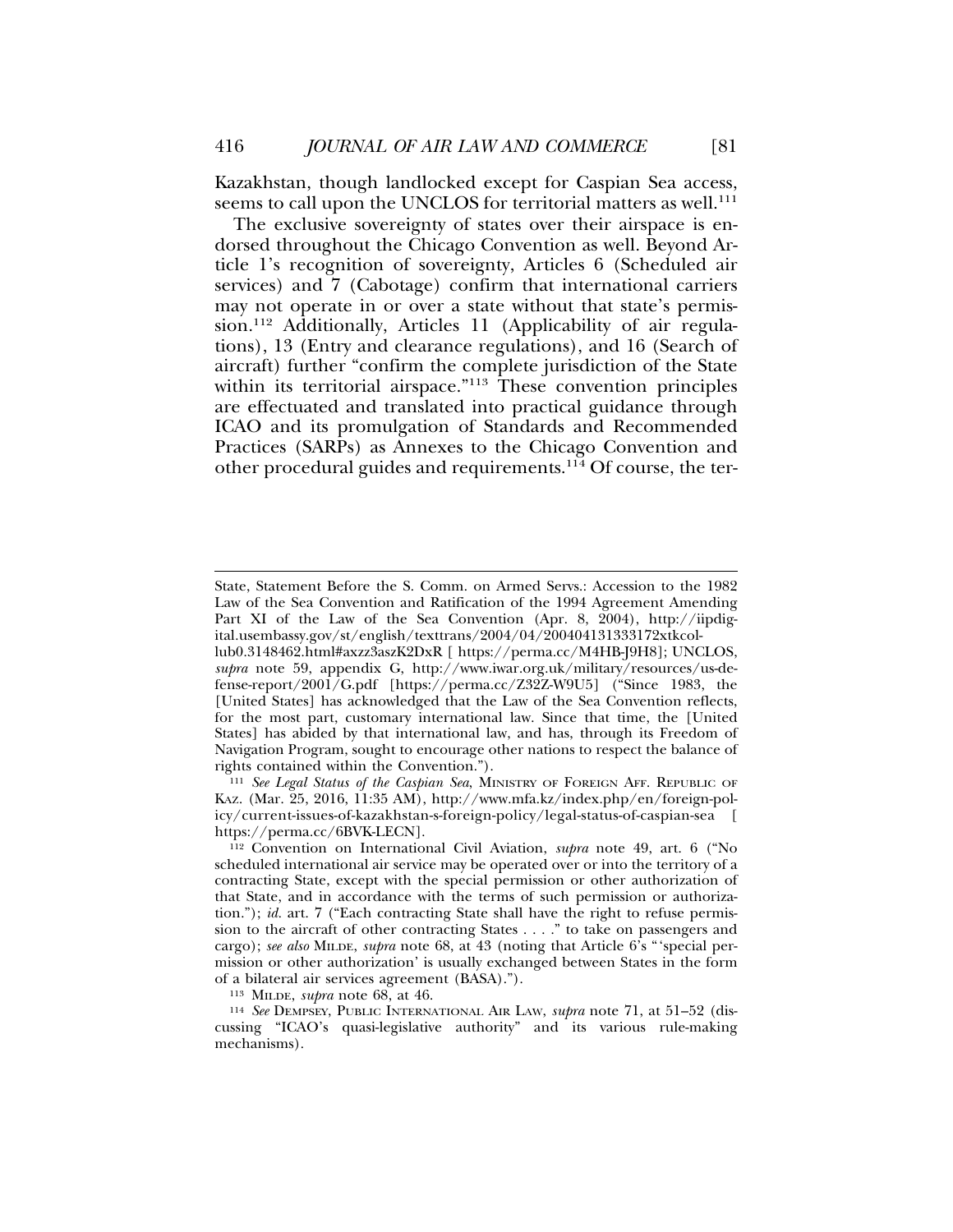ritorial sovereignty is not without limits or exception. For instance, aircraft in distress must be accommodated to a degree.<sup>115</sup>

Thus, under current law (the Chicago Convention and the long-standing custom of sovereignty) and in practice (as established by ICAO in executing the Chicago Convention, as well as states in incidents such as the 1960 U-2 shoot-down), the airspace above a state and its territorial waters is sovereign.

### *3. The Legal Nature of Airspace: Civil and State Aircraft*

While the recognition of sovereignty over the airspace found in Article 1 of the Chicago Convention is absolute, it is not without exceptions. Reflecting the desire of early proponents of "open skies" for commercial aviation, Article 5 carves out an exception to allow for non-scheduled aircraft (that is, not in the regular passenger business) "to make flights into or in transit non-stop across [a State's] territory and to make stops for nontraffic purposes without the necessity of obtaining prior permission."116 Similarly, Article 6 sets the foundation for the creation of bilateral and multilateral agreements between states to allow for entry, stoppage, and traditional international air services, which most states have adopted.<sup>117</sup>

However, the scope of the Chicago Convention's exemptions and exclusions are far narrower than its confirmation of sovereignty. Aside from Article 1, the rules and exceptions for flight under the Chicago Convention apply only to civil aircraft, not state craft.118 Article 3 (Civil and state aircraft) distinguishes between the two:

(a) This Convention shall be applicable only to civil aircraft, and shall not be applicable to state aircraft.

(b) Aircraft used in military, customs and police services shall be deemed to be state aircraft.

(c) No state aircraft of a contracting State shall fly over the territory of another State or land thereon without authorization by special agreement or otherwise, and in accordance with the terms thereof.

<sup>115</sup> Convention on International Civil Aviation, *supra* note 49, art. 25 (aircraft in distress); *see also* Michel Bourbonniere & Louis Haeck, ` *Military Aircraft and International Law: Chicago Opus 3*, 66 J. AIR L. & COM. 885, 916 (2001).

<sup>116</sup> Convention on International Civil Aviation, *supra* note 49, art. 5 (though such flights are subject to limitations imposed by the territorial state); DEMPSEY, PUBLIC INTERNATIONAL AIR LAW, *supra* note 71, at 49.

<sup>117</sup> *See* DEMPSEY, PUBLIC INTERNATIONAL AIR LAW, *supra* note 71, at 520.

<sup>118</sup> Convention on International Civil Aviation, *supra* note 49, art. 3.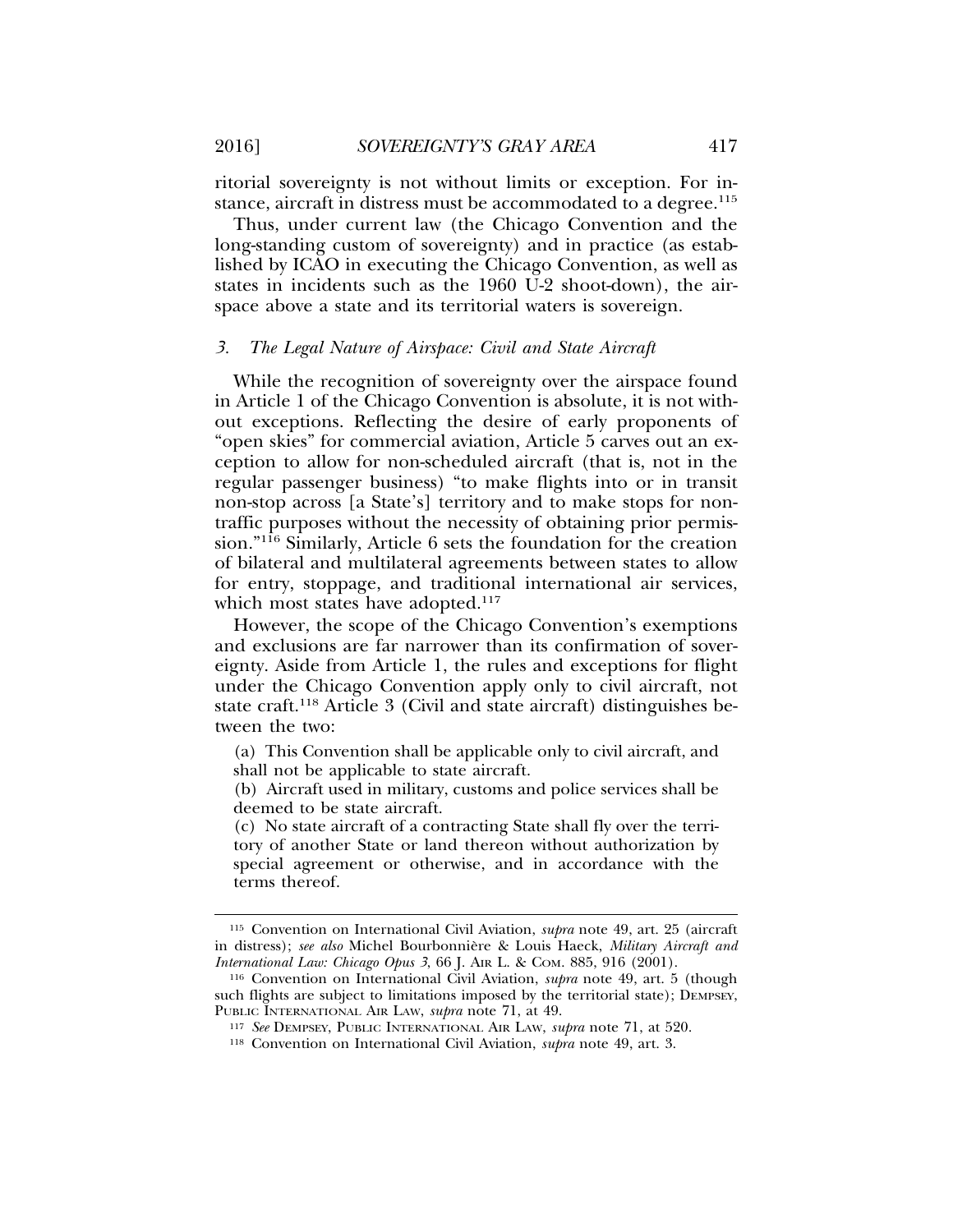(d) The contracting States undertake, when issuing regulations for their state aircraft, that they will have due regard for the safety and navigation of civil aircraft.

Article 3(b) is a departure from the Paris Convention, which further subdivided state craft into military craft and aircraft "exclusively employed in State service, such as posts, customs, police."119 This separation allowed for further subdivision of rights of passage and a framework geared toward allowing non-military state vehicles rights akin to those enjoyed by civil craft under the Chicago Convention.120

Overall, the practical effect, vis-a-vis territorial sovereignty, is ` that state vehicles enjoy less freedom of movement over territorial airspace; there is no grant of innocent or transit passage and specific rights have to be explicitly negotiated.

#### *4. Airspace: Conclusion*

In conclusion, there is a core, black-and-white understanding of airspace—it includes, at a minimum, the range of operation of aircraft at least to 70,500 feet (21 kilometers). In airspace, territorial sovereignty can be asserted by subjacent states and must be respected by other states. While the Chicago Convention allows for overflight for civilian craft, the airspace regime shows no such deference to state craft—they are distinct from civilian aircraft. This means that overflight options are limited if an area is regarded as airspace, and aerospace (or other) vehicles engaging in overflight run the risk of committing a territorial incursion and provoking a hostile response.

## B. OUTER SPACE: FREE USE AND EXPLORATION (THE PROVINCE OF ALL HUMANKIND)

The zone known as outer space has no outward boundaries; it extends beyond Earth as far as exploration can take our law. On the lower end, however, the widely accepted notion of outer space (and outer space law) extends at least to 150 kilometers (approximately 492,100 feet or 93 miles). In outer space, states cannot assert or exercise any territorial sovereignty over the space, the Moon, or other celestial bodies, but states are free to

<sup>119</sup> Paris Convention, *supra* note 65, art. 30. While the Paris Convention deemed "every aircraft commanded by a person in military service" to be "military aircraft" (Article 31), it did not give any further definition. MILDE, *supra* note 68, at 64–65.

<sup>120</sup> Paris Convention, *supra* note 65, art. 32; MILDE, *supra* note 68, at 64.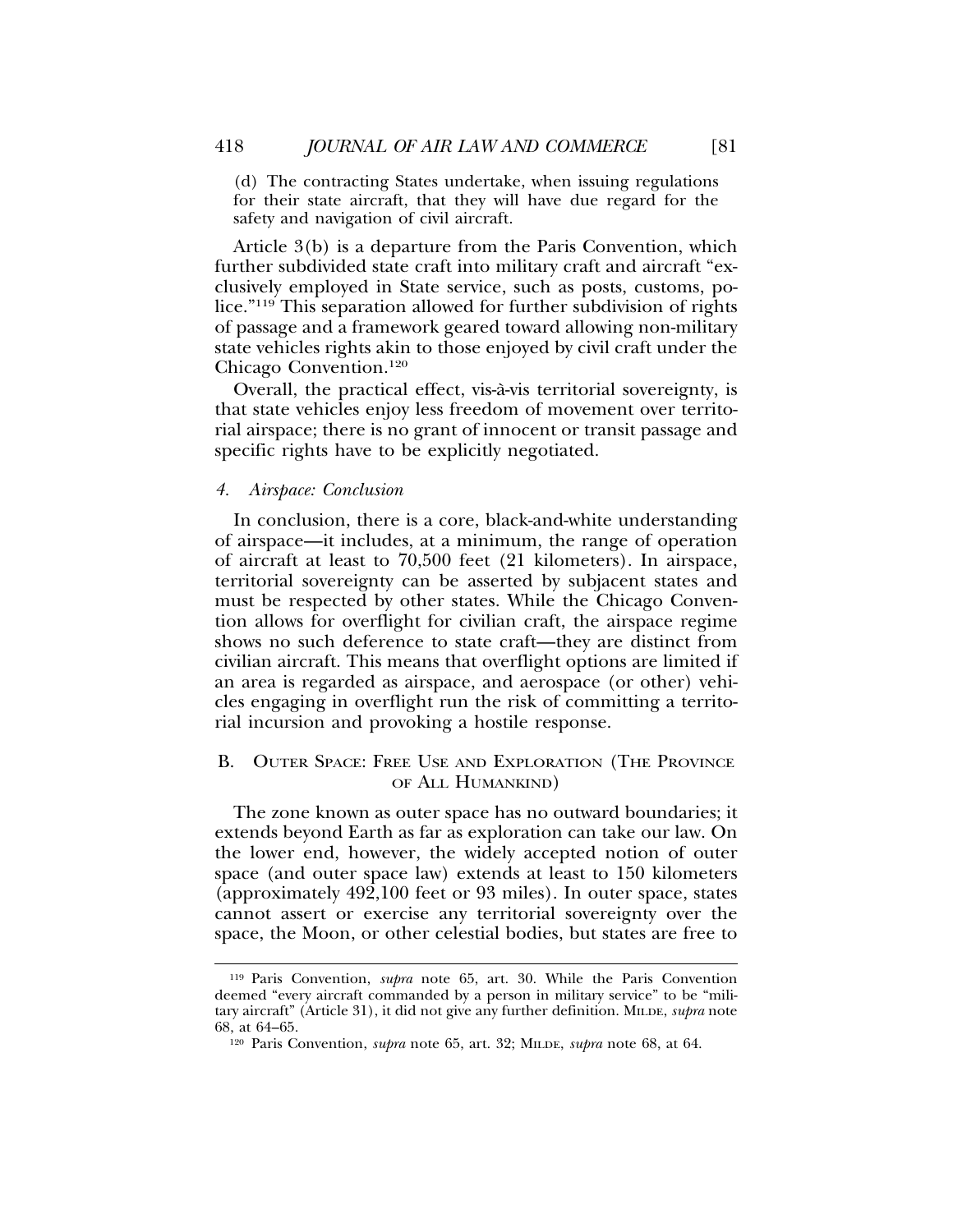use and explore the domain. This use and exploration is open to state and civil craft without distinction, though states are required to assert responsibility and control over the craft of their nationals and organizations in outer space. This section discusses the nature of the outer space domain, its status regarding state sovereignty, and the lack of distinction between state and civil aircraft.

## *1. The Physical Nature of Outer Space: The Domain of Space Objects in Orbit and Beyond*

Perhaps the most fitting definition (or lack thereof) for space is found in the glossary portion of the U.S. Department of Defense publication on Space Operations: "space. None."121 While it goes on to define many other aspects of space use and operations, the guide cannot clearly define the domain itself.

Defining space by the craft that operate in it is equally unavailing. The outer space treaties use the terms "space objects" and "national activities in outer space," but neither of those are clearly defined or delimited in scope. The Convention on International Liability for Damage Caused by Space Objects of 1972 (Liability Convention) and the Convention on Registration of Objects Launched Into Outer Space of 1975 (Registration Convention) merely state that the "space object" term "includes component parts of a space object as well as its launch vehicle and parts thereof."122 Dempsey noted that, "[p]resumably, a spacecraft should be capable of moving in outer space (either orbital or suborbital) without any support from the air, and it would have a power source not dependent upon external oxygen."123 But, the parenthetical caveat of "either orbital or suborbital" reveals the difficulty of using craft to define what is clearly "outer space." To state the obvious, humans are terrestrial beings and airspace lies between Earth and outer space; similarly, the suborbital area, however defined, lies below orbit. There-

<sup>&</sup>lt;sup>121</sup> JOINT CHIEFS OF STAFF, JOINT PUBLICATION 3-14: SPACE OPERATIONS GL-6 (2013), www.dtic.mil/doctrine/new\_pubs/jp3\_14.pdf [https://perma.cc/2EQ8- 32W9].

<sup>&</sup>lt;sup>122</sup> Convention on Registration of Objects Launched Into Outer Space arts. I(b), I(d), Jan. 14, 1975, 28 U.S.T. 695, 1023 U.N.T.S. 15 [hereinafter Registration Convention] (entered into force on Sept. 15, 1976); Liability Convention, *supra* note 108.

<sup>123</sup> DEMPSEY, PUBLIC INTERNATIONAL AIR LAW, *supra* note 71, at 755. *Compare* Convention on International Civil Aviation, *supra* note 49, annex 7 (defining aircraft by its capacity to derive support from the air).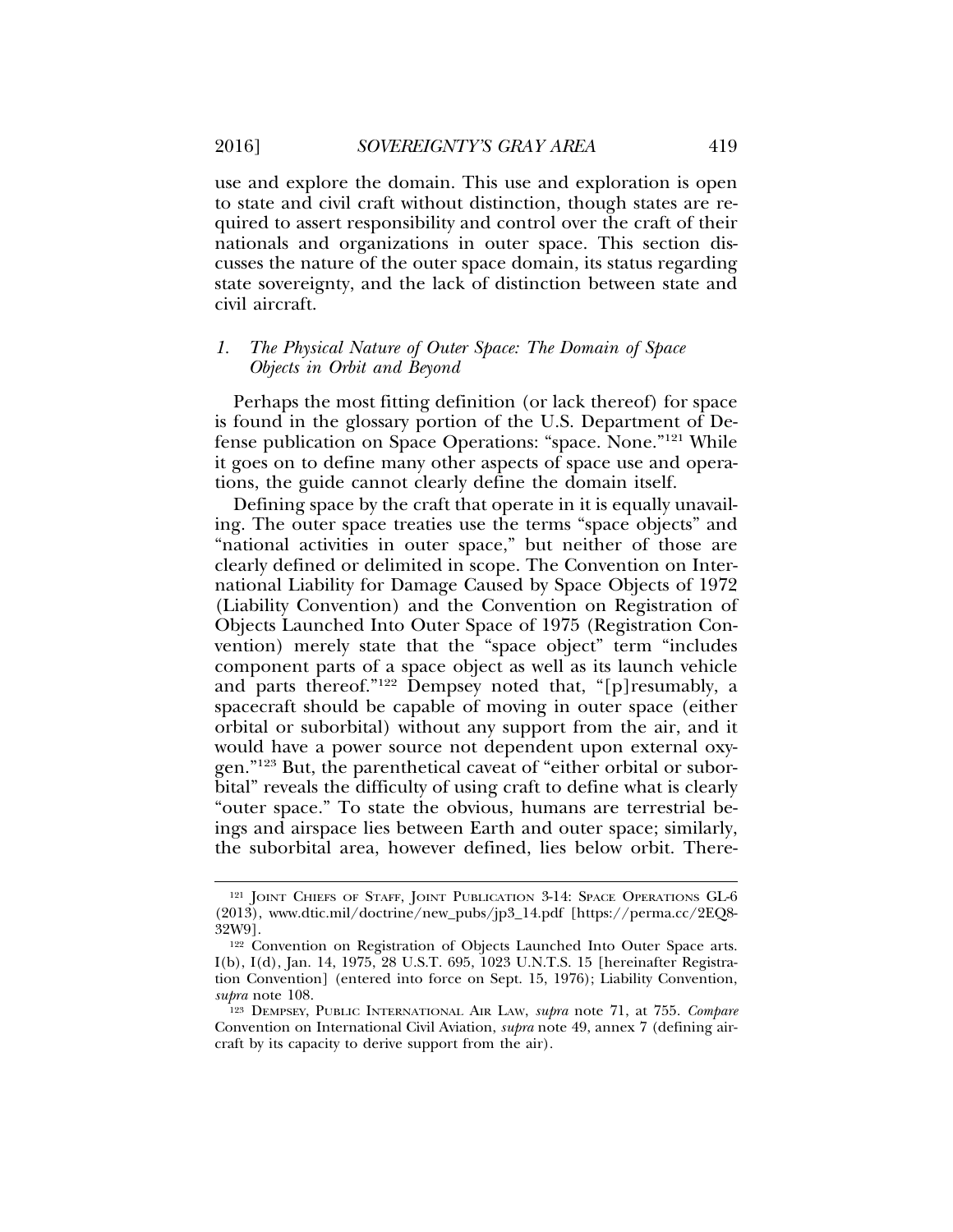fore, to reach outer space, the farthest zone from Earth, a vehicle must pass through (and be able to function, to some degree at least) in all zones.<sup>124</sup> So, the nature or capacity of a spacebound vehicle and where it can operate should not be a determining factor for where "outer space" exists. With the further development of vehicles that can more seamlessly operate in outer space and airspace, this distinction is becoming even less useful as a discriminating criterion.

Further, while the outer space treaties extend jurisdiction and responsibility over "national activities in outer space,"125 one cannot definitively declare what the notion of "space activities" includes.126 This is a new topic that the U.N. Committee on Peaceful Uses of Outer Space (COPUOS) intended to address, but as of 2014, the committee has no headway as yet.<sup>127</sup>

The fragility of human life does not help define outer space either. Even at civilian airliner cruising altitudes (36,000 feet, or 11 kilometers—far below the limits of what is clearly accepted as airspace), without cabin pressurization, passengers and crew would fall victim to persistent unconsciousness "as a prelude to death from oxygen starvation."128 Once a human reaches 60,000 feet (just over 18 kilometers, still well below the line established by the U-2 incident), the liquids in a human body would begin to boil.129 Certainly, a major aspect of space flight and exploration is that "bubbles of life support must be artificially created,

<sup>124</sup> For instance, while a rocket is not particularly maneuverable as an airspace vehicle, it has the capacity to cut through the air to reach beyond airspace.

<sup>125</sup> *See* Outer Space Treaty, *supra* note 60, art. VI.

<sup>126</sup> In much of the "national activities" analysis, the discussion tends to focus on the "national" portion (that is, attribution to the state) and less on the matter of what constitutes activity in space. *See, e.g.*, Bin Cheng, *Article VI of the 1967 Space Treaty Revisited: "International Responsibility," National Activities," and "the Appropriate State"*, 26 J. SPACE L. 7, 20–26 (1998).

<sup>127</sup> *See* Comm. on the Peaceful Uses of Outer Space, Draft Rep. of the Legal Subcomm. on Its Fifty-Fourth Session, U.N. Doc. A/AC.105/C.2/L.296 (2015), http://www.unoosa.org/pdf/limited/c2/AC105\_C2\_L296E.pdf [https://perma .cc/EVD9-8KP7]; Comm. on the Peaceful Uses of Outer Space, Programme of Meetings and Agenda for Friday, 24 April 2015 of the Legal Subcomm. on Its Fifty-Fourth Session (2015), http://www.unoosa.org/res/oosadoc/data/documents/2015/lscjournal/lscjournal2015no\_11\_0\_html/lscj2015-11E.pdf [https:// perma.cc/648D-LDUU] (the Legal Subcommittee adopted the report as a whole at its 913th Meeting).

<sup>128</sup> FONG, *supra* note 87, at 183.

<sup>129</sup> *Id.* at 185 (describing the Armstrong Line, at which—due to low pressure the boiling point of water falls below the normal core body temperature of a human (98.6 degrees Fahrenheit)).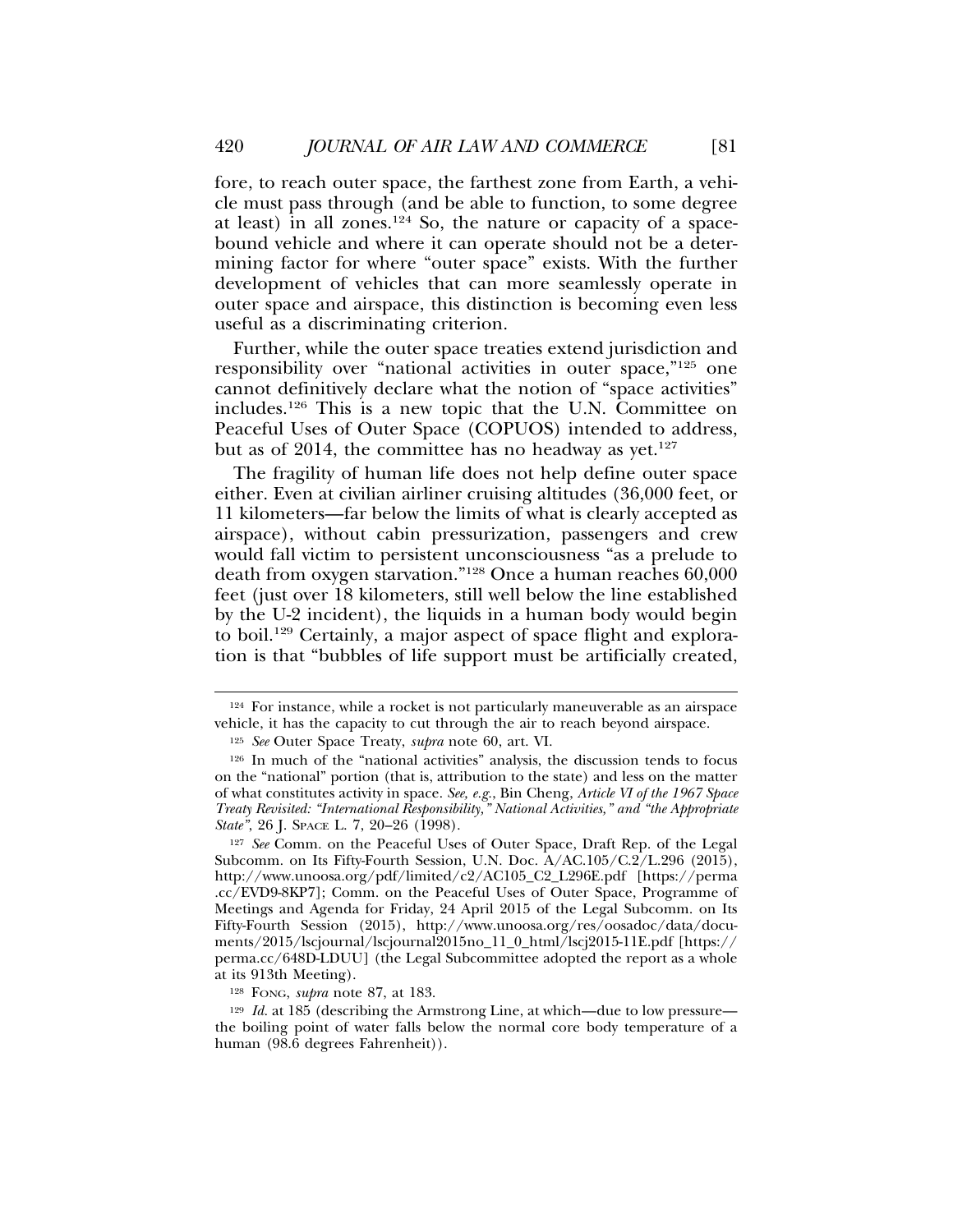maintained, and sealed against the exterior."130 But, this alone is not a determining factor for when one reaches outer space.

The most effective definition for when one is in outer space, and clearly subject to outer space law, may be reached by a negative definition—what it is not.131 The often discussed idea of "near space" encompasses areas that may or may not be outer space. So that which is clearly outer space must be beyond near space, which can be "defined as space above where commercial airliners fly but below orbiting satellites."132

An object reaches orbit when it achieves a balance between its velocity (pushing it out) and the gravitational pull of the Earth (pulling it in) such that it is continually in a state of freefall.<sup>133</sup>

<sup>132</sup> Taro Kuusiholma & Ram Jakhu, Presentation to the Legal Subcomm. of the Comm. on Peaceful Uses of Outer Space in Its Fifty-Fourth Session: The Need for International Approach and Framework for Operations in Near-Space 2 (Apr. 20, 2015), http://www.unoosa.org/pdf/pres/lsc2015/tech-06.pdf [https://perma .cc/FKD2-D8PY]; *see also* Leonard David, *Sky Trek to the "Near Space" Neighborhood*, SPACE (Nov. 9, 2005), http://www.space.com/1761-sky-trek-space-neighborhood .html [https://perma.cc/288F-MXBD] ("Near Space is between 65,000 feet (20 kilometers) and 325,000 feet (99 kilometers) above sea level."). However, near space is a zone without a fixed legal definition; so it may encompass areas that may be considered otherwise part of airspace or outer space.

<sup>133</sup> BENKO & PLESCHER, *supra* note 5, at 8. For a simple, but effective, explanation of orbits from early in the space age, see Dwight Eisenhower, President of the United States, Statement Prepared by the President's Science Advisory Committee: Introduction to Outer Space 2–3 (Mar. 26, 1958), http://fas.org/spp/ guide/usa/intro1958.html [https://perma.cc/SW6Z-P633]. The document invites the reader to imagine throwing a stone; the harder it is thrown, the further it flies. If it was thrown at 18,000 miles per hour, though:

It would travel so far that it would overshoot the [E]arth, so to speak, and keep falling until it was back where it started. Since in this imaginary example there is no atmospheric resistance to slow the stone down, it would be travelling at the original speed, 18,000 m.p.h., when it had got back to its starting point. So around the [E]arth it goes again. From the stone's point of view, it is continuously falling, except that its very slight downward arc exactly matches the curvature of the [E]arth, and so it stays aloft—or as the scientist would say, "in orbit"—indefinitely.

Since the [E]arth has an atmosphere, of course, neither stones nor satellites can be sent whizzing around the [E]arth at tree-top level.

<sup>130</sup> *Id.* at 191.

<sup>131</sup> This incremental approach is reflected in the thinking of Bin Cheng, who commented, "outer space can be said to begin arguably at an altitude of 96 kilomet[er]s above the [E]arth, clearly so at 110 kilomet[er]s and definitely so at 130 kilomet[er]s." Bin Cheng, *"Space Objects", "Astronauts" and Related Expressions*, 34 PROC. COLLOQ. L. OUTER SPACE 17, 26 (1991), *quoted in* Katherine M. Gorove, *Delimitation of Outerspace and the Aerospace Object – Where is the Law*, 28 J. SPACE L. 11, 12 (2000); *see also* CHENG, STUDIES, *supra* note 62, at 450–451 ("Above this height [110 kilometers,] one is definitely in outer space. . . .").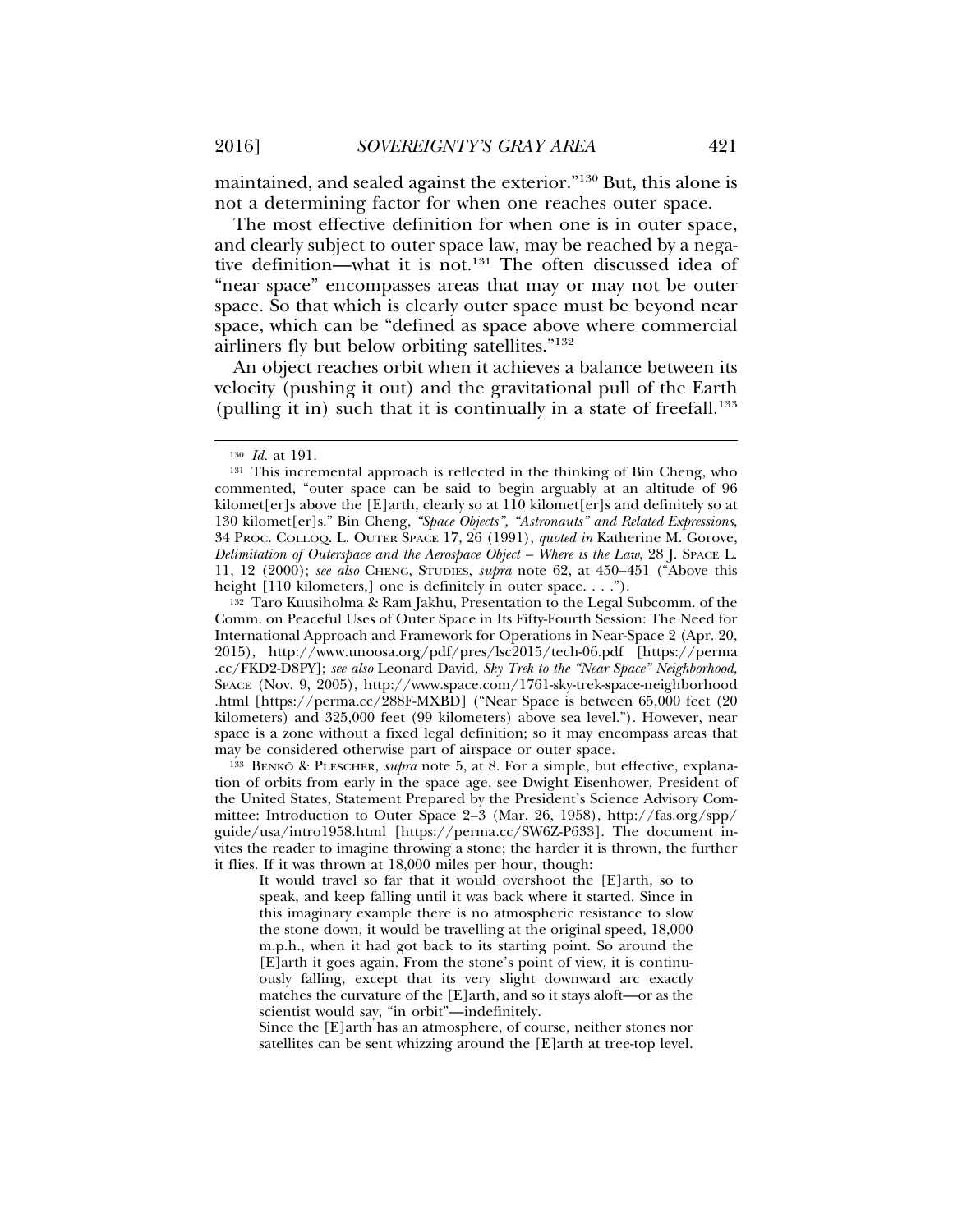Orbits come in numerous varieties, but all reflect this balance of outward velocity and the gravitational effect of Earth.134 The lowest altitude of natural<sup>135</sup> orbit is called Low Earth Orbit (LEO). This typically extends to 1,000 kilometers, but, like much of outer space law, it lacks any fixed lower definition.<sup>136</sup> The "lowest known sustained orbital altitude" was held by the Soviet Union's "Zenit" series satellite at 150 kilometers (approximately 492,100 feet or 93 miles).<sup>137</sup> However, not all orbits have a consistent eccentricity; that is, they are not perfect circles that maintain the same altitude over Earth throughout an orbital rotation. At their lowest orbital point, or perigee, some satellites have operated at around 100 kilometers (328,000 feet or 62 miles).138 Notably, this approximate altitude is also known as the von Kármán line, a popular reference point for air versus space demarcation and the point at which it is believed an aircraft would have to reach orbital velocity to produce enough lift to

<sup>135</sup> Parenthetically, for purposes of this work, the idea of orbits include only natural orbits, or those driven primarily by physics and limited propulsion. Certainly, one can argue that there is nothing "natural" about terrestrially-bound humans flying anywhere, let alone past where our bodies can survive exposure to the environment. But there must be a distinction between orbits discussed above (which are driven by physics—velocity versus gravity) and the mere capacity to indefinitely circle the Earth in a predictable pattern. For instance, if fuel and thrust capacity were no issue, a vehicle could theoretically circle the Earth at any altitude independent of gravitational forces. Thus, the term "natural orbit" is used for the former category, and the latter is not regarded or discussed as an "orbit."

<sup>137</sup> U.K. MINISTRY OF DEFENCE, *supra* note 63, at 1–3; *see also* CHENG, STUDIES, *supra* note 62, at 38 ("The initial perigees and apogees of the orbits of Sputnik I, Discoverers I, II, V, VII, [and] XI and the Soviet Space Ship are, respectively, 142–588, 99–605, 142–220, 136–450, 100–520, 109–380 and 193–230 miles.").

Satellites must first be lifted beyond the reach of atmospheric resistance.

*Id.*

<sup>134</sup> For a more substantial discussion of orbits, see KLEIMAN ET AL., *supra* note 73, at 3–11 (with a practical explanation of orbits geared towards legal thinkers); LUCY ROGERS, IT'S ONLY ROCKET SCIENCE: AN INTRODUCTION IN PLAIN ENGLISH 84–113 (2008) (for a more technical explanation of orbits).

<sup>136</sup> *See* KLEIMAN ET AL., *supra* note 73, at 29 (assigning 160 to 1,000 kilometers as LEO); JOINT CHIEFS OF STAFF, *supra* note 121, at G-6 (defining LEO as no more than 1,000 kilometers); Holli Riebeek, *Catalog of Earth Satellite Orbits*, EARTH OB-SERVATORY (Sept. 9, 2009), http://earthobservatory.nasa.gov/Features/OrbitsCatalog/ [https://perma.cc/4M9G-75B2] (placing LEO between 180 and 2000 kilometers); ROGERS, *supra* note 134, at 89 (extending LEO down to 100 kilometers).

<sup>138</sup> *See* CHENG, STUDIES, *supra* note 62, at 396.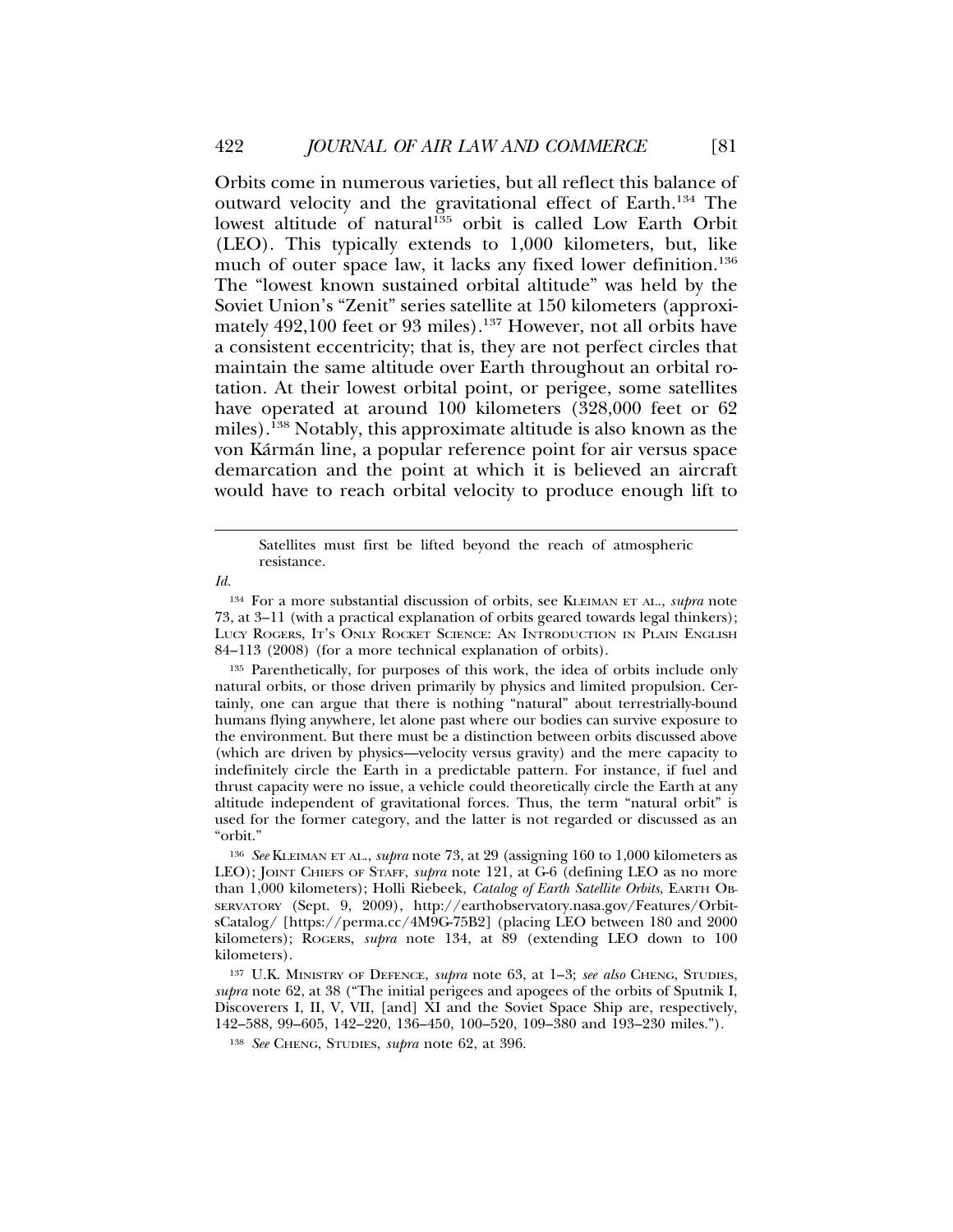remain aloft.139 But like orbit, there is debate as to the exact altitude of this line.140

In conclusion, space has been defined to a degree. There are no outer limits of space—the domain extends *ad infinitum* to cover use and exploration beyond Earth, in outer space, and on the Moon and other celestial bodies.<sup>141</sup> Fine tuning the outward limits or creating exemptions for an age of possible colonization is certainly a future possibility but is beyond the scope of this work. On the lower limits, it can reasonably be argued as accepted that space extends down to 100 kilometers as a matter of broad acceptance. So craft in orbit should fairly comfortably be considered as operating in outer space, from both a scientific perspective and a legal one.142 Below 100 kilometers, however, whether one has reached space (and is governed by outer space law) would be a matter of significant debate on law and policy.

## *2. The Legal Nature of Outer Space: Res Communis*

Early in the space age, states rejected the assertion of territorial sovereignty in outer space—however defined—in the U.N. General Assembly with Resolution 1962, the Declaration of Le-

<sup>139</sup> Dennis Jenkins, *Extra Feature: A Word About the Definition of Space*, NASA: DRYDEN FLIGHT RESEARCH CENTER (Oct. 21, 2005), http://www.nasa.gov/centers/ dryden/news/X-Press/stories/2005/102105\_Schneider.html [https://perma.cc/ U2N2-RGH6]; DEMPSEY, PUBLIC INTERNATIONAL AIR LAW, *supra* note 71, at 750 (noting the line, and its popularity, as a possible point of demarcation); Gbenga Oduntan, *The Never Ending Dispute: Legal Theories on the Spatial Demarcation Boundary Plane between Airspace and Outer Space*, 1 HERTFORDSHIRE L.J. 64, 72–73 (2003).

<sup>140</sup> Frans von der Dunk, *International Space Law*, *in* HANDBOOK OF SPACE LAW 29, 65–66 (Frans von der Dunk & Fabio Tronchetti eds., 2015) (noting some deviations in the generally-accepted 100 kilometers or 62 mile line).

<sup>141</sup> *See generally* Outer Space Treaty, *supra* note 60, art. I; LACHS, *supra* note 64, at 55 ("One may safely postulate that the realm of the law of outer space extends to infinity."). The one exception to this came in 1976, when eight equatorial states asserted territorial claims to the geosynchronous orbit (at approximately 36,000 kilometers, or 118 million feet) in what came to be known as the Bogota Declaration. Declaration of the First Meeting of Equatorial Countries, Dec. 3, 1976, I.T.U. Doc. WARC-BS 81-E (1977) [hereinafter Bogota Declaration], http:/ /www.jaxa.jp/library/space\_law/chapter\_2/2-2-1-2\_e.html [https://perma.cc/ 92RN-H9BL]. However, this assertion has been overwhelmingly rejected by the international community. *See* CHENG, STUDIES, *supra* note 62, at 455; Oduntan, *supra* note 139, at 76.

<sup>142</sup> KLEIMAN ET AL., *supra* note 73, at 3 (writing for space law practitioners, noting the Karman "line has become the de facto demarcation accepted by most people in the space community."); Gorove, *supra* note 131, at 11–12 ("What appears to have emerged as international customary law is that the lowest perigee orbit of artificial [E]arth satellites (currently, that would be approximately 100–110 kilometers above sea level) lies at a point in outer space . . . .").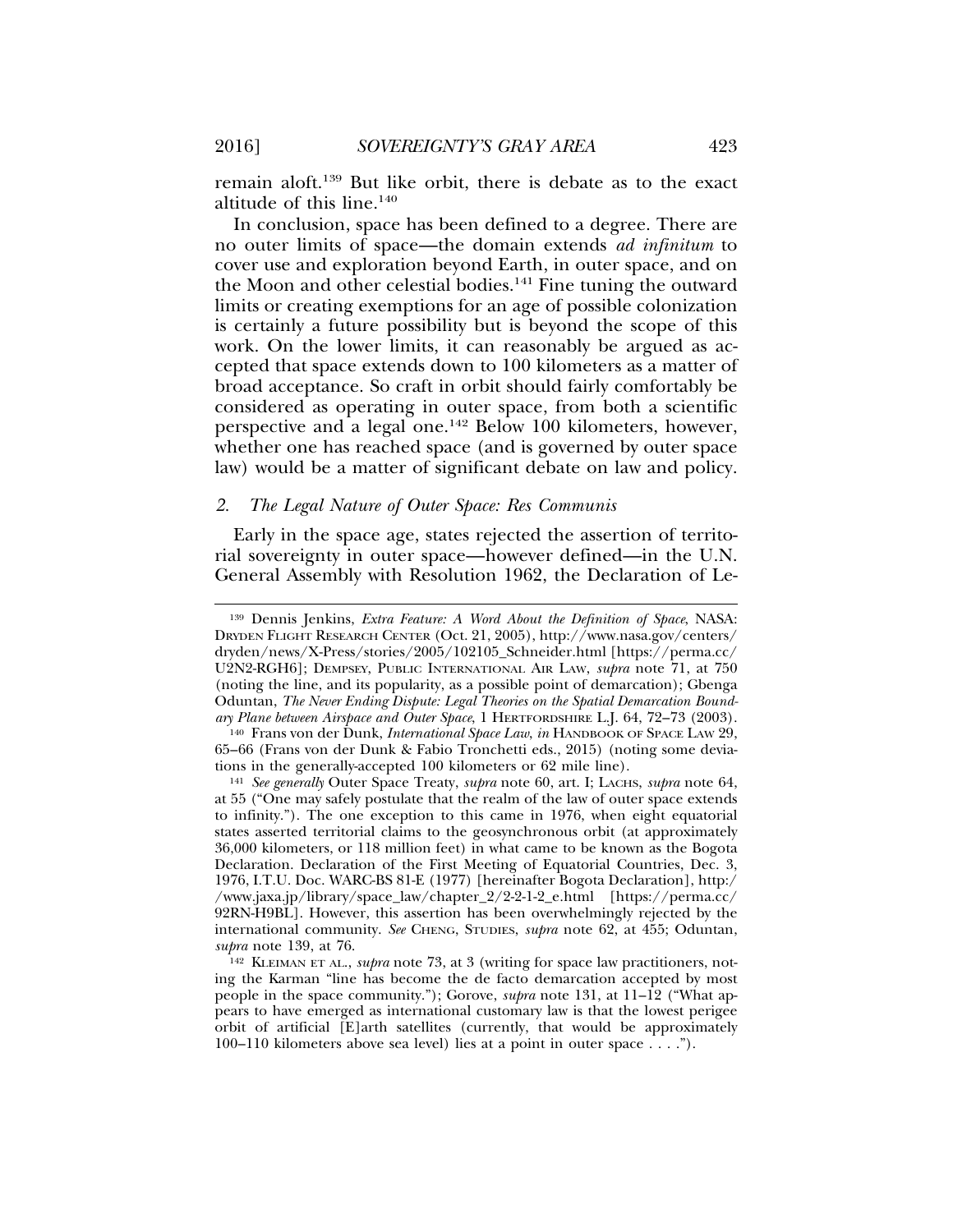gal Principles Governing the Activities of States in the Exploration and Uses of Outer Space (Declaration of Legal Principles):

2. Outer space and celestial bodies are free for exploration and use by all States on a basis of equality and in accordance with international law.

3. Outer space and celestial bodies are not subject to national appropriation by claim of sovereignty, by means of use or occupation, or by any other means.<sup>143</sup>

While this Declaration of Legal Principles was non-binding and aspirational,<sup>144</sup> its mandates for free use and exploration and non-appropriation were solidified with the Outer Space Treaty, which remains the primary governing document of outer space law relevant to the analysis of territorial sovereignty.145

Two key provisions of the Outer Space Treaty establish outer space as an area free of territorial sovereignty. First, Article I states in relevant part:

The exploration and use of outer space, including the Moon and other celestial bodies, . . . shall be the province of all mankind. Outer space, including the Moon and other celestial bodies, shall be free for exploration and use by all States without discrimination of any kind, on a basis of equality and in accordance with

<sup>143</sup> Declaration of Legal Principles Governing the Activities of States in the Exploration and Uses of Outer Space, Dec. 13, 1963, G.A. Res. 1962 (XVIII), U.N. Doc. A/RES/18/1962. These principles were adopted unanimously. Outer Space Treaty, *supra* note 60, pmbl.; *see also* Oduntan, *supra* note 139, at 64 (stating that "it makes no sense in conventional terms to speak of sovereignty in outer space . . . because *ab initio* international legislation developed to govern outer space has been unequivocal on the prohibition of the application of state sovereignty in outer space.").

<sup>144</sup> Declaration of Legal Principles, *supra* note 143, pmbl. ("The General Assembly . . . [s]olemnly declares that in the exploration and use of outer space States should be guided by the following principles."). For greater discussion of the international law of outer space as a regime largely governed by "soft law" (as opposed to conventional or customary dictates of "hard law"), see Ram Jakhu & Steven Freeland, *The Sources of International Space Law*, *in* PROCEEDINGS OF THE INTERNATIONAL INSTITUTE OF SPACE LAW 2013, at 461 (Corinne Jorgenson ed., 2014).

<sup>145</sup> The Outer Space Treaty has 103 ratifications and an additional 25 signatories. Comm. on the Peaceful Uses of Outer Space, Rep. of the Legal Subcomm. on Its Fifty-Fourth Session, U.N. Doc. A/AC.105/C.2/2015/CRP.8 (2015), http:/ /www.unoosa.org/pdf/limited/c2/AC105\_C2\_2015\_CRP08E.pdf [https://per ma.cc/XTJ5-T8PE]. These include major and emerging space-faring states, such as Brazil, Canada, China, India, Japan, Russia, South Africa, and the United States.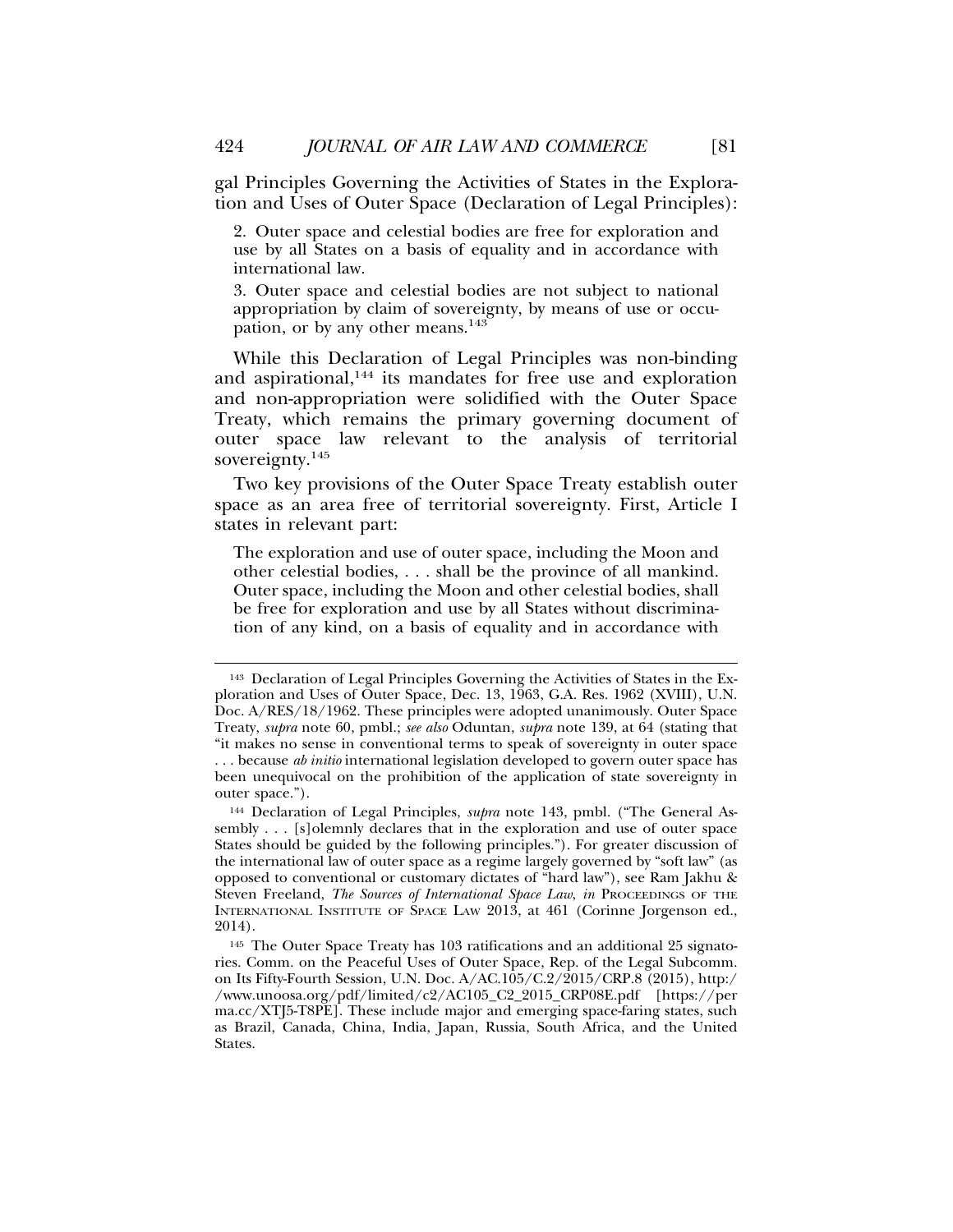international law, and there shall be free access to all areas of celestial bodies.146

According to Jakhu, the second paragraph of Article I alone "categorically and unambiguously denied any and all claims of national sovereignty, especially traditional territorial sovereignty, to outer space and celestial bodies."147

However, Article II continues: "Outer space, including the Moon and other celestial bodies, is not subject to national appropriation by claim of sovereignty, by means of use or occupation, or by any other means."148 This explicitly precludes states from asserting territorial sovereignty in outer space. Demonstrating the breadth of this prohibition, it precludes the traditional means of states under other legal regimes (such as formal claims or actual occupation), and it forecloses assertions "by any other means" as well.

While Article I, and particularly Article II, eliminate assertions of state sovereignty over outer space, the Outer Space Treaty does not establish outer space as a legal vacuum. The treaty institutes guiding principles, and creates obligations for states to govern their own space activities (both state activities and those of their nationals). So outer space law works on two levels—internationally and domestically (applied through states to space actors).149 The lack of sovereignty and ownership (appropriation) is so firm that even commercial ventures in outer space are legally unclear due to concerns of property rights for natural resources mined or otherwise extracted from celestial bodies. This shows the degree to which states regard outer space as both the territory of no one and the property of all humanity.

Thus, outer space cannot be claimed by any state, and all states are free to operate in space—in stark contrast to the sovereignty regime of airspace. In this regard, according to Brownlie, outer space resembles the high seas as a *res communis*. 150 How-

<sup>146</sup> Outer Space Treaty, *supra* note 60, art. I.

<sup>147</sup> Ram Jakhu, *Legal Issues Relating to the Global Public Interest in Outer Space*, 32 J. SPACE L. 31, 39 (2006).

<sup>148</sup> Outer Space Treaty, *supra* note 60, art. II.

<sup>149</sup> *See* CHENG, STUDIES, *supra* note 62, at 429 (discussing the division between international space law and municipal space law but noting that "in the matter of boundaries between airspace and outer space[,] it is international law [that] is controlling."). This is similar to the divide between international and domestic air law noted *supra* note 71 and *infra* note 254.

<sup>150</sup> BROWNLIE, *supra* note 97, at 255 (describing outer space as similar to the high seas due to the free use).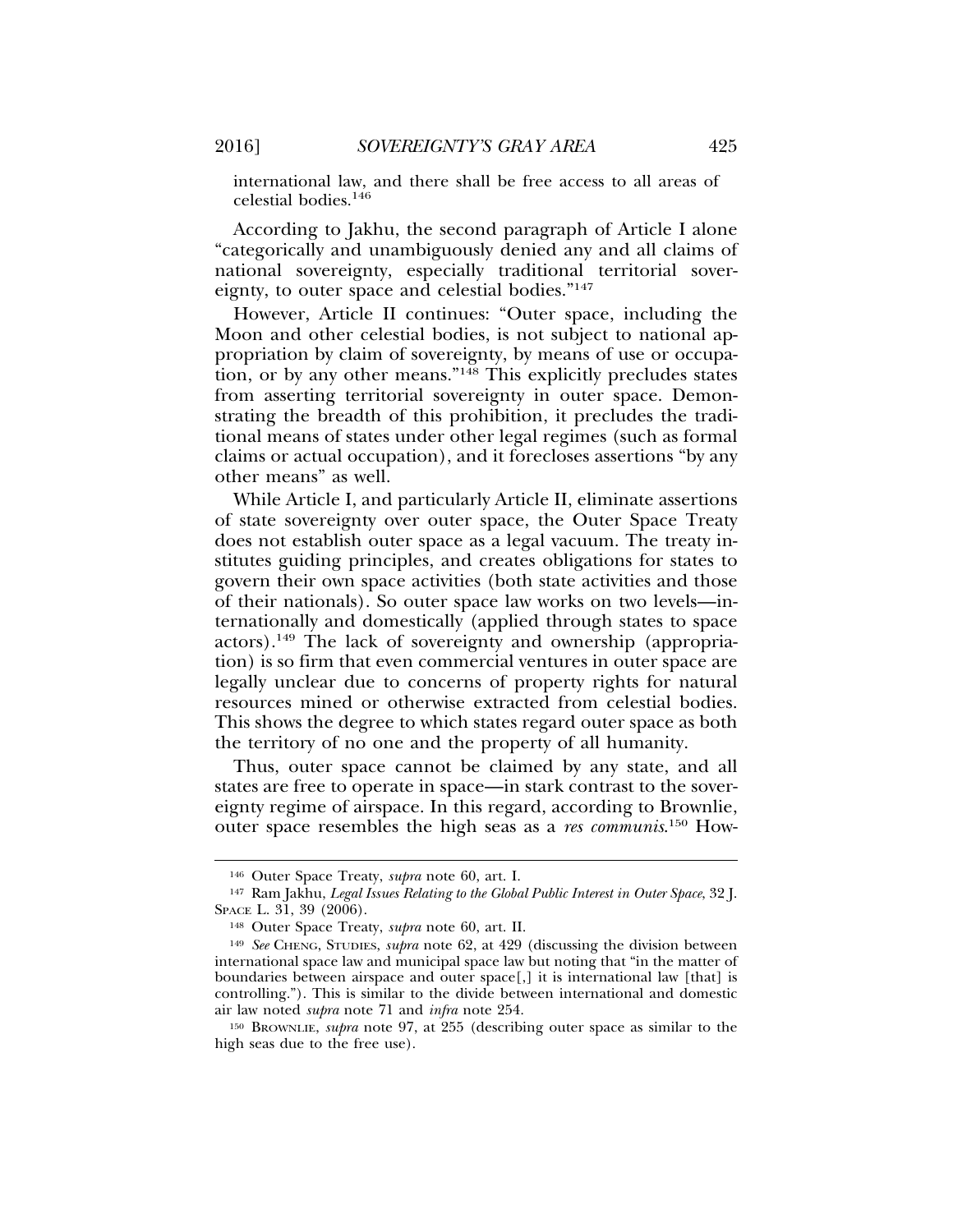ever, the term *res communis* carries with it no particular legal regime; it is more descriptive (providing a term for outer space's nature) than proscriptive (which would suggest it provides legal guidance on how outer space is governed).151

This departure from the air regime was established early in the era of space exploration. As Judge Lachs stated:

[T]he first instruments that men sent into outer space traversed the air space of States and circled above them in outer space, yet the launching States sought no permission, nor did the other States protest. This is how the freedom of movement into outer space, and in it, came to be established and recognized as law within a remarkably short period of time.<sup>152</sup>

It must be noted that this passage is dicta from a discussion of the potential for rapid formation of customary international law, in a case not involving outer space law. However, the aspects relating to freedom of movement in outer space were certainly endorsed with Articles I and II of the Outer Space Treaty and the preceding Declaration of Legal Principles, as discussed above. Further, while the Outer Space Treaty and the Declaration of Legal Principles were agreed upon by consensus within the COPUOS and in the General Assembly, the two key parties were the United States and the Soviet Union—at the time, the world's two superpowers and the two primary space-faring states. And the drafting history of the Outer Space Treaty demonstrates the close coordination and general agreement of these powers with regard to the free use and exploration (that is, lack of sovereignty) in space.153

<sup>151</sup> *See id.* at 169.

<sup>152</sup> North Sea Continental Shelf (Ger. v. Den., Ger. v. Neth.), Judgment, 1969 I.C.J. Rep. 3, 230 (Feb. 20) (separate opinion by Lachs, J.). For further discussion of how the outer space regime emerged (not just what it presently is), see Section IV.B *infra*.

<sup>153</sup> *See* Letter from Arthur Goldberg, Permanent Representative of the United States of America to the United Nations, to U Thant, Sec'y General, United Nations (May 9, 1966), http://www.unoosa.org/pdf/gadocs/A\_6327E.pdf [https:// perma.cc/3T6P-48GJ] (noting close coordination with the U.S.S.R. and advocating freedom in space); Letter from P. Morozov, Permanent Representative of the U.S.S.R. to the United Nations, to Manfred Lachs, Chairman, Legal Subcommittee, Committee on the Peaceful Uses of Outer Space, United Nations (July 11, 1966), http://www.unoosa.org/pdf/limited/c2/AC105\_C2\_L013E.pdf [https:// perma.cc/FQR3-JD5S].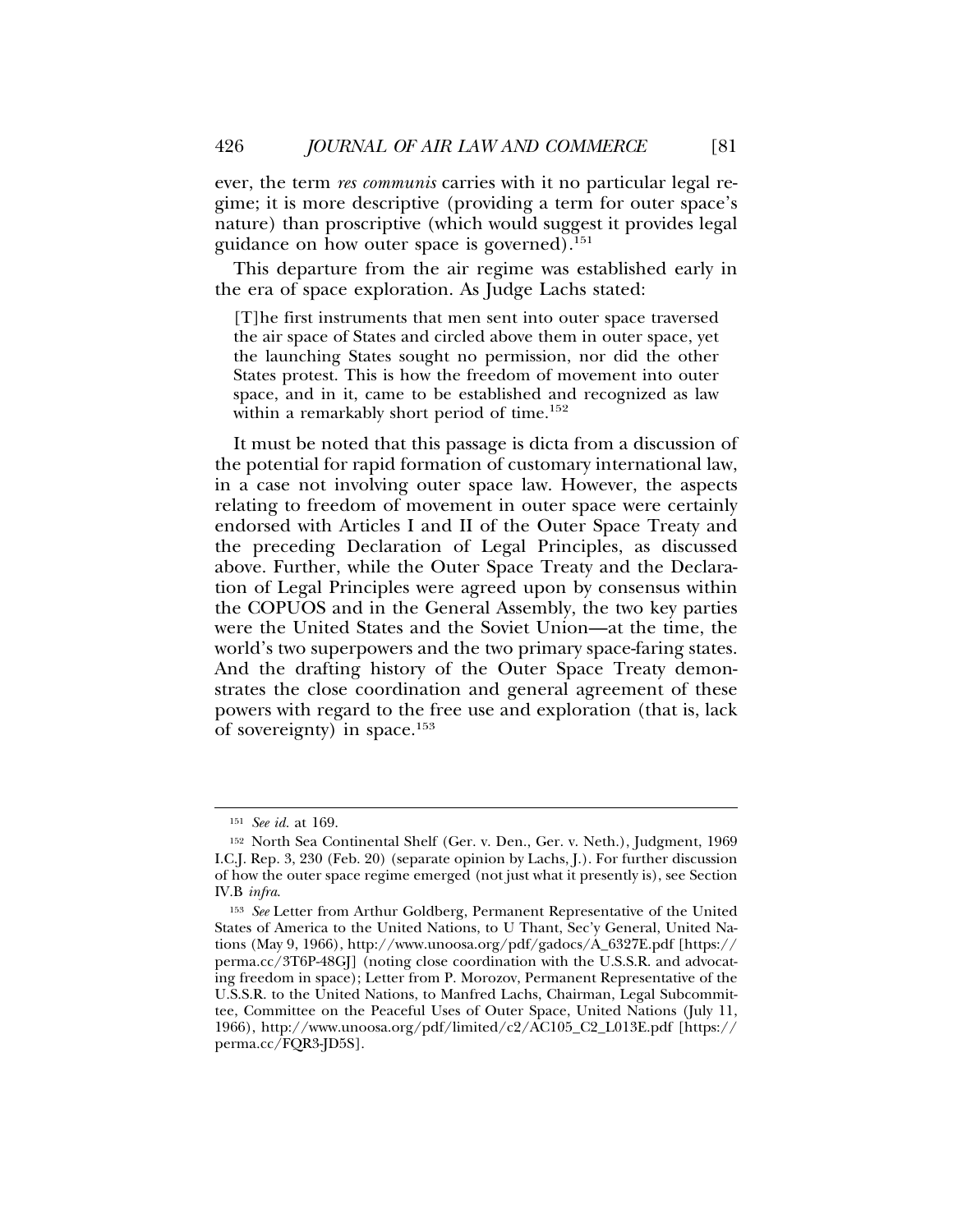## *3. The Legal Nature of Outer Space: Civil and State Vehicles*

Quite the opposite of the private, civilian efforts of the Wright Brothers, for Santos-Dumont, and other aviation pioneers, space flight and exploration was a state enterprise from its inception. It was the United States and the Soviet Union, through their national space programs that launched the first unmanned and manned missions into space.<sup>154</sup> Moreover, it was not just states (specifically the Soviet Union and the United States) but military missions by states—though for peaceful purposes—with military members at the helm.155 One amalgamation of astronaut data found that "[u]ntil 2004, astronauts were sponsored and trained exclusively by governments, either by military agencies or by civilian space agencies."156 At the dawn of space exploration, U.S. President Dwight Eisenhower intended the U.S. space program to be civilian-run and for scientific purposes; but after Sputnik, reaching space became perceived as a matter of exigency for the United States to preserve both prestige and security.157 Unlike the Paris Convention for aircraft, however, the distinction between military and other state operation has no legal bearing on the status of spacecraft.158 In fact, not even the civil versus state distinction from the Chicago Convention was included.

<sup>154</sup> *See* DEMPSEY, PUBLIC INTERNATIONAL AIR LAW, *supra* note 71, at 753 (noting that because the space launches were state craft, ICAO had no basis for jurisdiction over them).

<sup>155</sup> StarChild Team, *Yuri Gagarin*, NASA, http://starchild.gsfc.nasa.gov/docs/ StarChild/whos\_who\_level2/gagarin.html [https://perma.cc/WB8H-SPQY] (noting that Gagarin, the first human in space, was drawn from the Soviet Air Force (where he was a fighter pilot) for cosmonaut training); *Information Summaries: Astronaut Fact Book*, NASA 1-2 (April 2013), https://www.nasa.gov/pdf/ 740566main\_current.pdf (noting that the entire first cadre of U.S. astronauts were military members); *id.* at 10-1. (providing basic service data for all U.S. military astronauts).

<sup>156</sup> *List of Astronauts by Name*, WIKIPEDIA, http://en.wikipedia.org/w/index.php ?title=List\_of\_astronauts\_by\_name&oldid=663957240 [https://perma.cc/L932- SCDU].

<sup>157</sup> *See* HOUCHIN, *supra* note 3, at 81 ("Indeed, the president would not compromise his position on launching a civilian satellite with a civilian (not a military) booster until after Sputnik and the failure of the Vanguard in December 1957. Following these events, he openly conceded the need for studies of military space programs."). *See also* Section IV.D.4 *infra*.

<sup>158</sup> Of course, as a matter of fact and perception the line between military and non-military activities in outer space can make a great deal of difference in the context of the debate over the meaning of "peaceful" uses of outer space. *See* Section IV.D.5.a *infra*.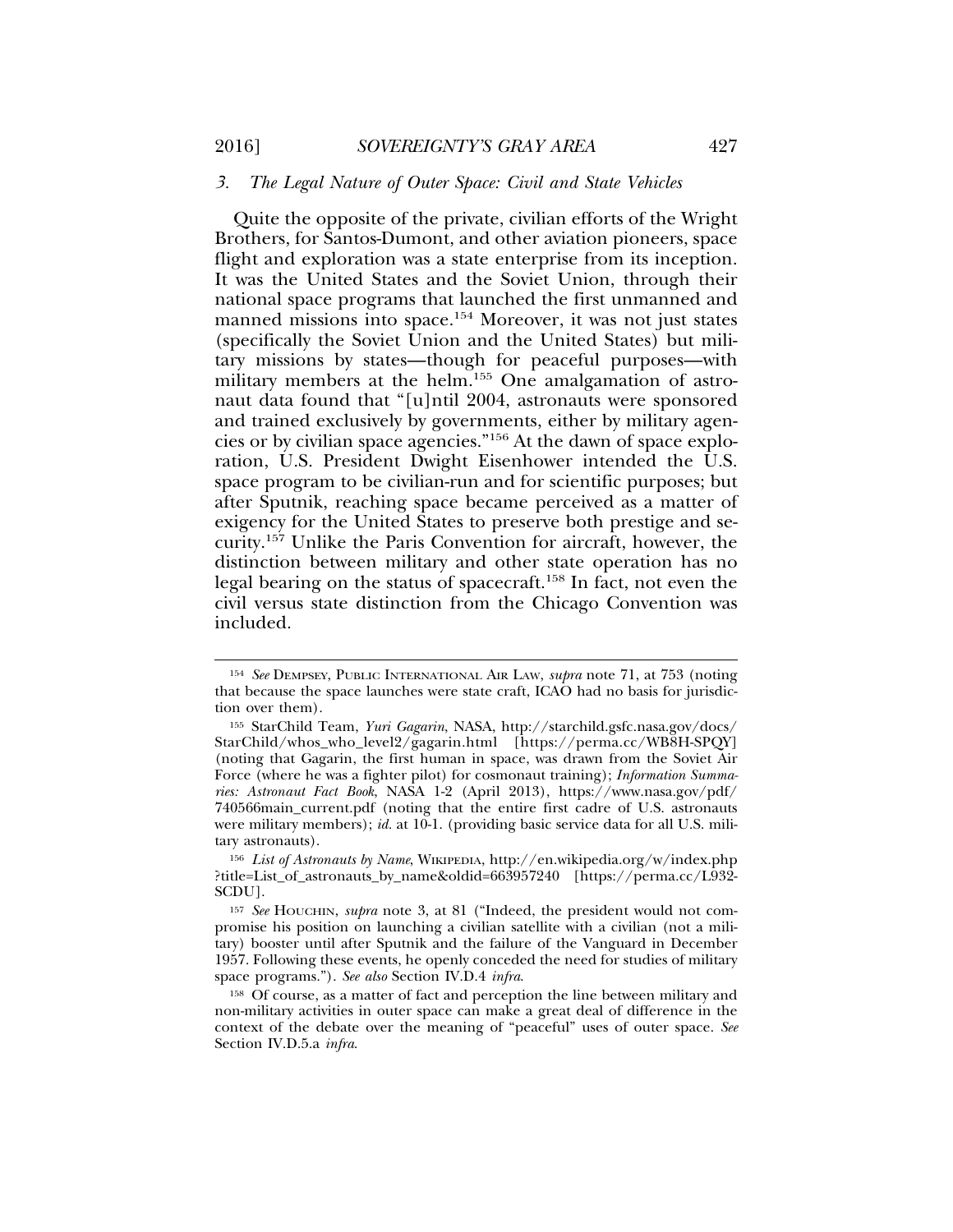The international law of outer space makes no distinction between civil and state vehicles. They are grouped together under Article VI of the Outer Space Treaty:

States Parties to the Treaty shall bear international responsibility for national activities in outer space, including the Moon and other celestial bodies, whether such activities are carried on by governmental agencies or by non-governmental entities, and for assuring that national activities are carried out in conformity with the provisions set forth in the present Treaty.

Thus, a state is responsible for all activities of its nationals in outer space (state or civil) and for assuring its nationals adhere to the Outer Space Treaty.159 Such "international responsibility" suggests that states would desire to assert control over national activities, and Article VI goes on to make this obligation explicit: "The activities of non-governmental entities in outer space, including the Moon and other celestial bodies, shall require authorization and continuing supervision by the appropriate State Party to the Treaty."160 Thus, the Outer Space Treaty assigns responsibility to and requires states to provide significant and active oversight ("authorization and continuing supervision") of civil activities in outer space.161 This obligatorily close relation-

<sup>159</sup> Article VI also assigns states responsibility for the activities of international organizations of which they are part. Outer Space Treaty, *supra* note 60, art. VI ("When activities are carried on in outer space, including the Moon and other celestial bodies, by an international organization, responsibility for compliance with this Treaty shall be borne both by the international organization and by the States Parties to the Treaty participating in such organization.").

<sup>&</sup>lt;sup>160</sup> *Id.* art. VI. The requirement to create controlling domestic legislation was accentuated in the U.N. General Assembly in 2013 with Resolution 68/74, which accentuates the Outer Space Treaty requirements and stresses the importance of state involvement "in view of the increasing participation of non-governmental entities in space activities" and other modern developments and problems with the expanded use of outer space. Recommendations on National Legislation Relevant to the Peaceful Exploration and Use of Outer Space, Dec. 11, 2013, G.A. Res. 68/74, U.N. Doc. A/RES/68/74, http://stage.tksc.jaxa.jp/spacelaw/world/ 1\_02/02.E-10.pdf [https://perma.cc/3758-PRAS].

<sup>161</sup> Additionally, Article VIII of the Outer Space Treaty ensures that jurisdiction and control remains with a state throughout the duration of space activities, through the registration process:

A State Party to the Treaty on whose registry an object launched into outer space is carried shall retain jurisdiction and control over such object, and over any personnel thereof, while in outer space or on a celestial body. Ownership of objects launched into outer space, including objects landed or constructed on a celestial body, and of their component parts, is not affected by their presence in outer space or on a celestial body or by their return to the Earth.

Outer Space Treaty, *supra* note 60, art. VIII.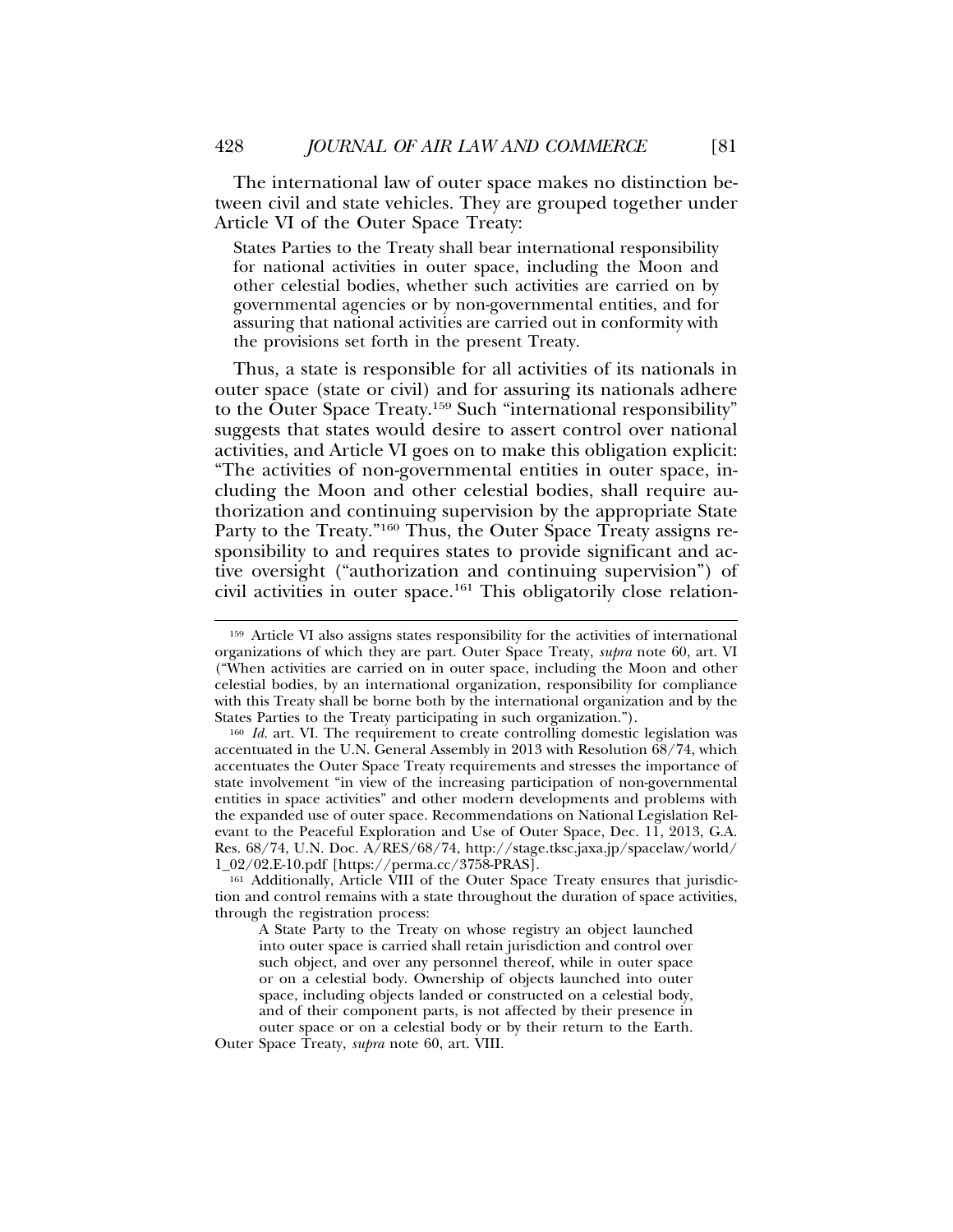ship can largely blur the distinction between state and civil activities.162

This is "radically different"<sup>163</sup> than general norms of international law, and certainly a departure from the airspace regime. For instance, the commentary to the U.N. International Law Commission (ILC) Articles on State Responsibility notes the requirement of attribution to a state before responsibility can be assigned:

Thus, the general rule is that the only conduct attributed to the State at the international level is that of its organs of government, or of others who have acted under the direction, instigation or control of those organs, i.e. as agents of the State. . . . As a corollary, the conduct of private persons is not as such attributable to the State.<sup>164</sup>

Under air law, every aircraft must have a nationality and a flag.165 Through the Convention on Offenses and Certain Other Acts Committed on Board Aircraft of 1963<sup>166</sup> (Tokyo Convention) and other agreements, a degree of jurisdiction and control flies along with that flag. From this stems a general ability to control (or regulate) one's citizens and activities. But short of properly demonstrated attribution to a state actor or activities, there is no requirement that a state be responsible for its aircraft such as in the outer space legal regime. $167$ 

This unique relationship between space-faring states and their national actors is particularly significant for non-governmental activities in that Article VI of the Outer Space Treaty mandates that all activities be carried out in conformity with the Treaty. And Article III mandates that states "shall carry on activities in the exploration and use of outer space, including the Moon and

<sup>162</sup> This blur is the case, at least, in the view of parties external to the state. Internally, a state may create whatever regime it finds appropriate to manage civil space activities; the requirements can be the same as those for state activities, or more onerous. *See generally* CHENG, STUDIES, *supra* note 62, at 429.

<sup>163</sup> Cheng, *Article VI of the 1967 Space Treaty Revisited*, *supra* note 126, at 13 (discussing the unique Article VI requirement that states "assure" compliance, saying it "assumes an air of guarantee by the State of such compliance.").

<sup>164</sup> Int'l Law Comm'n, *supra* note 38, at 39 (commentary); *see also* Convention on International Civil Aviation, *supra* note 49, arts. 4–11.

<sup>165</sup> Convention on International Civil Aviation, *supra* note 49, art. 17.

<sup>166</sup> Convention on Offenses and Certain Other Acts Committed on Board Aircraft, Sept. 14, 1963, 704 U.N.T.S. 220 [hereinafter Tokyo Convention] (entered into force on Dec. 4, 1969) (addressing jurisdiction for crimes and other acts on board aircraft that prejudice the good order and discipline of aviation).

<sup>167</sup> *See* Outer Space Treaty, *supra* note 60, arts. VI–VIII.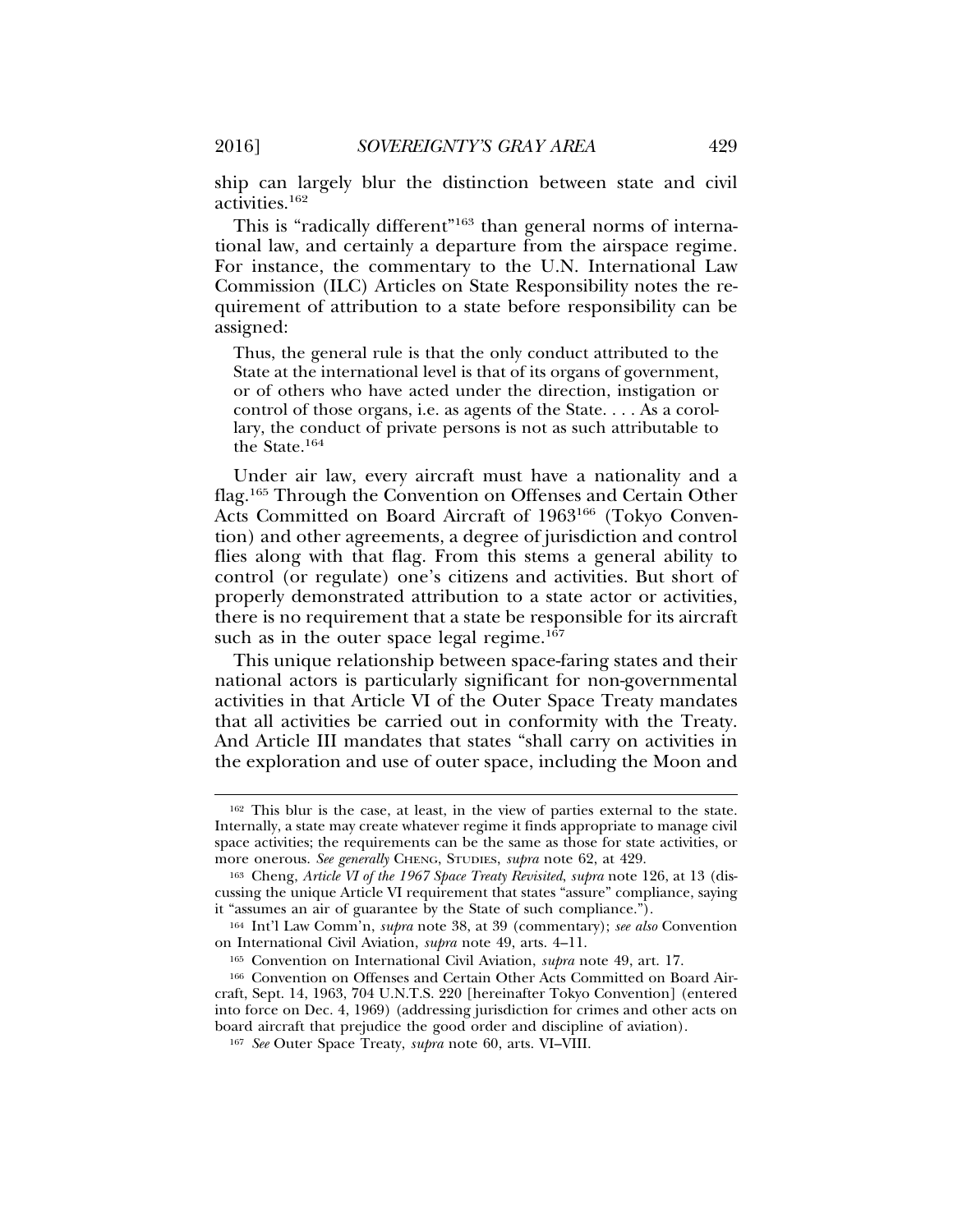other celestial bodies, in accordance with international law, including the Charter of the United Nations, in the interest of maintaining international peace and security and promoting international cooperation and understanding."168 Reading these two requirements together, they dictate the acceptable limits and legitimate interests of civil (non-governmental) activity, that is "maintaining international peace and security and promoting international cooperation and understanding."169 This is a fairly early case of public international law potentially reaching beyond states to govern the actions of individuals (assuming states adhere to their Outer Space Treaty obligations and actually enact rules to adequately authorize and supervise their national actors in space). If states are required to meet this standard and their national activities are expected to adhere to state standards, then the private and civil activities must therefore meet these international standards.170

### *4. Outer Space: Conclusion*

In conclusion, there is a core, black-and-white understanding of outer space: it includes the space and vehicles in natural orbit around Earth and beyond.171 This limit can be safely read to extend at least down to 150 kilometers (or 492,000 feet) and likely down to 100 kilometers (328,000 feet) in the thoughts of most writers. Further, outer space law establishes that it is the sovereign territory of no state, and instead its use and explora-

<sup>171</sup> *See* John Bellflower, *The Influence of Law on Command of Space*, 65 A.F.L. REV. 107, 141 (2010) ("In fact, there is no controversy that all current satellite orbits transit within the space domain.").

<sup>168</sup> *Id.* art. III.

<sup>169</sup> *Id.*

<sup>&</sup>lt;sup>170</sup> Further, it could be argued that there is no need to distinguish between state and civil craft in outer space because the lack of territorial sovereignty and guarantees of free use and exploration mean any craft (civil or state) may fly freely, or at least without discrimination due to state or civilian status. Also, the Article VI responsibility, supervision, and control mandates create a construct by which everything launched into space can, in effect, be construed as a state (or state-affiliated) craft. The liability regime for space objects similarly ignores any distinction between state and civil craft in the case of damages caused—in either case, the state is obligated to make reparations as required by the relevant conventions. See id. art. VI; Liability Convention, *supra* note 108, arts. II-III; VALERIE KAYSER, LAUNCHING SPACE OBJECTS: ISSUES OF LIABILITY AND FUTURE PROSPECTS 40–41 (2001) (discussing liability of non-governmental entities in outer space). *Compare* Int'l Law Comm'n, *supra* note 38, at Chapter II (discussing the bases for attribution to a state, including actions by, inter alia, an organ of the state (Article 4); those exercising governmental authority (Article 5); and those acting under direction or control of a state (Article 8)).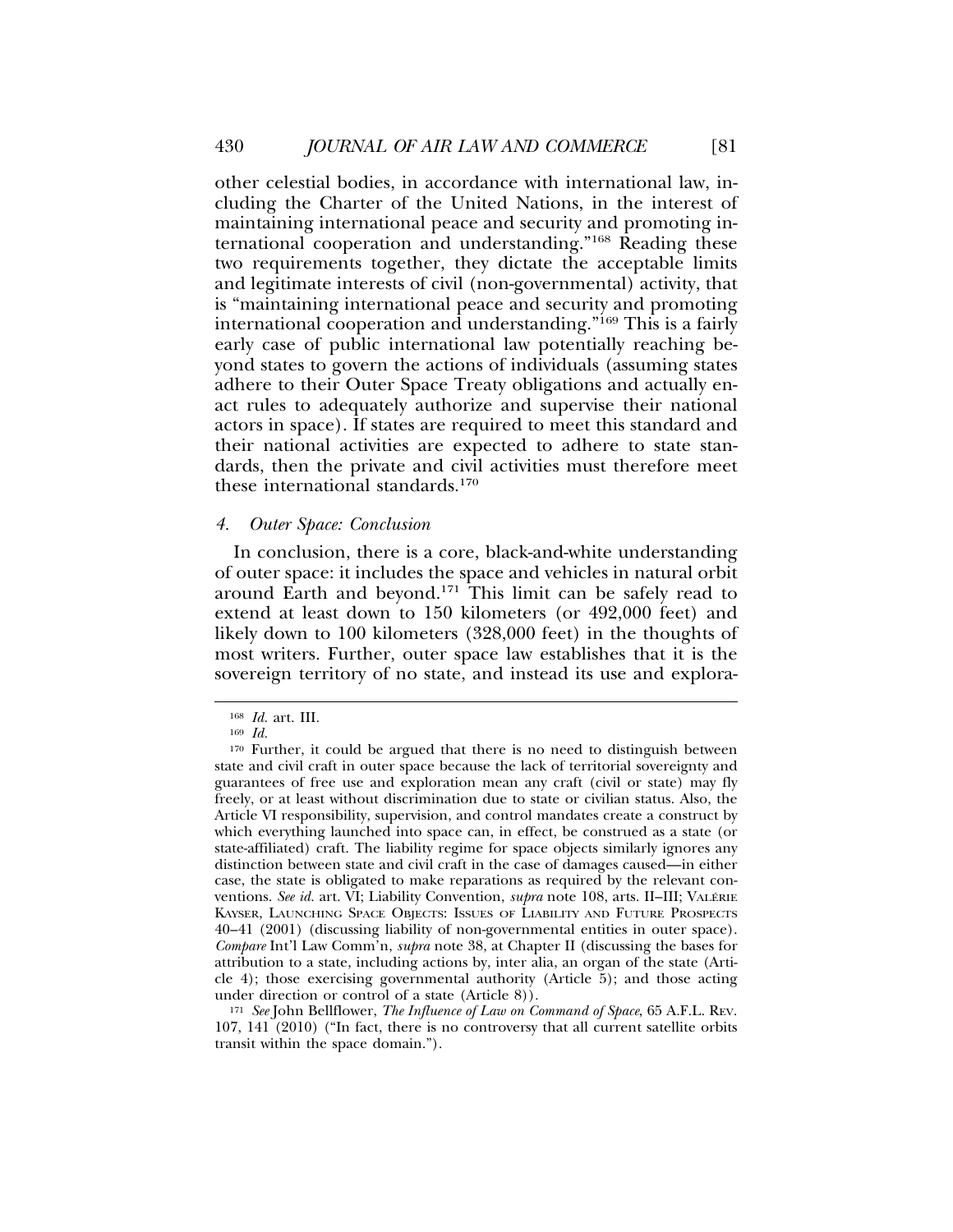tion is "the province of all mankind."172 Further, outer space law is a unified regime for state and civilian vehicles—there is no legal distinction between the two, at least with regard to international obligations.

# C. THE LEGAL GRAY AREA BETWEEN AIRSPACE AND OUTER SPACE: GRAY SPACE

Reconciling the widely settled zones of airspace and the outer space leaves question as to what law governs the area between 21 kilometers (70,500 feet) and 100–150 kilometers (328,000- 492,000 feet). This zone represents the gray area in the law: the zone of ambiguity at the edges of both airspace and outer space, herein referred to as gray space. Many writers talk of the delimitation problem, and many make proposals on how best to resolve it; but there is no overall consensus. As Lyall and Larsen noted, "there is uncertainty—not that space law exists, but as to the exact location of its application. Needless to say there have been many suggestions." $173$  More importantly, there is similarly no consensus among states.174

Two primary schools of thought have emerged on the issue of air and space delimitation: spatialism and functionalism. Spatialism essentially argues for a fixed line, at a set altitude, for the division of airspace and outer space. Under a strict spatialist analysis, if a craft, regardless of its nature and capabilities, is below the line, it is in airspace; when it is above the line, it is in outer space.175 Conversely, functionalism focuses on the nature of the craft in question. If it serves outer space functions, outer space law applies wherever it is operating; if it is an aircraft, airspace law applies to its flight.<sup>176</sup> In effect, this "approach would render it unnecessary to solve the theoretical dispute whether there is a boundary between airspace and outer space and where it should be located."177 Of course, even within these broad

<sup>&</sup>lt;sup>172</sup> Outer Space Treaty, *supra* note 60, art. I; *see also* THE NEED FOR AN INTE-GRATED REGULATORY REGIME, *supra* note 79, at 53 ("Freedom of the use of space is a fundamental principle of the space law regime.").

<sup>173</sup> FRANCIS LYALL & PAUL LARSEN, SPACE LAW: A TREATISE 153 (2009); *see also id.* at 11–30 (providing a thorough outline of the development of the institutions—academic, governmental, and other—that study and address space law).

<sup>174</sup> For discussion of state positions in COPUOS, see BENKO & PLESCHER, *supra* note 5; Su, *supra* note 101, at 371; KAYSER, *supra* note 170, at 45 n.97. For greater development of this issue, see Section IV.C.3.b *infra*.

<sup>175</sup> *See, e.g.*, DEMPSEY, PUBLIC INTERNATIONAL AIR LAW, *supra* note 71, at 746.

<sup>176</sup> *See, e.g.*, LYALL & LARSEN, *supra* note 173, at 169–70.

<sup>&</sup>lt;sup>177</sup> BENKO<sup>®</sup> & PLESCHER, *supra* note 5, at 35.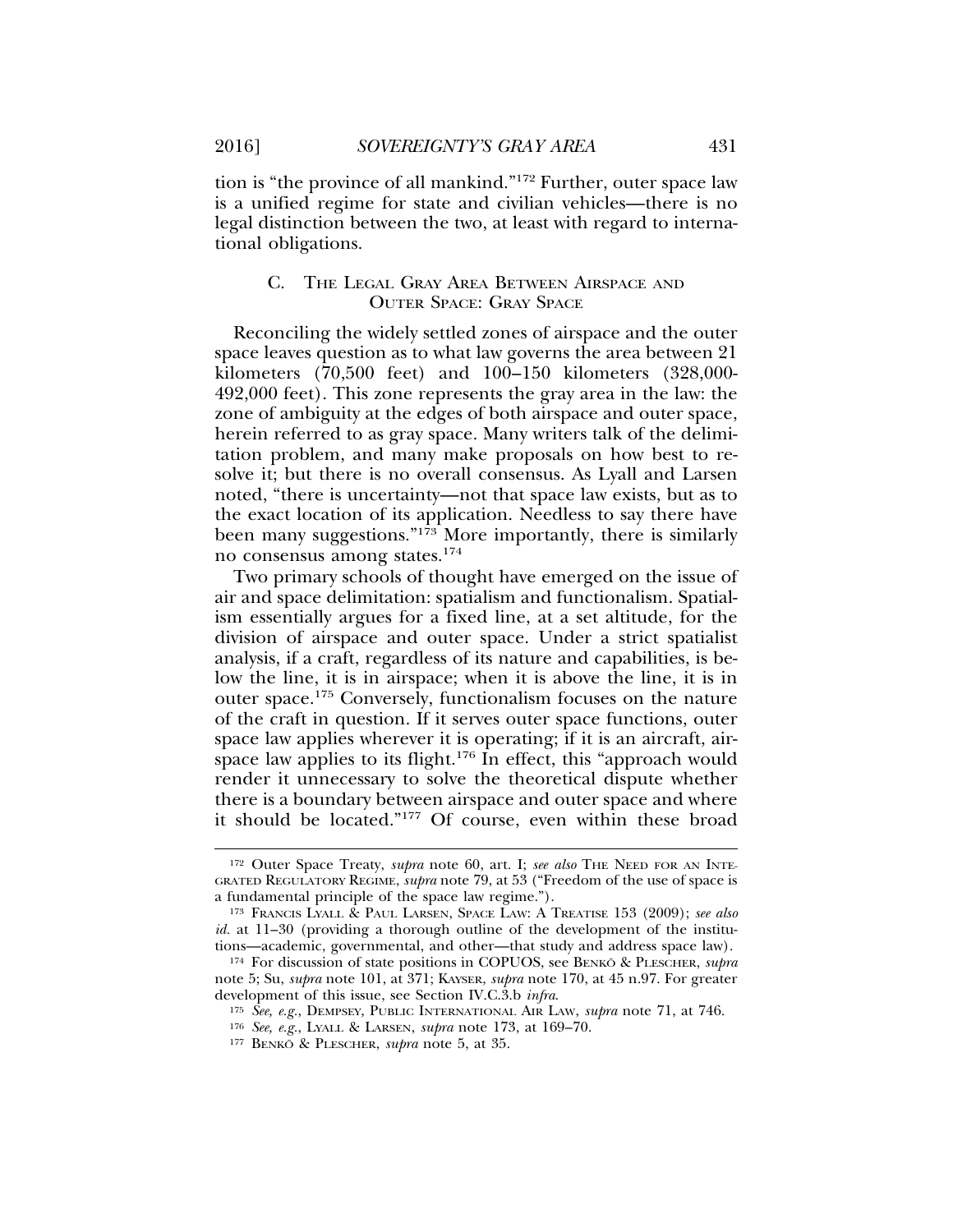schools are more particular and inconsistent theories of delimitation.178 Further, some thinkers and space-faring states believe there is no need to decide the issue.<sup>179</sup>

The emergence of hybrid aerospace vehicles challenges these theories and compounds the lack of consensus. Their ability to operate in either airspace or outer space, straddling any line established between the two, can make their control and regulation ambiguous and inconsistent if spatially-based. Further, their function is novel. On any given flight, they may operate both as an aircraft and a space craft. As one description of the functional approach explained, "one way to answer the question as to which regime of law applies is to ask what type of vehicle is being considered—is it an aircraft, or a spacecraft, or an aerospace vehicle?"180 But, the extant legal regimes present just a binary option—only airspace or outer space law can apply; there is presently no established regime for aerospace vehicles. The existing theories provide no definitive or universal guidance for the operation of aerospace vehicles, particularly in the gray area between air and space law.

In the current state of world tensions and provocative actions, there may come a moment where an answer is needed—where, at least in one state, a conclusion will be drawn as to whether an overflight at high-altitude either is or is not a territorial incur-

<sup>180</sup> THE NEED FOR AN INTEGRATED REGULATORY REGIME, *supra* note 79, at 50.

<sup>178</sup> *See* Su, *supra* note 101, at 363 (noting the lack of consensus within spatialism); CHENG, STUDIES, *supra* note 62, at 444–45 (noting inconsistency in the functionalist approaches). Matte and Oduntun provide thorough outlines of many of these more particular schools of thought. *See* SPACE ACTIVITIES AND EMERGING IN-TERNATIONAL LAW, *supra* note 73, at 357; Oduntan, *supra* note 139, at 69–72.

<sup>179</sup> For instance, the United States has stated:

With respect to the question of the definition and delimitation of outer space, we have examined this issue carefully and have listened to the various statements delivered at this session. Our position continues to be that defining or delimiting outer space is not necessary. No legal or practical problems have arisen in the absence of such a definition. On the contrary, the differing legal regimes applicable in respect of airspace and outer space have operated well in their respective spheres. The lack of a definition or delimitation of outer space has not impeded the development of activities in either sphere.

Delegation of the U.S., Statement on the Definition and Delimitation of Outer Space and the Character and Utilization of the Geostationary Orbit, to the Comm. on the Peaceful Uses of Outer Space, Legal Subcomm. of Its Fourtieth Session (Apr. 2–13, 2001), http://www.state.gov/s/l/22718.htm [https://perma .cc/DLM2-BKZ4]; *see also* Oduntan, *supra* note 140, at 66–67 (discussing what he terms "The No Present Need Theory" of delimitation).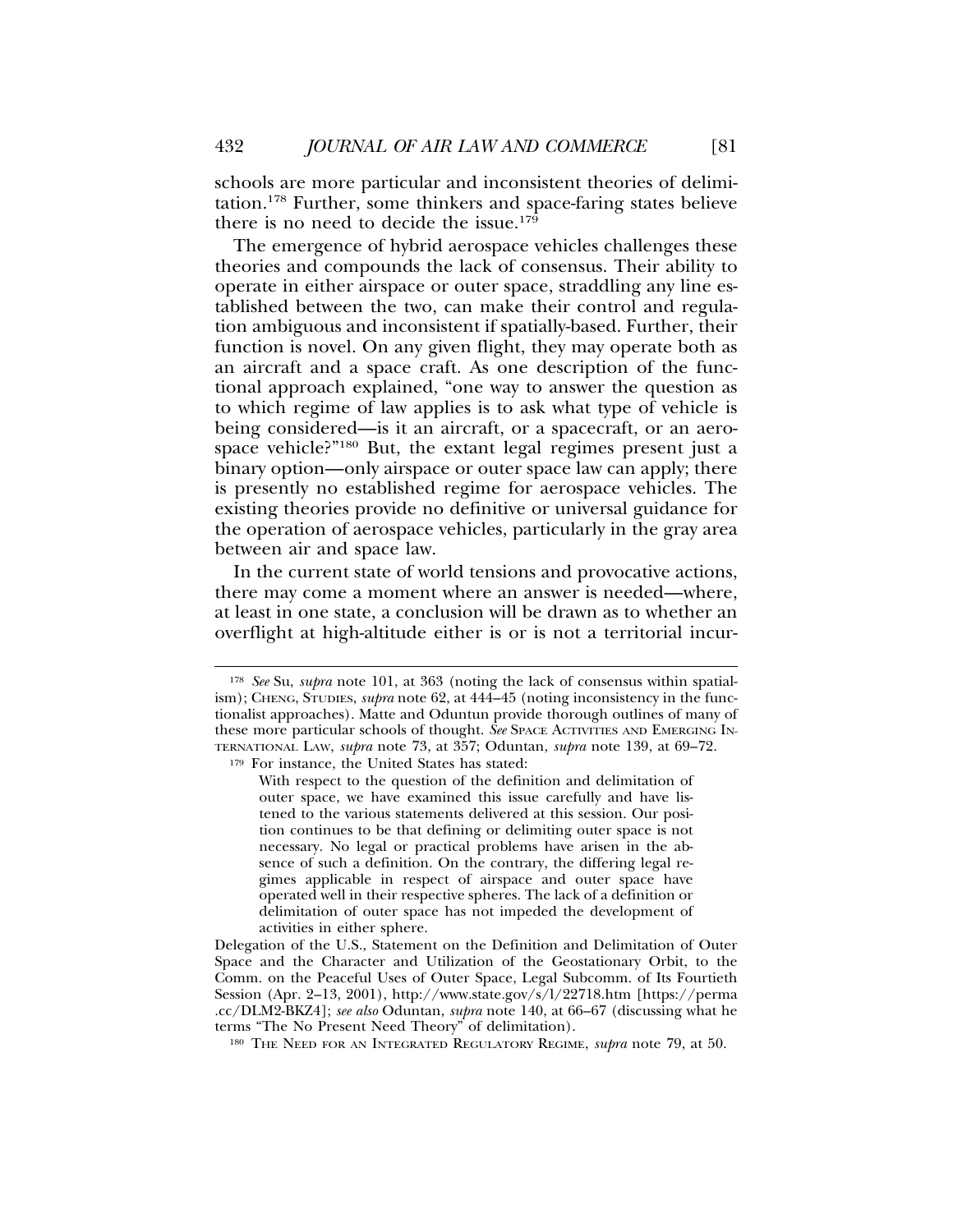sion. And if the decision is that the gray area is sovereign and the foreign craft is a potential threat, the subjacent state might act with force.

This scenario is part of what makes the use of force context unique as a mode of analysis for delimitation. In a liability case, for example, the law follows the facts. That is, the aerospace vehicle would have crashed independent of its legal status or what regime applied to it. It would potentially be for litigators, judges, and insurance companies—years later—to determine whether the space regime or air regime applied. For the use of force, however, the legal status of the craft is likely a determining factor in the decision. Thus, states would benefit from a clear definition of the extent of sovereignty, so it can be incorporated into rules of engagement and operating procedures related to aerospace vehicles.

#### D. CONCLUSION

This chapter sought to demonstrate that—despite the lack of clarity as to the edges—there are settled (black-and-white) aspects of the airspace and outer space domains. That is, while there is no clear edge of the airspace or no precise lower border for outer space, these domains are universally acknowledged as both existing and possessing a fairly straightforward legal regime (vis-a-vis sovereignty and state vehicles). This discussion of the ` more settled law then supplies the context and forms the basis for the later analysis of how vehicles that can transcend these zones, operating in the gray areas, should be treated under the law.

## IV. ADDRESSING THE GRAY SPACE

Proving a negative is nearly impossible, but this argument asserts (and this chapter demonstrates) that there is inadequate conventional law or state practice to lower the cap on sovereignty, and correspondingly the line between air and space, below orbit. Outer space, like the airspace below it, is not a legal vacuum; something has to (and had to from the dawn of the space age) be the law there.<sup>181</sup> The same is true for the gray area at the edges of the two domains. The question, then, is how does

<sup>181</sup> LACHS, *supra* note 64, at 135 ("Thus it was necessary to agree that outer space never had been a lawless area or legal vacuum, but had been subject to international law, though the matter could never have been put to the test before.").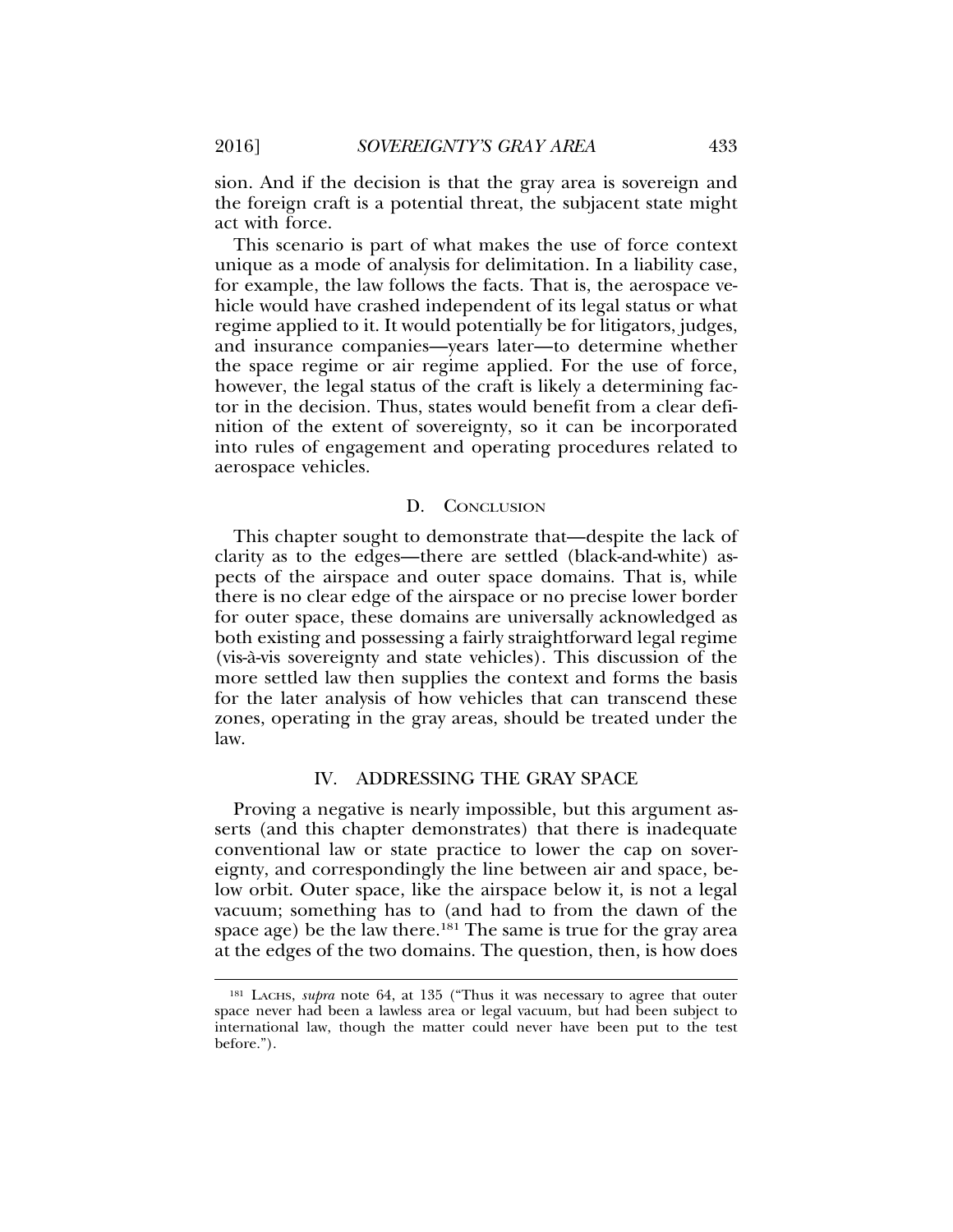one determine the law that applies at a given location? But to ask what is perhaps a natural follow-up question to this—"How do you choose which law applies?"—would be a misstep here. This chapter does not purport to propose a solution for gray space; it seeks to argue that one is already there through the practice of states and their existing legal dispositions toward the assertion of sovereignty. The first part of this chapter addresses this issue and sets the stage for the legal approach taken below with a discussion of the troubles posed by normative and nonbinding prescriptions for a legal regime.

Then, in what is termed here a conservative, state-based, approach,182 this chapter argues that one should look at the status of sovereignty in airspace, and in general, at the time of the dawn of the space age. This establishes the general rule with regard to assertions of sovereignty by states. Then one should examine how space became free for use and exploration, as outlined in the Declaration of Legal Principles and the Outer Space Treaty. This establishes a deviation from, or exception to, the rule. From there, one should narrowly construe the exception to the general rule to find the limits of where the exception applies. When this is done, it reveals that orbit is the lowest clear deviation from the general disposition of sovereignty. As such, the regime shifts at that point—airspace (with sovereignty and limited craft access) below, and outer space (with freedom and non-distinction of craft) in and above orbit. In essence, one should apply the baseline rule (sovereignty) until it is clear that the rule no longer applies—the first place this is true is orbit. Conversely, the matter can be articulated as applying the exceptional rule only so far as its regime allows, at which point it no longer applies—again, the lowest zone in which outer space law clearly applies is orbit. This analysis comprises the second and third parts of the chapter.

Finally, the fourth part of this chapter examines the issue from another perspective—that of a commensurability argument. Operating on the basis that the airspace and outer space regimes are comparable and commensurable, the section seeks to read them in harmony. When this is done, it reveals that national security is an overriding interest of states that unifies the

<sup>&</sup>lt;sup>182</sup> "Conservative" is not meant in any political sense but as a method of proceeding with legal analysis in a restrained manner with deference to the known, existing law. The approach presupposes a perspective consistent with the ICJ Statute and other sources of interpretive guidance—that states are the primary actors in international law. *See* Section IV.C.1 *infra*.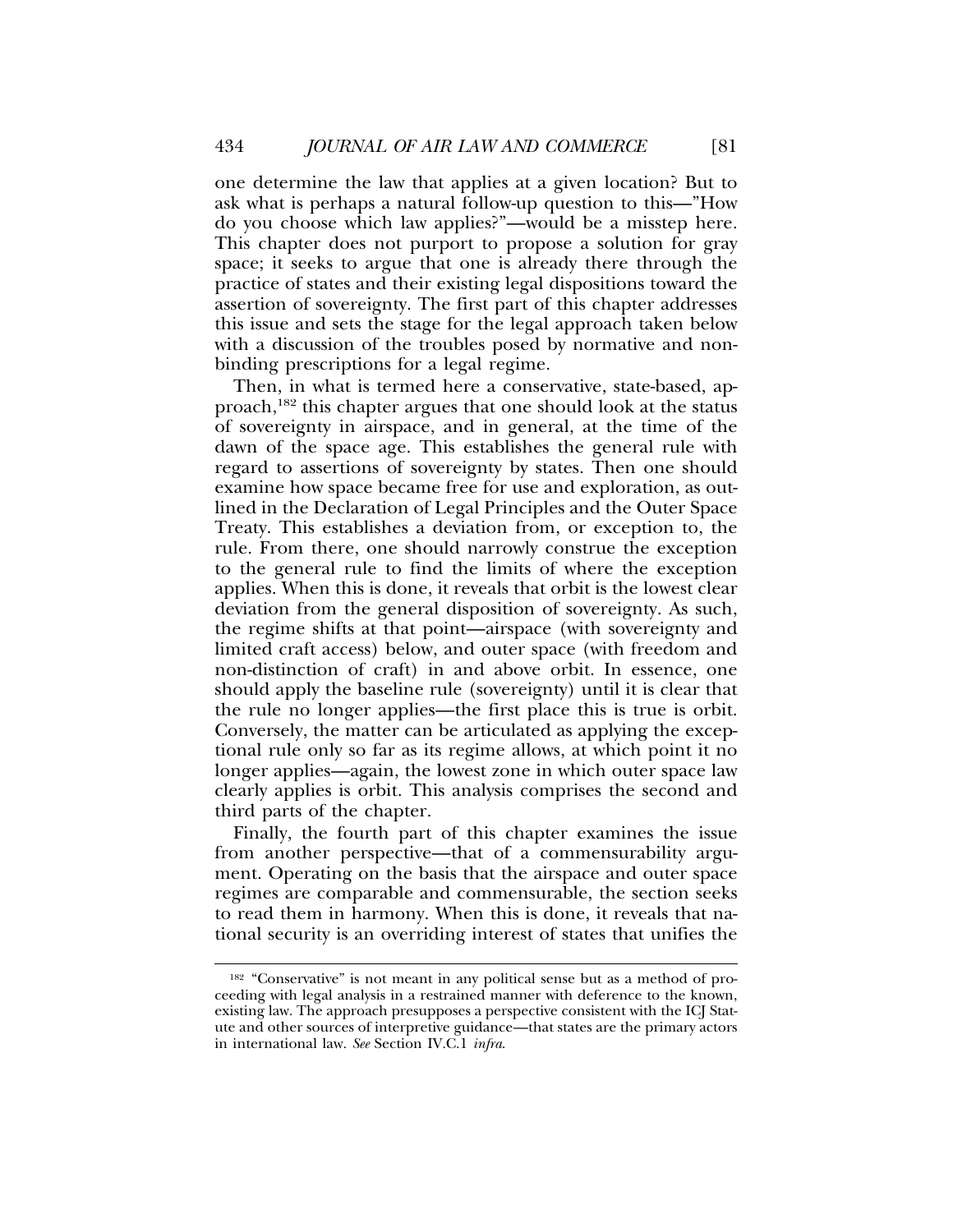development of the disparate rules affecting the use of force (sovereignty and the distinction of state and civilian craft) and that these regimes have a logical separation point at orbit. Thus, the delineation at orbit makes further sense when examined in the context of the use of force and aerospace vehicles.

## A. WHAT IS AND WHAT OUGHT TO BE

One legal writer has noted that "[t]he lack of codified definitions of airspace and outer space makes the role of international scholars necessary, taking into account that a demarcation point is still an open question within the air and space law branch."183 Certainly, this approach is, generally speaking, consistent with international rules of interpretation found in Article 38 of the Statute of the International Court of Justice (ICJ Statute).<sup>184</sup> However, the application of an academic solution for the regime applicable to aerospace vehicles fails for two reasons.

First, reference can be made to "the most highly qualified publicists" only "as a subsidiary means" of interpretation.185 When the law is clear, there is no need to seek out the opinions of publicists. Instead, the extant conventional or customary international law or the accepted general principles of law should apply.186 Thus, the matter for sovereignty over aerospace comes down, to a degree, to a framing issue. That is, while there is ambiguity as to where the precise line (spatial or functional) between airspace and outer space may lie, that does not mean that there is no law that applies in this zone. In many ways, the perceived ambiguity in the law applicable to aerospace activities is a created phenomenon. This is not a critique of the current writers on delimitation—they point to many problems created by the fact that there are divergent regimes for airspace and outer space, and this work itself does the same with its focus on matters of security and potential use of force. However, just because the law causes problems for operations does not mean that the

<sup>183</sup> Francesco Gaspari, *Space Transportation and International Air Transportation: The Transition Towards a Common Legal System*, *in* REGULATION OF EMERGING MODES OF AEROSPACE TRANSPORTATION 141, 147 (Ram Jakhu & Kuan-Wei Chen eds., 2014).

<sup>184</sup> *See* ICJ Statute, *supra* note 62, art. 38(1)(d) (In resolution of cases before it, the ICJ will consider, among other sources, "judicial decisions and the teachings of the most highly qualified publicists of the various nations, as subsidiary means for the determination of rules of law.").

<sup>185</sup> *Id.*

<sup>&</sup>lt;sup>186</sup> *Id.* art.  $38(1)(a)-(c)$ .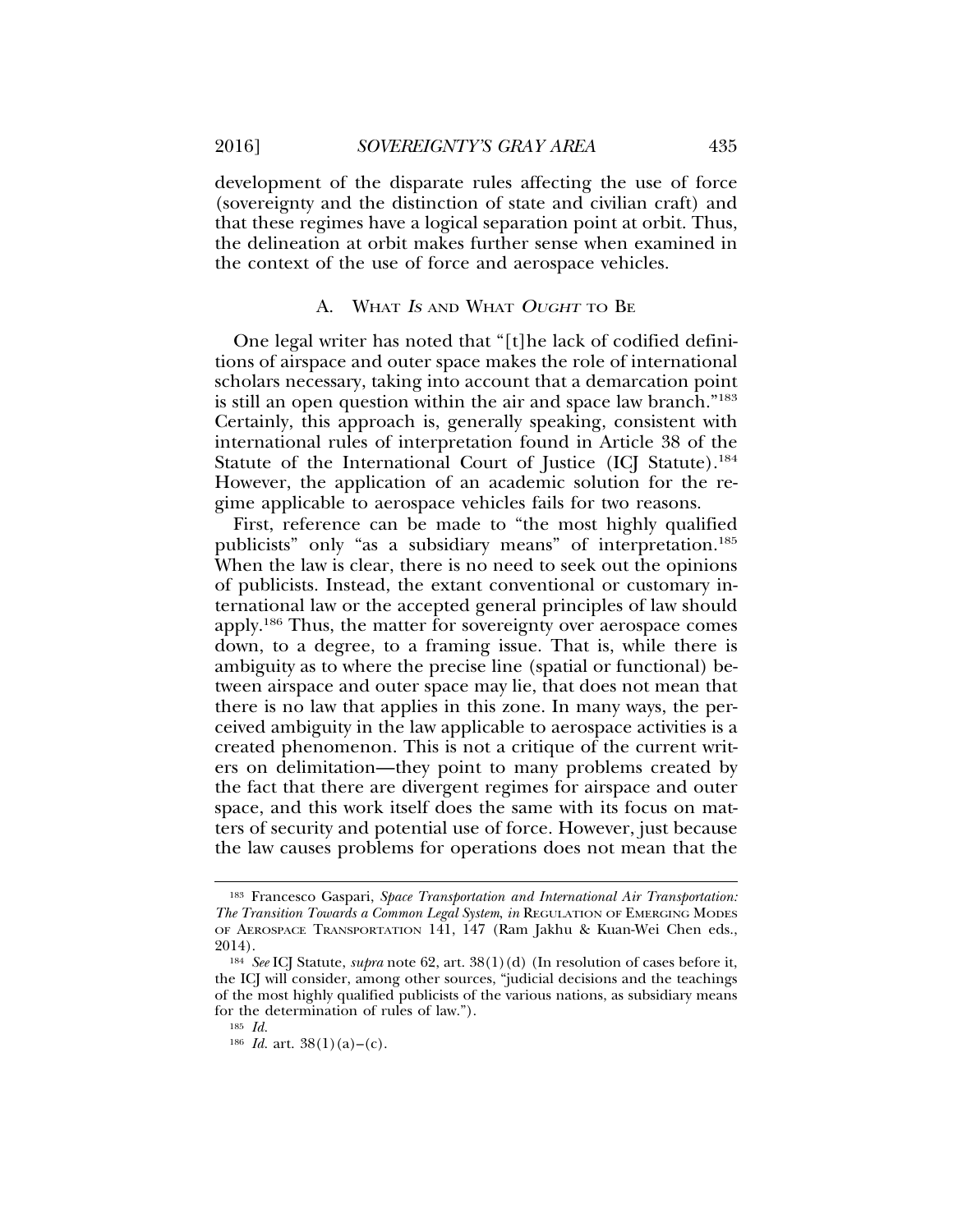law is unclear or nonexistent.<sup>187</sup> A problematic rule of a law is a rule nonetheless.188

Second, even if publicists are an appropriate consideration for resolution of this matter, there is no adequate consensus on the issue of what law should be applicable to aerospace operations. There are many ideas circulating through the legal literature, and many are very wise and practical. However, they typically reflect what the law should be; they do not reveal what the law is. Some of the most highly qualified publicists address, and certainly one of the most prolific, Cheng, addresses this issue directly, devoting large sections of his outer space writings to the distinction of *lex lata* (what the law is) and *lex ferenda* (future law, or what the law should be).<sup>189</sup>

Of course, asserting that this work can exclusively and purely articulate what the law is—devoid of perspective, predisposition, or unconscious bias—would be folly; there is inherently some degree of what an author thinks ought to be in the description of what presently is.190 However, the goal here is to strip down

<sup>189</sup> *See* CHENG, STUDIES, *supra* note 62, at 191, 677. Lachs commented that "not even of my heroes, could I say: 'this man made law.' For teachers are not legislators, nor lawmakers in international relations." Jakhu & Freeland, *supra* note 144, at 471 (discussing the limitations, in general and as a practical source of outer space law, of the writings of publicists).

<sup>190</sup> In this regard, David Hume noted:

<sup>&</sup>lt;sup>187</sup> Of course, this also does not mean that the law should not be rewritten or readdressed to better accommodate the coming reality of aerospace vehicles. However, the question is who has the power to rewrite the law.

<sup>188</sup> One may assert that unsatisfactory outcomes militate against such a rule actually being the operative interpretation of an international law. This may be based on a reading of Article 32 of the Vienna Convention on the Law of Treaties, May 23, 1969, 1155 U.N.T.S. 311 [hereinafter VCLT] (entered into force on Jan. 27, 1980) ("Recourse may be had to supplementary means of interpretation . . . when the interpretation according to article 31: (a) Leaves the meaning ambiguous or obscure; or (b) Leads to a result which is manifestly absurd or unreasonable."). But this fails for two reasons here. First, the notion of extensive airspace is not a treaty provision, albeit best articulated in the Paris Convention and the Chicago Convention. Instead, it is an articulation of the customs of international law derived from state practice. This not only undermines the absurdity argument (if absurd, why do states practice maximum sovereignty?), but it also removes it from the VCLT's purview. Second, and more importantly, the assertion of broad sovereignty is not "absurd" or "unreasonable" at all. Reasonable minds may differ as to the overall best approach to delimitation, but as discussed below, there are numerous practical bases for the broad (though not infinite) assertion of an airspace regime, even beyond the more legalistic ones.

In every system of morality, which I have hitherto met with, I have always remark[ed], that the author proceeds for some time in the ordinary way of reasoning . . . ; when of a sudden I am surpri[se]d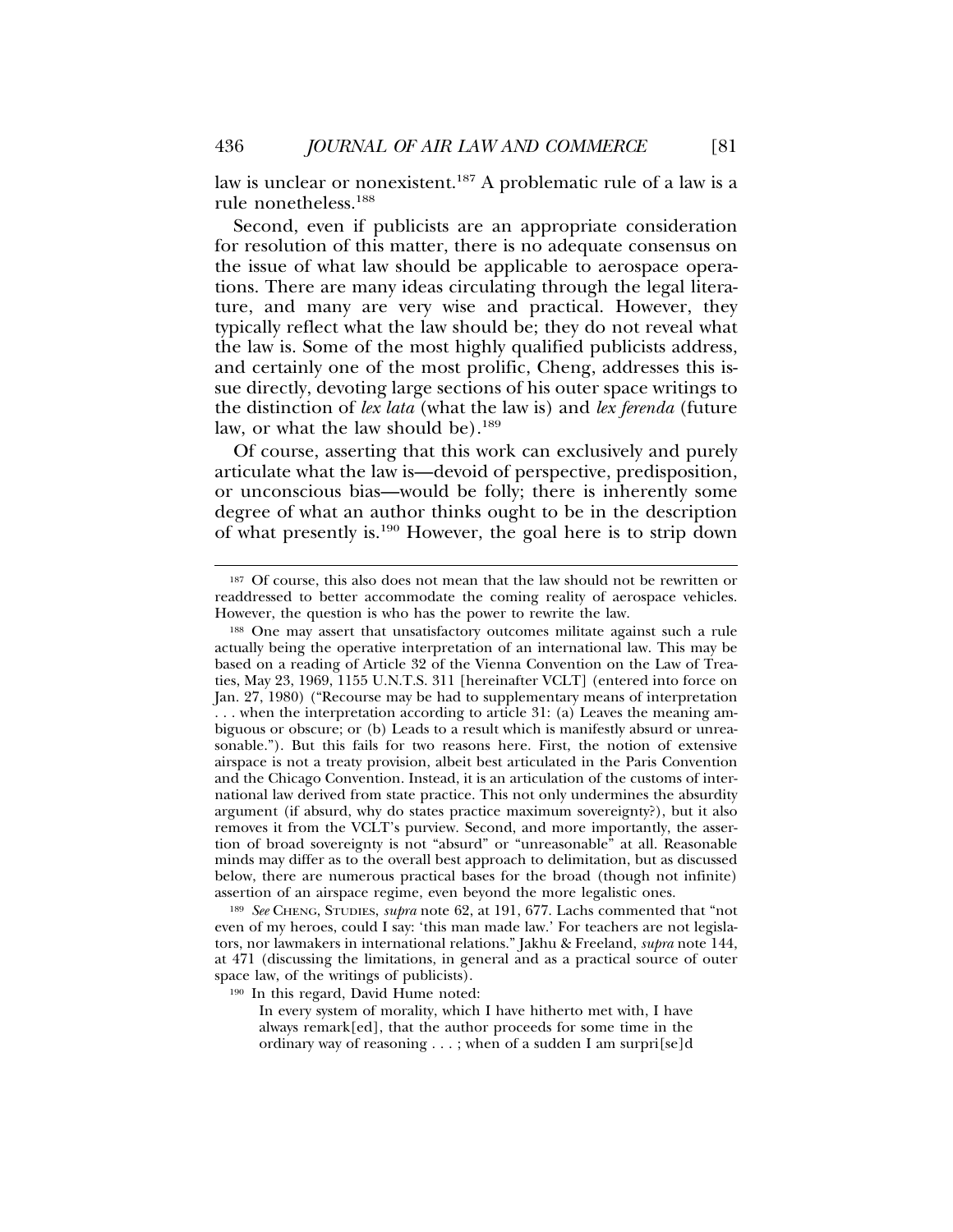the issue of vertical territorial sovereignty to its core and from there expose the essential disposition of states regarding the existing law of how high sovereignty can be (or has been) extended and what limits (if any) have been placed to cap such assertions.

## B. THE IMPORTANCE OF CONTEXT: HISTORY OF SOVEREIGNTY IN AIRSPACE AND OUTER SPACE

In the state-based approach taken here, it is vital to address the history of the development of the two relevant legal regimes. The legal literature provides no shortage of perspectives on the status of sovereignty at any given time. But, upon review of the publicists and their works, an inescapable context for the discussion of both air law and outer space law is the potential for war and concern over national security—World Wars I and II for airspace and the Cold War for outer space. This concern drives the rights of state vehicles found in the regimes, and particularly the extent to which sovereignty is asserted by states. This section examines assertions of vertical sovereignty in general (in the pre-air and early-air periods), as well as the notions of vertical sovereignty at the dawn of the space age. While there is a degree of fluidity among these categories, it is generally set out in three parts—sovereignty before space, at the dawn of the space age, and after Sputnik. Overall, this section demonstrates that states are predisposed to maximal assertions of territorial sovereignty, up to a limit of where other interests are better served by freedom of use and exploration.

### *1. Sovereignty Before Space Applications*

The concerns over avoiding future wars and the extent of a state's "right to fly" is evident in the opening of John Cobb Cooper's *The Right to Fly*. 191 Having examined the early debates

to find, that instead of the usual copulations of propositions, is, and is not, I meet with no proposition that is not connected with an ought, or an ought not. This change is imperceptible; but is, however, of the last consequence.

DAVID HUME, A TREATISE OF HUMAN NATURE: BEING AN ATTEMPT TO INTRODUCE THE EXPERIMENTAL METHOD OF REASONING INTO MORAL SUBJECTS 469 (L.A. Selby-Bigge ed., 1896). As with morality, the same seems to hold true to articulations of law.

<sup>191</sup> COOPER, THE RIGHT TO FLY, *supra* note 65. *See* Section IV.D.4.a *infra* (Cooper discussing the overwhelming interest in state security after World War II, advocating the demilitarization of Germany and Japan's air power capacities).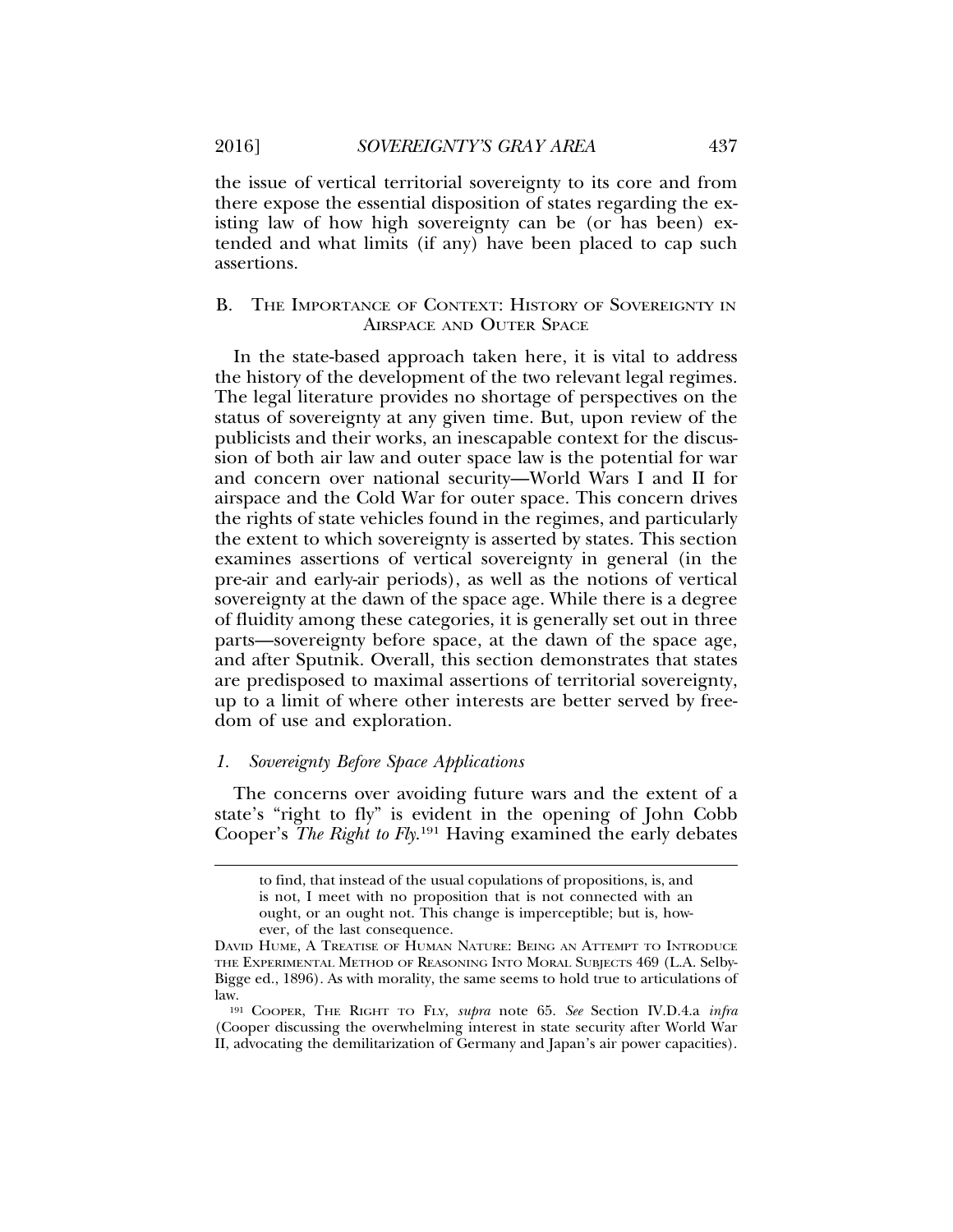over airspace sovereignty, including the preclusion of military craft from state airspace, a few years later he concluded:

[I]t is apparent that by the outbreak of World War I the principle of sovereignty in usable space over national lands and waters had been accepted by the international community as a customary rule. None questioned the right of each state to control at its discretion all flight over its surface territories and to prohibit the entry into its usable space of any foreign aircraft.<sup>192</sup>

But the operative question for this work is whether this sovereignty notion can be expanded beyond what is exclusively airspace. Above, Cooper speaks broadly of "usable space over national lands" (and not airspace exclusively), but the sentiment he is discussing culminated in the Paris Convention and recognized "that every Power has complete and exclusive sovereignty over the air space above its territory."193

Others have stressed that the Paris Convention (and thereby the re-articulation in the Chicago Convention, operative in the space age) focused on "air space" for sovereignty. So, they express a more limited view of sovereignty, tied to what can be construed as "airspace" or "atmospheric space."194

This strict limitation should not preclude an expansive disposition towards sovereignty for two reasons. First, there is no formal definition for either airspace or "atmospheric space" (or any of the other terms for the same concept) contained in the Paris Convention, Chicago Convention, or in customary international law. So, capping sovereignty solely on this definition is unavailing. Though a bit of an extreme example, Loftus Becker, as Legal Advisor to the U.S. Department of State, noted in 1958:

I am informed that astronomically the earth's atmosphere extends 10,000 miles above its surface.

It follows that it would be perfectly rational for us to maintain that under the Chicago Convention the sovereignty of the United States extends 10,000 miles from the surface of the earth, an area which would comprehend the area in which all the satel-

<sup>192</sup> JOHN C. COOPER, *State Sovereignty in Space: Developments 1910 to 1914*, *in* EX-PLORATIONS IN AEROSPACE LAW: SELECTED ESSAYS OF JOHN COBB COOPER, 1946- 1966, *supra* note 93, at 125, 136 (writing in 1954, drawing this conclusion from analysis of United States, British, French, German, and other European state positions); *see also* Reinhardt, *supra* note 4, at 72–73.

<sup>193</sup> Paris Convention, *supra* note 65, art. 1.

<sup>194</sup> Eugene Pepin, *The Legal Status of the Airspace in the Light of Progress in Aviation and Astronautics*, *in* SPACE LAW: A SYMPOSIUM 231, 233 (1958) (comparing the Paris Convention and the Chicago Convention and the terms of their texts in different official languages).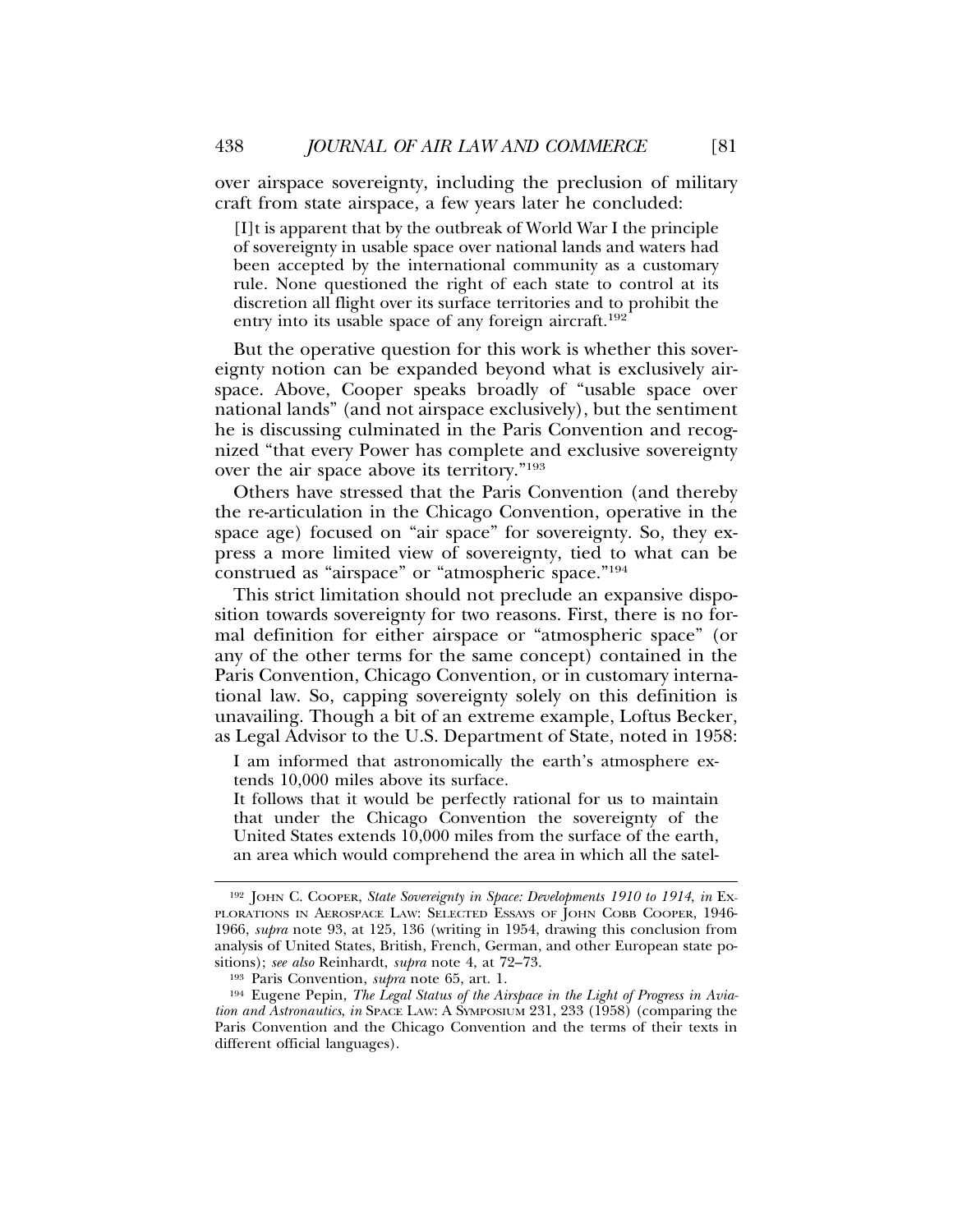lites up to this point have entered. At any rate, that type of definition would afford us enough elbowroom for discussion.<sup>195</sup>

Certainly, subsequent international law caps the notion of sovereignty significantly below this level, as Article II of the Outer Space Treaty applies to orbital activities below 10,000 miles (16,000 kilometers, or over 52 million feet).196 But, such cap on sovereignty does not necessarily correspond to a cap on where states could otherwise assert sovereignty, whether called airspace, atmospheric space, or anything else.

Second, and more importantly, such an expansive presumption against state sovereignty is on the wrong side of history and practice. The Paris Conference of 1910 and subsequent negotiations over the Paris Convention reveal that states are inclined toward assertions of sovereignty.197 Even the more restrictive state positons focused more on rights of innocent passage and the number and degree of exceptions to sovereignty in airspace; the underlying premise was that the subjacent state had a right to assert sovereignty into the zone above it.<sup>198</sup>

Pepin correctly stressed that the Paris Convention explicitly used the term "air space." However, as Cooper explained, "the Paris Convention is not to be construed as meaning that in international law States have territorial rights only in this airspace. The airspace was accepted as part of State territory but no international determination was made as to the regions of space

<sup>195</sup> Loftus Becker, *Major Aspects of the Problem of Outer Space*, *in* SPACE LAW: A SYMPOSIUM 367, 372 (1958); *see also Doc. 442. National Security Council Report: Statement of Preliminary U.S. Policy on Outer Space*, *in* 2 FOREIGN RELATIONS OF THE UNITED STATES, 1958–1960, UNITED NATIONS AND GENERAL INTERNATIONAL MAT-TERS para. 9 (1958), https://history.state.gov/historicaldocuments/frus1958-60v 02/d442 [https://perma.cc/F5XB-5RUV] (the U.S. National Security Council internally noting that "the upper limit of air space has not been defined").

<sup>196</sup> *See* Section III.B.1 *supra*.

<sup>197</sup> The author acknowledges that here, "states" is comprised of Western European states, which by today's standards are a fairly homogenous block. But they were the relevant powers in the creation of the current construct (found in the Chicago Convention), which has been very broadly adopted.

<sup>198</sup> Reinhardt, *supra* note 4, at 71–73; JOHN C. COOPER, *United States Participation in Drafting Paris Convention 1919*, *in* EXPLORATIONS IN AEROSPACE LAW: SELECTED ESSAYS OF JOHN COBB COOPER, 1946-1966, *supra* note 93, at 137, 140–41; COOPER, *State Sovereignty*, *supra* note 192, at 136; JOHN C. COOPER, *The International Air Navigation Conference, Paris 1910*, *in* EXPLORATIONS IN AEROSPACE LAW: SELECTED ESSAYS OF JOHN COBB COOPER, 1946-1966, *supra* note 93, at 104; *see also* Section III.A.2 *supra*.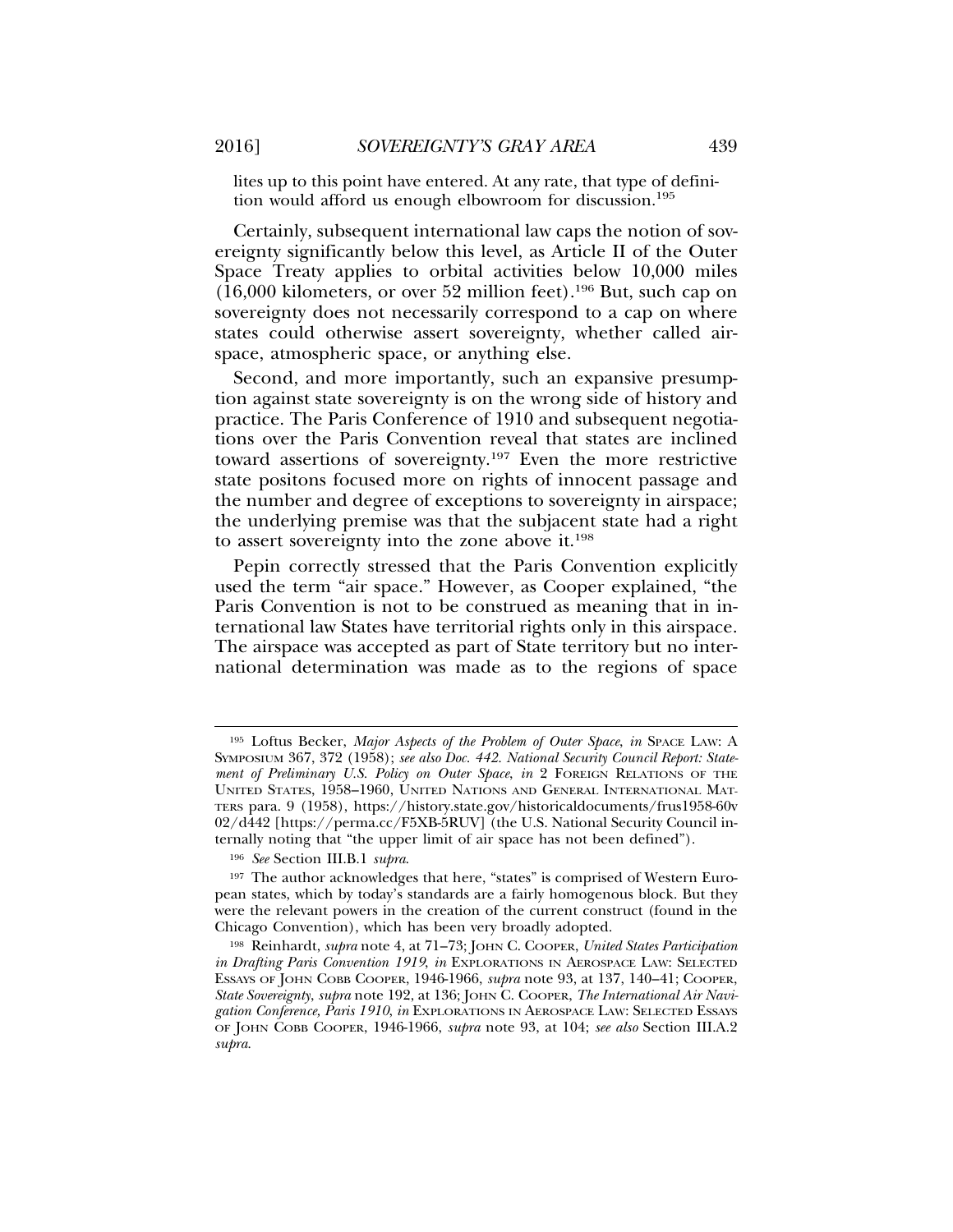above."199 Therefore, the Paris Convention and the Chicago Convention express where sovereignty extended relevant to, respectively, "Aerial Navigation" and "International Civil Aviation," but should not be read as a constriction or limitation on state capacity to assert sovereignty in general.

Instead, one should recall the Latin articulation of sovereignty, *cuius est solum eius est usque ad coelum et ad sidera*, and that it extends indefinitely or to the stars.<sup>200</sup> While the sentiment may not be properly Roman, it is certainly old—and tried and true.201 After an exhaustive study of the phrase and its application, Cooper noted that in the 300 years since the English case of *Bury v. Pope* (1586) and text Coke on Littleton (circa 1628) where the present Latin construct is first found:

[A] significant change had been made. The words "debet esse" ("ought to be") of the more important glosses had become "est" ("is"). By this change the statement in the glosses that the landowner ought to have the use or enjoyment of the airspace over his property to an indefinite height had become, in the maxim (particularly as cited by Coke), a statement of the existence of present ownership of space to infinity.202

Similarly, Vlasic's study of state sovereignty assertions led him to conclude that, "[t]hus the State asserted airspace sovereignty many centuries before the age of flight."<sup>203</sup> So upward and indefinite assertions of sovereignty are not tied to practical appli-

<sup>203</sup> COOPER, *Roman Law*, *supra* note 97, at 55 ("this author's research convinced him that such a rule had long existed and that its beginnings went far back into history."); *see also* Reinhardt, *supra* note 4, at 71 (quoting Dr. J. F. Lycklama à Nijeholt in 1910: "We therefore conclude that state sovereignty reaches quite as high as the state's interest can reach, the possibility of which but ends at the uttermost limit of the atmosphere.").

<sup>199</sup> JOHN C. COOPER, *High Altitude Flight and National Sovereignty*, *in* EXPLORA-TIONS IN AEROSPACE LAW: SELECTED ESSAYS OF JOHN COBB COOPER, 1946-1966, *supra* note 93, at 256, 259.

<sup>200</sup> LACHS, *supra* note 64, at 42; *see also* Section III.A.2 *supra*, particularly notes 88–90 and accompanying text.

<sup>201</sup> COOPER, *Roman Law*, *supra* note 97, at 83–85.

<sup>202</sup> *Id.* at 85. Regarding the extent of the sovereignty, Katzenbach somewhat skeptically notes that *ad coelum* can be translated to mean both "to the sky" or "to the heavens," making an assertion beyond the sky (and strictly "airspace") more dubious. Katzenbach, *supra* note 64, at 221. However, it should be recalled that in many articulations of the Latin *ad coelum* is juxtaposed with *ad inferos* ("to hell"). *See* Abramovitch, *supra* note 97, at 247; MILDE, *supra* note 68, at 5. This suggests that, despite the lack of certainty as to a particular altitude or even finite plane of existence, "to the heavens" may be a more appropriate read.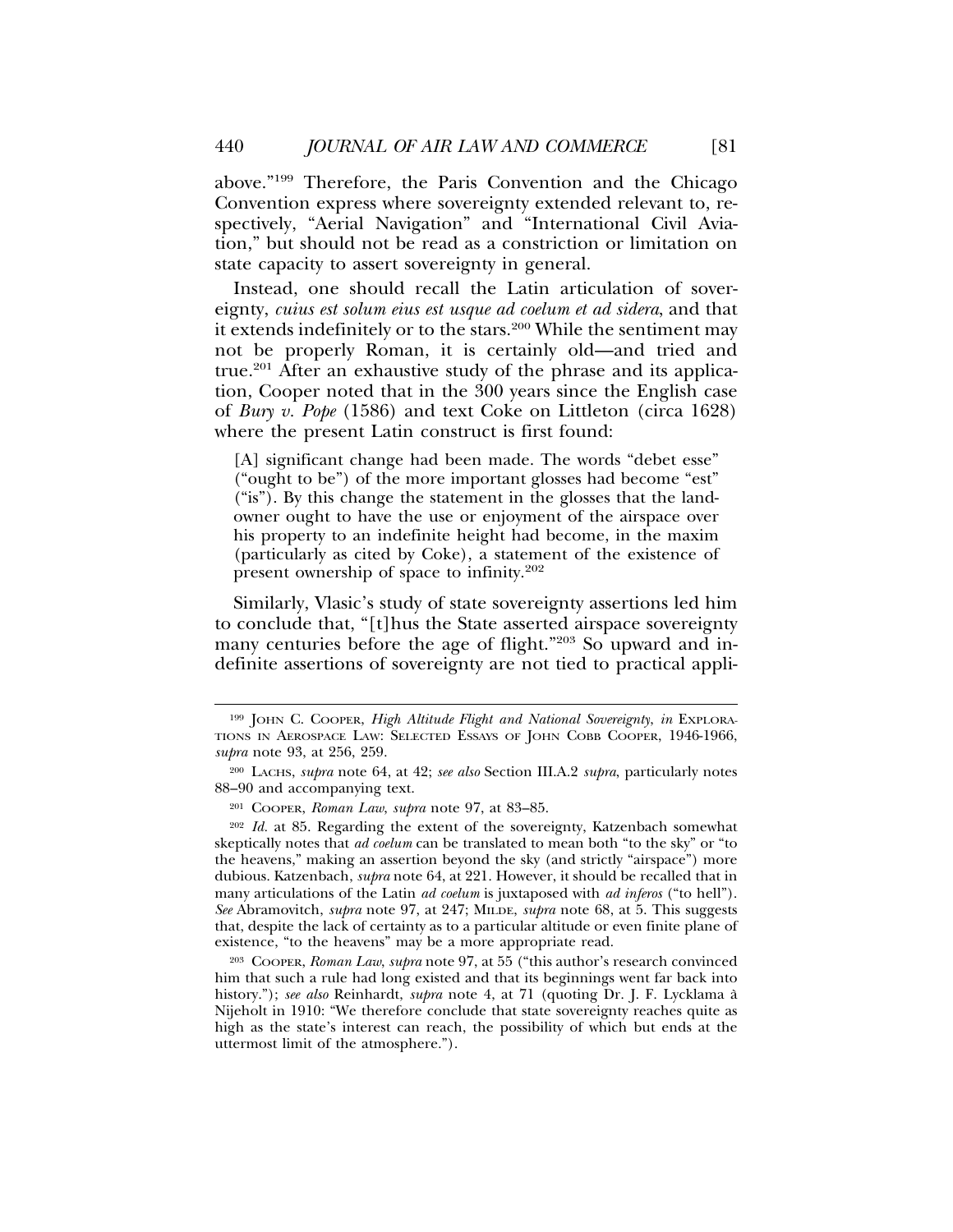cations or extant technology—they reflect a baseline disposition of states towards the space above them.

### *2. Sovereignty at the Dawn of the Space Age*

From the baseline of airspace sovereignty, and the notion that it may not be limited just there, states and scholars began considering how high sovereignty extended upwards—to what degree and to what limit. The prior disposition of broad sovereignty held strong.

### a. State Positions

For instance, the Soviet positon, typically pre-Sputnik but even after, was for an *ad infinitum* application of sovereignty.<sup>204</sup> Soviet authors stated that the issue was well-settled and cited the 1913 thoughts of French jurist Clunet:

The right of the sovereignty of each country to its territorial atmosphere must theoretically [it was not a practical question at the time] extend usque ad coelum [right to the skies, that is to infinity], as they used to say in olden times. Contemporary British lawyers interpreting the expression "complete and exclusive sovereignty of the state over airspace", point out that "complete" signifies "without limit", that is, there is "no limit of height."205

Official Soviet legal textbooks contained similar assertions until at least 1958.206 This position was not long-lived, however; it changed for the Soviets with greater contemplation of the effects of the launch and orbit of Sputnik. Initially, they advocated a low ceiling for sovereignty (generally based on the then-existing capacity of plane flight) to allow for free flight of satellites but that proved problematic from a security perspective.<sup>207</sup>

Similarly, in 1958, there was evidence of doubts about the limits, *ad infinitum*, of sovereignty in the U.S. Senate. The U.S. Senate's Special Committee on Space and Astronautics, chaired by then-Senator Lyndon B. Johnson, compiled a substantial collection of literature and testimony on the emerging issues of outer

<sup>204</sup> LYALL & LARSEN, *supra* note 173, at 6 (discussing E. Korovin's conference presentation of "Conquest of the Stratosphere and International Law" in 1933).

<sup>205</sup> J. F. McMahon, *Legal Aspects of Outer Space*, 38 BRIT. Y.B. INT'L L. 339, 345 (1964) (citing Kislov and Krylov, who relied on and interpreted Clunet) (additional language by McMahon).

<sup>206</sup> *Id.* at 345.

<sup>207</sup> *Id.* at 346; *see also* Section IV.D.4.b *infra*.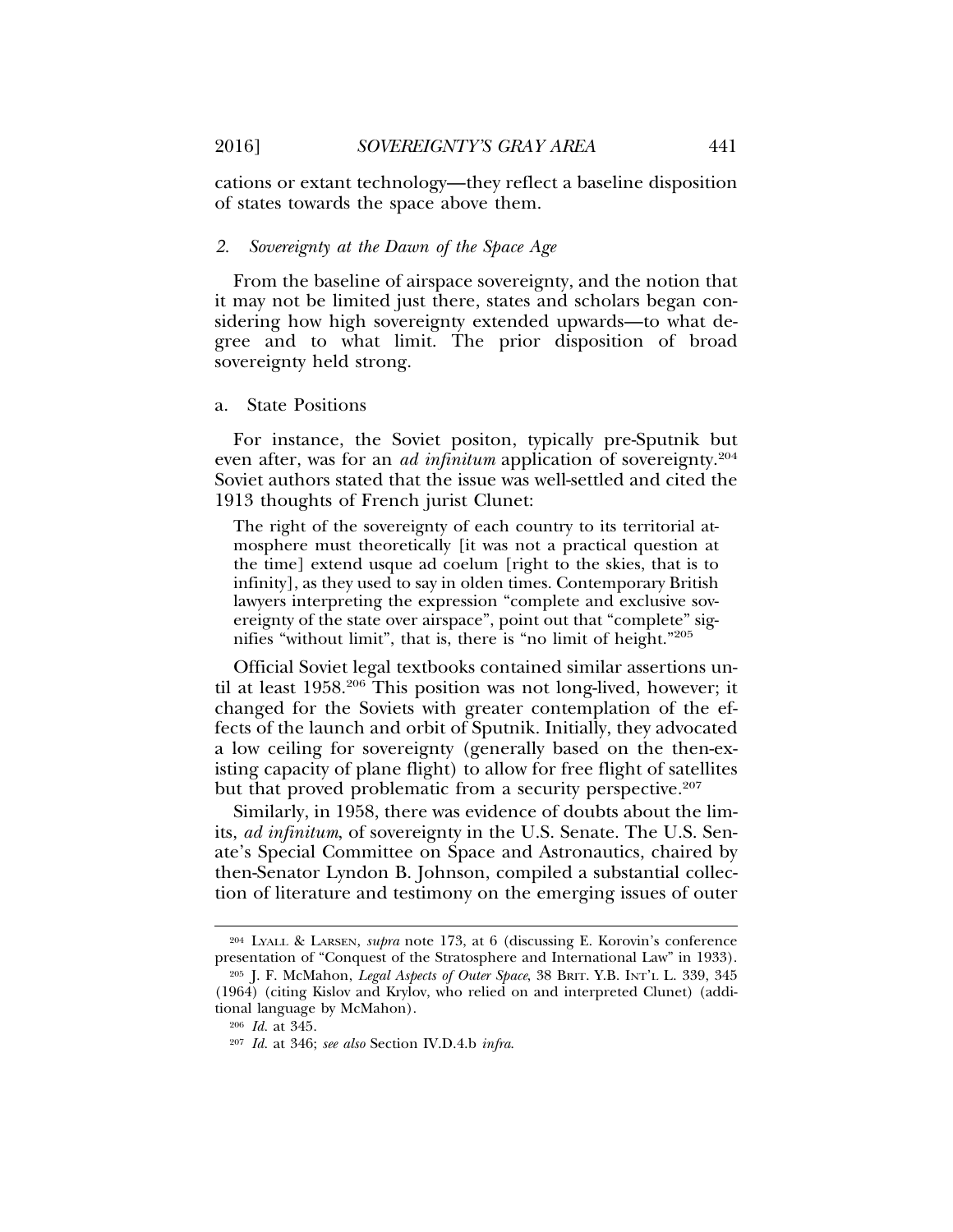space, with particular emphasis on the delimitation question.<sup>208</sup> The bulk of the writings were from United States or allied positions, or at least unaffiliated writers from such states, but Soviet and other international positions and thinkers were considered as well.209 While there was no clear consensus as to the upward bounds of state sovereignty, almost all of the asserted or proposed limits were quite high. On the lower range, thinkers capped sovereignty at the highest extent of airspace. But the overall thrust was that sovereignty could be asserted well into what is now considered as clearly outer space.

#### b. Effective Control Theories

Effective control theories were popular early in the assessment of outer space legal regimes. Essentially, they assert that states can claim sovereignty as high as they can exert control over the area. The first installment of the 1958 U.S. Senate symposium was a 1951 article by Cooper arguing that effective control should determine delimitation of air and space.<sup>210</sup> It was similarly popular for a short time among Soviet writers.<sup>211</sup>

However, the proposition was short lived in the space age for two reasons, both relating to technology. First, as Cooper even recognized as he proffered it, the doctrine lent itself to inequity among states; the more wealthy and powerful (and technologically advanced), the more control a state could assert vertically.212 This would leave less advanced states with significant territorial disadvantage. This, among other problems, led Cooper to conclude that even he was not convinced by the effective control theory for delimitation he proffered.213 This problem, however, is not the most compelling argument against an effective control theory. It can be fairly easily reconciled with a

<sup>208</sup> *See* S. SPECIAL COMM. ON SPACE AND ASTRONAUTICS, 85TH CONG., SPACE LAW: A SYMPOSIUM (Comm. Print 1958).

<sup>209</sup> *See id.* at 485–522.

<sup>210</sup> JOHN C. COOPER, *Air Law—A Field for International Thinking*, *in* EXPLORA-TIONS IN AEROSPACE LAW: SELECTED ESSAYS OF JOHN COBB COOPER, 1946-1966, *supra* note 93, at 1, 6 (writing in 1951, "[p]erhaps the rule should be, in the absence of international agreement, that the territory of every state extends upward as far into space as it is physically and scientifically possible for any one state to control the regions of space directly above it.").

<sup>211</sup> McMahon, *supra* note 205, at 346.

<sup>212</sup> COOPER, *Air Law*, *supra* note 210, at 6; *see also* Oduntan, *supra* note 139, at 78–79 (critiquing the inequity of the approach).

<sup>213</sup> COOPER, *Air Law*, *supra* note 210, at 7 ("Frankly, this is not put forward as a final solution.").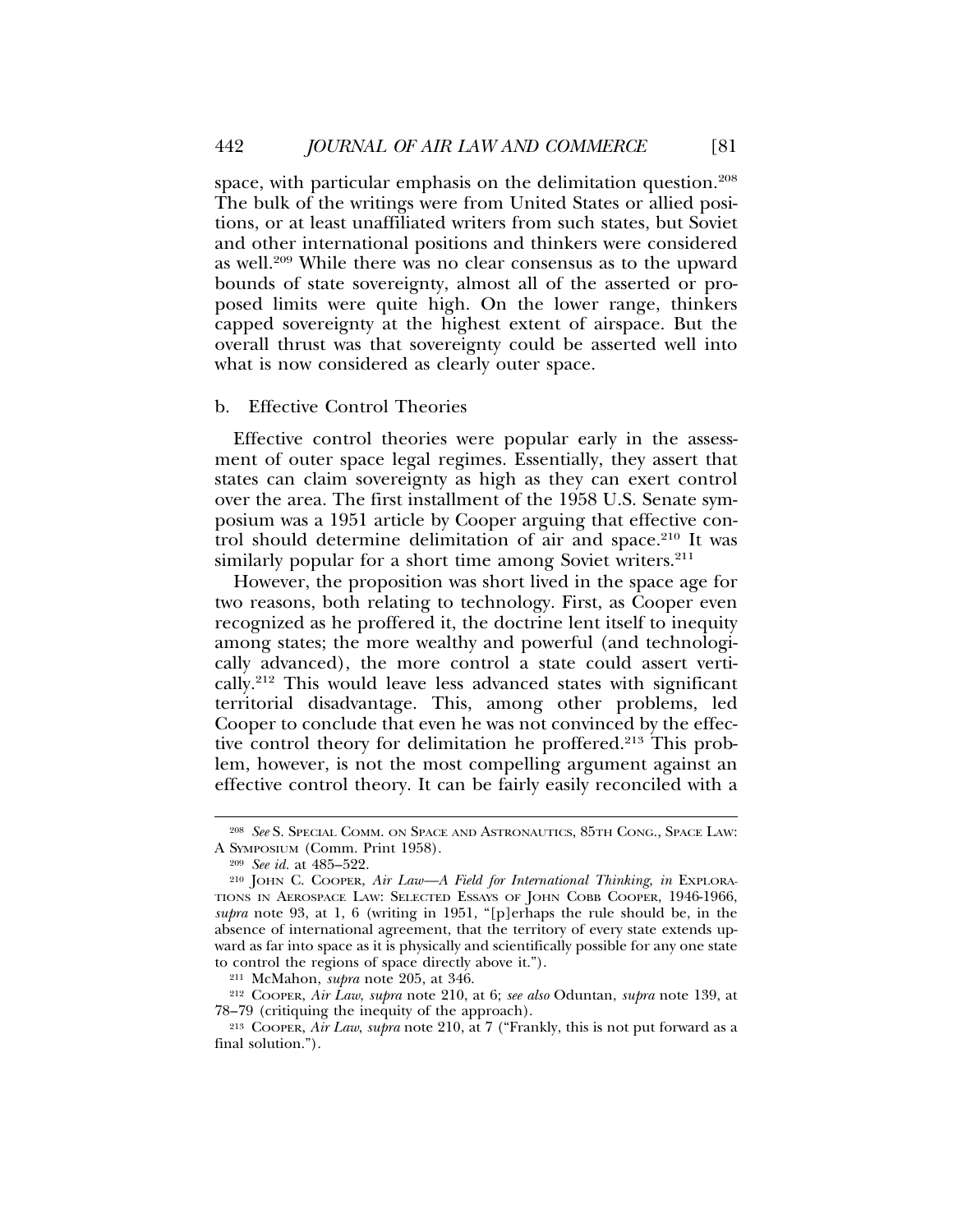universal view of where technology stands; so the line in outer space would not be set where one particular state can assert control—it should be set where any state can assert control.

A more critical difficulty with the effective control theory, though, is that it could not address advancements in technology (universal or particular to one state). Fauchille, the early freedom of the air advocate before the Paris Convention, essentially employed an effective control basis for his position.<sup>214</sup> He argued, among other bases, that the air should be free because states "could not exercise any powers over the atmosphere, neither modifying nor transforming it."215 Further, he advocated a sovereignty limit of 300 meters, corresponding to the height of the Eiffel Tower, to allow for buildings (an indicator of where states could control space above the earth).216 This shows the limited capacity of a strict control-based line of thought in the face of new technology (architectural, as well as aeronautical).

Now, there is no reasonable limit for the geographic extent of effective control. It is believed that the Chinese military possesses ASAT technology capable of reaching geosynchronous orbit (GEO), which essentially expands the scope of potential control toward the furthest reaches of useful satellite space (nearly 36,000 kilometers or  $22,300$  miles).<sup>217</sup> This is certainly broader than the closer reaches of orbit at 150 kilometers or at nearest 100 kilometers (93 miles or 62 miles). And, of course, for other nearer-space control issues, the U.S. X-37B orbital spaceplane is suspected to have offensive capacity, and the Russians are suspected to have a craft capable of maneuvering in outer space and intercepting satellites.<sup>218</sup> Regardless of whether the suspicions of these capabilities are accurate, they are all in

<sup>214</sup> *See supra* Section III.A.2.

<sup>215</sup> SPACE ACTIVITIES AND EMERGING INTERNATIONAL LAW, *supra* note 73, at 162. <sup>216</sup> *Id.* at 162 n.26.

<sup>217</sup> *See* Brian Weeden, *Through a Glass, Darkly: Chinese, American, and Russian Anti-Satellite Testing in Space*, THE SPACE REV. (Mar. 17, 2014), http://www.thespacereview.com/article/2473/1 [https://perma.cc/CEV4-B7VE] (piecing together evidence from a recent Chinese launch to conclude the rocket likely achieved an apogee of 30,000 kilometers).

<sup>&</sup>lt;sup>218</sup> Sam Jones, *Object 2014-28E - Space Junk or Russian Satellite Killer?*, FIN. TIMES (Nov. 17, 2014, 6:17 PM), http://www.ft.com/cms/s/2/cdd0bdb6-6c27-11e4- 990f-00144feabdc0.html#axzz3XDxYKR1I [https://perma.cc/ZY4S-6486]; Mike Wall, *Is Russian Mystery Object a Space Weapon?*, SPACE (Nov. 19, 2014, 7:01 AM), http://www.space.com/27806-russia-mystery-object-space-weapon.html [https:// perma.cc/D4ZZ-BD84].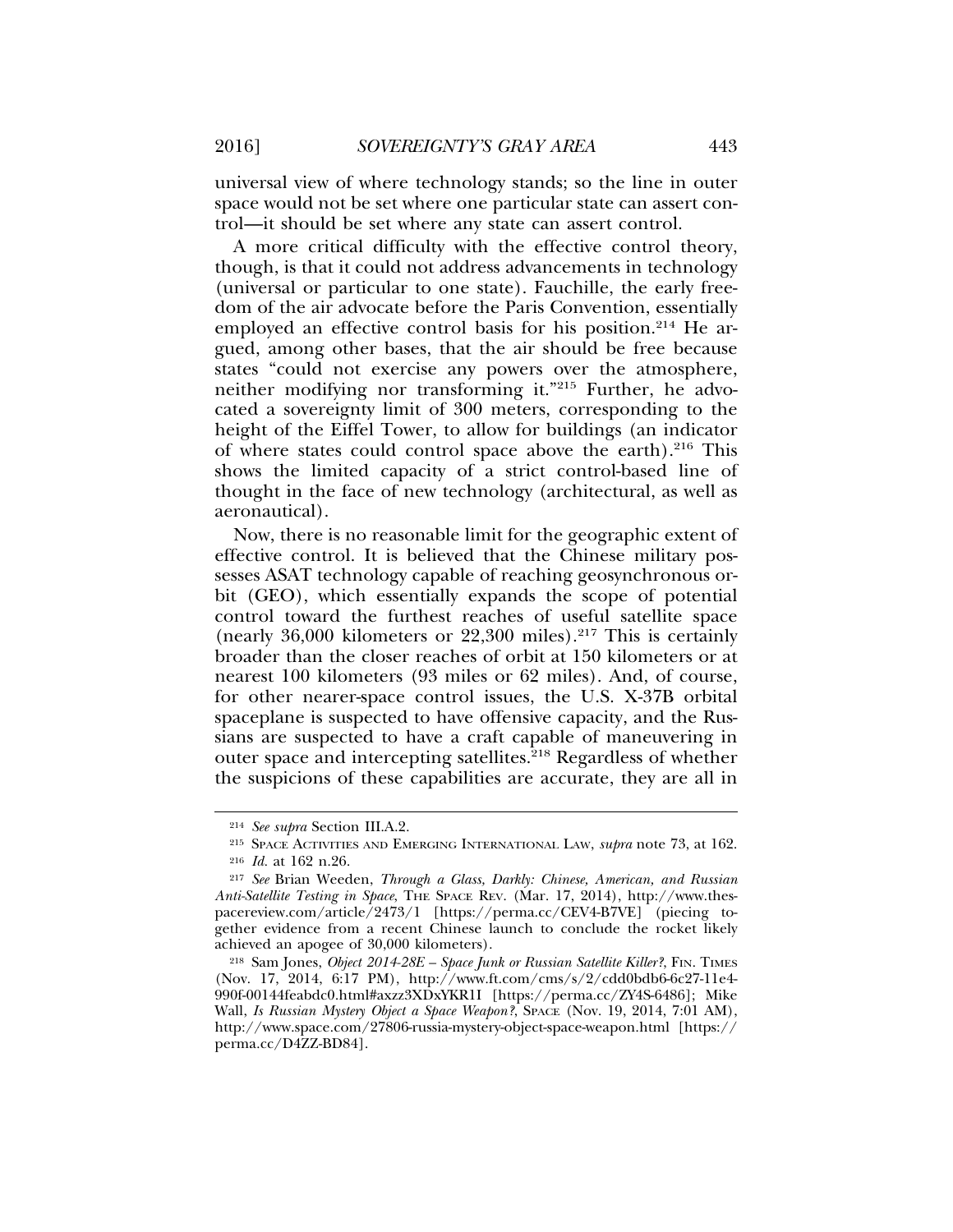addition to the more conventional and extant electronic and kinetic force options (including shorter range ASATs) more readily available to "negate (deceive, disrupt, degrade, deny, or destroy) an adversary's efforts to interfere with or attack" space systems.<sup>219</sup> Further, the premise of this article assumes the existence in the near future of vehicles that can bridge any gaps between clear air and clear space—so effective control is effectively limitless.

In 1957, Wassenbergh commented on this phenomenon in the context of the law of the sea while addressing air law.220 In his time, thanks to technology, the high seas could be controlled well past any reasonable limits of territorial sovereignty; and he believed that airspace similarly had expansive bounds of potential control.<sup>221</sup> So we are left with a legal limitations approach; the practical limits of effective control are no longer reasonable guideposts. Employing the high seas analogy: "[T]he sea is no longer 'free by nature.'"<sup>222</sup> That is, the seas are made free by states—by agreement—notwithstanding state capacity to control them. So "[s]overeignty can no longer be based on the effective power of a State, but 'only' on law."<sup>223</sup> In that context, states' interests in maximizing territory for both economic and strategic ends must be considered.<sup>224</sup> The same is true today (or will be in the near future) with aerospace and outer space capacities for control.

Overall, the effective control theory was well-founded in historical assertions from the law of the sea's "cannon-shot rule" as well as various early aviation sovereignty positions. But, like those regimes, its utility is limited by technological advancements. Nonetheless, its underpinnings and its enduring popularity underlines and highlights the going disposition—that

<sup>219</sup> JOINT CHIEFS OF STAFF, *supra* note 121, at GL-7; *see also* U.S. Air Force Doctrine, *Annex 3-14 Space Operations: Offensive Space Control*, U.S.A.F. (June 19, 2012), https://doctrine.af.mil/download.jsp?filename=3-14-D35-SPACE-OPS-OSC.pdf [https://perma.cc/3GYU-HMP4] (outlining the United States' approaches with greater specificity); Bhupendra Jasani, *Introduction*, *in* PEACEFUL AND NON-PEACE-FUL USES OF SPACE: PROBLEMS OF DEFINITION FOR THE PREVENTION OF AN ARMS RACE 1, 10–14 (Bhupendra Jasani & UNIDIR eds., 1991) (outlining various types of space-oriented weapons).

<sup>220</sup> H. A. WASSENBERGH, POST-WAR INTERNATIONAL CIVIL AVIATION POLICY AND THE LAW OF THE AIR 102–03 (1957).

<sup>221</sup> *Id.*

<sup>222</sup> *Id.* at 102.

<sup>223</sup> *Id.* at 152.

<sup>224</sup> *Id.* at 104.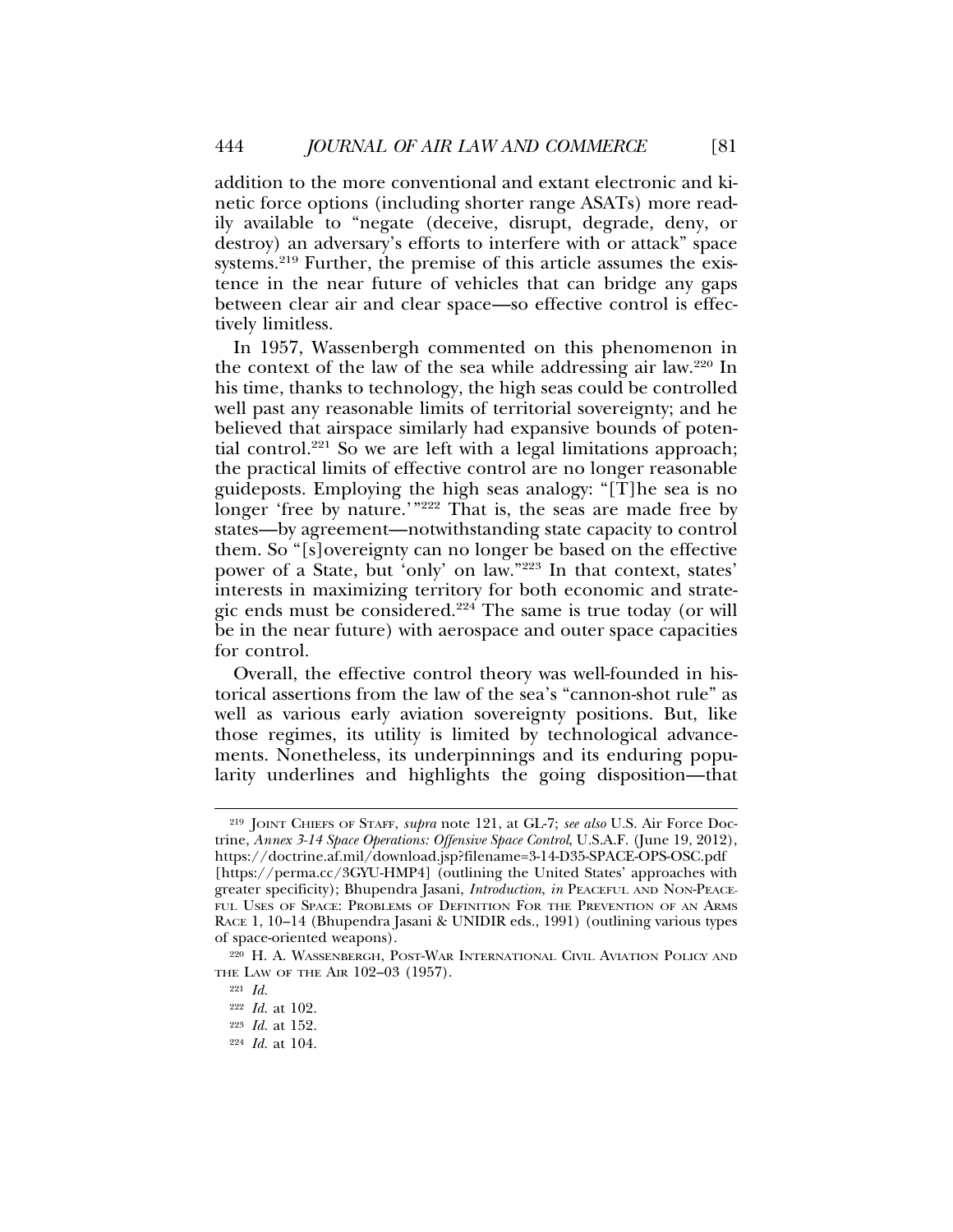states get to claim as sovereign that which they can control (up to any otherwise imposed limits).

# c. The 1956 "Weather" Balloon Incident: Sovereignty Above Effective Control

Like the U-2 incident of 1960, a 1956 balloon incident between the United States and the Soviet Union helps illustrate state positions on sovereignty, particularly with regard to incursion by the aerial objects of other states.

In the mid-1950s, the United States, through the U.S. Air Force and in conjunction with Western European allies, organized a large meteorological survey involving large helium-filled balloons carrying survey equipment. Some of the balloons were expected to reach up to 90,000 feet (over 27 kilometers or 17 miles).225 More recent documents show that at least a portion of this was named project GENETRIX, a U.S. Air Force operation to use high-altitude balloons as a mechanism for intelligence photography over the Soviet Union, the Eastern Block, and China from December 1955 to February 1956.226 In that short time, 516 balloons were launched as part of the project, but only 46 were ever recovered (and only 34 of those had "useful photographs").227 However, regardless of what the Soviets actually knew or just suspected about the project, they protested the overflight of these balloons even at this high altitude.<sup>228</sup> Amid these protests, the program was cancelled even though the United States maintained they were merely "weather research" balloons.229 The United States never asserted that the overflight was appropriate or legal, even under the purported weather-survey circumstances. The United States agreed to stop the pro-

<sup>225</sup> CHENG, STUDIES, *supra* note 62, at 14 (writing in 1957).

<sup>226</sup> PEDLOW & WELZENBACH, *supra* note 89, at 84–85.

<sup>227</sup> *Id.* at 85.

<sup>228</sup> *See* CHENG, STUDIES, *supra* note 62, at 14–15; PEDLOW & WELZENBACH, *supra* note 89, at 86. By late 1956, the Soviets were also protesting the more controlled, but potentially lower-altitude, flights of the U-2. PEDLOW & WELZENBACH, *supra* note 89, at 126; *see also* Section III.A.2 *supra*.

<sup>229</sup> PEDLOW & WELZENBACH, *supra* note 89, at 86. Ironically, despite that the weather balloon designation was subterfuge for terrestrial photography, part of the limited value derived from the program (at expense to the United States' reputation and some degree of embarrassment over the incursion) was indeed meteorological. The United States and NATO tracked the balloons via radar, and the "data provided the most accurate record to date of high-altitude wind currents, knowledge that meteorologists were later able to put to use to determine optimum flightpaths for U-2 flights." *Id.* at 87.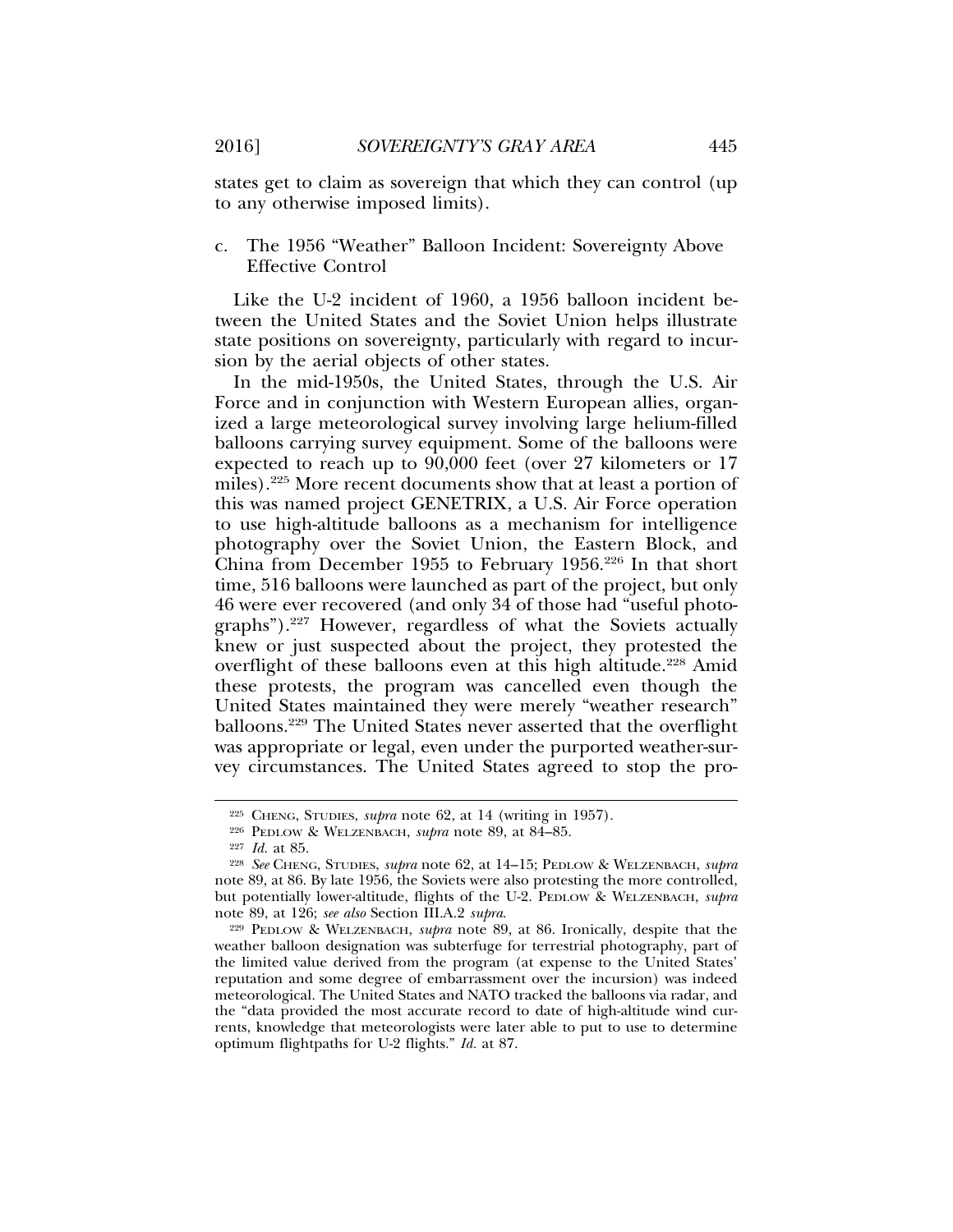gram but did not acknowledge that it was illegal. At the time, "Soviet writers ha[d] not, however, been slow in pointing out that, in its official communications, the United States has not asserted any strict right of one State to fly such balloons into the airspace of another State."230

Overall, this case demonstrates that there can be assertions of sovereignty (that go essentially uncontested) with no shootdown or other kinetic assertion of control—even without a known capacity to shoot the balloons down at that altitude with any accuracy. Even without all of these potential criteria, it is still regarded as a territorial violation. Thus, the case demonstrates that sovereignty can, and does, potentially extend beyond any bounds of effective control.

### d. Overall View: Broad Assertions of Upward Sovereignty

Regardless of the bases, legal or practical, the general disposition at the dawn of the space age was toward expansive assertions of upward state territorial sovereignty. Even Cooper, who abandoned his effective control argument from 1951, by 1956 argued for sovereignty up to 300 miles, though advocating for a convention or treaty (like the Chicago Convention) to this effect that would also cement a transit passage regime for non-military vehicles.231 This proposal (and the underlying premise that the assumption should be toward state sovereignty) became the baseline for the discussion amassed in the U.S. Senate symposium—most authors either explicitly or tacitly commented on or critiqued Cooper's position.232

<sup>230</sup> CHENG, STUDIES, *supra* note 62, at 15.

<sup>231</sup> JOHN C. COOPER, *Legal Problems of Upper Space*, *in* EXPLORATIONS IN AERO-SPACE LAW: SELECTED ESSAYS OF JOHN COBB COOPER, 1946-1966, *supra* note 93, at 268, 276 (writing in 1956 before the Sputnik launch). Cooper's proposed convention would include three essential parts:

a) Reaffirm Article I of the Chicago Convention, giving the subjacent state full sovereignty in the areas of atmospheric space above it, up the height where "aircraft" as now defined, may be operated, such areas to be designated "territorial space."

b) Extend the sovereignty of the subjacent state upward to 300 miles above the [E]arth's surface, designating this second area as "contiguous space," and provide for a right to transit through this zone for all non-military flight instrumentalities when ascending or descending.

c) Accept the principle that all space above "contiguous space" is free for the passage of all instrumentalities.

*Id.*

<sup>232</sup> *See generally* S. SPECIAL COMM. ON SPACE AND ASTRONAUTICS, *supra* note 208.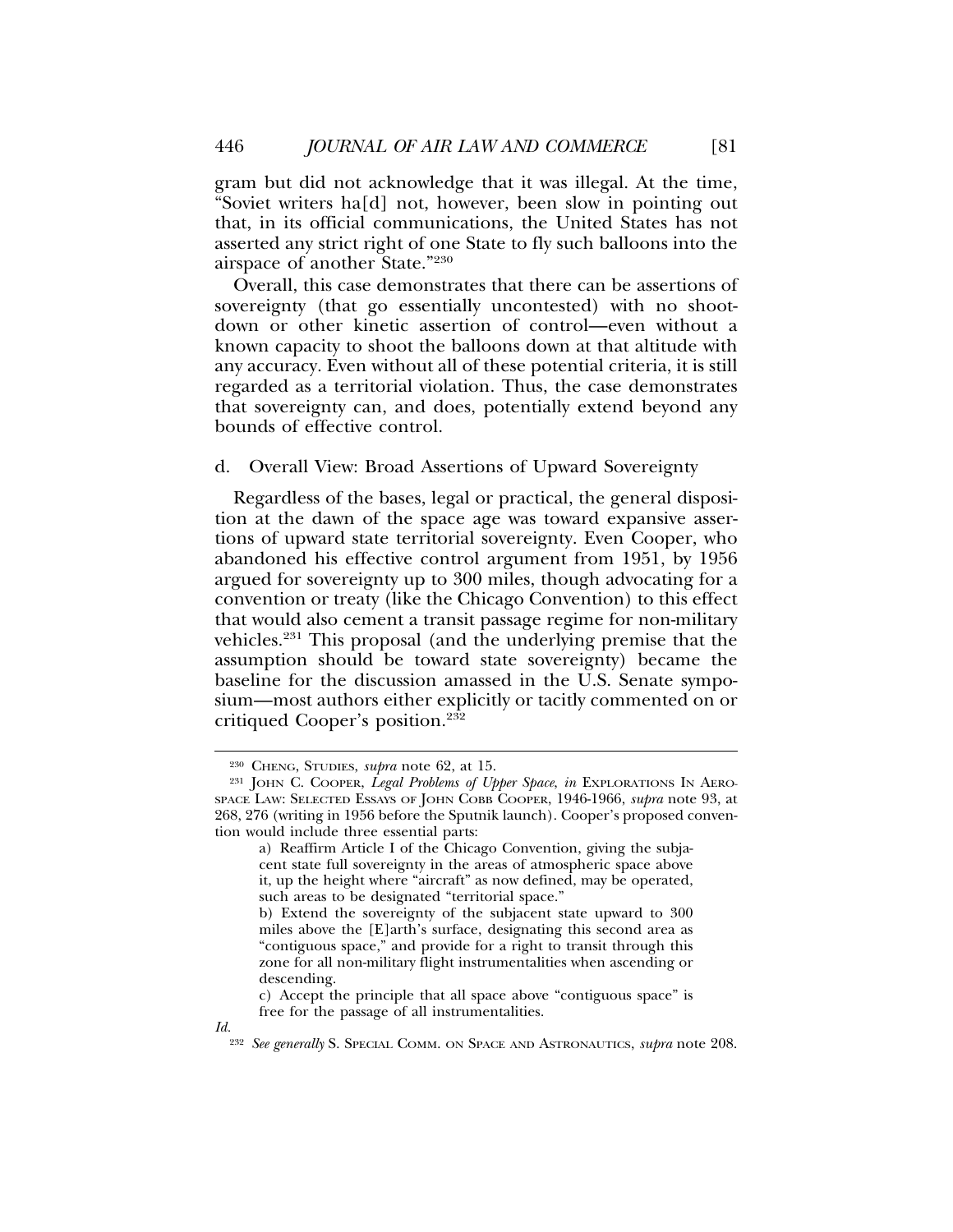Similarly, writing in 1960, Cheng presumed state sovereignty up to 300–500 miles (400–805 kilometers):

So far there has been little opposition to the passage of foreign artificial [E]arth satellites over national territories. The initial perigees and apogees of the orbits of Sputnik I, Discoverers I, II, V, VII, [and] XI and the Soviet Space Ship are, respectively, 142–588, 99–605, 142–220, 136–450, 100–520, 109–380 and 193–230 miles. These are all wholly or partly in the [E]arth's atmosphere—at least the upper regions thereof—and, assuming that the sovereignty of States skyward is conterminous with the terrestrial atmosphere and, therefore, extends to approximately 300–500 miles, within the national airspace of the countries over which they pass. $233$ 

While Cheng moved away from this position over the years, it shows the inclination toward upward sovereignty at the dawn of the space age (here, up to 300–500 miles above Earth). It is useful as historical knowledge, showing the position of a qualified publicist frozen in time.

## *3. Sovereignty, the Satellite (Sputnik), and Beyond: The Innocent Passage Exception*

The preeminence of the disposition toward sovereignty is further illustrated in how it was curtailed for uses of outer space. Examining early state positions on overflight and sovereignty, it was the innocent passage concept for "mere overflights by artificial satellites"234 that was the breakthrough. Even this exception, though, was not automatically seen as assured initially. As Cheng warned:

The lack of protest about these satellites up to now hardly affects the principle of airspace sovereignty; for those States which directly or indirectly took part in the International Geophysical Year, and those now taking part in the work of COSPAR (the Committee on Space Research of the International Council of Scientific Unions), can be said to have given their implied consent. For the rest, *the passage of such satellites through national airspace depends on the tacit acquiescence of the States over which their orbits pass*. It would be erroneous otherwise to conclude that a legal right of innocent passage has already arisen in fav[o]r of artificial satellites, similar to the right of innocent passage of merchant ships through foreign territorial seas.<sup>235</sup>

<sup>233</sup> CHENG, STUDIES, *supra* note 62, at 38.

<sup>234</sup> *Id.* at 678.

<sup>235</sup> *Id.* at 38 (emphasis added).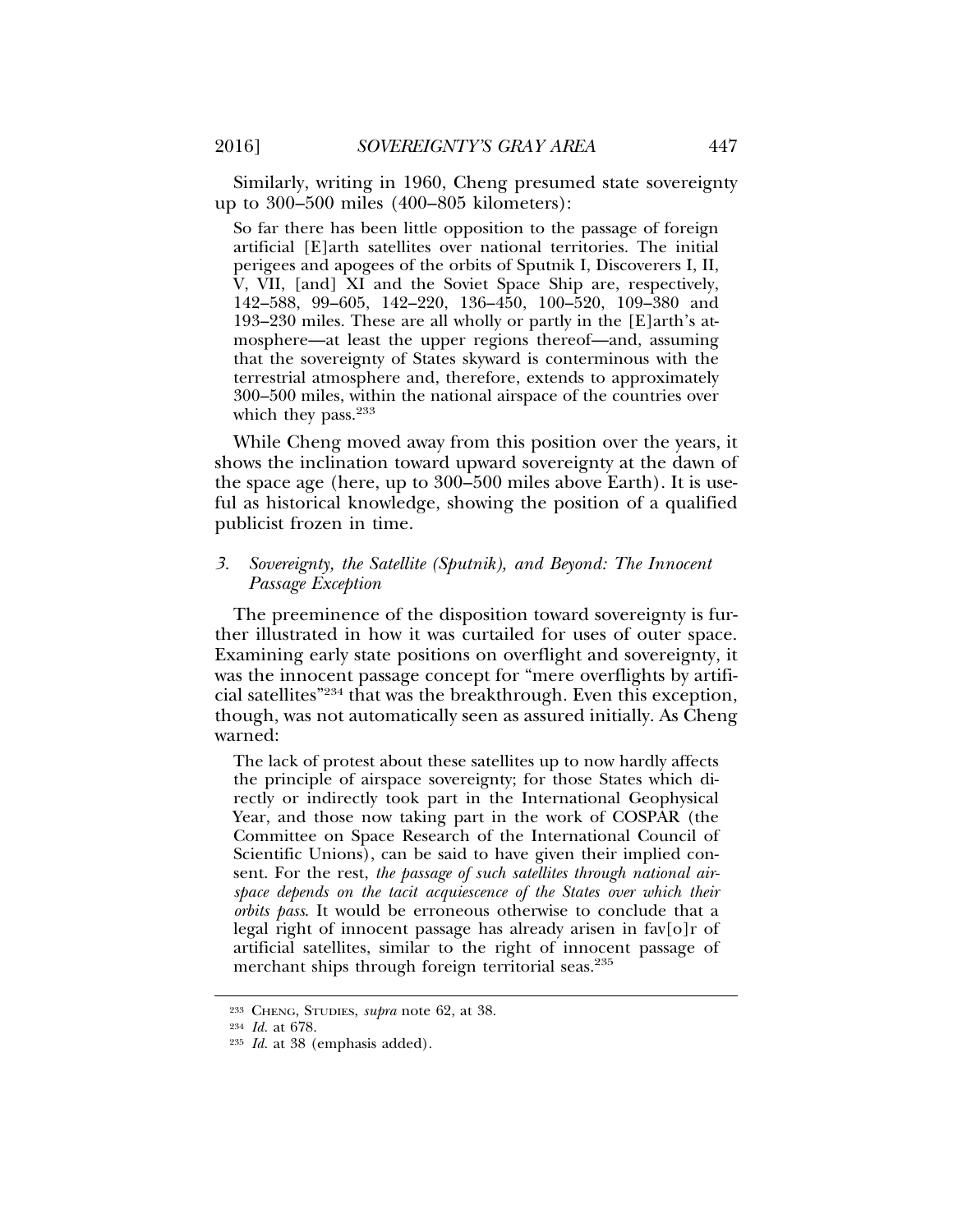As was the case with the air in the debates of 1910 and before the Paris Convention and the Chicago Convention, an innocent passage regime could have been considered and explicitly rejected by states as they passed through this "national airspace" in orbit.236

However, the overflight of satellites in orbit was allowed by states—they neither protested overflight nor sought permission to overfly other states over the years of satellite flight.<sup>237</sup> As one early U.S. adviser put it, "the Russians having been the first with their Satellite to overfly all countries, they have thereby established the international characteristic of orbital space."238 So this rule for overflight was "established," or created, contrary to the norm of sovereignty.

Some states advocated for free overflight while others passively permitted it.<sup>239</sup> Still, the freedom was not without limits or reservations, demonstrating the vestiges of sovereign assertions. For instance, the Soviet Union, after Sputnik, strongly advocated a freedom of orbit theory, but they distinguished simple passage from different types of use, particularly satellite surveillance and reconnaissance. While the United States' position was that reconnaissance from orbit was permissible, the Soviets placed it in a class with other aerial spying, such as the U-2 incursions and the meteorological balloon incident over Russian airspace.<sup>240</sup> In both instances, the Soviets objected to the overflight, and in the U.N., the General Assembly protested such a use of orbit.<sup>241</sup> So the location was not objectionable, but the function was (and would be regardless of where it occurred), taking the objection beyond an orbital (or spatial) context. Even the United States, an advocate for the free use of orbit, made only a qualified asser-

<sup>236</sup> *See* COOPER, *The International Air Navigation Conference*, *supra* note 198, at 123.

<sup>237</sup> *See* McMahon, *supra* note 205, at 353; North Sea Continental Shelf (Ger. v. Den., Ger. v. Neth.), Judgment, 1969 I.C.J. Rep. 3, 230 (Feb. 20) (separate opinion by Lachs, J.); LACHS, *supra* note 64, at 125–26.

<sup>238</sup> *Doc. 347. Memorandum of a Conference, President's Office, White House, Washing*ton, October 8, 1957, 8:30 a.m., *in* 11 FOREIGN RELATIONS OF THE UNITED STATES, 1955–1957, UNITED NATIONS AND GENERAL INTERNATIONAL MATTERS para. 5 (1958), https://history.state.gov/historicaldocuments/frus1955-57v11/d347 [https://perma.cc/6YQC-ZUEQ].

<sup>239</sup> *See, e.g.*, McMahon, *supra* note 205, at 351–52 (collecting numerous statements at the U.N. General Assembly in favor of free use of outer space, including those from Argentina, Australia, Austria, Brazil, Canada, Cuba, France, Great Britain, Iran, Italy, Japan, Peru, Poland, Spain, Sweden, and Yugoslavia).

<sup>240</sup> *Id.* at 371–73.

<sup>241</sup> *Id.*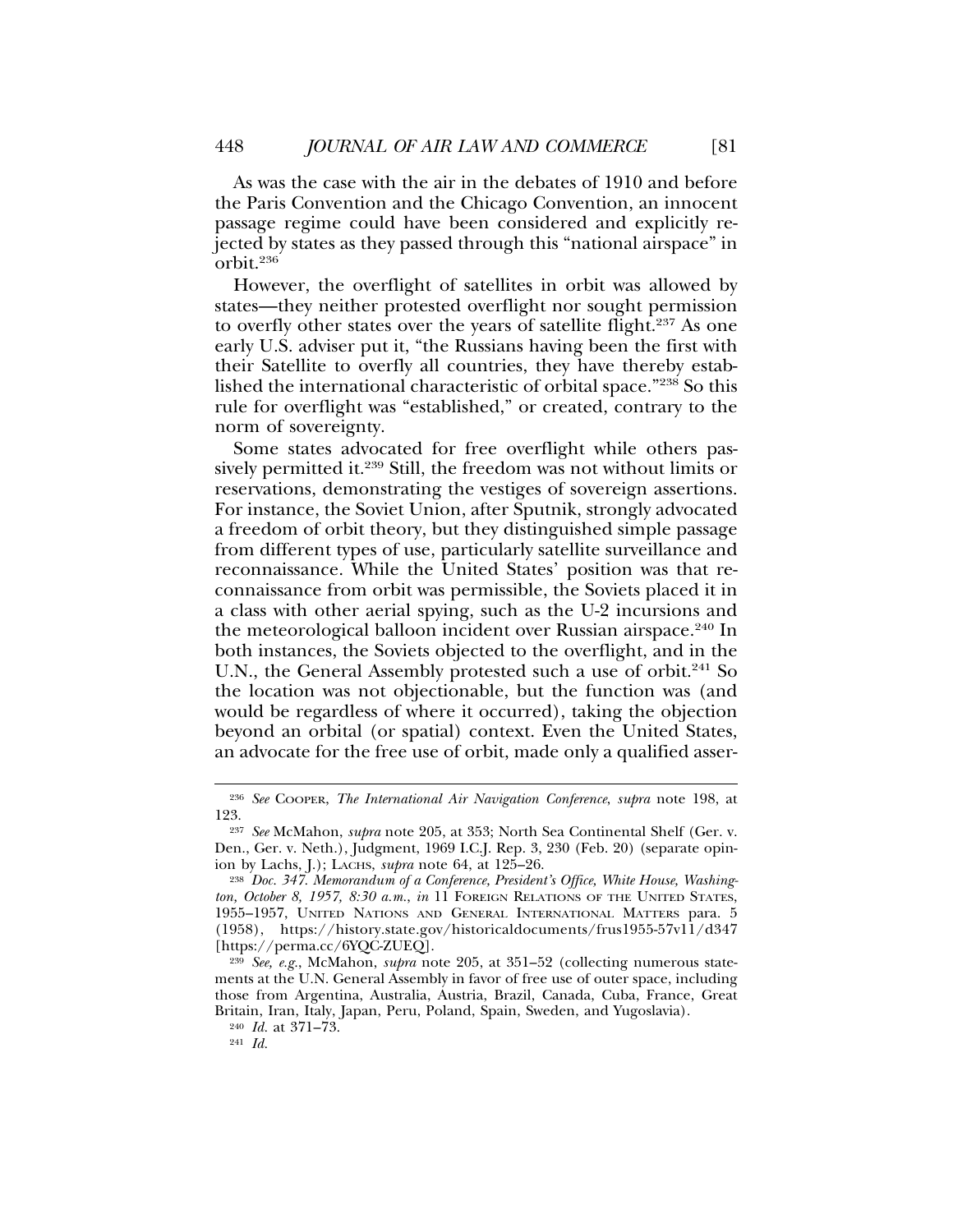tion about the free use of orbit, protecting the potential sovereign interests against any activities not regarded as peaceful:

Although the [United States] has not to date recognized any upper limit to its sovereignty, a principle of freedom of outer space, such as that expressed by the [U.N.] Ad Hoc Committee, suggests that at least in so far as peaceful exploration and use of outer space are concerned, the right of states to exclude persons and objects may not obtain. However, the full implications of a principle of freedom of outer space, in contrast with a principle of national sovereignty over outer space, remain to be fully assessed.242

But over time, the free use and travel in orbit became cemented as the law—first as a custom,<sup>243</sup> then in the Declaration of Legal Principles, and finally with the Outer Space Treaty.<sup>244</sup> As thousands of satellites have circled the Earth since, the principle has remained consistent.

# *4. Conclusions: The Disposition is Sovereignty; the Exception is Res Communis*

The history of aerial sovereignty demonstrates its broad application traveling to great altitudes. Further, there must be a political expectation that states will make such assertions. As such, the general, or baseline, position should be that states can claim or have claimed territorial sovereignty over an area.

<sup>242</sup> *Doc. 479. Report by the National Aeronautics and Space Council*, *in* 2 FOREIGN RELATIONS OF THE UNITED STATES, 1958–1960, UNITED NATIONS AND GENERAL IN-TERNATIONAL MATTERS para. 24 (1960), https://history.state.gov/historicaldocuments/frus1958-60v02/d479 [https://perma.cc/ABA9-NH6W].

<sup>243</sup> *See, e.g.*, McMahon, *supra* note 205, at 356 ("[N]o matter where the boundary line is drawn, a customary rule of international law has now been established, giving a State the right to place a satellite in orbit for peaceful and scientific purposes.").

<sup>244</sup> *See* Section III.B.2 *supra*. This broad assertion regarding the universality of freedom of orbit comes from a sovereignty perspective; there is still debate as to the potential effect of "free" use of outer space (and especially advantageous orbits) by states that reach it first with regard to the protections of the Outer Space Treaty. This may particularly include Article I ("free for exploration and use by all states without discrimination of any kind") and Article II ("Outer space . . . is not subject to appropriation . . . by means of use or occupation, or by any other means"), which could preclude de facto discrimination based on lesser technology and capacity to reach space (thereby precluding use of the orbits by prior occupation by advanced states). *See, e.g.*, Bogota Declaration, *supra* note 141 (asserting sovereignty over equatorial GEO); Jakhu, *supra* note 147, at 40; Oduntan, *supra* note 139, at 75.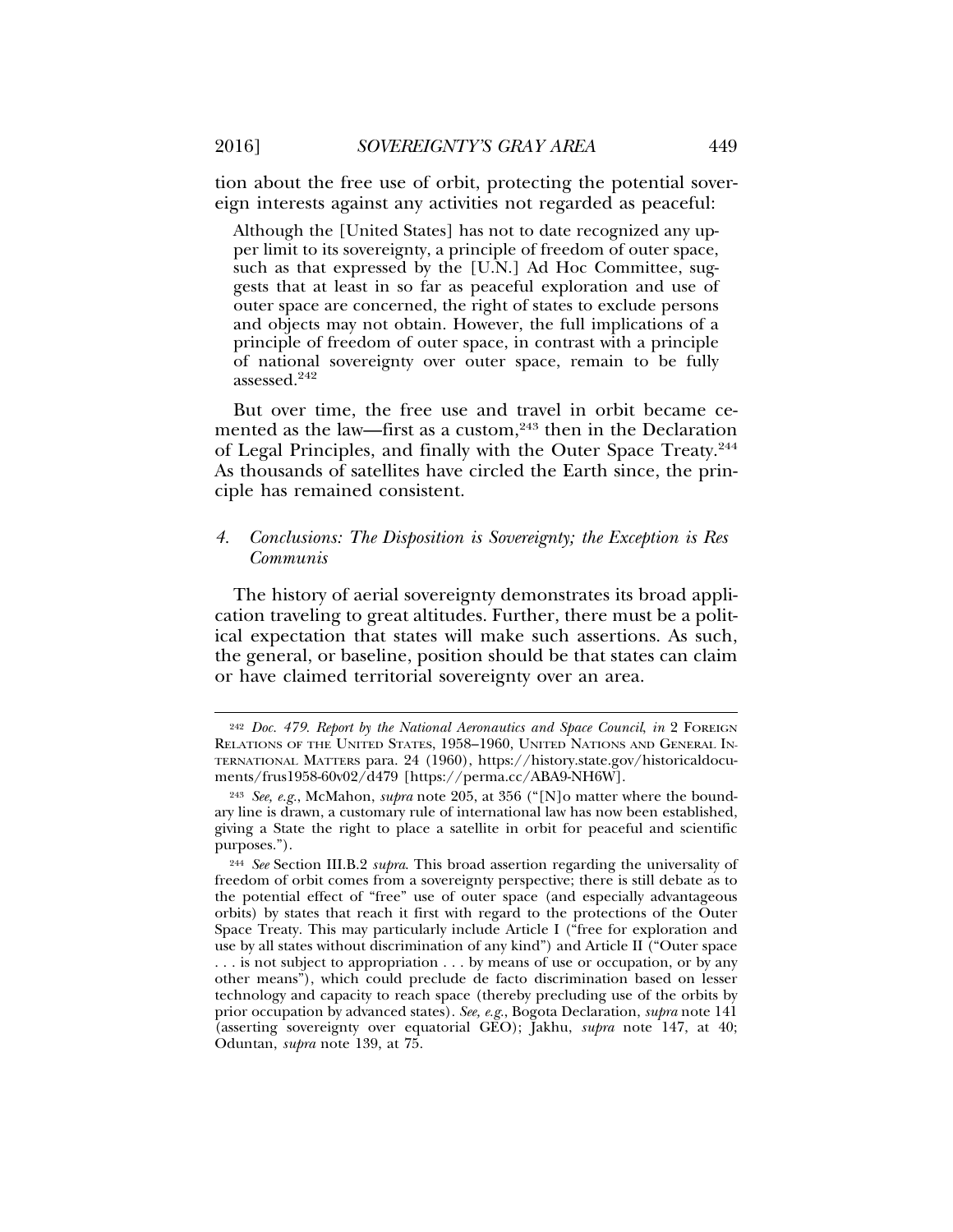However, this default rule—particularly regarding vertical limits of sovereignty—can be curbed, as with the Outer Space Treaty and its reflection of the agreement that outer space "shall be free for exploration and use by all States."<sup>245</sup> But the limitations and reservations in this freedom further enforce that the underlying position is always a right of sovereignty.

#### C. A CONSERVATIVE (POSITIVIST) APPROACH

The approach taken here gives deference to the clear and established law and regimes, asserting that clarity trumps ambiguity. In essence, states typically assert the most sovereignty possible. The cap on this reach must come from a clear limit on the ability of a state to claim sovereignty. Otherwise, states are free to assert their natural disposition. The lowest that one can argue that state power has been capped, as a matter of law, is with the beginning of the outer space regime. Thus, under the approach offered here, sovereignty must be read to reach as high as the clear beginnings of the outer space regime. And the lowest point at which there is consensus as to a lack of sovereignty (that is, the beginning of the outer space regime) is in satellite orbit. So this should be regarded as the line between airspace and outer space, considering sovereignty as the determining factor.

This section first seeks to justify the propriety of this conservative approach and its focus on positive law in the context of outer space law. Then it provides analysis of how the approach demonstrates that the line between air and space should be drawn to maximize the state disposition toward sovereignty. Finally, it develops why satellite orbit should form that line.

# *1. In Defense of a Positivist Approach*

This argument is written from a generally positivist perspective.<sup>246</sup> That is, it assumes that states are the drivers of international law, are the primary actors (and creators, by their

<sup>245</sup> Outer Space Treaty, *supra* note 60, art. I, para. 2.

<sup>246</sup> An opposing view to this positivist, state-focused view may be that of legal pluralism:

The force of the law must be explained in some way beyond a reference to state sovereignty. Legal pluralism offers a number of insights in this context, finding law to exist in parallel and intersecting spheres beyond the state. Legal norms arise whenever communities of practices can be found, linking actors on the basis of shared interests or practices.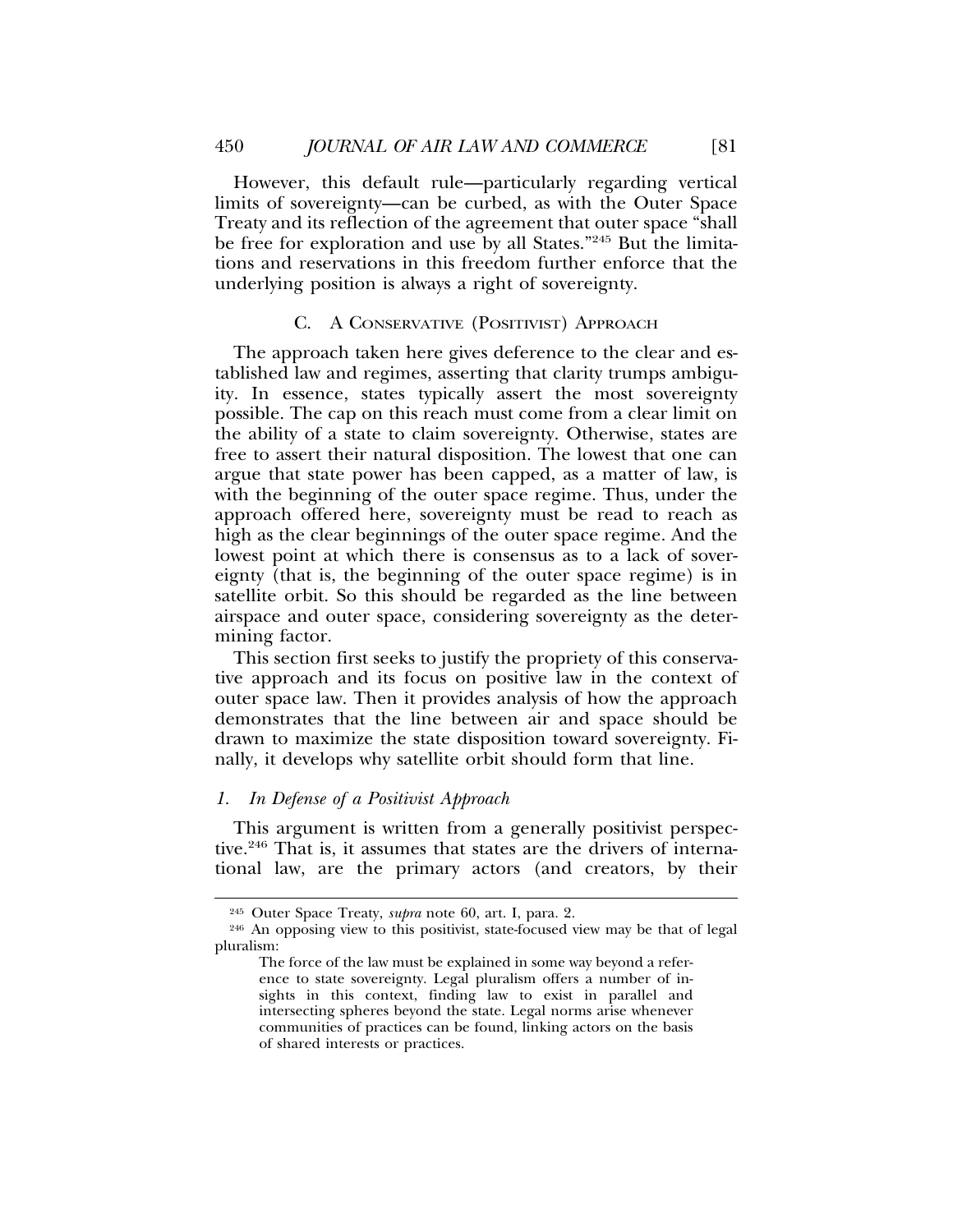consent), and are generally free to act in the absence of prohibitive rules of international law.<sup>247</sup>

# a. The Approach is Consistent with State Behavior and International Law Norms

Created by states in 1945, the ICJ Statute cements the primacy of states in international law with Article 38.248 Often regarded as outlining the acceptable sources of international law, $249$  it demonstrates that states, through their consent and practice, create binding international law.250

State consensus also drives the creation of law in the air and space context. For instance, the COPUOS operates with a consensus-based approach.<sup>251</sup> It is not a legislative body but a mechanism by which states can express their views, and law can be derived from the intersection of those positions. This reflects a recognition that the consent of all affected states is key—not just as a matter of law or procedure, but also for practical effect.252

- <sup>247</sup> *See* MALCOLM SHAW, INTERNATIONAL LAW 131, 215 (6th ed. 2008).
- <sup>248</sup> ICJ Statute, *supra* note 62, art. 38.
- <sup>249</sup> Jakhu & Freeland, *supra* note 144, at 461–62.
- <sup>250</sup> Article 38 states:

. . .

- 1. The Court, whose function is to decide in accordance with international law such disputes as are submitted to it, shall apply:
	- a. international conventions, whether general or particular, establishing rules expressly recognized by the contesting states;
	- b. international custom, as evidence of a general practice accepted as law;
	- c. the general principles of law recognized by civilized nations;

ICJ Statute, *supra* note 62, art. 38(1) (the article also outlines subsidiary means of determining the existence of such laws, including "judicial decisions and the teachings of the most highly qualified publicists"). Of these three sources, even the most potentially far-leaning away from open consent by a state is the general principles of law; but even those principles must be "recognized" by states to become binding.

<sup>251</sup> LYALL & LARSEN, *supra* note 173, at 20–21.

<sup>252</sup> *See* CHENG, STUDIES, *supra* note 62, at 184–85. Cheng quotes the Soviet delegate to COPUOS, addressing the necessity of uniform agreement (at least among the space-faring nations) for creation of outer space law:

René Provost, *The Move to Substantive Equality in International Humanitarian Law: A Rejoinder to Marco Sassoli and Yuval Shany*, 92 INT'L REV. OF THE RED CROSS 437, 441 (2011). But Provost is addressing how to (effectively) ensure application and compliance of IHL to non-state actors, particularly in armed conflicts not of an international nature. Here, though, the essential matter in question involves states and their activities—so the pluralist argument does not terribly undermine this positivist approach toward states' uses of force based on state territorial sovereignty.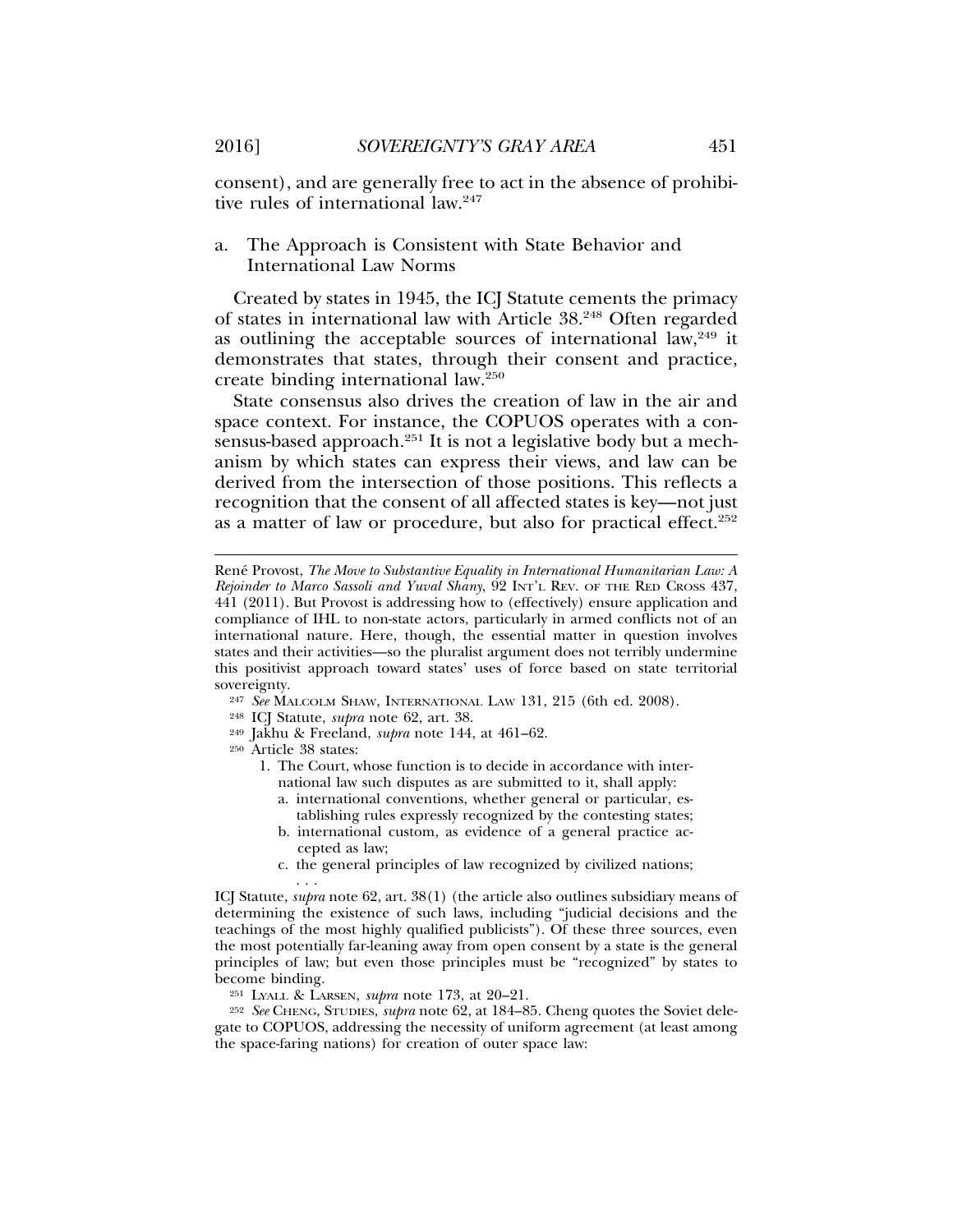Also, ICAO is a globalized forum for discussion of relevant issues, but the power remains in the hands of states that ultimately have to approve the ICAO regime through the representative Council253 and then domestically implement what the ICAO regime dictates.<sup>254</sup> Similarly, the International Telecommunication Union (ITU) may have numerous nonstate sector members, but the essential power is held by states.<sup>255</sup>

The primacy of states is also evident in the substance of outer space law. For example, Article VI of the Outer Space Treaty's placement of states squarely into a position of responsibility (hence approval and control) for space activities only adds to the involvement of states in the creation of laws (municipal or international) affecting matters of outer space.<sup>256</sup>

<sup>253</sup> Convention on International Civil Aviation, *supra* note 49, arts. 50–55; DEMPSEY, PUBLIC INTERNATIONAL AIR LAW, *supra* note 71, at 50.

<sup>254</sup> *See* Convention on International Civil Aviation, *supra* note 49, art. 37; DEMP-SEY, PUBLIC INTERNATIONAL AIR LAW, *supra* note 71, at 53 ("Annexes are not selfexecuting[ ] and depend upon the willingness of member States to promulgate national laws and regulations and implement and enforce them vigilantly."). The exception to this is the ICAO regime over the high seas, which applies without subsequent promulgation. Convention on International Civil Aviation, *supra* note 49, art. 12.

<sup>255</sup> *See* Int'l Telecomm. Union [ITU] Constitution arts. 3, 7, 10.

<sup>256</sup> Outer Space Treaty, *supra* note 60, art. VI; *see also* Cheng, *Article VI of the 1967 Space Treaty Revisited*, *supra* note 126.

Twenty-six signatures on this document would have no value; there must be twenty-eight signatures [the entirety of COPUOS membership at the time]. Even if all of us, including the Soviet Union, the countries of Asia, Africa, and Latin America—which are in principle in favor of signing the declaration, sign, if there is no signature of the United States, the whole endeavour would have no result. It is clear that without agreement of the United States it is impossible to resolve such a problem.

*Id.* at 185 (citing U.N. GAOR, Comm. on the Peaceful Uses of Outer Space, 18th Sess., 15th mtg., U.N. Doc. A/AC.105/PV.15 (Feb. 21, 1963), http://www.unoosa .org/pdf/transcripts/copuos/AC105\_PV015E.pdf [https://perma.cc/Q3BN-QBCX]). This deference to the practical necessity of affected states being particularly accounted for in determinations of applicable law was noted by the ICJ in the *North Sea Continental Shelf Cases*. North Sea Continental Shelf (Ger. v. Den., Ger. v. Neth.), Judgment, 1969 I.C.J. Rep. 3, 43 (Feb. 20) ("an indispensable requirement would be that within the period in question, short though it might be, State practice, including that of States whose interests are specially affected, should have been both extensive and virtually uniform in the sense of the provision invoked").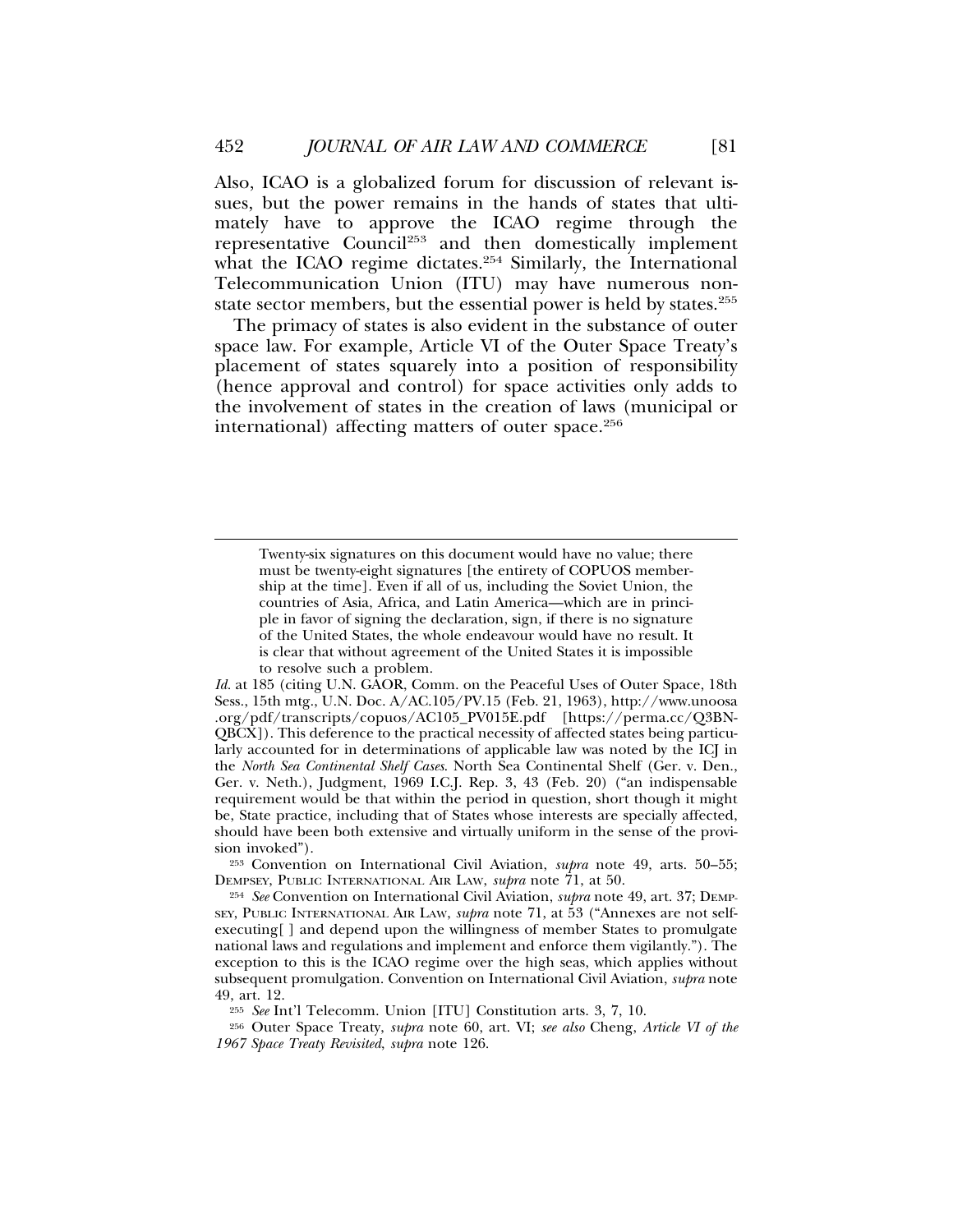Also, the context in which this issue is examined—the law of war—is largely a positivist one in its roots and construction.<sup>257</sup> Provost discusses reciprocity among equal, sovereign states as a basis for the current system of IHL, and this reciprocity notion ties directly into the importance of the consent of states as the creators of international law:

It reflects the fact that most agents will agree to be bound by a norm on the basis that they thereby obtain a benefit. In the context of public international law, states will indeed usually demand a quid pro quo in the exchange of rights and obligations created by a treaty or under customary law.258

The same positivist construct that holds true for the development of air law, space law, and the law of war should apply to the analysis of the use of force in aerospace. Overall, states are in the driver's seat of international regimes, and they recognize that control.259

# b. The Approach is Consistent with Other Examinations of International Law

The deference to states and concern not to overstep the bounds to which states have consented is present throughout the writings of relevant publicists.260 However, major institu-

<sup>&</sup>lt;sup>257</sup> See René Provost, Asymmetrical Reciprocity and Compliance with the Laws of War, *in* MODERN WARFARE: ARMED GROUPS, PRIVATE MILITARIES, HUMANITARIAN OPERA-TIONS, AND THE LAW 17, 18–19 (Benjamin Perrin ed., 2012).

<sup>258</sup> *Id.* at 18. However, this is not an endorsement of strict positivism in IHL. Instead, he concludes that to bring non-state (asymmetrical) actors into the purview and control of IHL, "[t]he solution is to expose the hollowness of a state monopoly on the power to create rules . . . [which] then paves the way for a pluralization of the norm creation process to attract, from all classes of agents, normative commitments on the basis of understandings shared in a community of practice." *Id.* at 37.

<sup>259</sup> *See, e.g.*, Allie Malloy, *Putin Congratulates Obama on Independence Day*, CNN POL. (July 5, 2015, 7:08 AM), http://www.cnn.com/2015/07/04/politics/putinobama-independence-day/index.html [https://perma.cc/GTX3-UW3L] (In a diplomatic note to President Obama, President Putin stated, "Russian-American relations remain the most important factor of international stability and security.").

<sup>260</sup> For instance, Lachs, in the context of discussing an innocent passage regime for reaching outer space, admonished:

It should not therefore be lightly presumed, especially where it does not result from any express declaration of will. Thus while acquiescence may create a presumption of acceptance, it precludes the assumption that States have renounced, once and for all, the right to any activity connected with outer space that may be carried on in their airspace.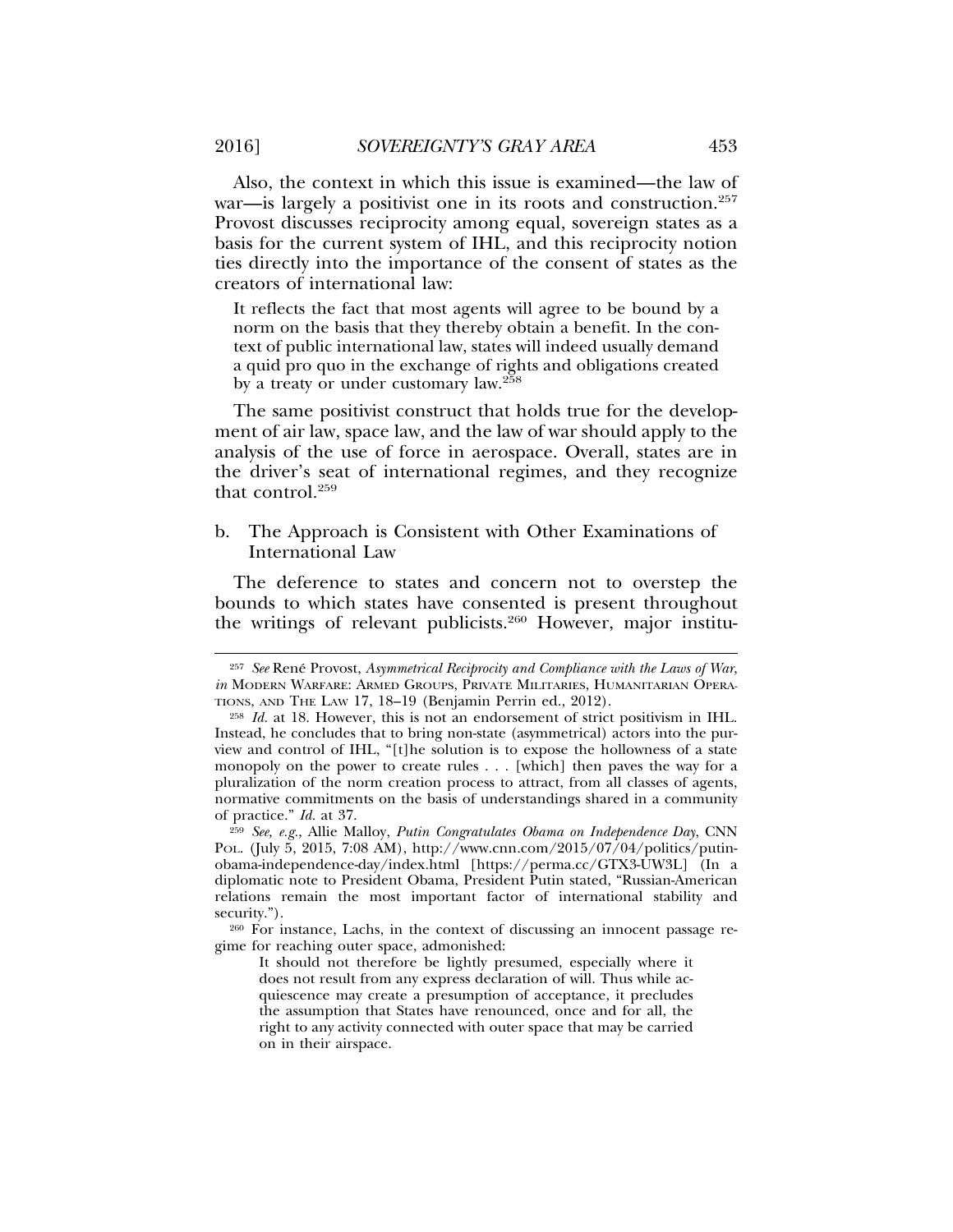tional examinations of the law also endorse this positivist approach.

For instance, the International Committee of the Red Cross (ICRC) produced a study on customary international law that took a similarly state-driven, conservative approach to its examination of the law pertaining to armed conflicts.<sup>261</sup> Some commentators dispute the ICRC's adherence to the method in practice (that is, in finding more law or prohibitions on state activity than may actually exist).262 Nonetheless, the conservative, state-driven method, if applied, appears to be sound and in line with one of the most credible institutions involved in the relevant issues.

Also, the ILC study on Fragmentation of International Law can be read consistent with this approach.263 That expansive study examines the interplay of legal regimes and, in particular, the relationship between *lex specialis* and "general international law." It shows a preference for reading laws in harmony<sup>264</sup> but recognizes that there may be conflict in the application of norms. If the two notions of law cannot be harmonized, they must be prioritized.265

<sup>262</sup> *See* CLAUDE EMANUELLI, INTERNATIONAL HUMANITARIAN LAW 37–41 (2009) (critiquing the ICRC study on three bases by essentially declaring the findings self-serving and criticizing the breadth of what is considered "state practice" and the lack of definition of *opinio juris*).

<sup>263</sup> *See* Int'l Law Comm'n, Rep. of the Study Group on Fragmentation of International Law: Difficulties Arising from the Diversification and Expansion of International Law to the Fifty-Eighth Session, U.N. Doc. A/CN.4/L.682 (2006) [hereinafter ILC Fragmentation Report Analysis], http://legal.un.org/ilc/documentation/english/a\_cn4\_l682.pdf [https://perma.cc/L2X5-G9G4] (analysis); Int'l Law Comm'n, Rep. of the Study Group on Fragmentation of International Law: Difficulties Arising from the Diversification and Expansion of International Law to the Fifty-Eighth Session, U.N. Doc. A/CN.4/L.702 (2006) [hereinafter ILC Fragmentation Report Conclusions], http://legal.un.org/ilc/documentation/english/a\_cn4\_l702.pdf [https://perma.cc/8HH7-G2R5] (conclusions).

<sup>264</sup> *See* ILC Fragmentation Report Analysis, *supra* note 263, at 25.

<sup>265</sup> *See id.* at 24–25 ("legal reasoning will either have to seek to harmonize the apparently conflicting standards through interpretation or, if that seems implausible, to establish definite relationships of priority between them").

LACHS, *supra* note 64, at 57–58. This demonstrates aversion to overstepping the bounds of state acceptance of new norms of law.

<sup>261</sup> JEAN-MARIE HENCKAERTS & LOUISE DOSWALD-BECK, CUSTOMARY INTERNA-TIONAL HUMANITARIAN LAW xxxvii (Int'l Comm. of the Red Cross ed., 2005) (providing a detailed explanation of the method employed in the ICRC study of customary international law with the central focus on state practice to defend the development of rules).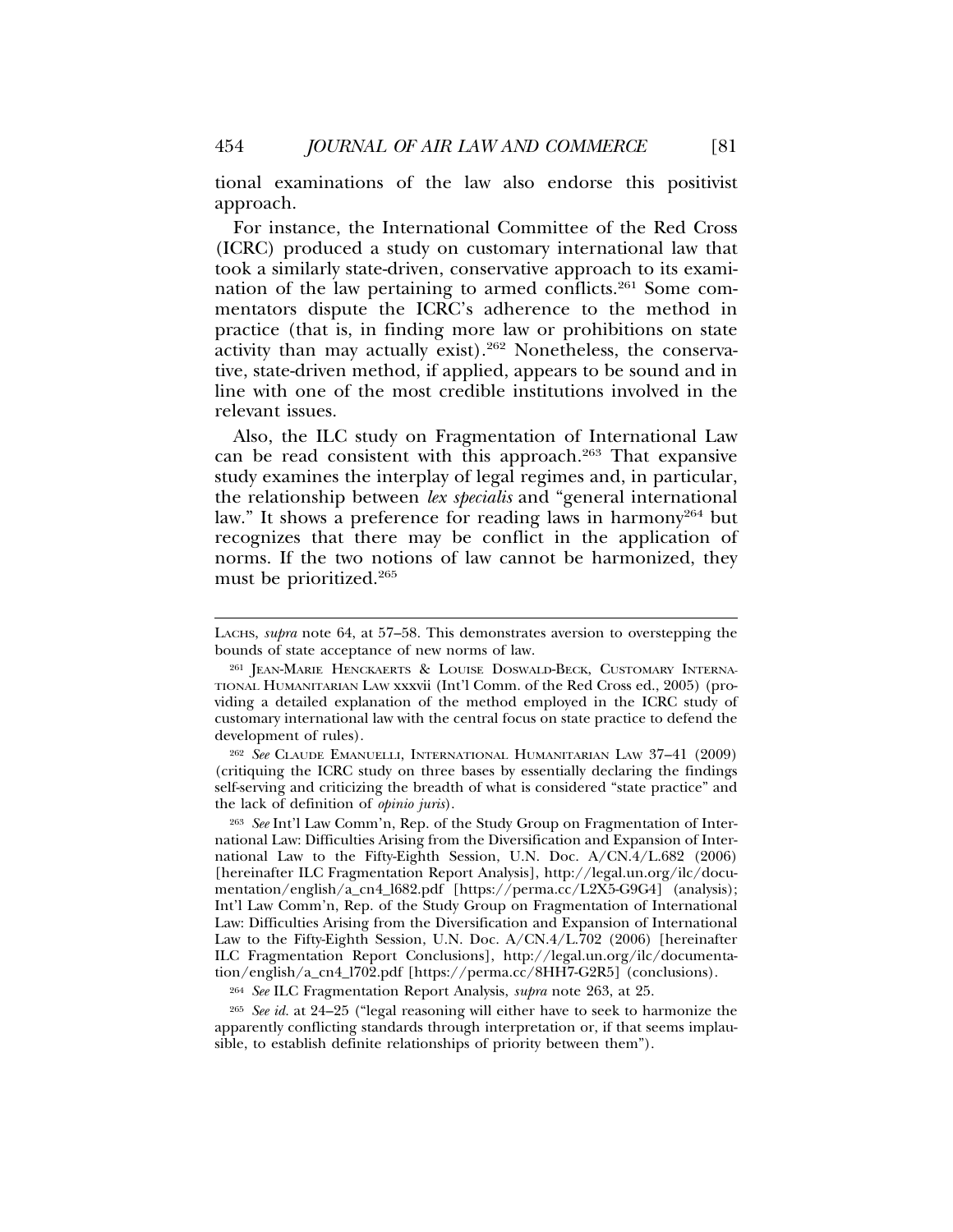The ILC endorses the maxim *lex specialis derogat legi generali*, but this application is limited to the appropriate scope of the *lex specialis*. Overall, the study sanctions a narrow construction of deviations to general rules: "The scope of special laws is by definition narrower than that of general laws. It will thus frequently be the case that a matter not regulated by special law will arise in the institutions charged to administer it. In such cases, the relevant general law will apply."266 That is, in the prioritization of laws, *lex specialis* should not be read beyond its intended, inherently limited, bounds. What makes *lex specialis* so powerful—its specificity—is also arguably its greatest weakness when it comes to breadth of application.

#### c. Addressing the *Lotus* Issue

The *Lotus* case is emblematic of this conservative, positivist approach. In 1927, the Permanent Court of International Justice (PCIJ) decided the *Lotus* case, which generally involved the assertion of national criminal jurisdiction at sea.<sup>267</sup> It is perhaps best known, though, for the assertion that "[r]estrictions upon the independence of States cannot therefore be presumed."268 Essentially, this means that which is not prohibited by law is allowed by states: "all that can be required of a State is that it should not overstep the limits which international law places upon [it]."269 While this work does not directly cite to the *Lotus* case as a legal basis for the assertion of a conservative or positivist approach to regime selection, the conservative genesis is certainly the same. Therefore, attacks on the *Lotus* principle could be construed as an attack on the notion put forth here.

And, the *Lotus* assertion has its critics in the legal literature, particularly the analysis of outer space law. One especially cogent attack on use of the *Lotus* principle (and the idea of freedom of state actions) in the context of space law comes from

<sup>266</sup> ILC Fragmentation Report Conclusions, *supra* note 263, at 12; *see also* ILC Fragmentation Report Analysis, *supra* note 263, at 35.

<sup>267</sup> S.S. Lotus (Fr. v. Turk.), Judgment, 1927 P.C.I.J. (ser. A) No. 10, at 1 (Sept. 7).268 *Id.* at 18 (before this conclusion, stating that "rules of law binding upon

States therefore emanate from their own free will as expressed in conventions or by usages generally accepted as expressing principles of law and established in order to regulate the relations between these co-existing independent communities or with a view to the achievement of common aims."). *But see* ICJ Statute, *supra* note 62, art. 38(1).

<sup>269</sup> Fr. v. Turk., 1927 P.C.I.J. at 19 (directly addressing the discretion to assert jurisdiction).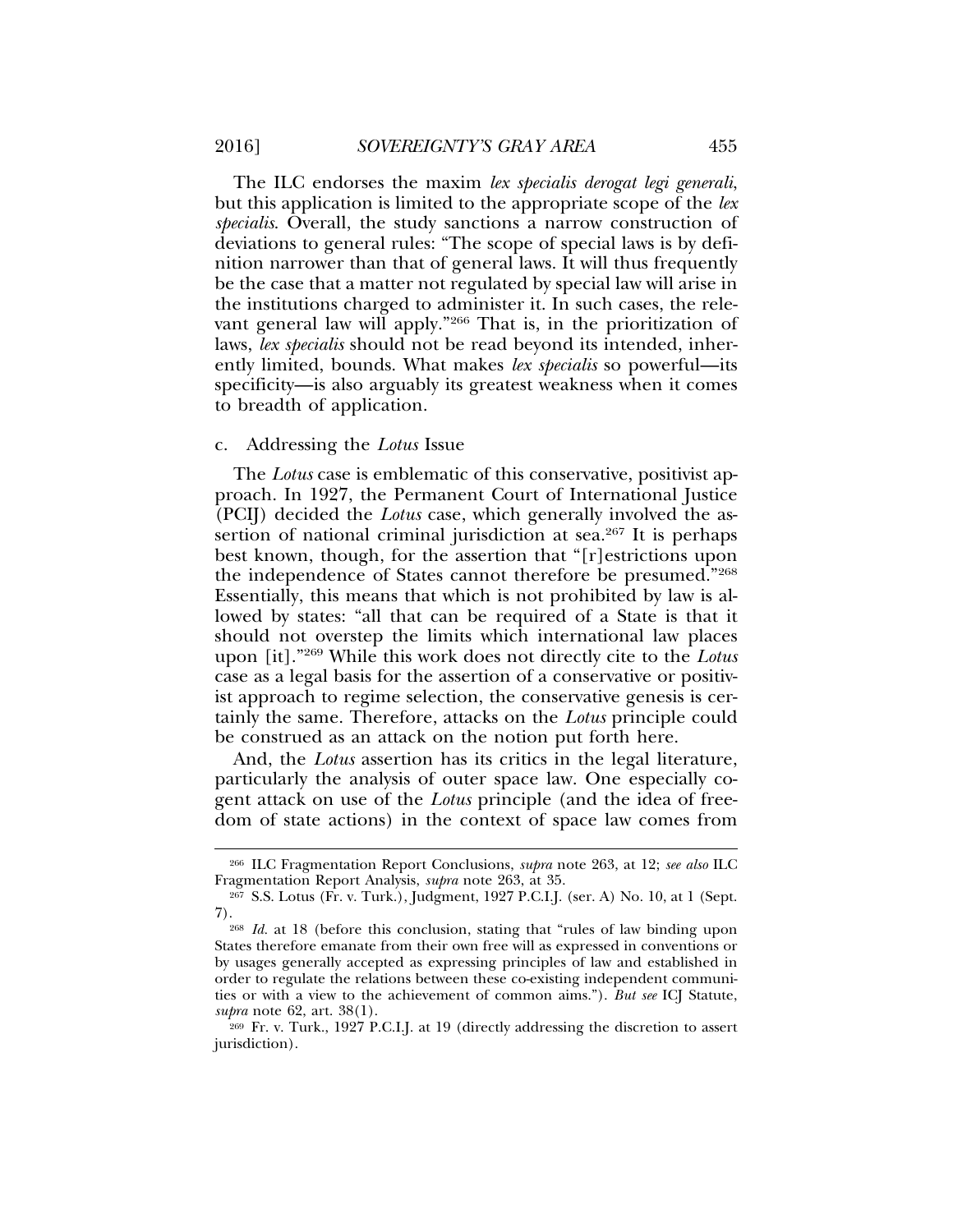Jakhu.270 He noted that "[a]s early as 1962, Christol wrote that '[t]he Lotus Case does not constitute a precedent in favor of unrestricted national uses and activities in outer space.'" Instead of the *Lotus* principle, he argued that state uses and applications of space must be guided (and limited) by the global public interest.<sup>271</sup> The use of force is arguably contrary to this notion.<sup>272</sup> So the use of force and security-based construct articulated here would run into problems in this context.

However, the concern over the application of the *Lotus* case (or requirement of state consent to any limitations on their capacity to act) does not preclude the present analysis. First, as discussed above, general international law and air and space law reveal that states are the key actors. In discussing who creates international law, Cheng noted the truism that solely "international persons" have "the capacity to bear rights and duties under international law."<sup>273</sup> In addressing "international persons" he stated:

The truth is that present-day international persons are, with at most only one or two exceptions, primarily States, i.e., territorially organized political entities recognized as sovereign and independent (i.e., subject to no other [E]arthly authority), together with a number of inter-State organizations to which international

<sup>272</sup> *See* Jakhu, *supra* note 147, at 97. According to Jakhu:

It seems that, perhaps relying on the *obiter dictum* of the Lotus case, the U.S. Government believes that "[t]here is no blanket prohibition in international law on placing or using weapons in space, applying force from space to Earth or conducting military operations in and through space." However, the fallacy of this position from the international law perspective is evident, not only because of inapplicability of the Lotus decision to outer space activities, but also in view of almost unanimous rejection by the international community of this position, expressed most recently in the December 2004 U.N. General Assembly Resolution.

*Id.* at 98 (citations omitted) (alterations in original).

<sup>270</sup> Jakhu, *supra* note 147, at 41 ("In space law, the 'general presumption in favor of freedom of action' is not applicable."); *see also* Jakhu & Freeland, *supra* note 144, at 470 (citing Brownlie and noting that the *Lotus* case was a narrow, bare majority decision); *see generally* Jakhu, *supra* note 147, at 41–43.

<sup>271</sup> Jakhu, *supra* note 147, at 37 (the global public interest contains many (thirteen named) facets, including: space activities must be for the benefit and in the interests of all countries (and space activities are the "province of all mankind"); there is freedom of use and exploration; there can be no national appropriation; and states will exhibit mutual respect, cooperation, and assistance where required.). The global public interest in the use and exploration of outer space is also referred to as the "common interest principle." *See id.* at 34; *see also* Outer Space Treaty, *supra* note 60, art. I.

<sup>273</sup> CHENG, STUDIES, *supra* note 62, at 172–73.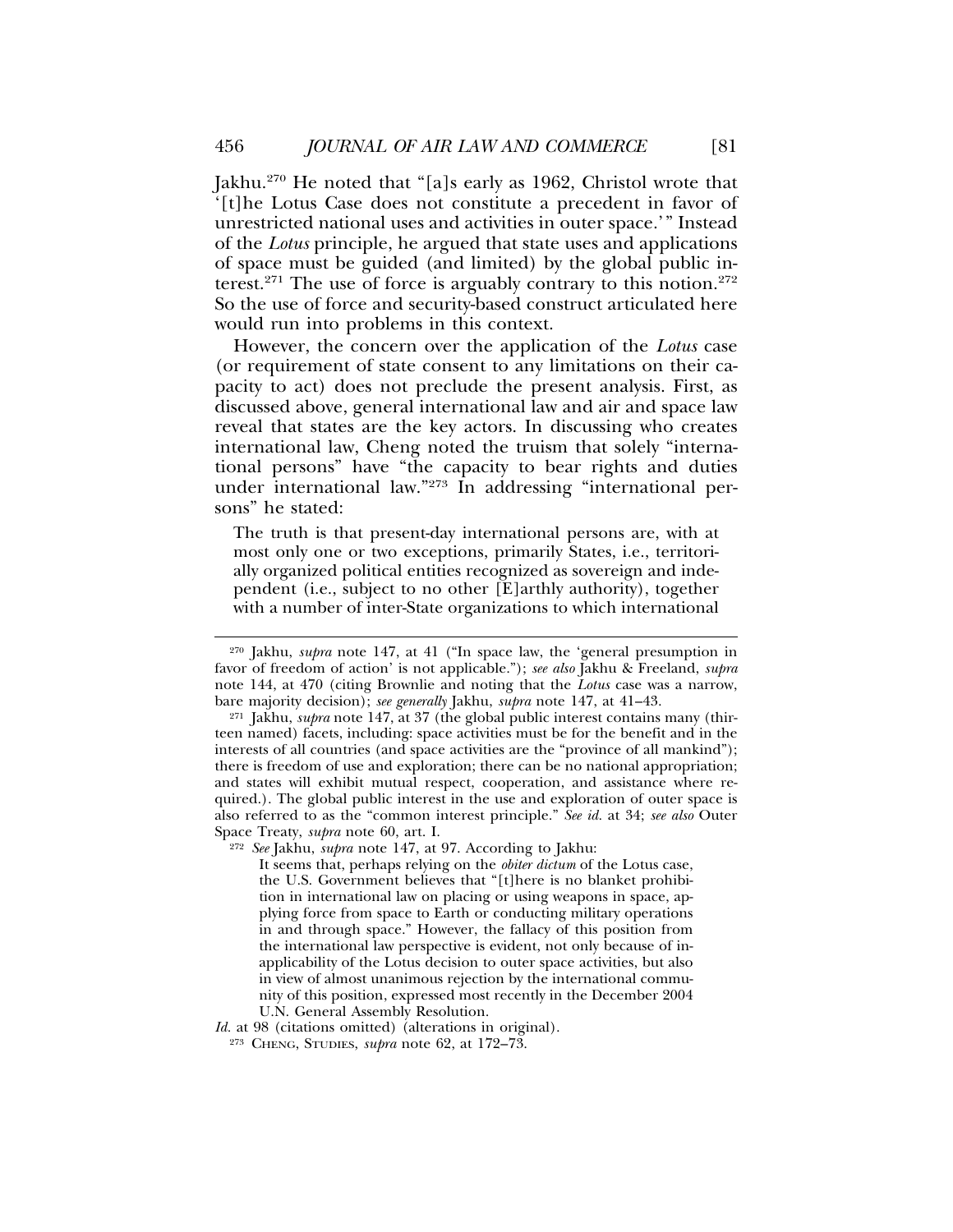legal personality has been granted. Since membership of these organizations is normally limited to States, the basic unit of international society remains, therefore, the sovereign and independent State.274

Thus, the principle articulated in the *Lotus* case, that states are bound by rules only upon which they have agreed, is generally operative today.275 Cheng reiterated that "[i]n international law, as the Permanent Court of International Justice in the above passage quoted from the judgment in the case of The Lotus said, rules of international law emanate from the free will of States."276

Moreover, Jakhu's argument need not preclude state action and control (and the general requirement of state consent for binding law). To the contrary, his thesis is that states have agreed to certain general principles of law for the use of outer space, largely through the Outer Space Treaty and subsequent widely accepted space treaties. So the argument is really that states should be held to these general principles to which they have already agreed (more of a *pacta sunt servanda* argument). These are not norms created by third parties or arbitrarily imposed on space-faring actors; they are in the properly constituted *corpus juris spatialis* itself—albeit not in great deal of operative detail.

Also, it must be noted that the common interest principle applies in space but not in the air—that is explicitly sovereign territory, and the defense of this sovereignty is acceptable (within the limits of the law of war or other controlling laws such as Article 3*bis* of the Chicago Convention). In this context, perhaps for the assessment of aerospace vehicles and applications, the law of war makes more sense than an outer space law that arguably restricts all force as an affront to free use and exploration.<sup>277</sup> There is an issue as to which regime applies. It is conceded that if space law applies to this gray area, so too would the common

<sup>274</sup> *Id.* at 173.

<sup>275</sup> *See* Ramey, *supra* note 22, at 65–66.

<sup>276</sup> CHENG, STUDIES, *supra* note 62, at 178.

<sup>&</sup>lt;sup>277</sup> While the laws of war may apply, that does not necessarily mean they are well-suited to or even adequate for outer space applications. *See* Freeland, *supra* note 22, at 83 ("although the laws of war do (in theory) appear to apply to activities in outer space, the principles may not be specific enough to provide appropriate regulation for the increasingly diverse ways in which outer space could be used during the course of armed conflict."); see also Bourbonnière & Lee, Jus ad *Bellum*, *supra* note 22; Bourbonniere & Lee, ` *Legality of the Deployment*, *supra* note 22; Ramey, *supra* note 22.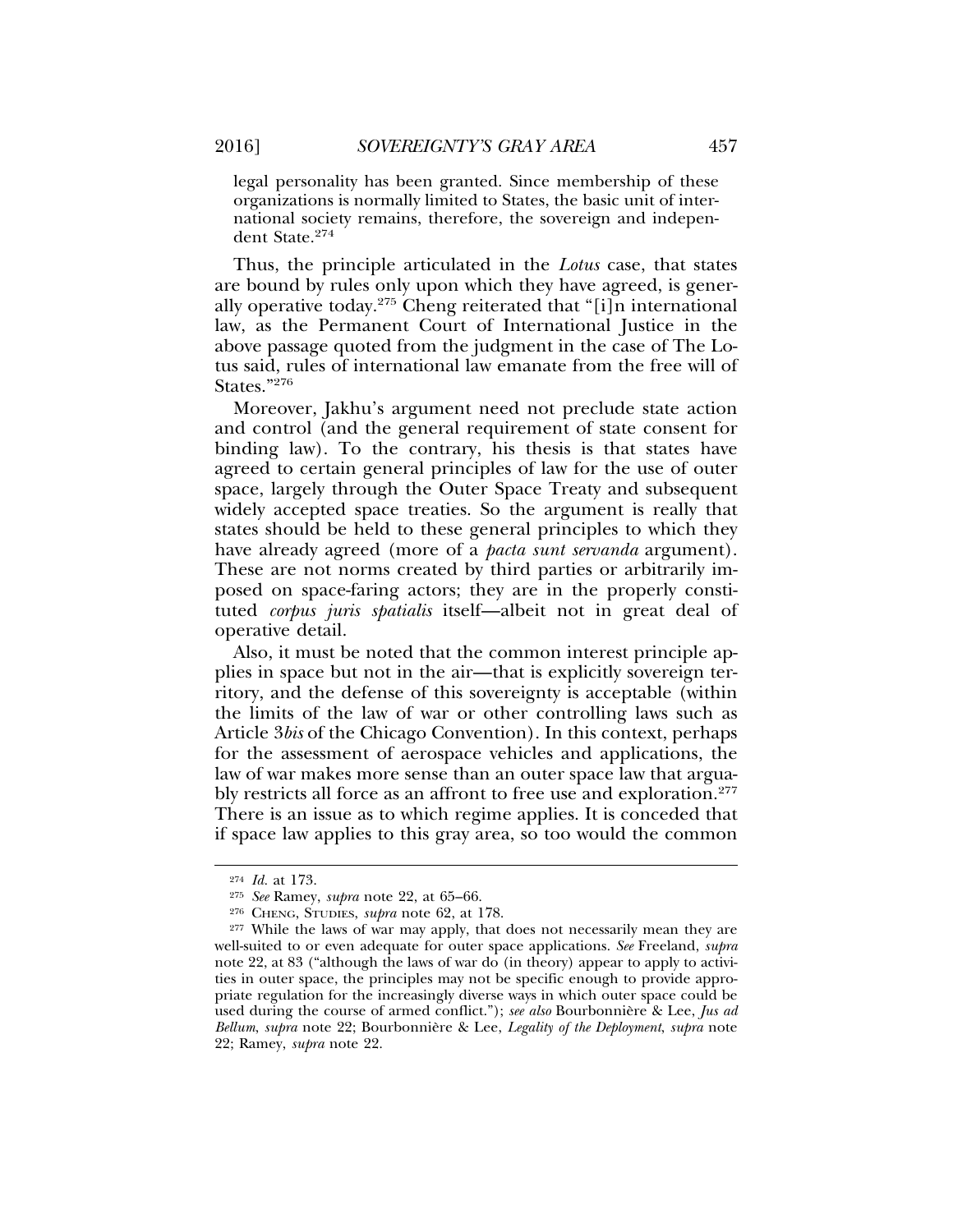interest principles govern aerospace vehicles operating therein. But space law (and deference toward its common principles) should not govern the issue of whether space law applies at all in the zone. Of course, if the Outer Space Treaty articulated where the space regime began it would be clear how it applied to delimitation, but it does not. Therefore, one should not assume that space law with its unique modalities applies in the first place—particularly, one should not assert that the deviation from more terrestrial procedures (such as the freedom of action for sovereign states absent a clear prohibition, as captured in the *Lotus* case) would apply.

#### *2. Analysis: Sovereignty is the Rule; Free Movement the Exception*

Section B of this chapter demonstrated that there is a law, or at least a general disposition of states, regarding their vertical territorial claims: it is toward sovereignty *ad coelum*, or to the heavens.278 This baseline disposition should be respected until it is formally capped by those with the authority to do so: the states.

This argument (or description of the state of the law) is proffered to suggest that sovereign airspace is the default, but that position need not be considered automatic to serve as the baseline. Though the analysis here dates back to the Chicago Convention, and before that the Paris Convention and the general disposition of Roman law, it is not necessarily a natural law—a way that things inherently are or must be. It can be considered as a construct as well. But, surely, it is a construct long-accepted and time-tested, particularly relative to outer space law. As such, it serves as a baseline or default for measuring the legal status quo when confronting a new or conflicting regime.<sup>279</sup>

Of course, states must recognize that their territorial claims cannot go to infinity (as a practical matter, at least); there are limits. Regarding an *usque ad infinitum* theory of sovereignty, Mc-Mahon noted that "[s]uch a view may be more accurately characterized as *usque ad absurdum*."280 Oduntan expanded on this

<sup>278</sup> *See* discussion at Sections III.A.2 and IV.B.1 *supra*.

<sup>279</sup> This preference for the baseline is not inconsistent with the construction norms outlined in the ILC Fragmentation Report Conclusions, *supra* note 263. A central premise of this argument is that, regarding the relevant criteria, airspace and outer space constitute distinct regimes and apply exclusively in a given area. As such, a hierarchical approach to comparing them (that is, which one trumps the other in a situation where both apply) is unnecessary.

<sup>280</sup> McMahon, *supra* note 205, at 342.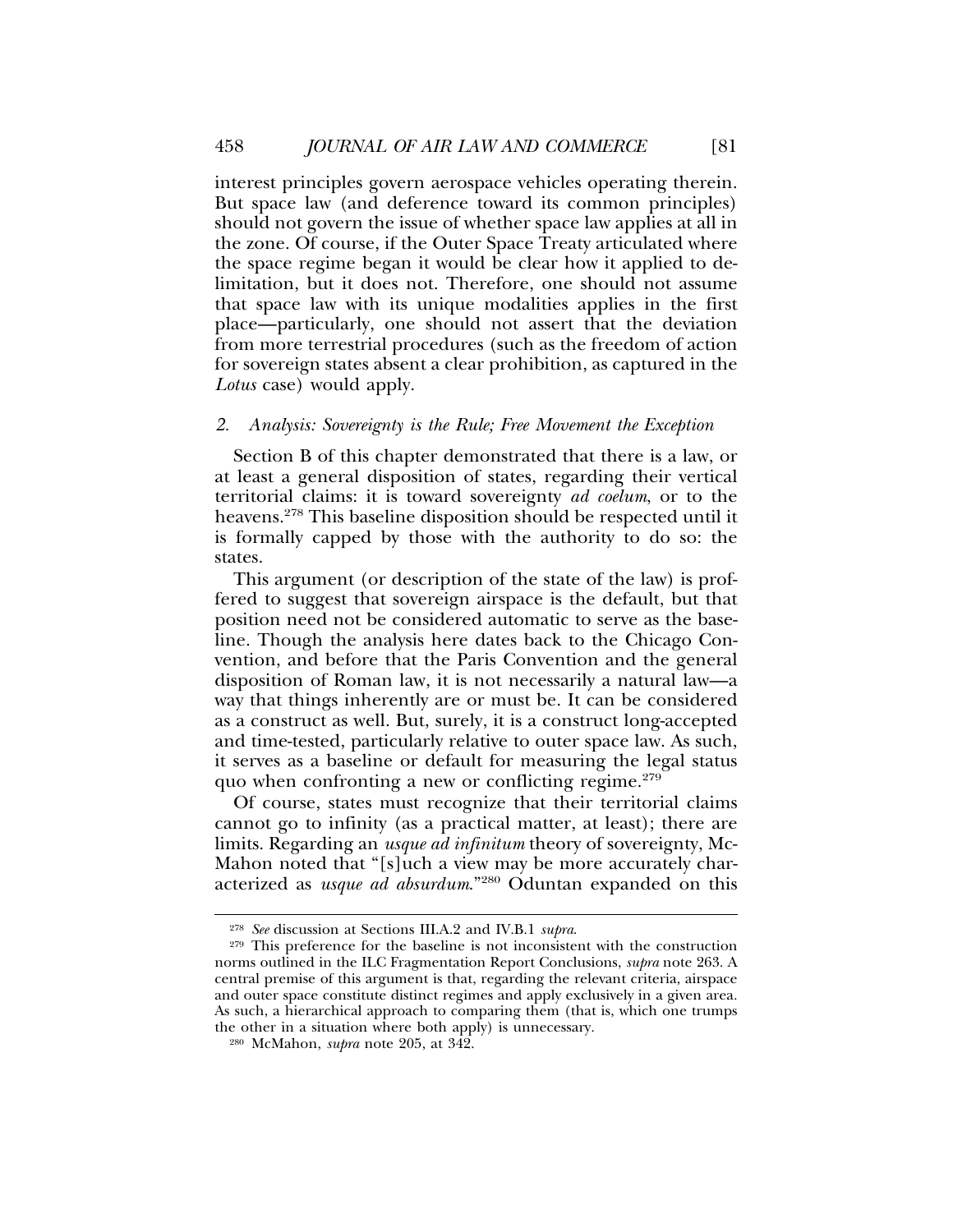sentiment, similarly critiquing an overly-expansive assertion of sovereignty into outer space.<sup>281</sup> While it is reasonable to note the absurdity of an overly broad view of sovereignty (well into outer space), this critique is inapplicable here. This work concedes that once outer space is reached, outer space law (with free movement) would be the governing regime; so there is no projection of sovereignty into outer space. The question is where outer space begins—the theory Oduntan addressed and dismissed is really not one of delimitation at all; it is better construed as a denial of the application of the Outer Space Treaty in general, which is not advocated here.

So where is the cap on assertions of sovereignty (and the airspace regime)? The clear point is at the beginning of outer space. As an early position of the United States on air and space delimitation stated, "space is divided into two regions: 'air space' and 'outer space.' 'Outer space' is considered as contiguous to 'air space,' with the lower limit of 'outer space' being the upper limit of 'air space.'"282 Where one ends, the other, with its unique regime for sovereignty and state craft, begins.

Outer space law was not a nascent law to be discovered—it was carved out and created in a process in the mid-1960s through the mid-to-late-1970s.283 The process was controlled and deliberate, largely through the mechanism of the COPUOS.284 Also, the numerous documents available from the U.S. Department of State, Office of the Historian reveal the ef-

Oduntan, *supra* note 139, at 78.

<sup>282</sup> *Doc. 442. National Security Council Report: Statement of Preliminary U.S. Policy on Outer Space*, *supra* note 195, para. 13.

<sup>281</sup> In discounting what he refers to as the "*Usque Ad Infinitum* Theory" of delimitation, he stated:

It is agreed that any projection of territorial sovereignty into space infinitum will not only violate international law, but will be inconsistent with basic astronomical facts. The revolution of the Earth requires that its position in relation to space and celestial bodies is never constant for the slightest conceivable fraction of time. Such a projection into Space would give us a series of adjacent irregularly shaped cones of jurisdiction, continuously moving into themselves; with celestial bodies moving into and out of these cones ceaselessly. In these circumstances the concept of a space cone of sovereignty is both meaningless and a dangerous abstraction.

<sup>283</sup> The Moon Agreement was signed in 1979, but its status as a controlling space document is dubious as it has only sixteen ratifications (and an additional four signatures). *See* Comm. on the Peaceful Uses of Outer Space, *supra* note 145, at 10.

<sup>284</sup> *See* CHENG, STUDIES, *supra* note 62, at 151 (writing in 1985 about the process, "in the development of space law in the United Nations one witnesses in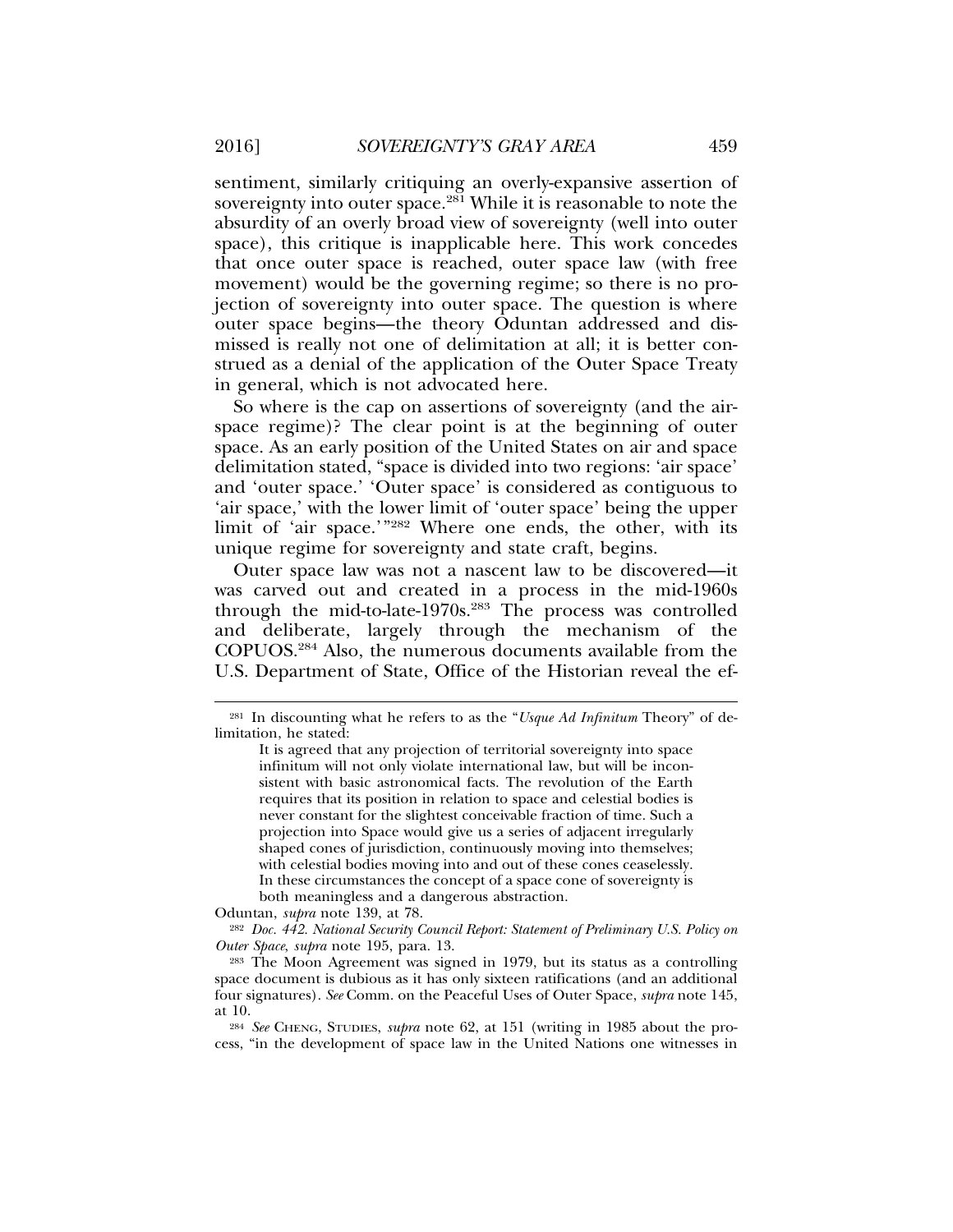forts made to craft outer space law, both by the United States and other countries.285 While the assessments are from a U.S. point of view, they also contain assessments of other states' (particularly the Soviet Union or key U.S. allies) positions and efforts at and motivations for creating outer space law. The overall conclusion is that outer space law was no accident—it was based on a series of conscious decisions made by states to create it. This supports a perspective of outer space law as a carve out from the disposition; an exception to the rule and a cap on the sovereignty regime of airspace.

#### *3. Orbit as the Line*

That airspace is sovereign is well-accepted among states and scholars alike.<sup>286</sup> The question, then, is at what line does the law deviate from the baseline (sovereignty) to the exceptional regime (freedom of use and exploration)? From the development of outer space freedom, it appears that the line is at orbit.

#### a. Affirmative Evidence of Orbit as the Line

The academic and political debate of passage of satellites dominated the discussion of outer space freedom of navigation—satellites were the breakthrough innovation that precipitated the development of the outer space regime. So absent any further guidance from the Outer Space Treaty or other source of law, satellites (and their flight path) must be the guide point for the differentiation between the two regimes.

Recalling the oft-quoted passage from Judge Lachs:

[T]he first instruments that men sent into outer space traversed the air space of States and circled above them in outer space, yet the launching States sought no permission, nor did the other States protest. This is how the freedom of movement into outer space, and in it, came to be established and recognized as law within a remarkably short period of time.<sup>287</sup>

effect, in almost laboratory conditions, the birth and growth of an entirely new branch of international law.").

<sup>285</sup> *See generally Historical Documents: Foreign Relations of the United States*, U.S. DEP'T OF STATE, OFF. OF THE HISTORIAN, https://history.state.gov/historicaldocuments [https://perma.cc/5AYB-QQLE].

<sup>286</sup> *See* Section III.A.2 *supra*; *see also* COOPER, *Roman Law*, *supra* note 97, at 55.

<sup>287</sup> North Sea Continental Shelf (Ger. v. Den., Ger. v. Neth.), Judgment, 1969 I.C.J. Rep. 3, 230 (Feb. 20) (separate opinion by Lachs, J.).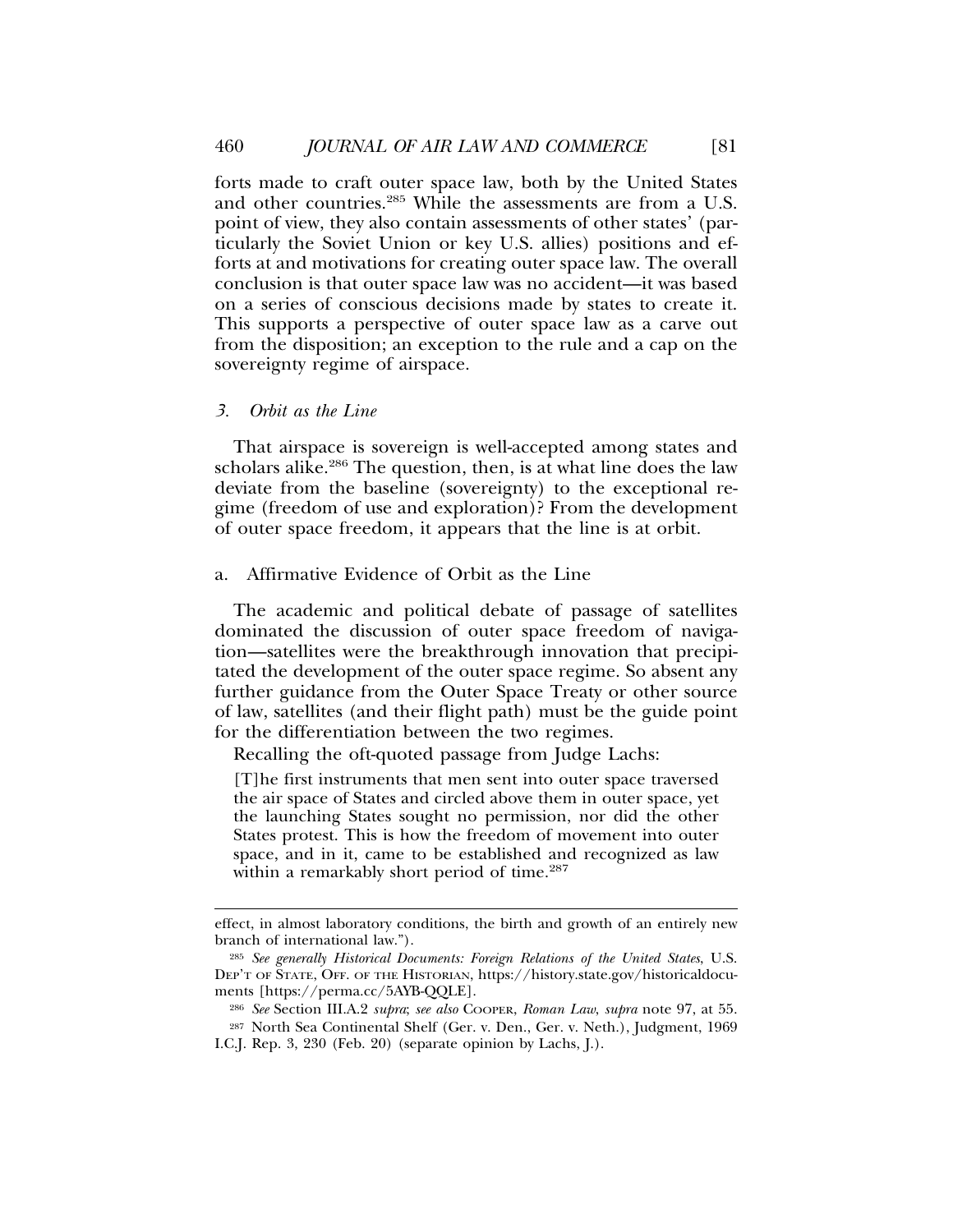He also later stated, "[i]t seemed therefore justified to interpret their acquiescence as consent."288 If sovereignty did not otherwise exist where the orbital activities were taking place, consent or acquiescence would be irrelevant. To use a law of the sea analogy, states do not have to "permit" foreign vessels to operate on the high seas (or even in exclusive economic zones) they are free to do so because the area of operation has been determined to be free. So through this practice of orbit, states recognized that there should be (and, therefore, after no protests, was) freedom of orbit.

Others have a slightly different articulation of the meaning of the lack of protest from states over which Sputnik circled. According to Freeland, "[t]his international (in)action confirmed that this new frontier of human activity did not possess the elements of sovereignty that had already been well[-]established under the international law principles regulating land, sea, and air[ ]space on Earth."289 Under this view, the lack of protest did not carve out a new area or exception to the rule; instead, it revealed that outer space, inherently, was not subject to state sovereignty. This may be a subtle distinction, but it could make a difference in the analysis as to the default regime (and whether they can be regarded along a spectrum or divided by a line). However, even if this view is more accurate, it must be noted that Sputnik only revealed that there is no state sovereignty down to orbit. Below orbit, there was no such revelation of freedom, and the Outer Space Treaty ten years later did nothing to expand on that position. Thus, the analysis ends up in the same place; that is, orbit is the lowest known position of non-sovereignty—be it by its inherent nature or as an accepted exception to the rule.

From a practical perspective, the U.K. Military Space Primer analogizes orbital paths to the law of the sea and international straits passage. By their nature, satellites cannot (reasonably) maneuver out of their path, so they require a passage regime to operate.290 While this is a recent articulation, it was true at the dawn of the space age as well.

<sup>288</sup> LACHS, *supra* note 64, at 126. But Lachs is not entirely clear overall that the passage exception is a deviation from airspace law as opposed to the discovery of a new law. *See id.* at 125 (describing the overflight, without consent or objection, "like 'a path across the common.'"). So the "common" notion could suggest a preexisting *res communis* and not a forged one.

<sup>289</sup> Freeland, *supra* note 22, at 88.

<sup>290</sup> U.K. MINISTRY OF DEFENCE, *supra* note 63, at 2-2.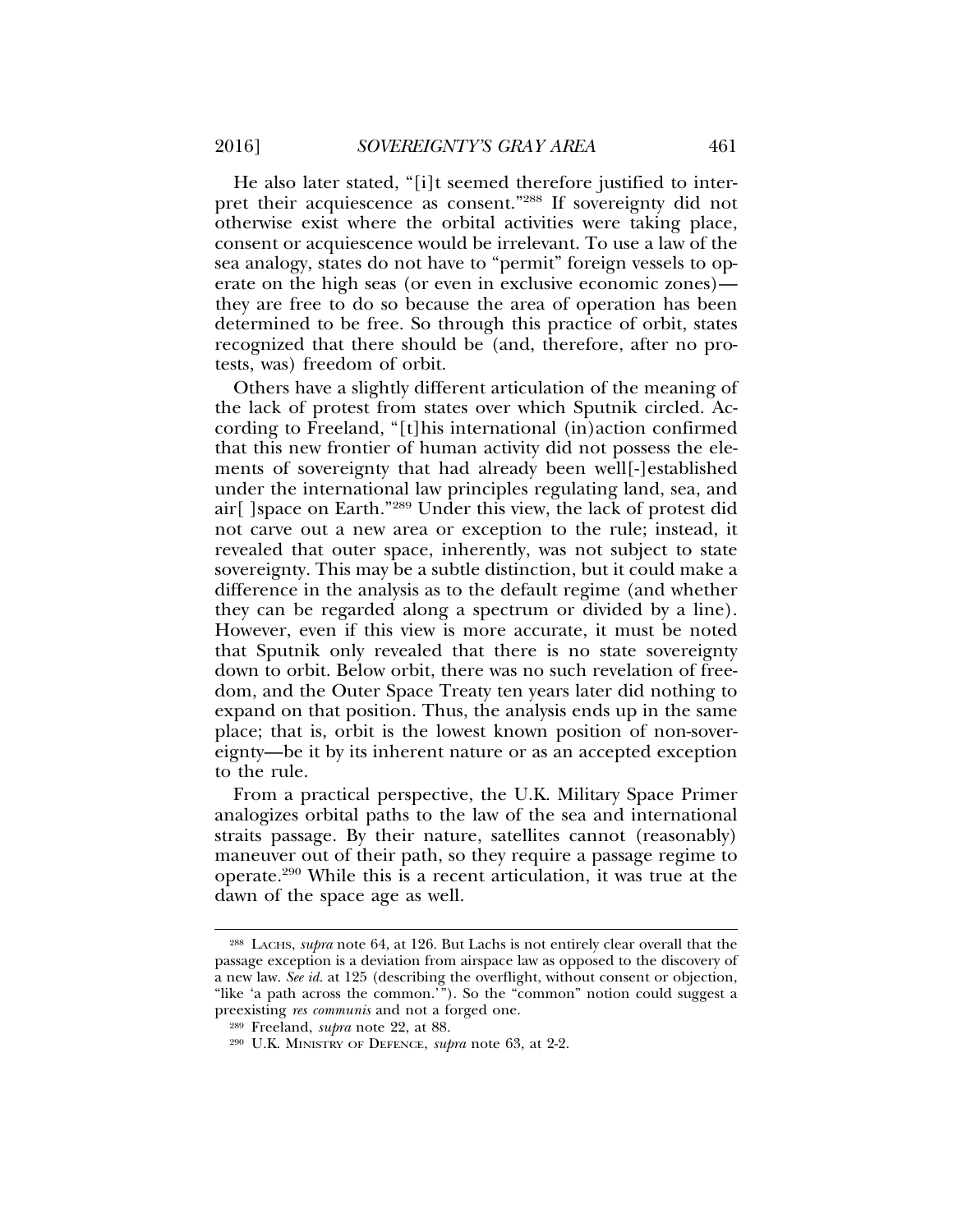Also, it is important that passage (whether considered "innocent" or "transit," to use the law of the sea nomenclature) must be just that: passage.<sup>291</sup> Many articulations of the orbital exception that underlies the outer space regime refer to it as "innocent passage." Under the law of the sea, this would preclude offensive maneuvers as well as espionage and a host of other activities conducted by satellites since the early years of the space age.<sup>292</sup> And it should be recalled that such passage for state craft (such as warships) is unique to the sea entirely—it does not generally apply to aircraft.<sup>293</sup> Even if the regime is construed as more akin to "transit passage," there are still degrees of restrictions.294 And, inherently, there still must be passage (not loitering or operations)—thus, the overflight would be fleeting.

In orbit, states can generally be assured that satellites or orbital vehicles are conducting passive passage; that is, they are generally powered by natural forces and will only last for a short, fleeting period (depending on the size of the subjacent state and the relative speed of the craft). Regardless of whether states endorse the additional activities (remote sensing, communications, etc.) conducted while passing over, it is not controlled flight based on conscious maneuvering of the craft (aside from being placed in orbit initially). Below orbit, however, is a zone of controlled flight and purposeful, active operation. And many of the future aerospace applications contemplated herein would involve more than mere passage. Particularly with regard to state (and especially military) craft, this is a freedom beyond what states accepted with the first overflights, and it was no further defined in the Outer Space Treaty or subsequent agreements.

Aside from just being less offensive to subjacent states, the distinction between passive and controlled flight also makes an important difference in the application of force. Even assuming

<sup>291</sup> *See* UNCLOS, *supra* note 59, art. 18(2) (regarding innocent passage, "Passage shall be continuous and expeditious."); *id.* art. 38(2) ("Transit passage means the exercise . . . of the freedom of navigation and overflight solely for the purpose of continuous and expeditious transit").

<sup>292</sup> *See id.* arts. 18–19; John Oliver, *National Security and the U.N. Convention on the Law of the Sea: U.S. Coast Guard Perspectives*, 15 ILSA J. INT'L & COMP. L. 573, 585 (2009); Su, *supra* note 101, at 376; *see also* Rolph, *supra* note 18, at 160. Rolph addresses whether passage must be navigationally "necessary" to be innocent. In the context of provocative overflights by Russia, and the United States' drive to test territorial boundaries (in the sea), the issue could be ripe for friction in aerospace.

<sup>293</sup> *See* Sections III.A.2 and III.A.3 *supra*.

<sup>294</sup> UNCLOS, *supra* note 59, arts. 38–39.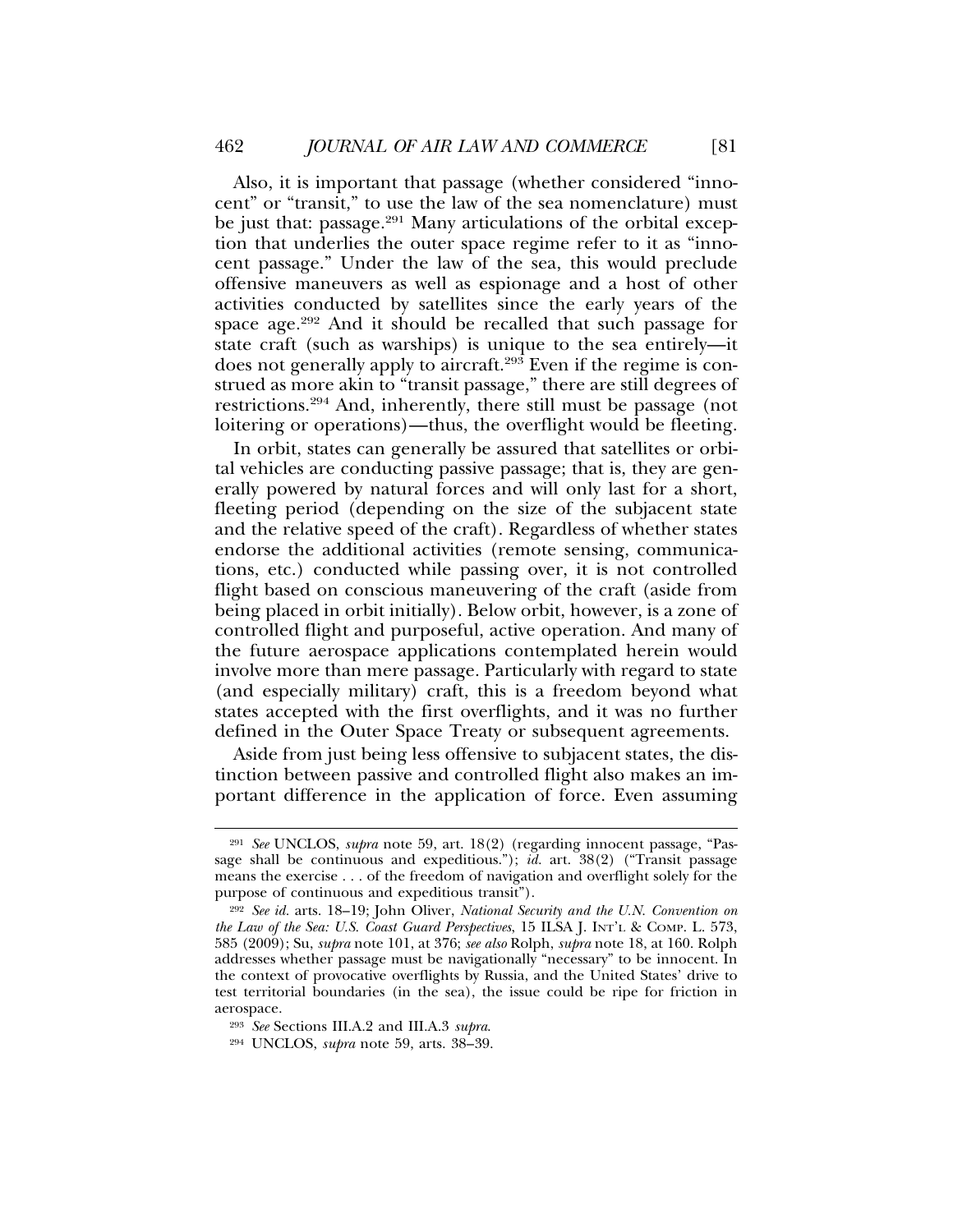that shooting down an encroaching state craft (in sovereign space) would be legal under a targeting (that is, *jus in bello*) analysis in a particular circumstance, a state may have difficulty justifying force against a satellite or mere passage incursion from a *jus ad bellum* perspective (which, of course, must come first in times of peace). While operations in the gray area could constitute a threat or a sustained violation of sovereignty tantamount to force or a threat thereof, $295$  mere fleeting passage is not likely to be reasonably construed as an "armed attack" under Article 51 of the U.N. Charter or as a case where a "necessity of selfdefense is instant, overwhelming, leaving no choice of means, and no moment for deliberation."296 Thus, the distinction between that which is in orbit (creating the orbital line) and that which operates below is of prudential significance.

Finally, it should be noted that it is not just "natural" movement (like orbit) that triggers the peak of sovereign territory. Recall the 1956 balloon incident between the United States and the Soviet Union. There, the high-altitude balloons were set adrift to travel where the winds took them. In this regard, this is like "orbit" in that it is not really a controlled flight; it is at the beck and call of natural forces—winds, physics, and gravity. In some ways, balloons are even more so at the whim of natural forces than orbits (as there are occasional corrections by satellites to ensure maintenance of a particular orbit). But just being subject to nature did not save the balloons from being regarded (and accepted by the silence of the United States) as violating sovereignty. Despite the changes in technology and world politics since this 1956 incident (or the 1960 U-2 shoot-down), practically little has changed in the law. A 2005 U.S. Air Force analysis of high-altitude balloons (operating in near space), as com-

<sup>295</sup> This particularly could be the case from the perspective of a state asserting a preemptive self-defense right. *See* Section II.B.1 *supra*.

<sup>296</sup> *See* Miller, *supra* note 25; *see also* Murphy, *supra* note 22, at 711 (discussing the Caroline incident in the context of anticipatory self-defense). *But see Turkey's Downing of Russian Warplane—What We Know*, *supra* note 46 (even by Turkish accounts, the incursion by two Russian jets resulting in a shoot-down by Turkish forces was at most "2.19 [kilometers] (1.36 miles) and 1.85 [kilometers] (1.15 miles) into Turkey for 17 seconds" over a small peninsula of Turkish sovereignty jutting into Syria.). This may reveal that some states are less inclined toward deference to fleeting passage, at least in the context of heightened concerns (and sensitivity) over respect for borders. *See* Letter from Y. Halit Cevik, *supra* note 47 (noting six prior complaints by Turkey at the U.N. Security Council for violations of its territorial integrity).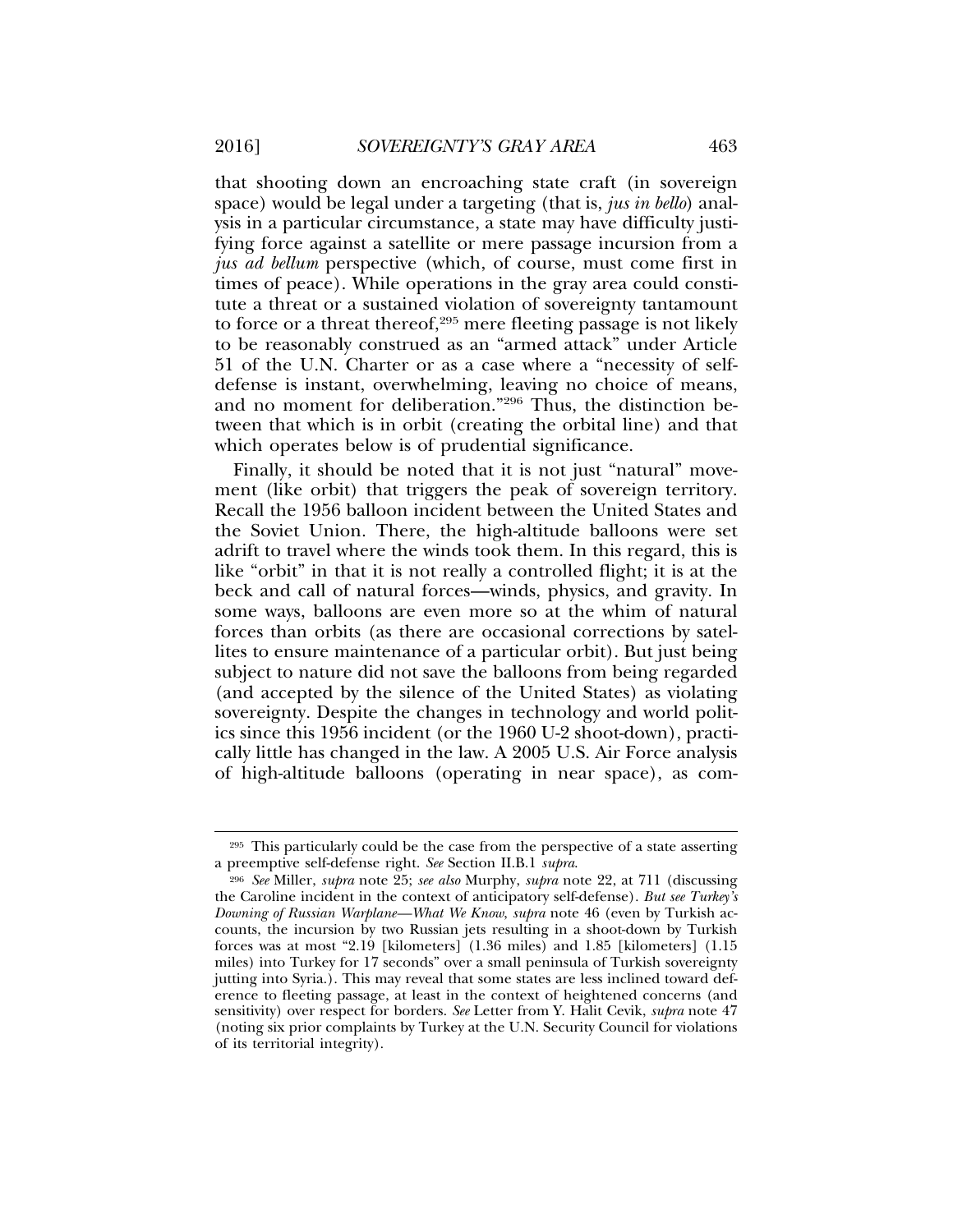pared to satellites, supports the idea of an expansive upward extent of sovereignty, particularly from incursion by military craft:

So, if satellites are so expensive and so nonresponsive and if they are physically unable to provide persistence, why, then, do we buy them at all? The answer today is the same as it has been since the 1950s—freedom of overflight. The importance of freedom of overflight cannot be overemphasized as a positive aspect of orbital operations. Satellites are the only legal means by which overhead ISR can be performed deep inside the territory of sovereign nations during peacetime.<sup>297</sup>

So only when hostilities commence (and the territorial integrity of an enemy belligerent is no longer respected) would nearspace usage be appropriate under this analysis. The 1956 incident and this more recent analysis demonstrate that states are not willing to allow just any high-altitude incursion due to natural paths—the allowance is unique to orbit, making it a distinction in practice; that is, a line.

#### b. The Lack of Contrary Evidence

There is a dearth of evidence to contradict the assertion of orbit as the line of demarcation between airspace and outer space as it pertains to sovereignty. There is no conventional law on point.298 Regarding state practice, there is a similar lack of

<sup>297</sup> Ed Tomme & Sigfred Dahl, *Balloons in Today's Military? An Introduction to the Near-Space Concept*, XIX AIR & SPACE POWER J. 39, 48 (2005).

<sup>298</sup> In fact, a recent attempt at conventional law demonstrates the lack of consensus as to a fixed definition of outer space and actually bolsters the notion of an orbital definition as a more widely acceptable one. The 2008 draft of the Treaty on the Prevention of the Placement of Weapons in Outer Space and the Threat or Use of Force against Outer Space Objects (PPWT), explicitly defined "outer space" as "the space above the Earth in excess of 100 [kilometers] above sea level." Draft Treaty on Prevention of the Placement of Weapons in Outer Space and of the Threat or Use of Force against Outer Space Objects, Feb. 29, 2008, http://www.cfr.org/space/treaty-prevention-placement-weapons-outerspace-threat-use-force-against-outer-space-objects-ppwt/p26678 [https://perma .cc/25MS-99JB] [hereinafter 2008 Draft PPWT]. However, the 2014 draft PPWT removed this provision, or any reference to a specific definition of "outer space." Draft Treaty on the Prevention of the Placement of Weapons in Outer Space, the Threat or Use of Force Against Outer Space Objects, June 10, 2014, http:// reachingcriticalwill.org/images/documents/Disarmament-fora/cd/2014/documents/PPWT2014.pdf [https://perma.cc/G9VX-9BEX] [hereinafter 2014 Draft PPWT]. This omission was made to address "some of the criticism and concerns" with the 2008 version and to make it more widely acceptable. *Id.*; *see* SPACE SECUR-ITY INDEX 2015, at 109 (Anna Jaikaran ed., 2015). Still, in this attempt at making the 2014 PPWT more palatable, it added an orbit-based definition of "placed in outer space" at Article I(c): "a device is considered as 'placed in outer space'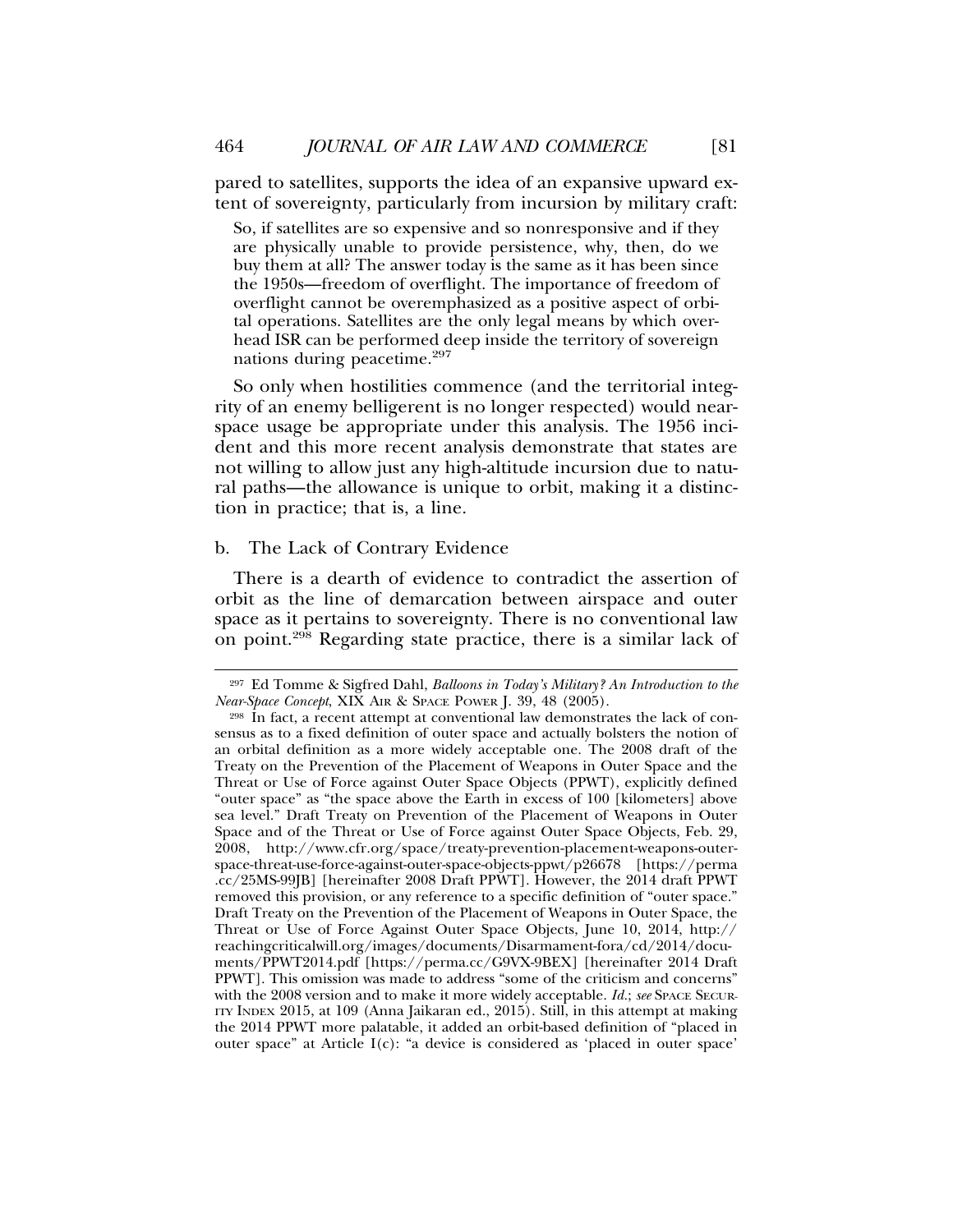activity to contradict the idea that states are entitled to sovereignty up to the point of orbit, both in international pronouncements and in state domestic laws.

Many have argued for a right of passage to and from outer space through airspace. This could form the seeds of a functionalist mode of operation below orbit for outer space craft. According to Lachs, the "right of innocent passage should on principle be attributed to all States without discrimination."299 However, this is still an assertion of what should be versus what is. Instead, it is at best unclear whether transit passage is allowed in airspace to reach outer space.<sup>300</sup>

This is because the matter has not been tested in reality there is no state practice. The United States and European Space Agency launches generally take place in locations that do not require overflight of sovereign territory (just the launching state, or the high seas). Further, discussing Kazakhstan (home of the primary Russian launch site) and in general, Benkö and Plescher stated:

[W]e would like to emphasize that passage through foreign territory for the purpose of *reaching* orbit is not necessary . . . and has never been practi[c]ed without consultation of foreign States potentially affected. As to the passage of *re-entering spacecraft* no current practice is known either in this respect, since the U.S. Space Shuttle, which has been the only operational system for decades, which could have affected passage, does not have to pass through foreign airspace under regular (*non-accident*) conditions. As to the Shuttle's emergency landing sites on foreign territory, agreements have been concluded . . . so that these cases are not relevant for international practice or customary law.<sup>301</sup>

While these are typically state vehicles, making them more offensive from an airspace perspective, the rights of civilian craft remain unclear as well.<sup>302</sup> In the 1990s, Russia passed a law al-

when it orbits the Earth at least once, or follows a section of such an orbit before leaving orbit, or is placed at any location in outer space or on any celestial body other than Earth." 2014 Draft PPWT, *supra*, art. I.

<sup>299</sup> LACHS, *supra* note 64, at 57.

<sup>300</sup> Stephan Hobe, *Airspace*, *in* MAX PLANCK ENCYCLOPEDIA OF PUBLIC INTERNA-TIONAL LAW 20 (2008), http://opil.ouplaw.com/view/10.1093/law:epil/9780199 231690/law-9780199231690-e1138 [https://perma.cc/3EA3-3XKH].

<sup>301</sup> BENKO¨ & PLESCHER, *supra* note 5, at 34 (emphasis in original).

<sup>302</sup> For instance, the Google Loon project, a commercial endeavor to provide high-altitude balloon-based internet service, is seeking clearances and approvals from states to operate at around 20 kilometers (12 miles). *See What is Project Loon*, *supra* note 10; Zacks Equity Res., *Google's Project Loon to Beam 3G Across Sri Lanka?*,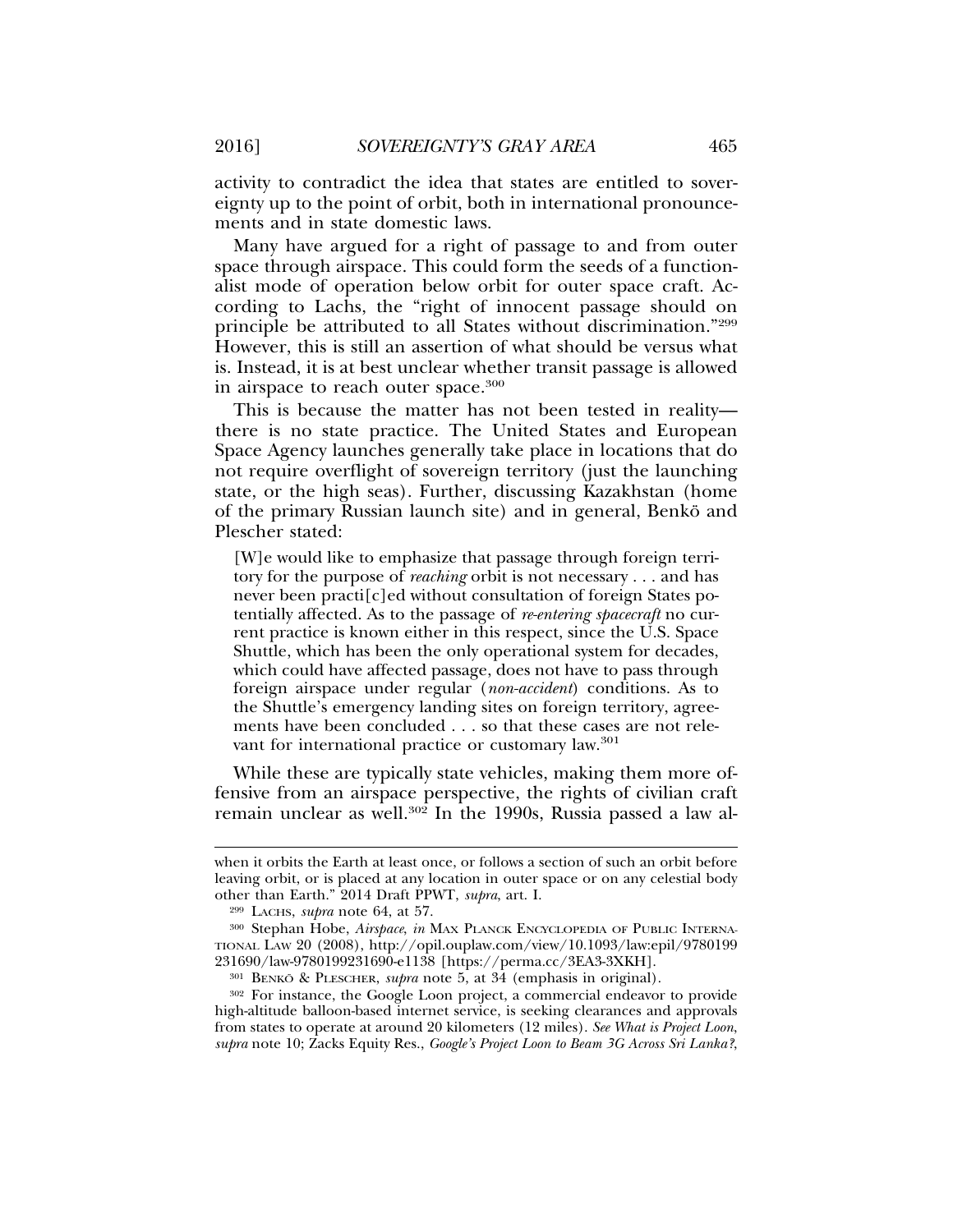lowing for a foreign craft to "execute a single inoffensive flight through the airspace of the Russian Federation for the purpose of" reaching or returning from outer space.303 However, if Russia is empowered to limit it to one such flight, that is a clear indicator that they retain sovereignty over the zone vis-a-vis such ` space-bound craft in subsequent flights. As such, it is a one-time exception that further proves the rule. So, overall, there has been no practice from which a customary norm either lowering the spatial ceiling on sovereignty or creating a functionalist exception thereto could have emerged.

Similarly, there is little in the way of consistency of state positions to demonstrate an *inchoate opinio juris* (which may be an indicator of how states will or would act to formulate a custom of international law). This is best demonstrated by the COPUOS questionnaires on the matter and the responses thereto.<sup>304</sup> For delimitation in general, states were asked:

(i) Does your Government consider it necessary to define outer space and/or to delimit airspace and outer space, given the current level of space and aviation activities and technological development in space and aviation technologies?

(ii) Does your Government consider another approach to solving this issue?

(iii) Does your Government give consideration to the possibility of defining a lower limit of outer space and/or an upper limit of airspace, recognizing at the same time the possibility of enacting special international or national legislation relating to a mission carried out by an object in both airspace and outer space?<sup>305</sup>

Regarding the "possible legal issues with regard to aerospace objects," states were asked:

Question 1. Can an aerospace object be defined as an object which is capable both of travelling through outer space and of

<sup>305</sup> Comm. on the Peaceful Uses of Outer Space, Rep. of the Legal Subcomm. on Its Fifty-Third Session, U.N. Doc. A/AC.105/1067, at 40 (2014), http://www .unoosa.org/pdf/reports/ac105/AC105\_1067E.pdf [https://perma.cc/Q7M7- VP68].

YAHOO! FIN. (July 31, 2015) http://finance.yahoo.com/news/googles-projectloon-beam-3g-195207177.html [https://perma.cc/9WYX-543D].

<sup>303</sup> BENKO¨ & PLESCHER, *supra* note 5, at 33–34; LYALL & LARSEN, *supra* note 174, at 172–73, n.82.

<sup>304</sup> The COPUOS Legal Subcommittee (LSC) posts responses to its state questionnaires on delimitation, aerospace vehicles, and other matters online, on a rolling basis, generally grouped as responses are presented. *See generally Legal Subcommittee: 2015, Session Documents*, U.N. OFF. FOR OUTER SPACE AFFS., http://www .unoosa.org/oosa/en/ourwork/copuos/lsc/2015/index.html [https://perma .cc/PX7V-Z9TC].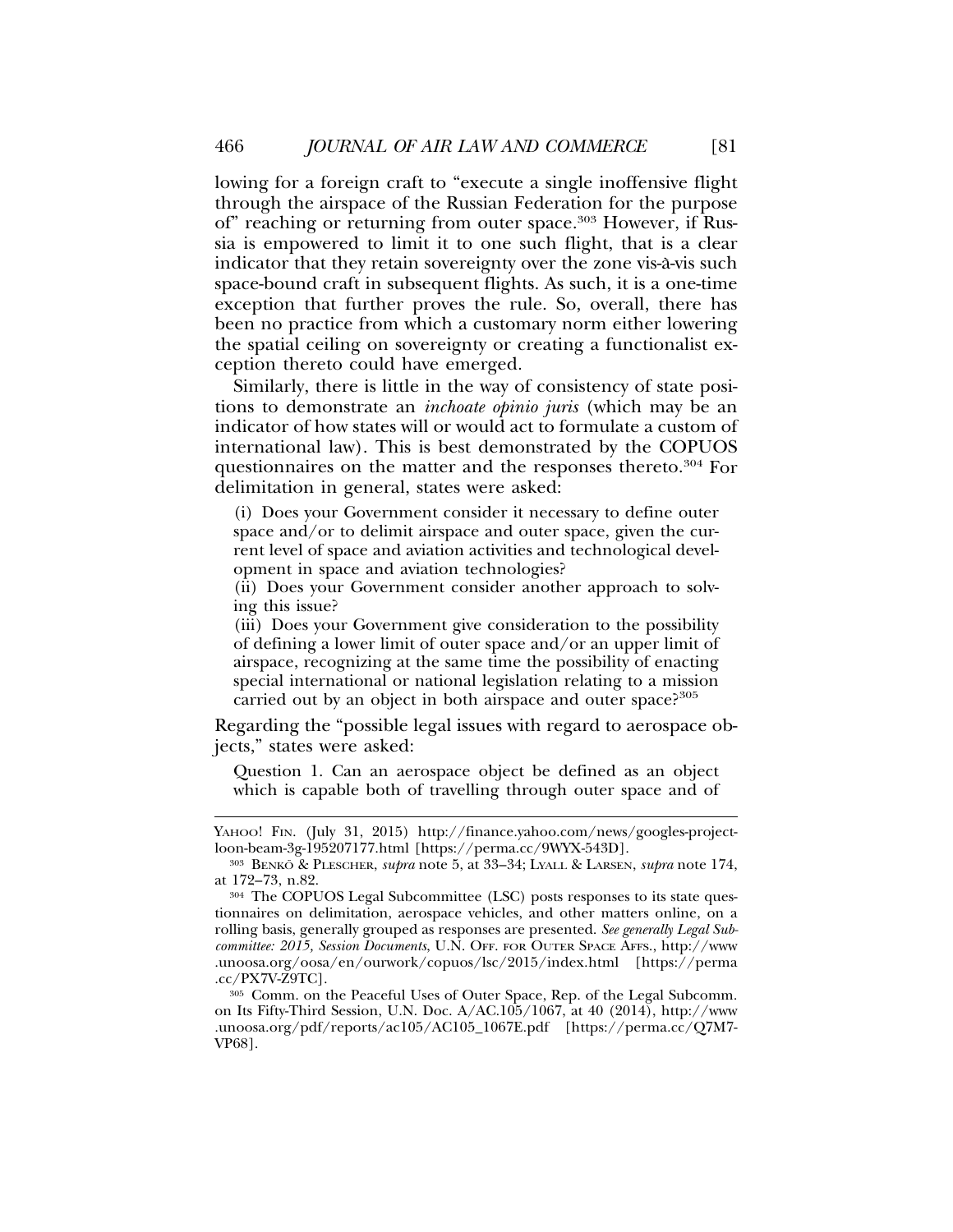using its aerodynamic properties to remain in airspace for a certain period of time?

Question 2. Does the regime applicable to the flight of aerospace objects differ according to whether it is located in airspace or outer space?

Question 3. Are there special procedures for aerospace objects, considering the diversity of their functional characteristics, the aerodynamic properties and space technologies used and their design features, or should a single or unified regime be developed for such objects?

Question 4. Are aerospace objects while in airspace considered as aircraft, and while in outer space as spacecraft, with all the legal consequences that follow therefrom, or does either air law or space law prevail during the flight of an aerospace craft, depending on the destination of such a flight?

Question 5. Are the take-off and landing phases specially distinguished in the regime for an aerospace object as involving a different degree of regulation from entry into airspace from outer space orbit and subsequent return to that orbit?

Question 6. Are the norms of national and international air law applicable to an aerospace object of one State while it is in the airspace of another State?

Question 7. Are there precedents with respect to the passage of aerospace objects during take-off and/or re-entry into the Earth's atmosphere, and does customary international law exist with respect to such passage?

Question 8. Are there any national and/or international legal norms with respect to the passage of aerospace objects during take-off and/or re-entry into the Earth's atmosphere?

Question 9. Are the rules concerning the registration of objects launched into outer space applicable to aerospace objects?

Question 10. What are the differences between the legal regimes of airspace and outer space?<sup>306</sup>

<sup>306</sup> Comm. on the Peaceful Uses of Outer Space, Analytical Summary of the Replies to the Questionnaire on Possible Legal Issues with Regard to Aerospace Objects of the Legal Subcomm. on Its Forty-Sixth Session, U.N. Doc. A/AC.105/  $C.2/L.249/Add.2$  (2007), http://www.unoosa.org/pdf/limited/c2/AC105\_C2\_ L249Add2E.pdf [https://perma.cc/CT3E-423S]. Similarly, regarding suborbital flights and their effects, states were asked:

<sup>(</sup>i) Is there a relationship between suborbital flights for scientific missions and/or for human transportation and the definition and delimitation of outer space?

<sup>(</sup>ii) Will the legal definition of suborbital flights for scientific missions and/or for human transportation be practically useful for States and other actors with regard to space activities?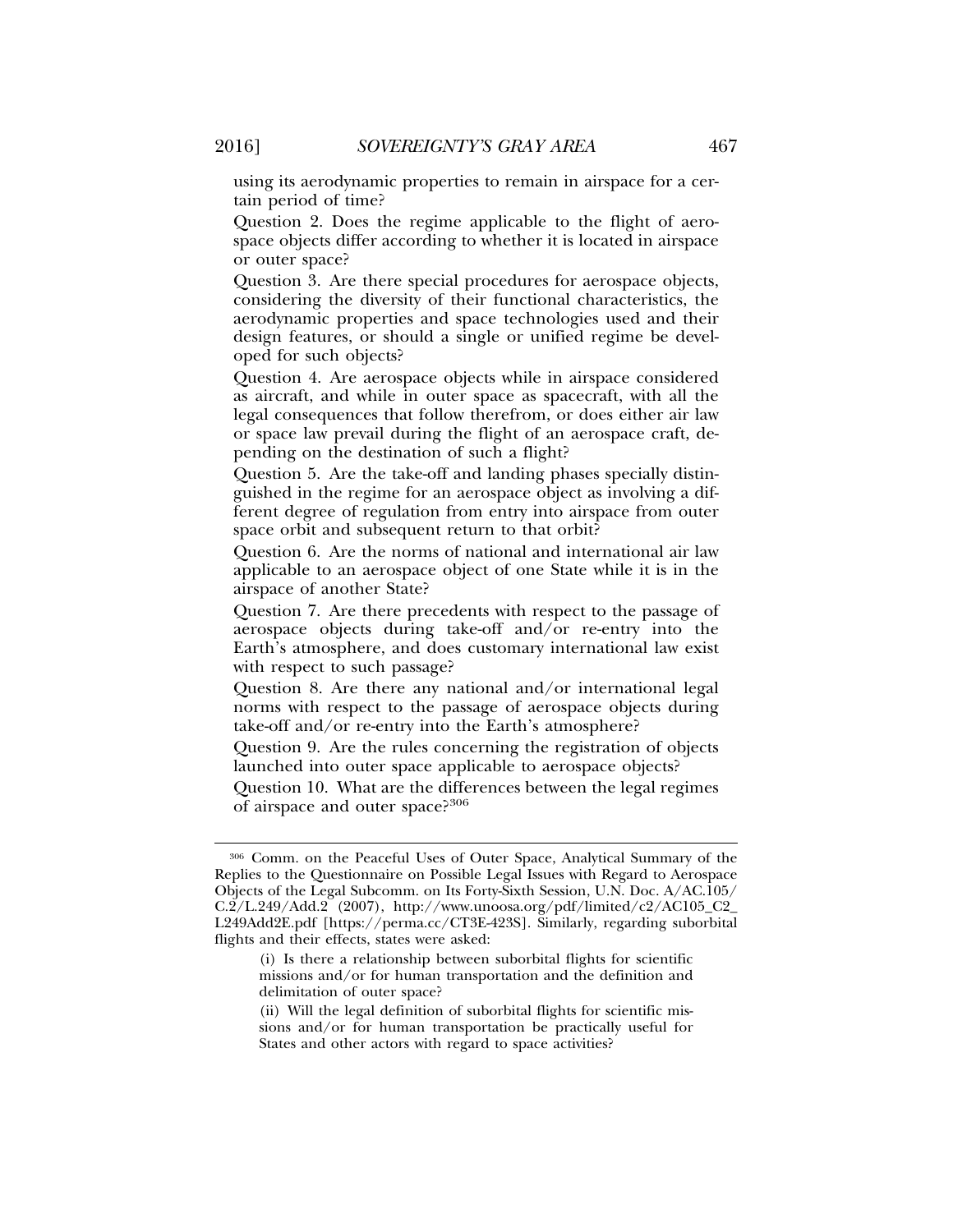A survey of state responses to each of these questionnaires reveals that states accept the distinction of airspace and outer space and the importance of respect for sovereignty, but it also shows a great lack of consistency in substantive answers to the question of the international law with regard to delimitation.<sup>307</sup> With the wide-ranging responses, the only real consensus reached in each report on delimitation and aerospace vehicles was that the COPUOS would continue to address the issues.

State responses regarding domestic laws defining outer space are equally unavailing as to state consistency.<sup>308</sup> The U.N. Office for Outer Space Affairs (UNOOSA) posts relevant legislation online; however, only twenty-two states provide national legislation at all, and few of those elect to define or delimit the meaning or scope of "outer space."309 One oft-cited domestic determination of "outer space" comes from Australia, which in various definitions of terms for its Space Activities Act of 1998 refers to 100 kilometers as a line of demarcation.<sup>310</sup> But Australia explicitly denied that this was a definition of "outer space" and asserted that there is no international law as to delimitation; instead, the Space Activities Act is said to be designed merely to provide the intended scope of domestic regulation (without ex-

Comm. on the Peaceful Uses of Outer Space, Rep. of the Legal Subcomm. on Its Fifty-First Session, U.N. Doc. A/AC.105/1003, at 35 (2012), http://www.unoosa .org/pdf/reports/ac105/AC105\_1003E.pdf [https://perma.cc/RM5U-HT2W].

<sup>307</sup> *See* Su, *supra* note 101, at 371 (discussing lack of consensus in COPUOS on innocent passage of aerospace vehicles); *see also* BENKO¨ & PLESCHER, *supra* note 5; KAYSER, *supra* note 171, at 45 n.97.

<sup>308</sup> *See* Su, *supra* note 101, at 361–63.

<sup>309</sup> *Space Law: National Space Law Database*, U.N. OFF. FOR OUTER SPACE AFFS., http://www.unoosa.org/oosa/en/ourwork/spacelaw/nationalspacelaw/index .html [https://perma.cc/EV5N-SWZM].

<sup>310</sup> *Space Activities Act 1998* (Cth) pt 2 sch 8 (Austl.), https://www.comlaw .gov.au/Details/C2013C00462 [https://perma.cc/5F29-P95L] (using above 100 kilometers as the threshold for space in definitions of "launch," "launch vehicle," "return," and "space object"). Similarly, European Union Regulation No. 388/ 2012, in the context of export controls, defined "space-qualified" products as those "designed, manufactured and tested to meet the special electrical, mechanical or environmental requirements for use in the launch and deployment of satellites or high-altitude flight systems operating at altitudes of 100 km or higher." Council Regulation 388/2012, 2012 O.J. (L 129) 31 (EC); *see* Comm. on the Peaceful Uses of Outer Space, *supra* note 305, at 39.

<sup>(</sup>iii) How will the legal definition of suborbital flights for scientific missions and/or for human transportation impact the progressive development of space law?

<sup>(</sup>iv) Please propose other questions to be considered in the framework of the legal definition of suborbital flights for scientific missions and/or for human transportation.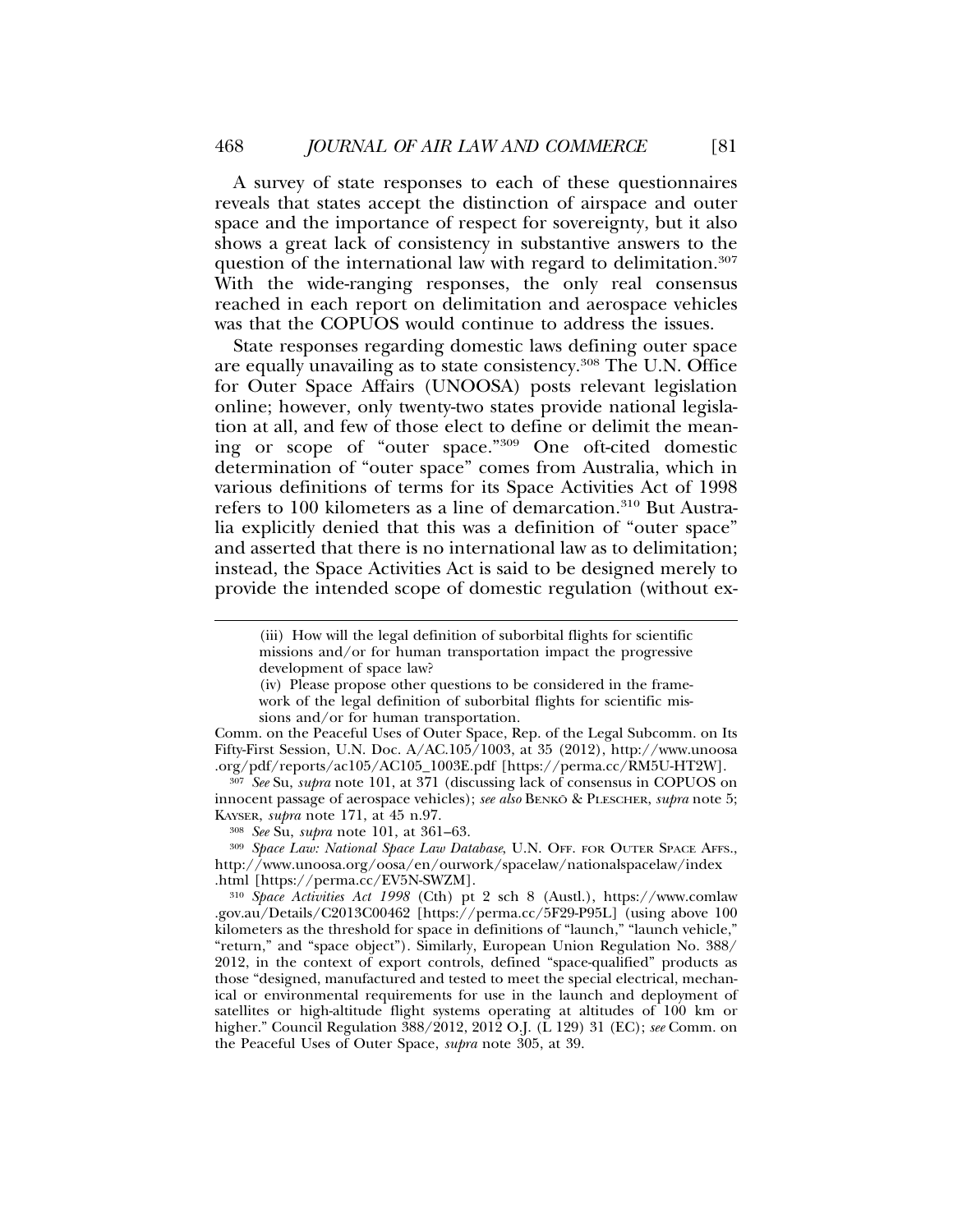ternal effect).<sup>311</sup> Other states, such as South Africa<sup>312</sup> and Belgium,<sup>313</sup> focus on orbit as the trigger for outer space and outer space activities. However, while these domestic assertions bolster the validity of orbit as the line (as offered as a default, or "safe," position here), there are simply too few for them, alone, to provide evidence of an emerging norm.

Though only signed by eight states, the Declaration of the First Meeting of Equatorial Countries of 1976 (Bogota Declaration) presents an interesting potential counterpoint to the idea that orbit is the line as a matter of *opinio juris*. 314 The assertion of sovereignty at such a high altitude may seem odd at first, especially in the context of what is settled in the delimitation debate. But the Bogota Declaration actually reveals a kernel of difficulty in the orbital-based analysis of the system. GEO is definitely an orbit by any scientific definition. But, it is unlike an orbit in a sovereignty context. That is, a satellite moving in a geostationary orbit (a GEO with zero eccentricity along the equator) appears to be stationary vis-a-vis a particular point on Earth because the ` speed of orbit matches the relative rotational speed of the Earth along its axis.315 In effect, it seems like an object at any other altitude that is able to loiter in a given position. $316$  This flies contrary to the disposition of orbits that steered the acceptance of

<sup>311</sup> U.N. Secretariat, National Legislation and Practice Relating to Definition and Delimitation of Outer Space, Note by the Secretariat, para. 2, Comm. on the Peaceful Uses of Outer Space, U.N. Doc. A/AC.105/865/Add.1 (Mar. 20, 2006), http://www.unoosa.org/pdf/reports/ac105/AC105\_865Add1E.pdf [https://per ma.cc/2SMC-UT7F] ("There is no definition of 'outer space' in domestic Australian law and Australia recognizes that there is no internationally accepted definition or delimitation of the term . . . ."); *id.* para. 6. ("The 100-[kilometer] altitude represents a practical clarification of where the Act applies. The 100-[kilometer] altitude was not an attempt on Australia's part to define or delimit 'outer space.'").

<sup>312</sup> Space Affairs Act of 1993 art. 1 (S. Afr.) ("'outer space' means the space above the surface of the earth from a height at which it is in practice possible to operate an object in an orbit around the earth").

<sup>313</sup> Loi relative aux activités de lancement, d'opération de vol ou de guidage d'objets spatiaux [Law on the Activities of Launching, Flight Operations or Guidance of Space Objects] of Sept. 17, 2005, MONITEUR BELGE [M.B.] [Official Gazette of Belgium], Mar. 19, 2008, 19520, http://www.belspo.be/belspo/space/ doc/beLaw/Loi\_en.pdf [https://perma.cc/FGB5-8NWV] (Article 3 states that "'space object' means, . . . any object launched or intended to be launched, on an orbital trajectory around the Earth or to a destination beyond the earth orbit").

<sup>314</sup> *See* Bogota Declaration, *supra* note 141.

<sup>315</sup> *See Basics of Space Flight Section I, Chapter 5: Planetary Orbits*, NASA, http://

www2.jpl.nasa.gov/basics/bsf5-1.php [https://perma.cc/35JM-EETK].

<sup>316</sup> *See* Pelton, *Geosynchronous*, *supra* note 10.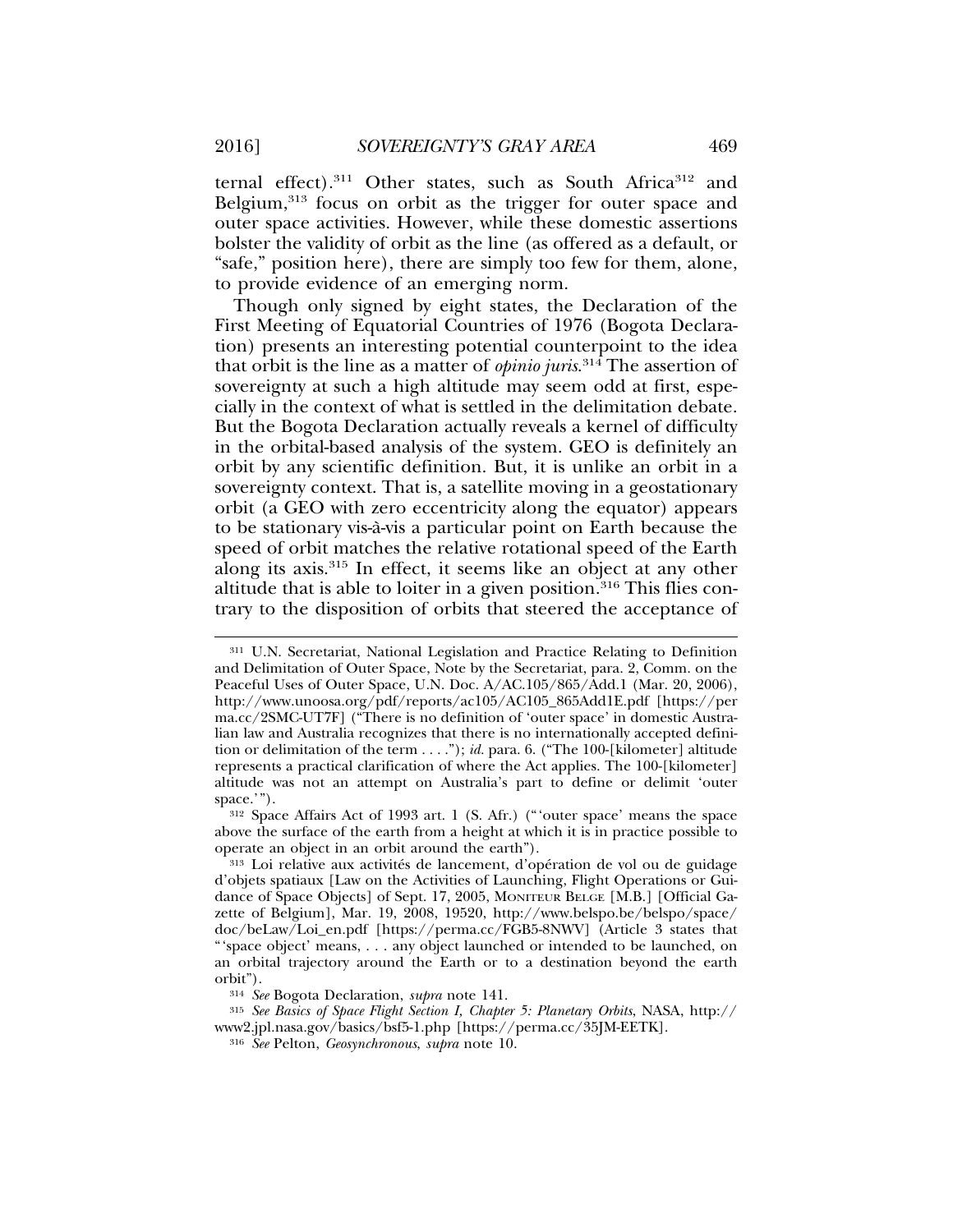the orbital exception to sovereignty, namely the inevitability of their crossing borders by their nature. From an upward projection of state borders, a satellite in GEO would not appear to be crossing any horizontal boundaries in its flight. Based on this "link" to an equatorial point on Earth, the eight equatorial states declared GEO as part of their territory and not outer space.<sup>317</sup>

The Bogota Declaration supports the notion that state sovereignty could, in theory and absent contrary agreement, extend fairly deep into outer space, a major premise of this work. But it also undermines the notion that states have actually conceded claims of sovereignty at orbit. If this was a dominant view of states, it would be problematic for the argument. However, the assertion of the Bogota Declaration has been rejected by most all other states, so it does not form any contrary or clear law.318 Also, even if accepted, its premise is not controlling on the gray area discussion here—geographically, it falls well within the settled area of outer space law, so its application would not illuminate a line between air and space so much as undermine the entire outer space regime in general. And that is beyond the intended argument made here.

#### *4. Conclusion: Orbit is the Division Point*

Overall, orbital passage is the exception to the rule of sovereignty; it is the starting point for the new regime, which allows free movement above sovereign airspace. In the absence of clear rules or modifications to the baseline regime of sovereignty, airspace law should be assumed as the governing law. There is no known, clear exception for loitering or operating in upper airspace. The U.S. Space Shuttle sought permission; Google Loon is seeking permission; and the U.S. Air Force near-space balloon program is awaiting a time when sovereignty is not respected. Along these lines, emerging aerospace vehicles should seek permission to operate.

<sup>317</sup> Bogota Declaration, *supra* note 141 ("Equatorial countries declare that the geostationary synchronous orbit is a physical fact linked to the reality of our planet because its existence depends exclusively on its relation to gravitational phenomena generated by the earth, and that is why it must not be considered part of the outer space. Therefore, the segments of geostationary synchronous orbit are part of the territory over which Equatorial states exercise their national sovereignty.").

<sup>318</sup> *See* CHENG, STUDIES, *supra* note 62, at 455; Oduntan, *supra* note 139, at 76; Section III.B.1 *supra*.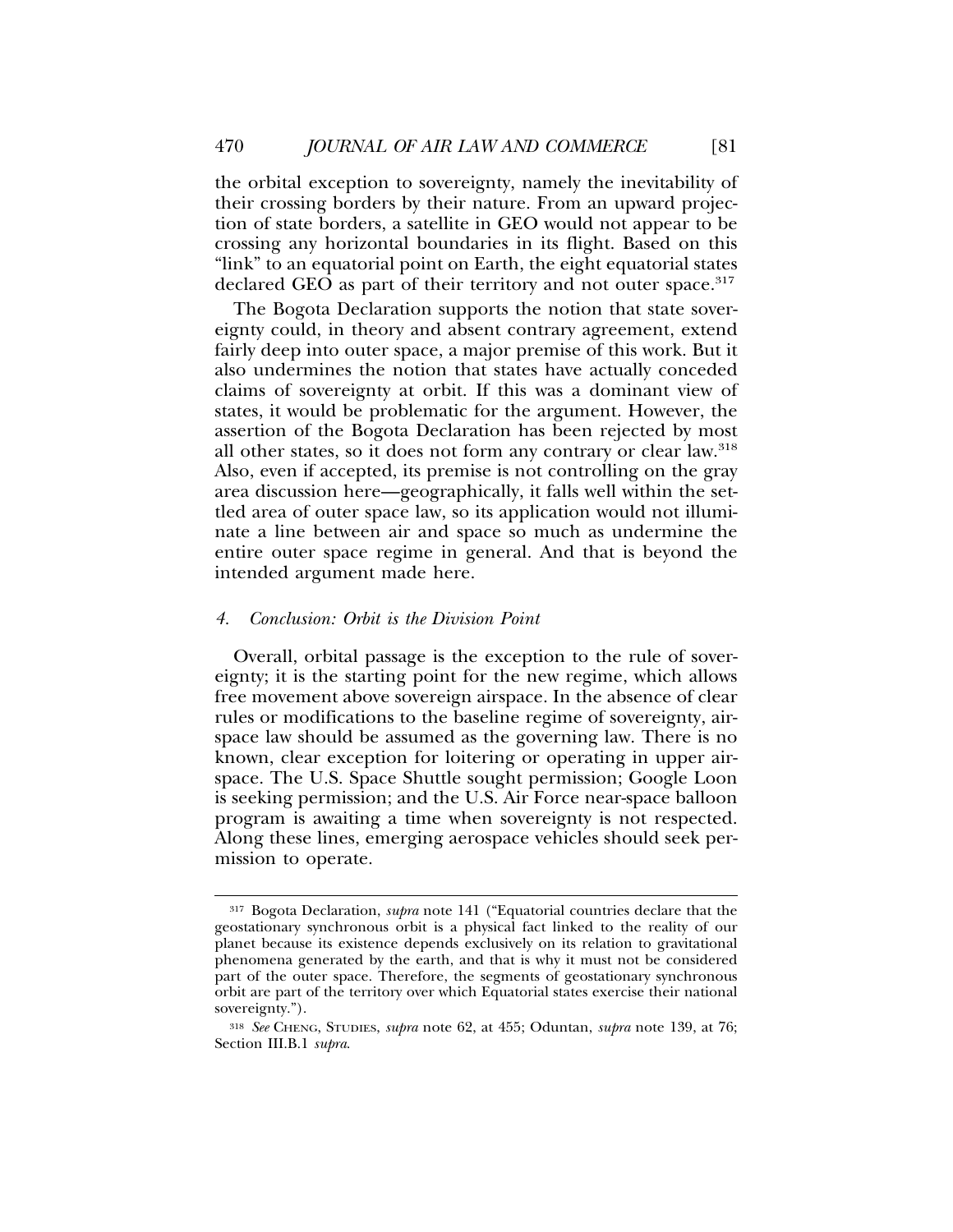## D. COMMENSURABILITY AND THE SECURITY SPECTRUM

Despite the argument above, it is possible that there simply is not a positivist solution to the problem; perhaps there is no line between air and space—both regimes coexist in aerospace and both must be respected. The domains could be incommensurable—that is, they cannot be compared and may both exist at the same time in the same zone of operations. Thus, there would be no clear solution for states considering the use of force to defend sovereign territory (absent creating a *sui generis* regime that contains a solution).

While this may be a legal possibility, it poses grave practical challenges. For the reasons discussed previously as to why sovereignty matters and the potential stakes of territorial overflight by state vehicles, states require clarity on which law applies. In the mind of a decision maker with a binary choice (attack or not attack), there must be a definitive answer—either an overflight is or is not a violation of sovereignty; it cannot be both legal and illegal at the same time.<sup>319</sup>

This section explores a commensurability argument for the delimitation of airspace and outer space, employing state security as the common metric by which the regimes are measured and integrated for assessment. This security interest is evident around the operation and applications of satellites and their orbit; so as with the above analysis, orbit is the pivot point in the security nexus between air and space. Anything below orbit is a potential threat, and free operation is contrary to security interests. Anything in or above orbit could be a threat, but states determined that for security, anything operating there is better off as free. Essentially, this commensurability continuum examines the means and the ends to state goals in airspace and outer space: security is the end, and the regime in a particular area is the means.

This section first discusses commensurability in general and how its use here is an analytical method. Then it explores how law and politics intersect to create legal regimes that affect na-

<sup>319</sup> Certainly, one could argue that—if both regimes applied at the same time—the proper answer would be not to use force if there was question as to the actual nature of a threat or incursion; the laws of war should be read to presume that force is not appropriate in the absence of a clear armed attack or threat that is "instant, overwhelming, leaving no choice of means, and no moment for deliberation." Miller, *supra* note 25. However, the counter to this is the argument articulated above—that in the absence of clarity as to the one ruling regime, the default position is one of state sovereignty.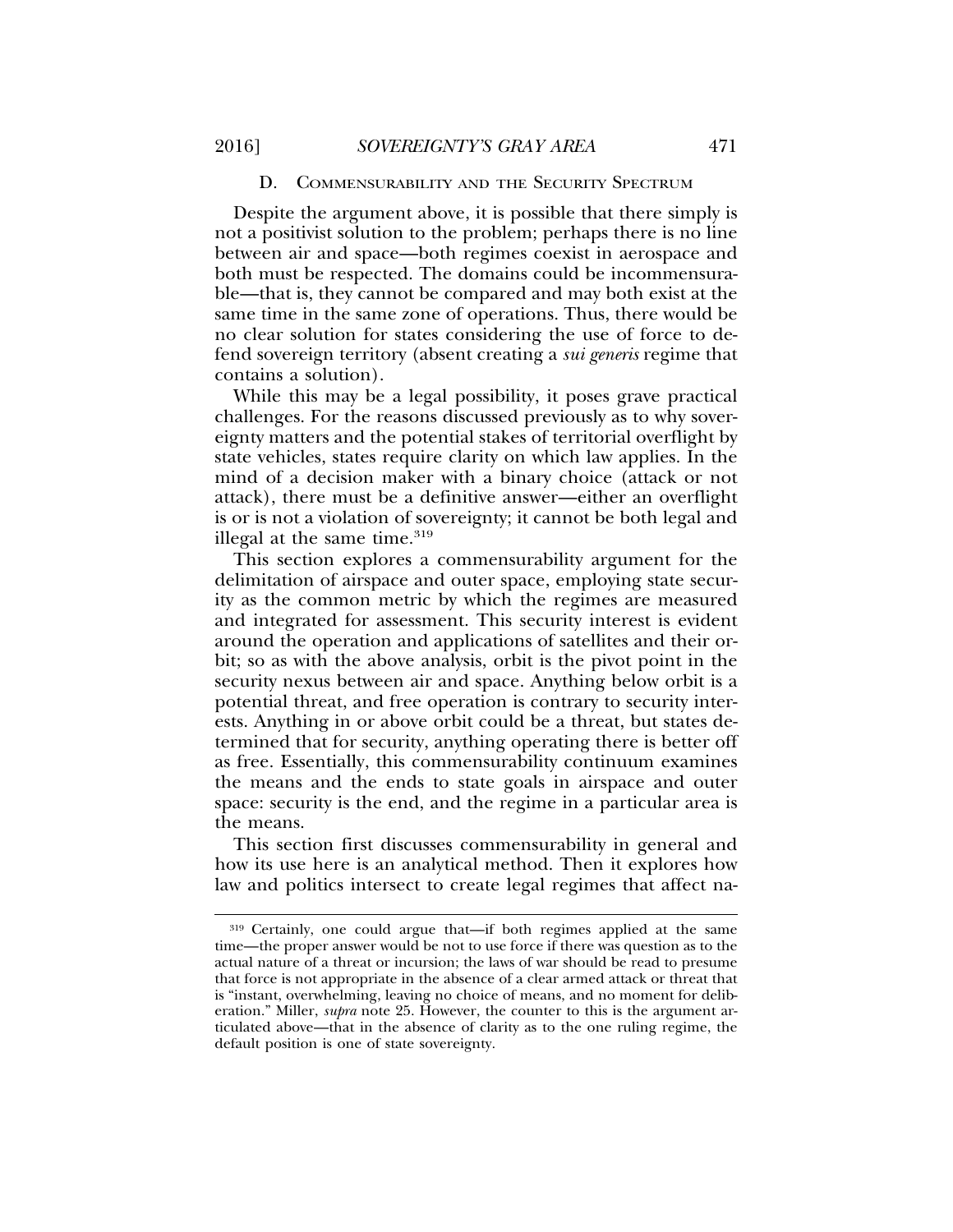tional interests (here, security). Then it establishes the prominence of the security interest in the development of both air and space law. From there, it compares the two regimes to reveal that the break in the security interest (and hence the break in the legal order in the regimes) falls at orbit. As such, orbit should be considered the effective line between airspace and outer space.

#### *1. Commensurability as an Analytical Method*

Two items are incommensurable when they cannot be assessed under a common metric.<sup>320</sup> If two notions are incommensurable, "you cannot conclude anything about their respective merits" and you cannot make a normative judgement as to which is preferable or better. $321$  As such, commensurability can provide the normative guidance on an issue that the strict positivist approach explained above may not. However, if the regimes cannot be valued properly, it may suggest that they actually coexist along separate metrics in the same place. That is, the gray area between air and space is so because it is both black and white at the same time.

This work could be viewed as an improper analysis of commensurability—it assumes that there is a conventional (not an incommensurable) answer. In particular, it assumes that there is a line between airspace and outer space to provide greater explanation of where that line is.322 This is fair critique, which the author will not dispute. Indeed, the commensurability concept is used as a tool to find harmony in the seemingly disparate (or incompatible) regimes.<sup>323</sup>

<sup>320</sup> Ruth Chang, *Value Incomparability and Incommensurability*, *in* THE OXFORD HANDBOOK OF VALUE THEORY 205, 206 (2015) ("If two values cannot be measured by a cardinal unit, they are incommensurable"); Cass Sunstein, *Incommensurability and Valuation in Law*, 92 MICH. L. REV. 779, 796 (1994) ("Incommensurability occurs when the relevant goods cannot be aligned along a single metric without doing violence to our considered judgments about how these goods are best characterized.").

<sup>321</sup> H. PATRICK GLENN, LEGAL TRADITIONS OF THE WORLD: SUSTAINABLE DIVER-SITY IN LAW 46 (5th ed. 2014).

<sup>322</sup> This dichotomy (this or that) is what Glenn refers to as "bivalent thought," or an issue that "involves an initial dichotomy or bivalence but is univalent in the end result." *Id.* at 368. While he critiques this type of thought, he also notes that it "is behind much of the construction of the western world (and is ferociously defended)." *Id.* at 370.

<sup>323</sup> *But see* Sunstein, *supra* note 320, at 803–04, 860 (warning against oversimplification of the metric or the ends of the valuation). Also, as Endicott warns, "[i]dentifying a single criterion does not eliminate incommensurability if the ap-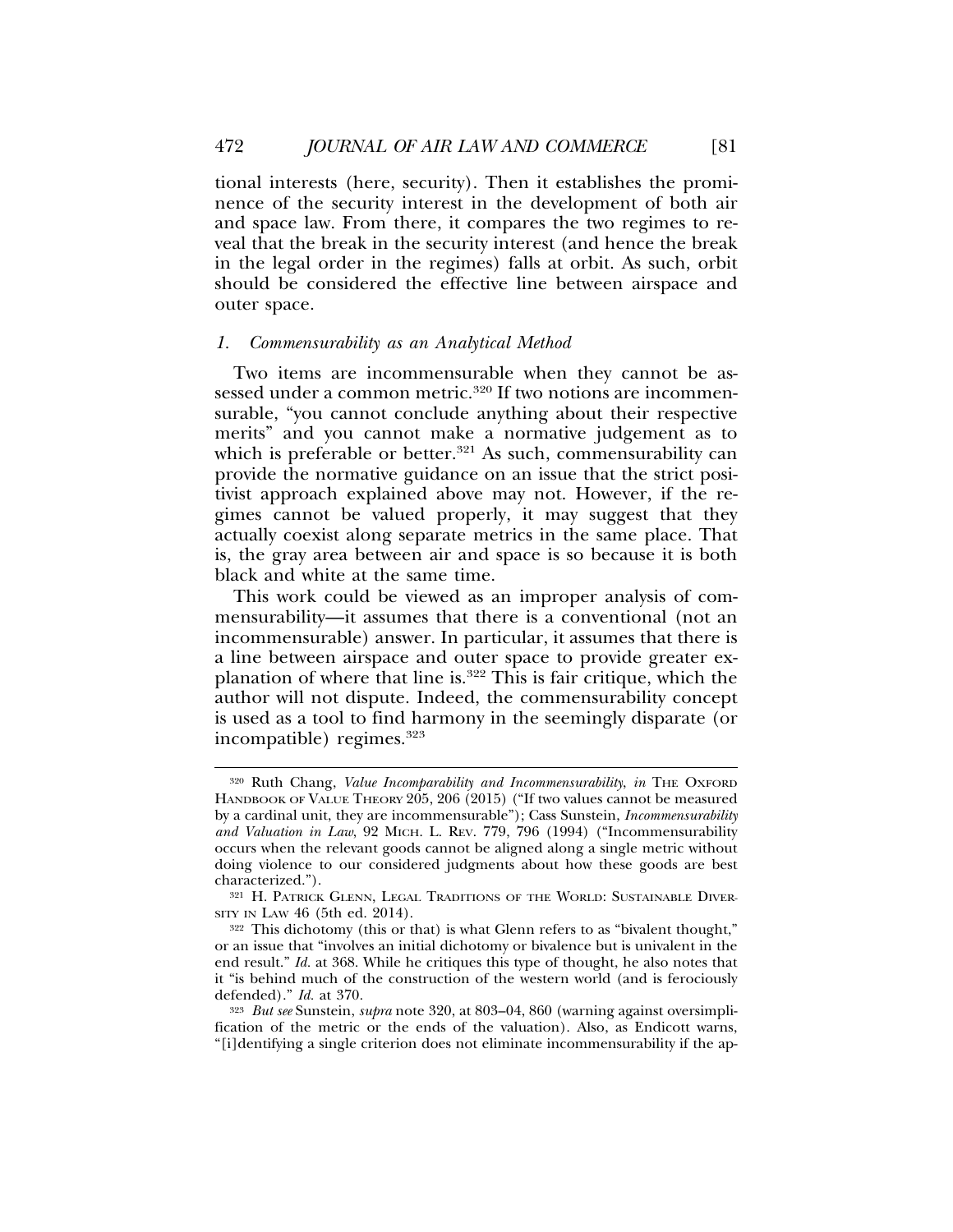However, two points are relevant. First, as discussed below, an argument can be made that the regimes are indeed actually commensurable (that is, the assumption is valid). When two values are commensurable, the analysis provides guidance as to the normative framework for that compatible end. Second, even if some may find that they are incommensurable in a legal laboratory, practical concerns dictate that there be some fairly clear delimitation between airspace and outer space. That is because in the context of the use of force and establishing sovereignty, states (and operational or tactical level actors) need some degree of certainty as to what actions are appropriate or authorized.324 Simply put, having no answer is not adequate. Sunstein and Endicott accept this practical consideration in their expressions of incommensurability and its uses. Even if two values are incommensurable, a decision maker must step in to reconcile them.325 In so doing, that decision maker can use a balance of competing values that best suits the people for whom he or she is deciding.326 So whether the airspace and outer space regimes are commensurable, the analysis will provide guidance as to how they should interrelate.

In this context it is useful to assume that the two regimes are commensurable as the idea that they were formed with a unifying purpose may shed light on where the divergence between notions of sovereignty and state versus civil craft may lie. In assessing the interaction and interpretation between a regime of *lex specialis* and general law, or among potentially applicable *leges speciales*, the ILC concluded: "The principle of harmonization. It is a generally accepted principle that when several norms bear on a single issue they should, to the extent possible, be interpreted so as to give rise to a single set of compatible obliga-

<sup>325</sup> Endicott, *supra* note 323, at 324–25 (discussing how judges must make decisions between incommensurable values and how that is part of the rule of law and not a departure therefrom); Sunstein, *supra* note 320, at 857.

<sup>326</sup> Sunstein, *supra* note 320, at 857 ("choice among incommensurables is an act of interpretation, one that involves a dimension of fidelity to the past, but that is also constructive.").

plication of the criterion depends on considerations that are themselves incommensurable." Timothy Endicott, *Proportionality and Incommensurability*, *in* PROPORTIONALITY AND THE RULE OF LAW: RIGHTS, JUSTIFICATION, REASONING 311–342, 318 (Grant Huscroft et. al., eds., 2014).

<sup>324</sup> *See* Section III.C *supra*. Of course, while "ground level" individuals merely execute policy, their rules of engagement and authorizations for the use of force will be governed by state-level determinations as to the status of the law of delimitation. But the importance of not just the policy but also how it is executed should not be overlooked.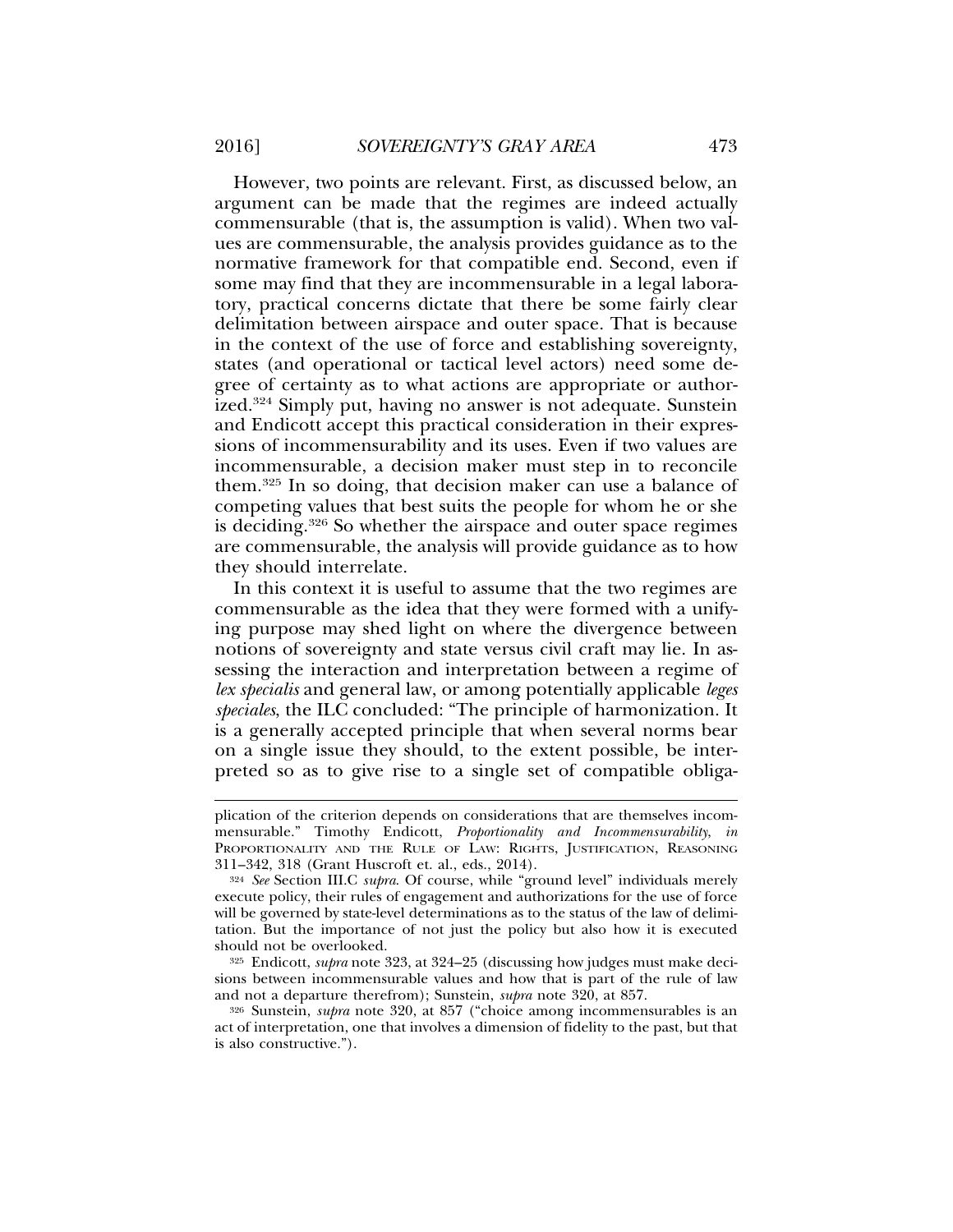tions."327 In sum, this analysis seeks out the "single set of compatible obligations" that can unify the regimes into a common interest or metric.

#### *2. The Intersection of Politics and Law: Deriving Order from Chaos*

A brief discussion of the nexus of law and politics is appropriate for the assessment of the development of the outer space regime out of the airspace regime. This explains how the commensurability assessment contained herein is generally consistent with the conservative, positivist approach taken above, despite the idea that an overarching regime may suggest states have ceded some degree of power for a larger (and collective) goal.328

Fawcett said that "law is at best a servant of power and at worst a mere whitewashing of policy."329 He continued, "'Foreign policy like all politics is in its essence a struggle for power, waged by sovereign nations for material advantage.' Conflict must then be seen in terms of relative power, and not 'conceived in absolute terms of peace, law and order versus aggression, crime and anarchy.'"330 This notion, particularly the view of law as an extension of political struggle among states, bears resemblance in principal to the often-quoted Clausewitz assertion that war is merely an extension of politics.<sup>331</sup> Also, it makes for interesting comparison to the concept of "lawfare," where the perception of adherence to (or deviation from) laws of war can be employed by belligerents in a conflict—essentially, law as an extension of war by other means.<sup>332</sup>

Thus, as discussed above, the view of political realism, realpolitik, legal positivism, or any other term for a focus on the pri-

<sup>327</sup> ILC Fragmentation Report Conclusions, *supra* note 263, at 8.

<sup>328</sup> *See* Arthur Stein, *Coordination and Collaboration: Regimes in an Anarchic World*, *in* INTERNATIONAL REGIMES 115, 140 (Stephen D. Krasner ed., 1983) ("The existence of regimes is fully consistent with a realist view of international politics in which states are seen as sovereign and self-reliant. Yet it is the very autonomy of states and their self-interests that lead them to create regimes confronting dilemmas.").

<sup>329</sup> JAMES FAWCETT, LAW AND POWER IN INTERNATIONAL RELATIONS 35 (1982).

<sup>&</sup>lt;sup>330</sup> *Id.* (quoting HANS MORGENTHAU, IN DEFENSE OF THE NATIONAL INTEREST: A CRITICAL EXAMINATION OF AMERICAN FOREIGN POLICY 101 (1951)).

<sup>331</sup> *See* CLAUSEWITZ, *supra* note 32.

<sup>332</sup> *See generally* CHARLES DUNLAP, LAW AND MILITARY INTERVENTIONS: PRESERV-ING HUMANITARIAN VALUES IN 21ST CENTURY CONFLICTS (2001); *About Lawfare: A Brief History of the Term and the Site*, LAWFARE BLOG, http://www.lawfareblog.com/ about-lawfare-brief-history-term-and-site [https://perma.cc/P87J-TXGB].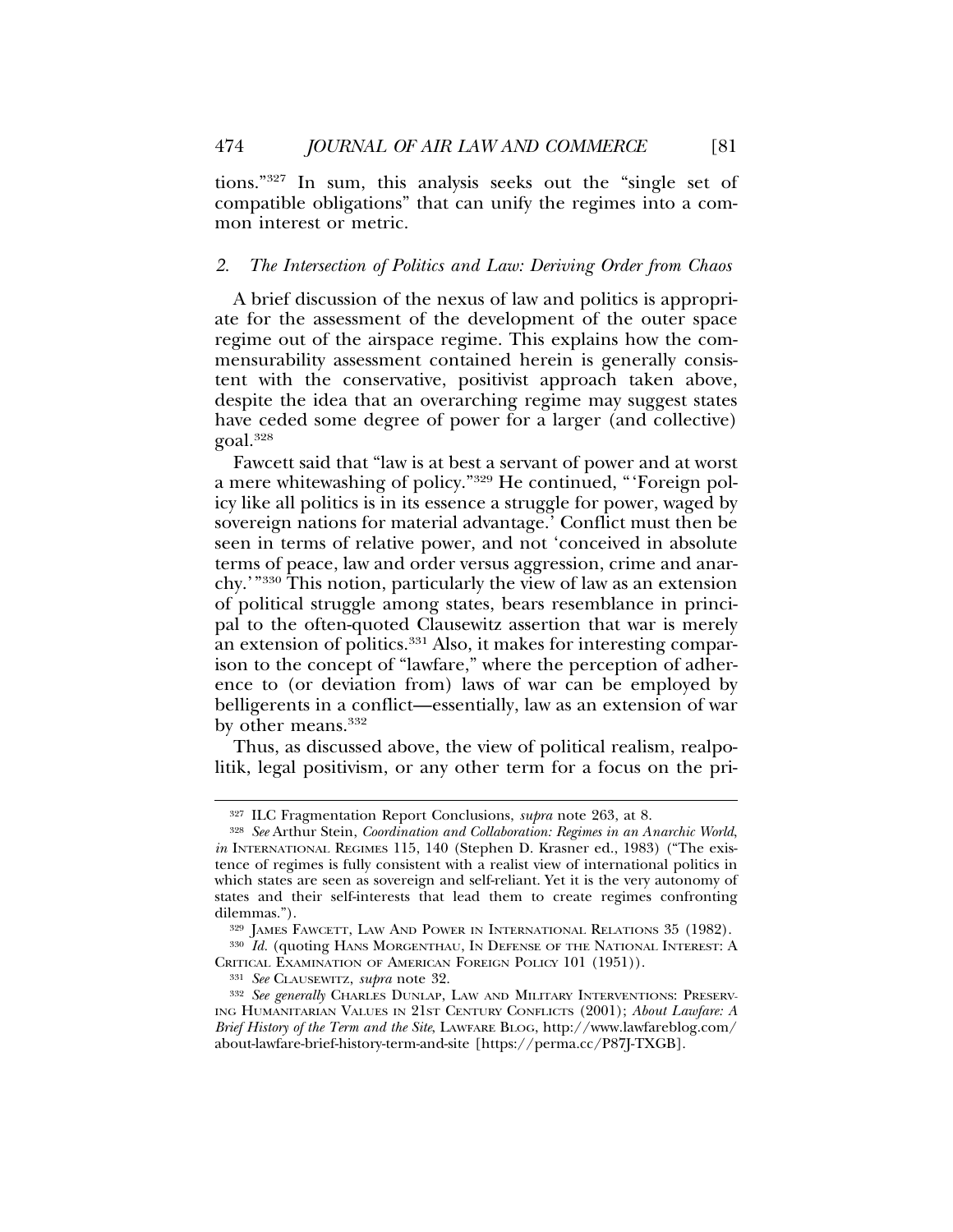macy of states (and their self-interest) in international law seems apt for discerning the regime governing gray space as the meeting point of airspace and outer space law. Where one can find consensus, one can draw a line. As Fawcett stated, the international law with true potency is that which:

[E]mbraces rules and obligations, recognized in long practice or specific agreements, and codes of conduct or harmonization of policies serving common interests. There are particular common interests both in predictability of behaviour in international relations and in the observance of at least minimum standards; no national interest can be secured without them. . . . In sum, law cannot itself create order in international relations, but emerges as a fact of life where there are minimum degrees of order, which it may serve to rationalize and extend.333

Law (such as the regime for outer space) derives from state consensus on substantive issues of order. As outer space law emerged (or was created—both concepts could be argued), it should be read only to have done so to the degree that it serves the common interests of states.<sup>334</sup> To read more into the law would go beyond the consensus that drove its creation in the first place.

Schwarzenberger also reflects the need for order as a precursor to the creation of law. In writing about the law of war particularly, he stated:

In the present equilibrium between the requirements of the standard of civilisation and the destructive potentialities of war, what is needed above all is a thorough readjustment of priorities of self-interest, especially among the super-Powers. This calls, in the first place, for a measure of agreement on the identification of the chief enemies of civilisation, and two of these are surely violence and chaos on any major scale anywhere in the world.<sup>335</sup>

So as there is an established legal order for both airspace and outer space, it must have derived from space-faring states (or all states) agreeing on what was needed—at least to prevent "vio-

<sup>333</sup> FAWCETT, *supra* note 329, at 119.

<sup>334</sup> While Fawcett did not discuss space, the ITU and ICAO are relevant examples of this phenomenon, both substantively and topically. They create regulatory regimes in their respective areas but only do what they have to do to meet their goals of the regulation of the necessities. To the degree that they reach beyond their conservative pillars (essentially safety and providing an organizational structure for regulation) and into contentious zones, the less likely they will be regarded as binding on states with other options.

<sup>335</sup> GEORG SCHWARZENBERGER, THE DYNAMICS OF INTERNATIONAL LAW 90 (1976).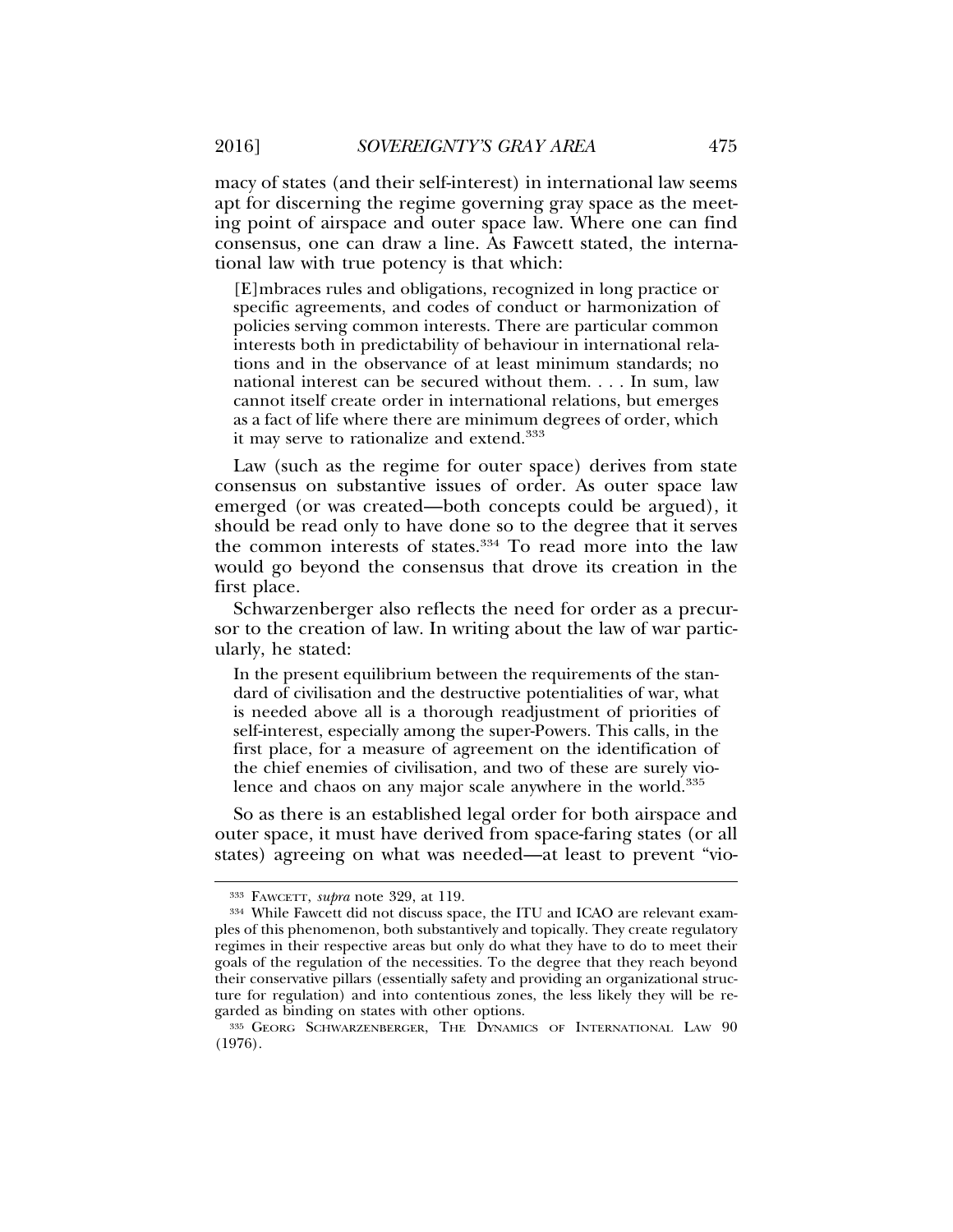lence and chaos" above the world. From those roots, perhaps greater order may grow; and from that order more consensus (and law) will reveal itself through agreement or practice.<sup>336</sup> As Fawcett submits, from that order there can emerge law to "rationalize and extend" it.<sup>337</sup>

Schwarzenberger cautioned that international law "is an instrument of social control" and not "a self-executing system which operates in a social vacuum. Whether it serves civili[z]ing processes or trends in the opposite direction depends on its subjects in the double meaning of the term."338 This is somewhat more pessimistic than simply assuming the broader international order is for good purposes. It is assumed that the common interest discussed below, security, is a positive development. However, for purposes of the analysis based on what it is (and not whether it is a good or bad thing), the net effect of the shared concern is largely irrelevant.

#### *3. A Unified Metric*

Given the great focus over the years (and in this work) on the vital differences between airspace and outer space law and the push in the legal literature to divide air and space, it may seem difficult to imagine that they may fall under one common metric or regime. However, viewing air and space law with consistency and fluidity is not a new phenomenon. Cooper advocated for a unified approach to air and space law in the early 1960s, well before the Outer Space Treaty established space as its own legal domain.<sup>339</sup> These positions were not inconsistent with ac-

<sup>336</sup> This may be evidenced in the rolling progress of the COPUOS through the 1960s and mid-1970s with the production of the 1968 Rescue Agreement, the 1972 Liability Convention, and the 1975 Registration Convention; the lack of progress since—with the dearth of "hard law" since and the emergence of "soft law" and guidelines as the dominant mechanisms for space governance—may also be evidence of a lack of consensus and international order. *See* Jakhu & Freeland, *supra* note 144, at 466, 472.

<sup>337</sup> FAWCETT, *supra* note 329, at 119.

<sup>338</sup> SCHWARZENBERGER, *supra* note 335, at 90.

<sup>339</sup> Though the Institute over which he presided is called the Institute of Air and Space Law, Cooper advocated for a single, unified legal regime of Aerospace Law, "which would govern and regulate:

First:

*a*) Aerospace, being the earth's envelope of air and the space above it, the two considered as a single realm for activity in the flight of air vehicles and in the launching, guidance, and control of ballistic missiles, earth satellites, dirigible space vehicles, and the like;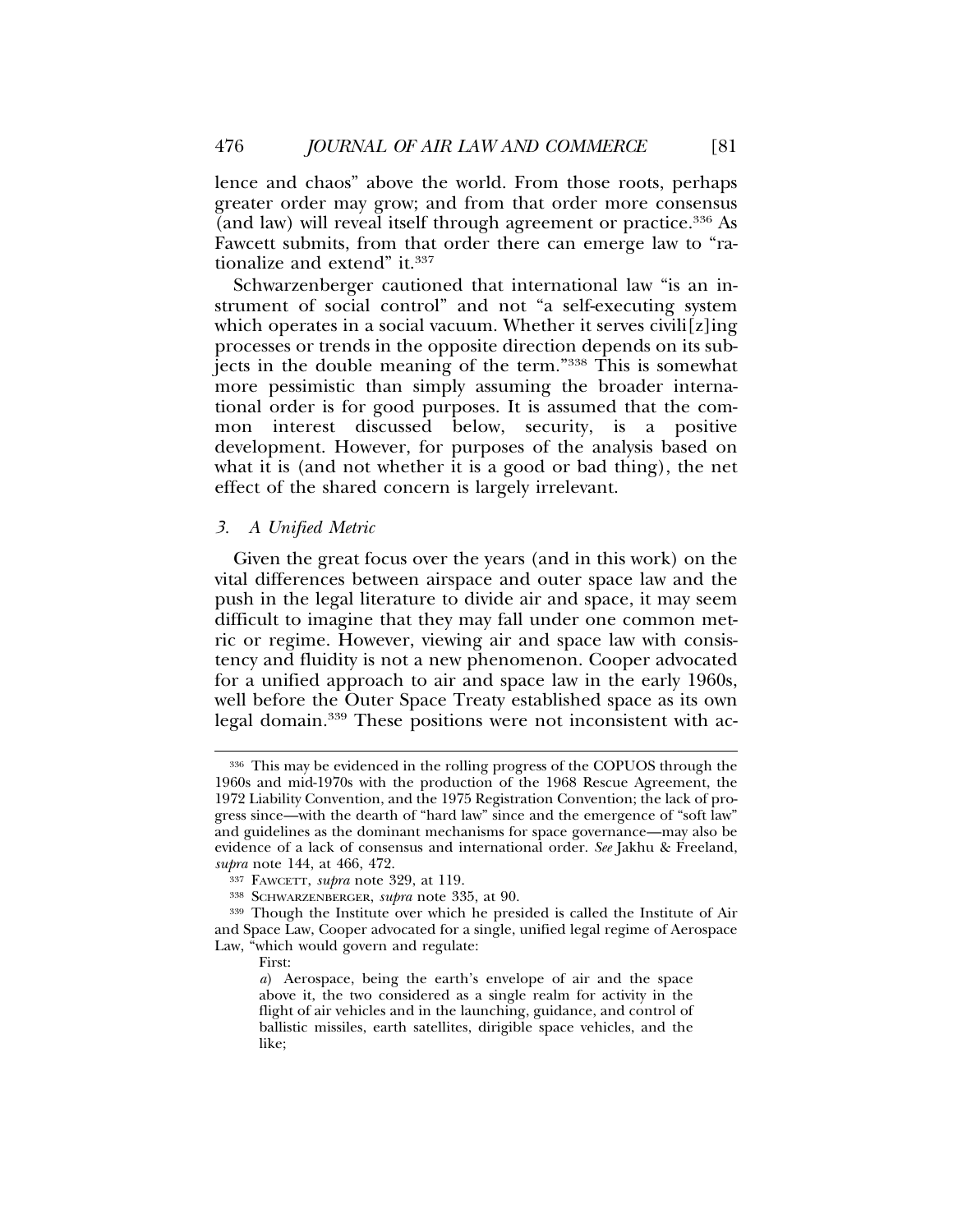ceptance that airspace and outer space should be treated differently in some ways (or even delineated), as evidenced by the numerous contemporaneous writings of Cooper.<sup>340</sup> Similarly, early in the space age, the U.S. Air Force Chief of Staff advocated for a unified regime of aerospace: "Since there is no dividing line, no natural barrier separating these two areas (air and space), there can be no operational boundary between them. Thus air and space comprise a single continuous operational field in which the Air Force must continue to function. The area is aerospace."341 With the emergence of aerospace vehicles, which effectively eliminate any operational lines between air and space, the statement remains apt today.

The prevention of use of weapons of mass destruction is an example of a unified or transcendent approach as evidenced in the 1963 Treaty Banning Nuclear Weapon Tests in the Atmosphere, in Outer Space and Under Water (Partial Test Ban Treaty).342 This Treaty broadly precludes nuclear explosions, for tests or otherwise, in Article I:

*b*) The instrumentalities with which flight is effected, including their nationality, ownership, use or control;

Third:

*a*) The relationships of every kind affecting or between individuals, communities or States arising from the existence or use of the area of flight (aerospace), or the instrumentalities or facilities used in connexion therewith or to make flight effective."

JOHN C. COOPER, *Aerospace Law and Power*, *in* EXPLORATIONS IN AEROSPACE LAW: SELECTED ESSAYS OF JOHN COBB COOPER, 1946-1966, *supra* note 93, at 51. While this was written before the Outer Space Treaty cemented the differences in the concepts of sovereignty in airspace and outer space, the utility of such an approach remains today as we address vehicles that only blur the purported lines between the zones.

<sup>340</sup> *See generally* EXPLORATIONS IN AEROSPACE LAW: SELECTED ESSAYS OF JOHN COBB COOPER, 1946-1966, *supra* note 93.

<sup>341</sup> *See* DELBERT TERRILL, JR., THE AIR FORCE ROLE IN DEVELOPING INTERNA-TIONAL OUTER SPACE LAW 38–39 (2004) (quoting U.S. Air Force Chief of Staff General Thomas White in 1959).

<sup>342</sup> Treaty Banning Nuclear Weapon Tests in the Atmosphere, in Outer Space and Under Water, Aug. 5, 1963, 480 U.N.T.S. 43 [hereinafter 1963 Partial Test

*b*) Its relationship to land and water areas on the surface of the earth;

*c*) The extent and character of the rights of individuals and States to use or control such space, or parts thereof, or celestial bodies therein, for flight or other purposes;

Second:

*a*) Flight;

*c*) The surface facilities used in connexion with flight, such as airports, other launching or landing areas, navigation facilities and airways;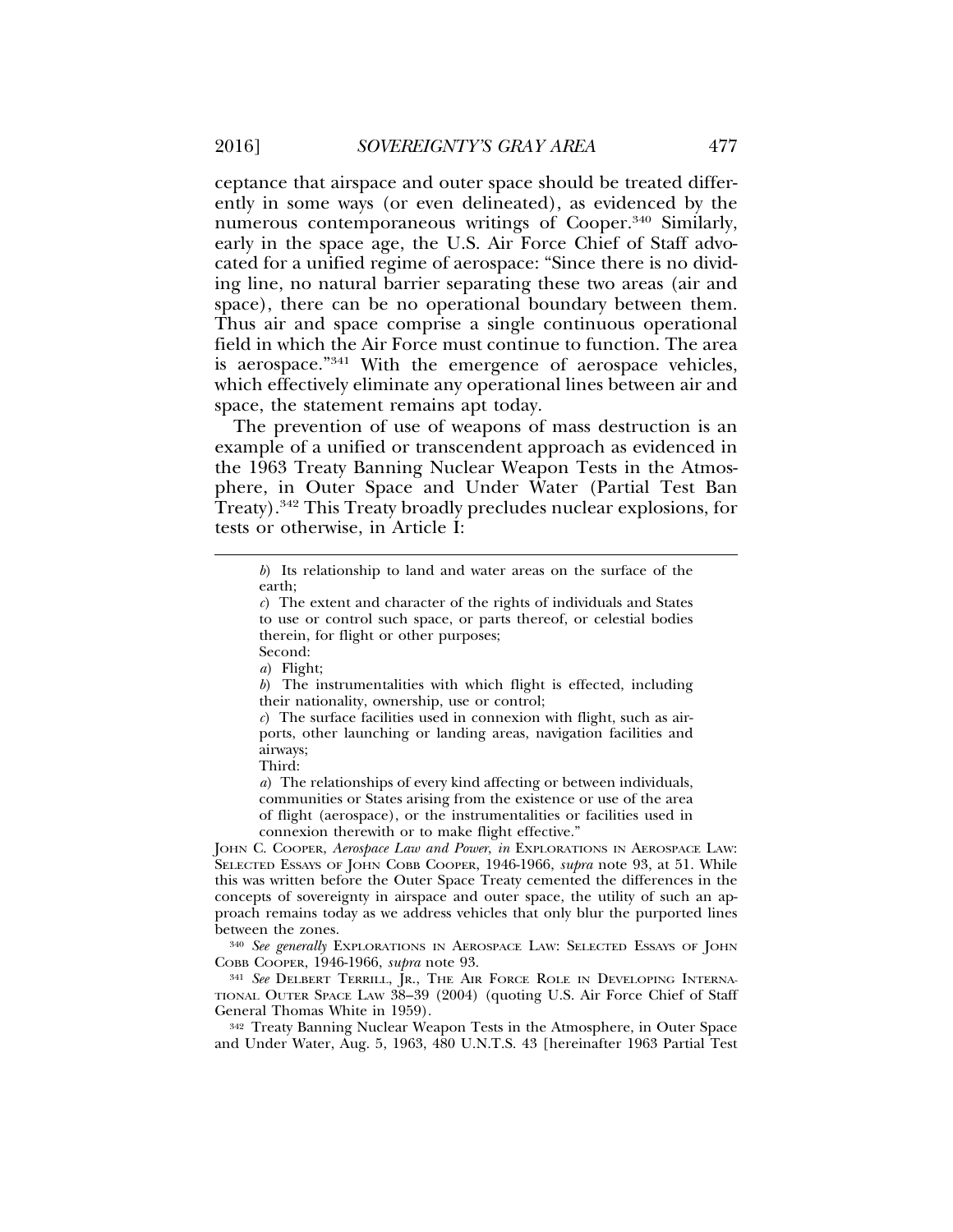Each of the Parties to this Treaty undertakes to prohibit, to prevent, and not to carry out any nuclear weapon test explosion, or any other nuclear explosion, at any place under its jurisdiction or control:

in the atmosphere; beyond its limits, including outer space; or under water, including territorial waters or high seas; or

in any other environment if such explosion causes radioactive debris to be present outside the territorial limits of the State under whose jurisdiction or control such explosion is conducted.  $\ldots$ <sup>343</sup>

Thus, in the interest of the object of the Treaty, states apply it to the air and space as a continuous zone—there is a unified regime that transcends any demarcation between air and space. Here, states elected to impose a complete ban on nuclear explosions in all relevant zones to this end. This makes sense, as the effects of nuclear explosions in airspace or outer space (as well as "under water" or "any place under [a state's] jurisdiction or control") would broadly affect states; that is, like national security, it does not only affect a state's air or space (or sea) interests.

The unified approach does not just apply to use of force issues. Other aspects of air and space law demonstrate this fluidity. For instance, consider discussions of traffic management<sup>344</sup> (seeking uniformity and fluidity between air and space, and in aerospace—because, from a safety standpoint, it does not really matter where a craft is heading if it collides with another) and

Ban Treaty] (entered into force on Oct. 10, 1963). The Treaty has 105 signatories and 126 States Parties. *Treaty Banning Nuclear Weapon Tests in the Atmosphere, in Outer Space and Under Water*, U.N. OFF. FOR DISARMAMENT AFFS., http://disarmament.un.org/treaties/t/test\_ban [https://perma.cc/GJE7-B99M]. The 1996 Comprehensive Nuclear-Test-Ban Treaty (CTBT) contains the same prohibition, applicable to every party everywhere (no underground exceptions or the like). *See* Comprehensive Nuclear-Test-Ban Treaty art. I, Sept. 24, 1996, 35 I.L.M. 1439 (not entered into force). However, while the CTBT has been even more widely adopted, with 183 signatories and 163 ratifications, it has not entered into force. *Who We Are*, CTBTO PREPATORY COMM'N, https://www.ctbto.org/specials/whowe-are/ [https://perma.cc/ZNF7-EW7Q] (stating that "44 specific nuclear technology holder countries must sign and ratify before the CTBT can enter into force. Of these, eight are still missing: China, Egypt, India, Iran, Israel, North Korea, Pakistan[,] and the [United States]. India, North Korea[,] and Pakistan have yet to sign the CTBT.").

<sup>343</sup> 1963 Partial Test Ban Treaty, *supra* note 342, art. I.

<sup>344</sup> *See generally* REGULATION OF EMERGING MODES OF AEROSPACE TRANSPORTA-TION (Ram Jakhu & Kuan-Wei Chen eds., 2014); THE NEED FOR AN INTEGRATED REGULATORY REGIME FOR AVIATION AND SPACE, *supra* note 79.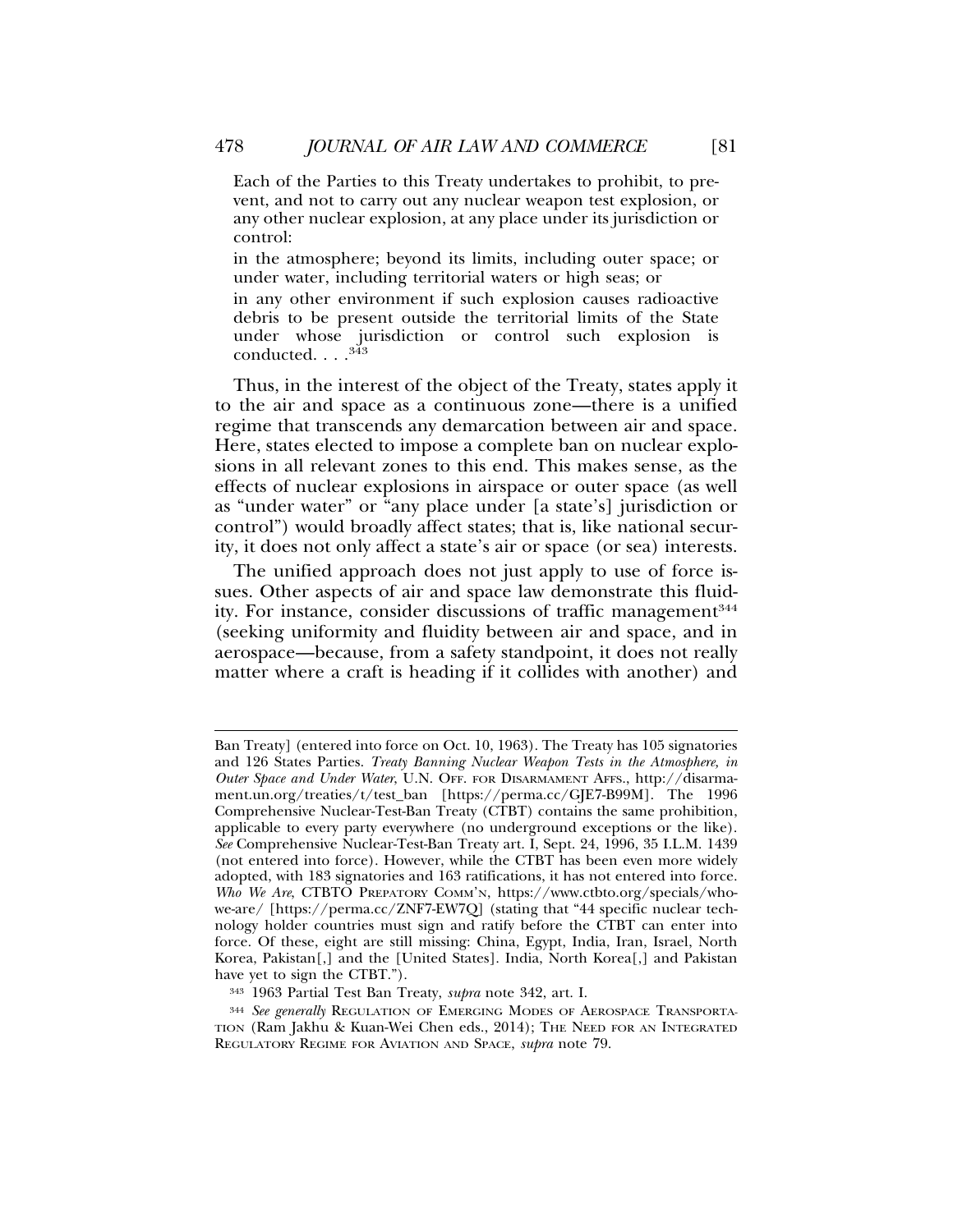criminal jurisdiction<sup>345</sup> (the flag of the vessel concept dominates both regimes). Surface damage liability may be an outlier as a divided, different area, but even those regimes can be assessed and compared in a context of insurance law.346 The idea of diverse aspects or even different legal regimes within one broader framework is not foreign to other areas of the law either. The Law of the Sea is one regime, but it has disparate rules for territorial seas (with additional rules for straits and archipelagic states), contiguous zones, exclusive economic zones, and the high seas. Air and space law are no exception; there are and can be lines within one system or construct.

The key aspect of a regime is that it has principles, and as long as those are consistent as to the fundamentals, the regime is strong.347 The regime's rules or outcomes may change, but it remains true to itself as long as the underlying principles remain. However, there is a weakening (or elimination) of the regime if there is waffling in the principles and fundamentals.<sup>348</sup>

Certainly, airspace and outer space law are strikingly different with regard to sovereignty (in their current constructs) and with regard to concern for state versus civil craft. But that does not mean they must be opposed or regarded as different or incommensurable on every axis. A broader context—beyond just air law or space law as niche categories—exposes that a broader interest that has guided the development of both regimes is an interest in security. And this interest remains consistent in both. So the issue is one of context and framing, making the commen-

<sup>345</sup> *See* Tokyo Convention, *supra* note 166; Stephen Gorove, *Criminal Jurisdiction in Outer Space*, 6 INT'L LAWYER 313 (1972); Hans P. Sinha, *Criminal Jurisdiction on the International Space Station*, 30 J. SPACE L. 86 (2004); CHENG, STUDIES, *supra* note 62, at 478.

<sup>346</sup> *Compare* Convention on Damage Caused by Foreign Aircraft to Third Parties on the Surface, Oct. 7, 1952, 24 U.S.T. 2389, 961 U.N.T.S. 187 (entered into force on Feb. 4, 1958) (calling for a complex regime with limited liability for aircraft damage); *with* Liability Convention, *supra* note 108, art. II (asserting absolute liability for surface damage caused by space objects). *See generally* Michael Mineiro, *Assessing the Risks: Tort Liability and Risk Management in the Event of a Commercial Human Space Flight Vehicle Accident*, 74 J. AIR L. & COM. 371 (2009); DEMPSEY, PUBLIC INTERNATIONAL AIR LAW, *supra* note 71, at 757–58 (also discussing differences in personal injury liability for passengers).

<sup>347</sup> Stephen D. Krasner, *Structural Causes and Regime Consequences: Regimes as Intervening Variables*, *in* INTERNATIONAL REGIMES 1, 1–5 (Stephen D. Krasner ed., 1983).

<sup>348</sup> *Id.* at 5 ("If the principles, norms, rules, and decision-making procedures of a regime become less coherent, or if actual practice is increasingly inconsistent with principles, norms, rules, and procedures, then a regime has weakened.").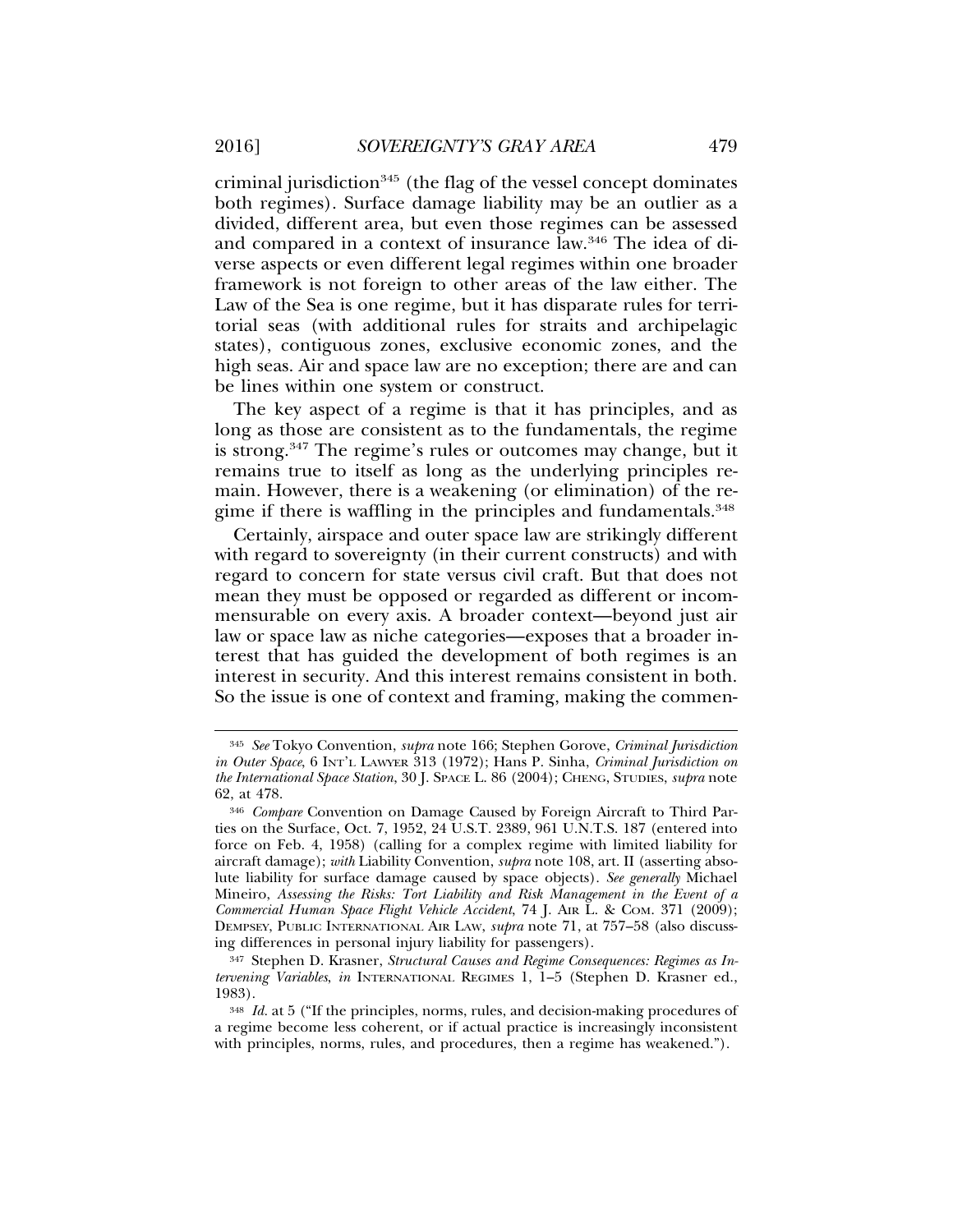surability based on the common security interest illustrative of the line between air and space.

## *4. The Common Metric: Security*

Freedom of movement (through free use and exploration) and sovereignty can be looked at as opposing values and may always be such in many contexts.<sup>349</sup> But the outer space experience demonstrates that there may be a common motivation behind the divergent airspace and outer space regimes: state security. The sovereignty and state craft rules within the regimes are the means by which states have reached (or sought to reach) the common end of security (actual or perceived). From this common motivation, security, one can better derive the division point. This sub-section examines the evidence of a state interest in the law of each regime.

In general, it must be recalled that air and space law are merely forms of international law, just with air and space application.350 And a foundation of international law is the interest of states in their own security. This is enshrined in the preamble of the U.N. Charter's "international peace and security" mechanism, as well as the broad practice of states.<sup>351</sup> The security interest is borne out more specifically in the underpinnings of both the airspace and outer space regimes.

# a. The Security Interest in Airspace Law

While the seeds of security may be sewn through globalization and interconnectedness, security through firm boundaries in their airspace has also been a consistent concern for states. Despite the debate over possible freedom of the air (absolute or

<sup>349</sup> *See, e.g.*, Gunnar Beck, *Legitimation Crisis, Reifying Human Rights and the Norm-Creating Power of the Factual: Reply to "Reifying Law: Let them be Lions"*, 26 PENN. STATE INT'L L. REV. 565, 599 (2008) ("Judicial trade-offs between incommensurable values thus remain unconstrained by rational choice because it cannot be demonstrated that the loss of liberty required by some measures is either greater or more limited than the correlative gains in security. No one can say how much security is enough and how many 'x' units of liberty should be sacrificed for 'y' gains in security.").

<sup>350</sup> *See* Jakhu & Freeland, *supra* note 144, at 461 ("International space law neither possesses an identity independent of general international law, nor does it come into being outside the law-making processes established by the latter. Therefore, the sources of international space law are principally the same as those of general international law."); BROWNLIE, *supra* note 97, at 255; Ramey, *supra* note 22, at 66.

<sup>351</sup> U.N. Charter pmbl.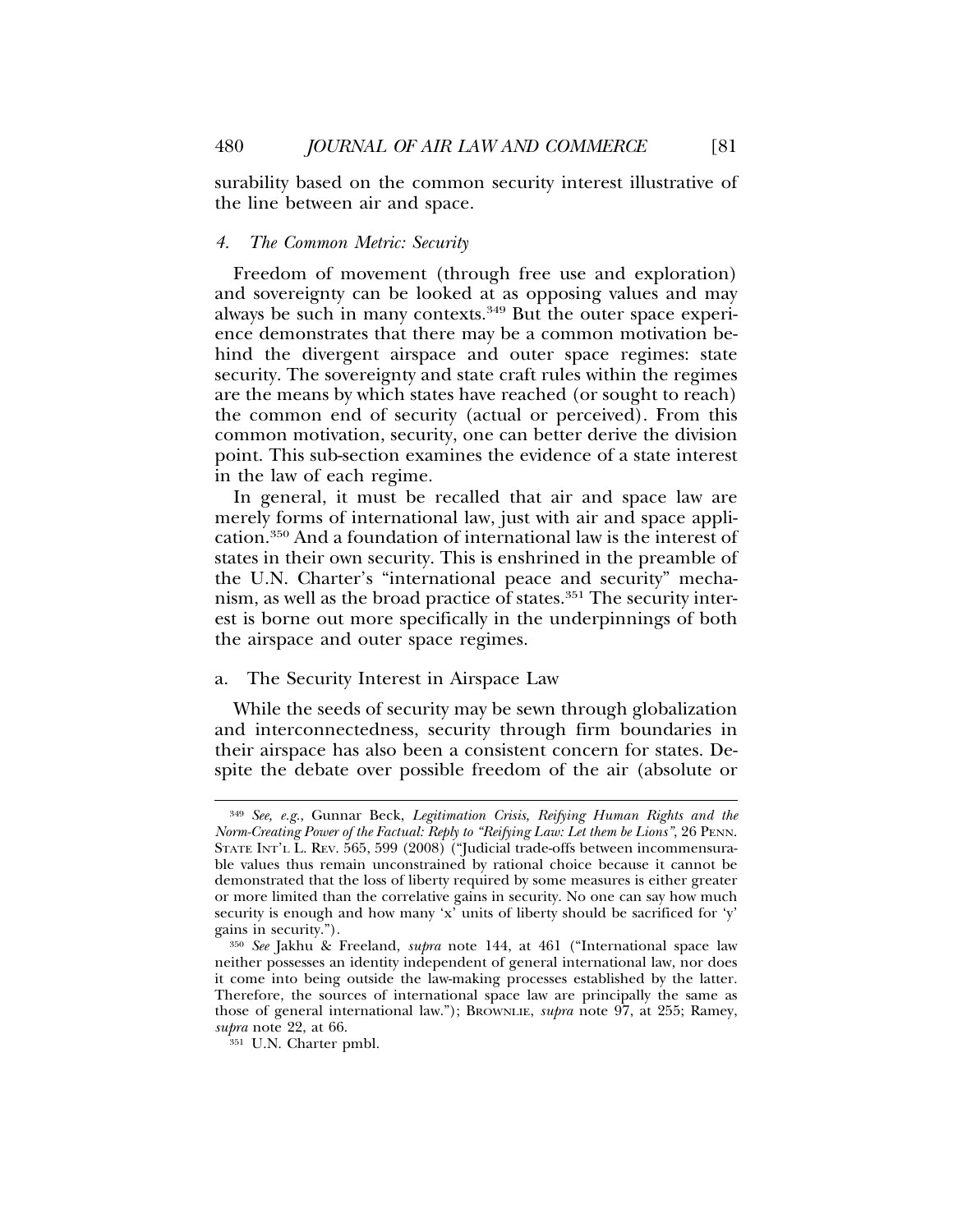qualified), the unflappable status of territorial sovereignty took over airspace law early in the age of aviation. And "[t]he main reason for this was one of security."352 One author, writing in 1933, lamented the post-World War I context in which the Paris Convention was created, noting that, "[t]he influence of war mentality is specially evident in the text of the Convention."353 He proposed a modified regime that escaped this security context, as the perceived over-focus on sovereignty precluded international harmonization of air rules. However, the strict sovereignty regime of the Chicago Convention showed that states disagreed with this position. As Lachs stated:

With the advent of aircraft, States became anxious to protect themselves against whatever threat to their security these new flying objects might entail. This is clearly reflected in the principles and rules of aerial navigation. A State's rights over the air above its territory, as indicated earlier, were reasserted. How jealously they have been guarded and applied is illustrated by the practice of the last half-century.354

Cooper wrote *The Right to Fly* in the wake of World War II, "[f]acing as we do a future that contains atomic bombs, rocket missiles of unknown range, jet-propelled fighters of incredible speed and fire power, and enormous transports capable of carrying large numbers of air-borne troops and military equipment."<sup>355</sup> He opined:

Air power is today the most dynamic force in the life of nations. Properly used, it can be the means to better understanding

*Id.* at 3–4. So air law resembles the law of the sea, with its fixed zones, but maintains the security interest with its bar on state vehicle passage and automatic rights of overflight.

<sup>354</sup> LACHS, *supra* note 64, at 55.

<sup>355</sup> COOPER, THE RIGHT TO FLY, *supra* note 65, at 2 (advocating the demilitarization of Germany and Japan—particularly their skies and air forces).

<sup>352</sup> SPACE ACTIVITIES AND EMERGING INTERNATIONAL LAW, *supra* note 73, at 162.

<sup>353</sup> FRANCESCO COSENTINI, INTERNATIONAL CODE OF AVIATION 4 (1933). He additionally noted that:

The giving of an exact account of the scope, spirit and tendencies of the orientation to be accorded air law has been prevented, on the one hand, by the persistency of a certain war mentality that has sometimes influenced the legislators and the "High Contracting Parties" in the period immediately after the war [World War I]—a period that marked the greatest development of air law; and on the other hand, by the scientific tendency to analogize air law to maritime law, and to give to all the juridical acts and facts connected therewith the same solutions that have been adopted for maritime navigation and trade.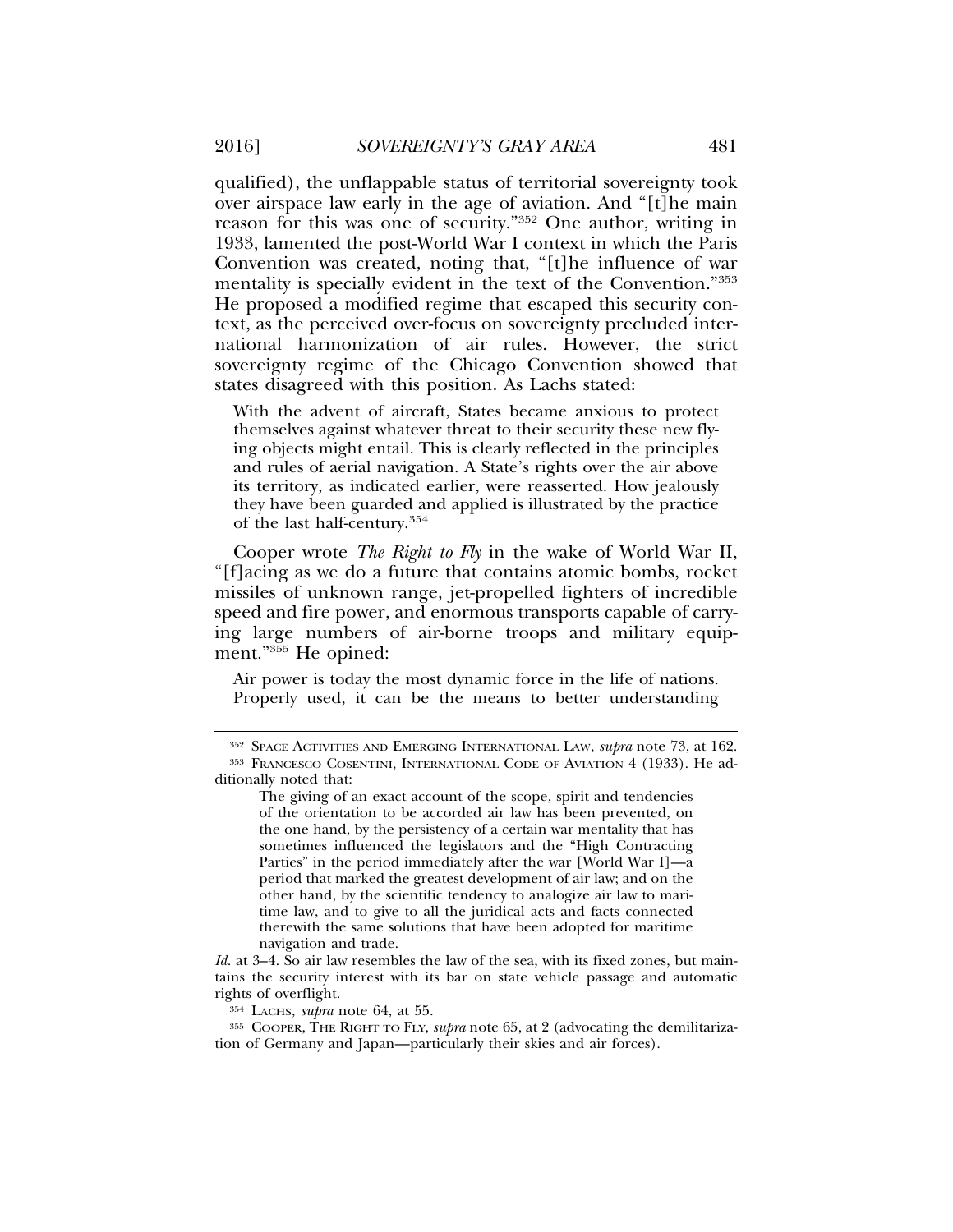among the peoples of the world. Improperly used, it can be a threat to the general security, even in time of peace. If war comes again, air power can transport the armed forces and missiles fated to destroy our civilization.356

So the interest in state security pervaded the development of the airspace regime, due in no small part to concerns over major wars.

An attempt to balance free movement and openness with security is reflected in the preamble of the Chicago Convention. It states that international civil aviation's "abuse can become a threat to the general security; and . . . it is desirable to avoid friction and to promote cooperation between nations and peoples upon which the peace of the world depends."357 The potential for "friction" as a threat to general security has been evidenced by numerous plane shoot-downs, both civil and military (and civil mistaken for military), over the course of aviation history.<sup>358</sup> This friction is even more present in the current age of terrorism, unpredictability, and weapons of mass destruction.359 While the details of these matters are beyond the scope of this work, they demonstrate a prudential reason for states to assert maximum control over airspace.<sup>360</sup>

#### b. The Security Interest in Outer Space Law

Terrestrial security was an equally important concern for the development of outer space law. It can be said that cooperation among powers (particularly the United States and the Soviet Union) can lead to peaceful outcomes. So states finding common interests in the regulation of outer space was an important step toward systemic predictability and stability, and hence

<sup>356</sup> *Id.* at 1.

<sup>357</sup> Convention on International Civil Aviation, *supra* note 49, pmbl.

<sup>358</sup> *See generally* Donahue, *supra* note 45, at 54; *see also* Sections III.B.3 and III.B.4 *supra*.

<sup>359</sup> *See* THE WHITE HOUSE (GEORGE W. BUSH), *supra* note 27, at 15 ("The United States will not use force in all cases to preempt emerging threats, nor should nations use preemption as a pretext for aggression. Yet in an age where the enemies of civilization openly and actively seek the world's most destructive technologies, the United States cannot remain idle while dangers gather."); Murphy, *supra* note 22; Yoo, *supra* note 26.

<sup>360</sup> *But see* Reinhardt, *supra* note 4, at 129–30 (arguing that a 12 nautical mile security zone would be comparable to land and air buffers and adequate for state security).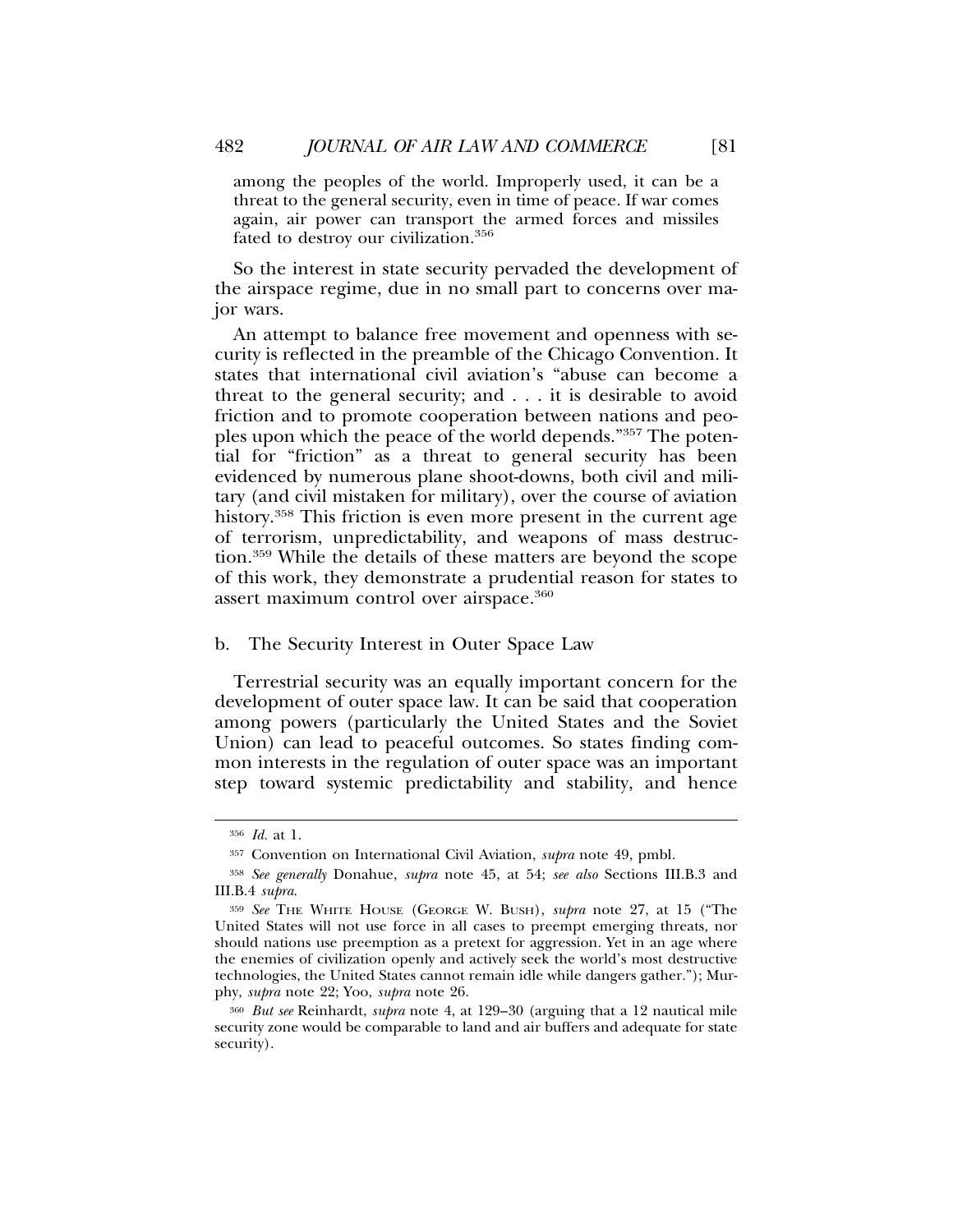peace and security.361 The mechanisms of the creation of outer space law through the COPUOS<sup>362</sup> and the substance of some of the law363 reflect an interest in security through cooperation. However, the outer space regime more directly relates to state security interests through the prohibitions it imposes on potential aggression in or from outer space.

The historical context for the creation of outer space law is important in this regard. The Declaration of Legal Principles came less than twenty years after the close of World War II and in the middle of the Cold War—with its accompanying nuclear arms race, fears of the "domino theory" of communist spread, and anti-communist proxy wars.<sup>364</sup> Even before the Cuban Missile Crisis of 1962, Soviet Premier Nikita Khrushchev openly noted his country's capacity to strike into the U.S. heartland, and "according to the Soviet newspaper Red Star, by 1970 the main weapon in the [Soviet Union's] aerospace arsenal [would]

<sup>361</sup> *See* CARL CHRISTOL, SPACE LAW: PAST, PRESENT, AND FUTURE 62 (1991); *see also* Roald Sagdeev & Susan Eisenhower, *United States-Soviet Space Cooperation During the Cold War*, NASA, http://www.nasa.gov/50th/50th\_magazine/coldWarCo Op.html [https://perma.cc/KWW9-Z3NJ] (highlighting attempts at space cooperation, from the beginning of the space age); *U.S.-Soviet Space Cooperation*, U.S. DEP'T OF STATE OFF. OF THE HISTORIAN, https://history.state.gov/historicaldocu ments/frus1961-63v25/ch12 [https://perma.cc/5TSN-H6ES] (containing archives of official documents related to US-Soviet cooperation). Of course, cooperation can have a more tactical application as well; for instance, the United States viewed outer space cooperation with Western Europe as a mechanism to strengthen ties amongst the anti-Soviet powers. *See Doc. 375. Memorandum From the Deputy Assistant Secretary of State for European Affairs (Tyler) to Secretary of State Rusk*, *in* 25 FOREIGN RELATIONS OF THE UNITED STATES, 1961-1963, ORGANIZATION OF FOREIGN POLICY; INFORMATION POLICY; UNITED NATIONS; SCIENTIFIC MATTERS (1962), https://history.state.gov/historicaldocuments/frus1961-63v25/d375 [https://perma.cc/8HJZ-WKLT].

<sup>362</sup> *See, e.g.*, *Doc. 104. Telegram 703 From the Mission to the United Nations to the Department of State, March 6, 1975, 2344Z*, *in* E-3 FOREIGN RELATIONS OF THE UNITED STATES, 1969–1976, DOCUMENTS ON GLOBAL ISSUES, 1973–1976, para. 1, http://history.state.gov/historicaldocuments/frus1969-76ve03/d104 [https:// perma.cc/KV7A-JL89]. The remainder of the Telegram shows the desire for close integration of United States and Soviet positions on delimitation in opposition to potential smaller-state proposals; this put (at least for one issue) the Cold War split in the world on a different axis than the typical United States versus Soviet split. *Id.*

<sup>363</sup> *See, e.g.*, Outer Space Treaty, *supra* note 60, pmbl., arts. I, III, IX–XI (lauding, encouraging, and promoting international cooperation).

<sup>364</sup> *See* Freeland, *supra* note 22, at 94 ("Many of the fundamental principles that formed the basis of the Outer Space Treaty were concluded at a time when the world was in the midst of uncertainty and mistrust, largely as a result of the prevailing geopolitical environment of the Cold War.").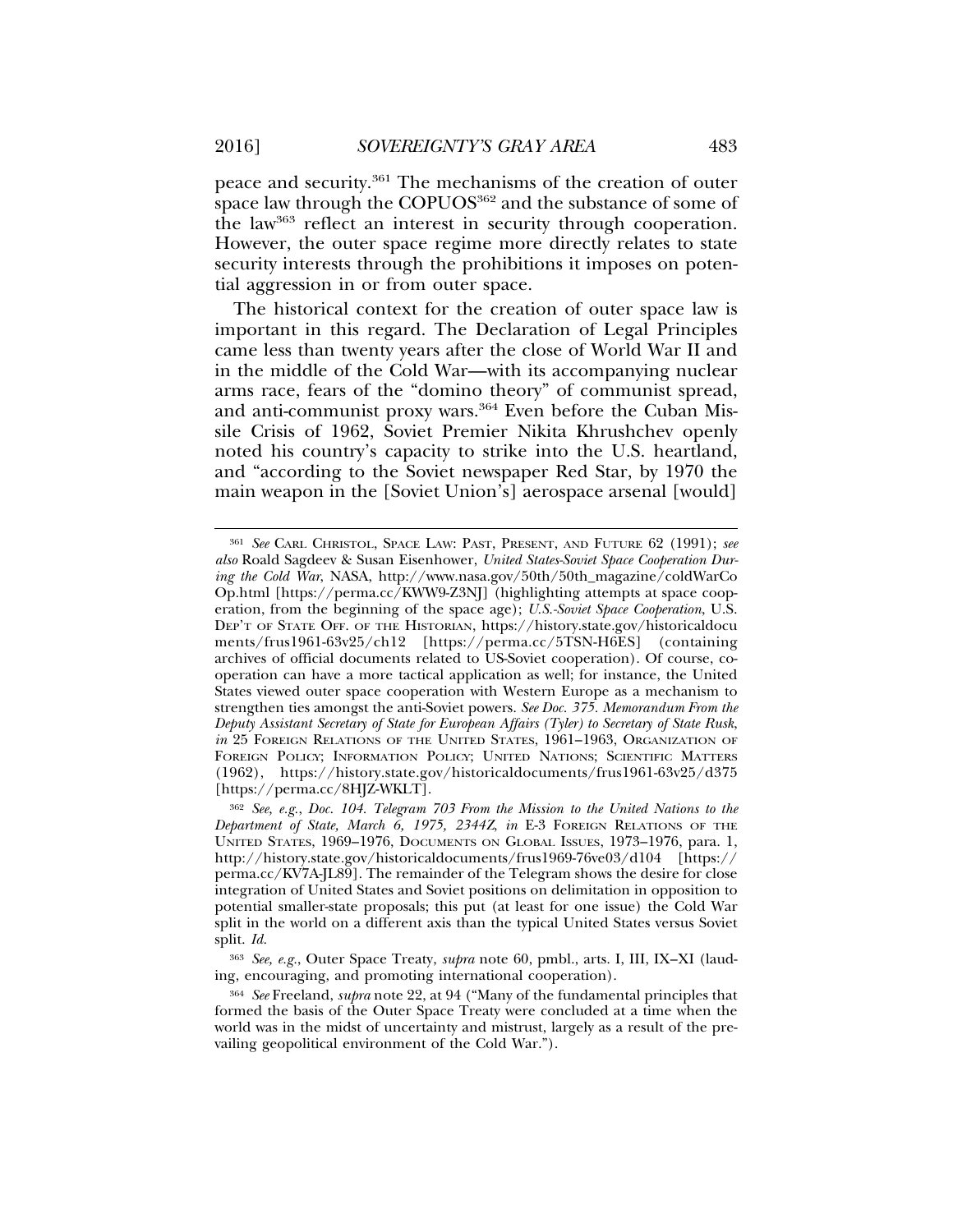be a nuclear-armed satellite."365 Of course, the threat was not one-sided; as one writer noted in 1962: "For some time now U.S. military planners have been freely discussing the possibility of using the Moon as an early-warning station and, eventually as a bombardment site."366 And the United States was working towards the Dyna-Soar X-20 spaceplane, which was intended to have numerous applications, to include use as a hypersonic bomber.367 In this context, states (in particular the United States and the Soviet Union) came to shape outer space law into a regime to secure their perceived security benefits (or advantages) and mitigate perceived security disadvantages.

In the United States, Soviet Union weapons (terrestrial and space-based) were perceived as a major threat. Thus, the United States had interest in curbing their development and deployment.368 One way to do this was to create prohibitions on the employment of space weapons through the "peaceful purposes" language found throughout outer space law and the limitations on weaponization found in the Outer Space Treaty. In particular, Article IV states:

States Parties to the Treaty undertake not to place in orbit around the [E]arth any objects carrying nuclear weapons or any other kinds of weapons of mass destruction, install such weapons on celestial bodies, or station such weapons in outer space in any other manner.

The Moon and other celestial bodies shall be used by all States Parties to the Treaty exclusively for peaceful purposes. The establishment of military bases, installations and fortifications, the testing of any type of weapons and the conduct of military manoeuvres on celestial bodies shall be forbidden. The use of military personnel for scientific research or for any other peaceful purposes shall not be prohibited. The use of any equipment or facility necessary for peaceful exploration of the Moon and other celestial bodies shall also not be prohibited.<sup>369</sup>

Also, beginning in the Eisenhower administration and continuing onward, the United States showed great interest in reconnaissance and transparency mechanisms as a means for security

<sup>365</sup> Golovine, *supra* note 55, at v (Preface to the American Edition).

<sup>366</sup> *Id.* at 106.

<sup>367</sup> *See* HOUCHIN, *supra* note 3.

<sup>368</sup> *See Doc. 103. Memorandum for President Kennedy*, *in* 8 FOREIGN RELATIONS OF THE UNITED STATES, 1961–1963, NATIONAL SECURITY POLICY (undated), https:// history.state.gov/historicaldocuments/frus1961-63v08/d103 [https://perma.cc/ HC23-MD35].

<sup>369</sup> Outer Space Treaty, *supra* note 60, art. IV.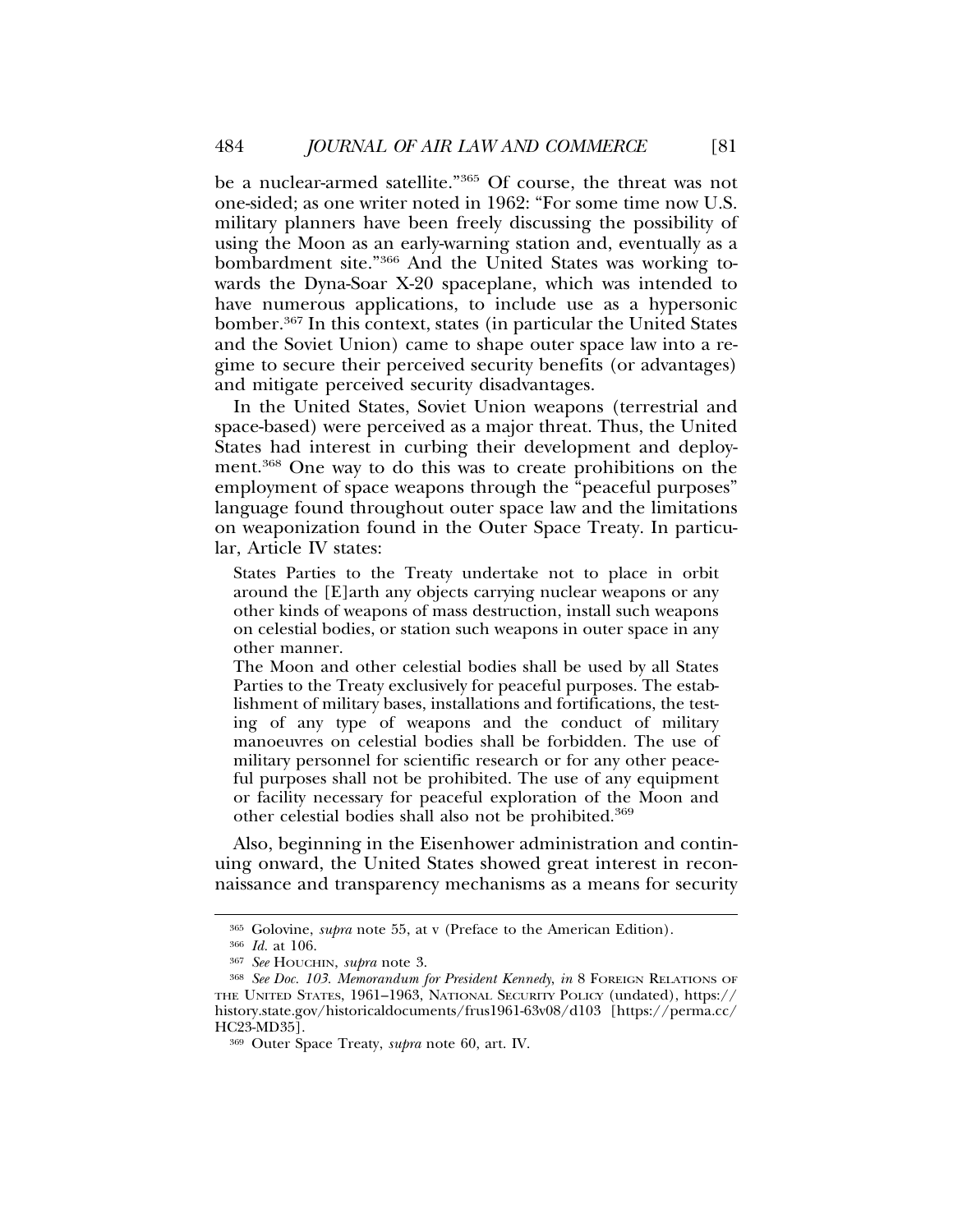and arms control.370 Eisenhower championed an "Open Skies" program, wherein both the United States and Soviet Union (by mutual agreement) would allow overflight and reconnaissance to ensure compliance with arms control (particularly nuclear) agreements.371 The "open" nature of the skies was very narrowly tailored to this specific purpose, but it would include overflight by any craft—in air or, as the capability developed, in outer space. While this program did not come to fruition at the time, the United States maintained interest in reconnaissance overflight (sometimes with poor results, as demonstrated by the 1956 balloon incident and the 1960 U-2 shoot-down). This led to a focus on outer space as a vehicle for reconnaissance, maximizing a perceived strategic advantage: "The most urgent and immediate use of space systems for military purposes is for surveillance and target reconnaissance over the land masses of the world with particular emphasis on the Sino-Soviet bloc of nations."372 In lauding the possibility that Sputnik had paved the way for an assertion of a free passage regime for satellites, one U.S. adviser stated, "[w]e believe that we can get a great deal more information out of free use of orbital space than they can."373

So at least from the U.S. perspective, the Outer Space Treaty was a useful tool—it precluded the primary Soviet threat (orbi-

<sup>370</sup> *See Doc. 356. Report by the Ad Hoc Committee on Space to President-Elect Kennedy*, *in* 25 FOREIGN RELATIONS OF THE UNITED STATES, 1961–1963, ORGANIZATION OF FOREIGN POLICY; INFORMATION POLICY; UNITED NATIONS; SCIENTIFIC MATTERS (1961), https://history.state.gov/historicaldocuments/frus1961-63v25/d356 [ https://perma.cc/MJN5-DJGB] ("There are important and unique uses of space for national security and in support of our treaty alliances throughout the world. There are also important uses of space systems for arms-control purposes.").

<sup>371</sup> *See* Vladlen Vereshchetin, *International Control and the Concept of "Open Skies*," *in* FROM COEXISTENCE TO COOPERATION: INTERNATIONAL LAW AND ORGANIZATION IN THE POST-COLD WAR ERA 31, 31–34 (Edward McWhinney et al., eds., 1991); John Noble, *The Open Skies Treaty Initiative: Prospects for an Agreement and Precedent*, *in* FROM COEXISTENCE TO COOPERATION: INTERNATIONAL LAW AND ORGANIZATION IN THE POST-COLD WAR ERA 44, 44 (Edward McWhinney et al., eds., 1991) (tracing the history of "open skies" verification back to the Eisenhower administration). Subsequent to the Cold War, the United States and other states did enter into an Open Skies agreement, which remains in force today as a transparency and confidence building tool. *See Treaty On Open Skies (OS)*, U.S. DEPT. OF STATE, http://www.state.gov/t/avc/cca/os/index.htm [https://perma.cc/76GT-KQ26]; *see also* Treaty on Open Skies, Mar. 24, 1992, S. Treaty Doc. No. 102-37 (entered into force on Jan. 1, 2002).

<sup>372</sup> *Doc. 356.*, *supra* note 370.

<sup>373</sup> *Doc. 347.*, *supra* note 238, para. 5.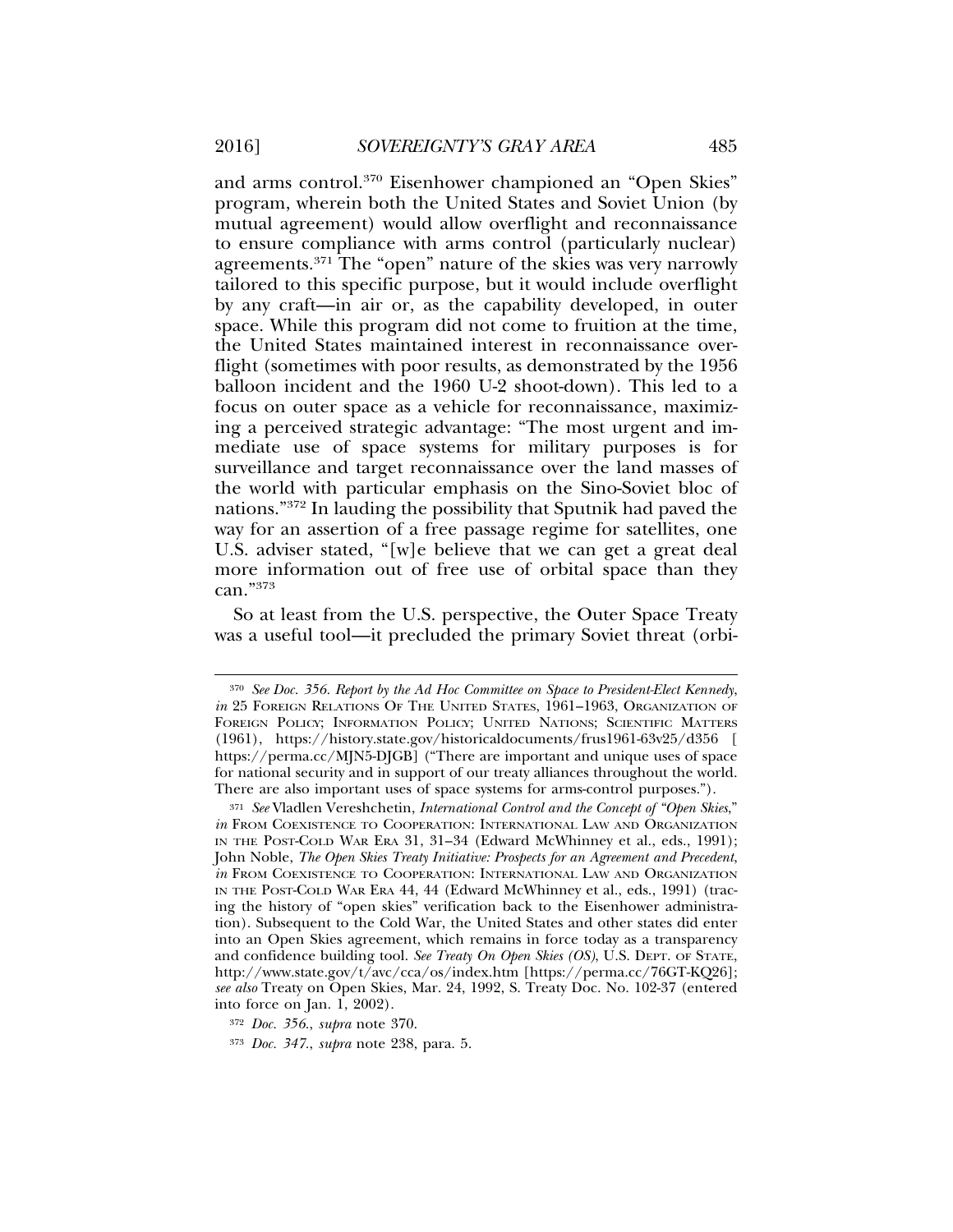tal bombs) and allowed the perceived U.S. advantage (surveillance and communications capacity).<sup>374</sup>

Security was also an explicit interest of the Soviet Union in the early space era. In 1963, McMahon surveyed recent Soviet positions on delimitation, finding "national security" as a primary interest.375 For instance, in 1959, the Soviet author Osnitskaya stated that "all proposals whose adoption would restrict the sovereignty rights of a state to safeguard its own security must be rejected."376 The Soviet Union's initial mechanism to achieve this security was an effective control theory of sovereignty, largely with no limits. However, after Sputnik, they required a policy that would provide perceived security but still allow the flight of Sputnik, a point of great state pride. Thus, the policy evolved into "deference to the realization that State security can only be guaranteed an international agreement prohibiting certain activities in space, wherever they occur, and not by an unlimited extension of State sovereignty."377 This fits with Wassenbergh's assertion that it is law, and not effective control, that secures sovereignty.378 Conversely, it is the law (and not a lack of capacity) that can ensure security interests in a zone such as outer space where rival powers all have the capacity to assert force (or effective control). In this vein, the Soviets supported satellite overflight but objected (initially) to the use of satellites for reconnaissance in international fora.379

For all states, according to Lachs:

The value and interest of the frontier are linked in their turn with the basic motivation by which States have been guided in their claims to sovereignty over the area bordering with outer space. There can be little doubt that this has been, and remains, national security.

. . .

<sup>374</sup> *See Doc. 365. Memorandum of Conversation*, *in* 25 FOREIGN RELATIONS OF THE UNITED STATES, 1961–1963, ORGANIZATION OF FOREIGN POLICY; INFORMATION POL-ICY; UNITED NATIONS; SCIENTIFIC MATTERS (1961), https://history.state.gov/historicaldocuments/frus1961-63v25/d365 [https://perma.cc/LED6-4C3Z] (While noting a Soviet advantage in rockets for manned flight, "Dr. Dryden [of NASA] stated that the United States clearly leads the Soviet Union with respect to scientific research in outer space and particularly in development of meteorological and communications satellites.").

<sup>375</sup> McMahon, *supra* note 205, at 346–47.

<sup>376</sup> *Id.* at 346.

<sup>377</sup> *Id.* at 347.

<sup>378</sup> WASSENBERGH, *supra* note 220, at 152 ("Sovereignty can no longer be based on the effective power of a State, but 'only' on law."); *see* Section IV.B.2 *supra*.

<sup>379</sup> *See* Section IV.B.3 *supra*.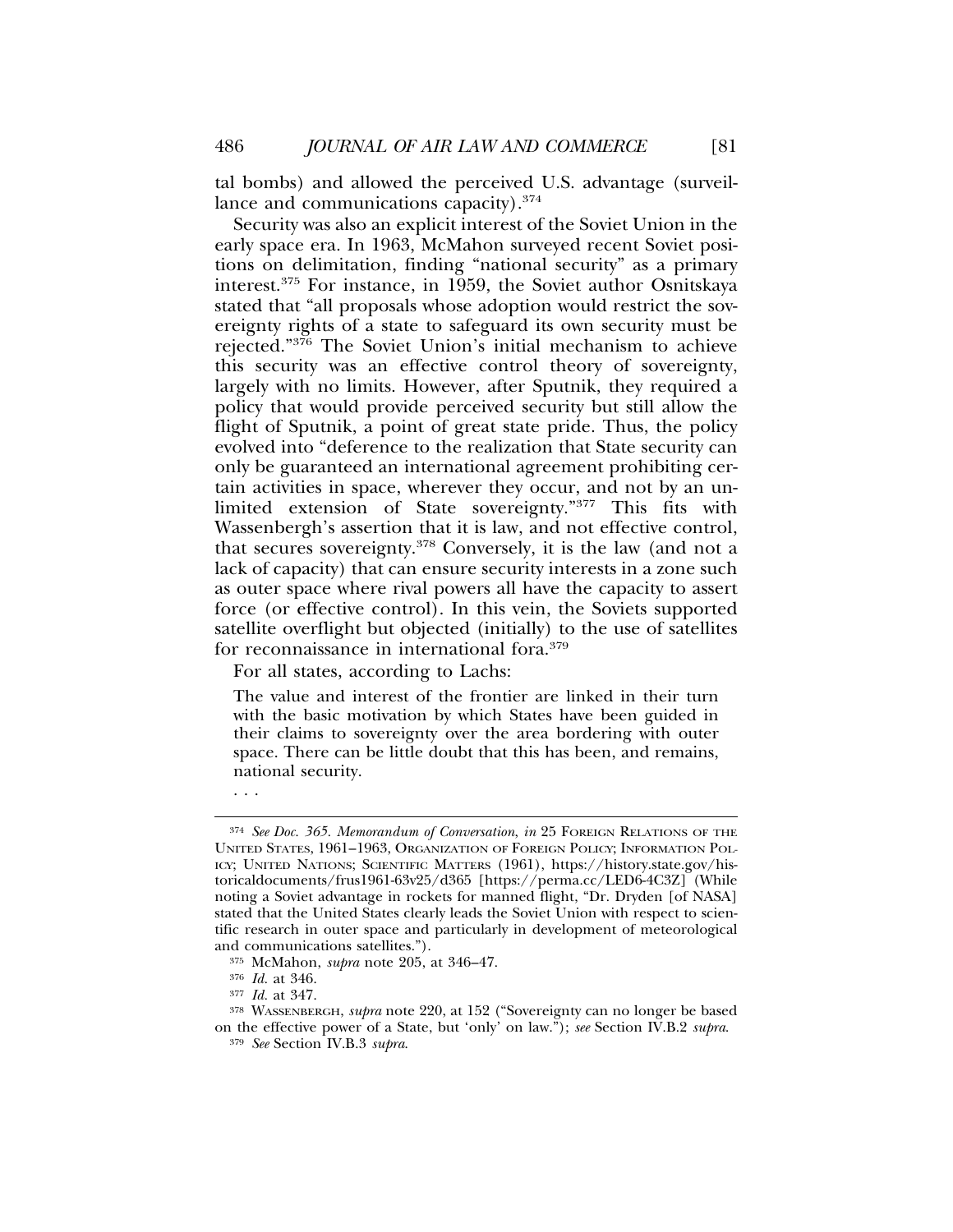Now, new objects have made their appearance in space. Though much further away, circling in their orbits or shooting upwards and coming down, do they constitute a new factor affecting the security of the States below? The developments during the last few years offer an unequivocal reply. The issue of security has not only retained its decisive importance: it has acquired an even greater emphasis.380

Cooper also explicitly cited a desire to ensure state security in his early proposal for a 300-mile sovereignty zone with a transit passage regime for non-military vehicles: "These solutions would aid future peaceful use of rockets and satellites and would seem to provide reasonable security for the subjacent state."381 Overall, security was an essential element of the development of outer space law.

## *5. Application of the Security Metric: Orbit is the Division Point*

If the law of airspace and outer space must be divided, and they can be assessed or valuated along a single metric of security, the question becomes: where did states find the tipping point at which national security is better served by territorial sovereignty than by freedom of movement? Or, conversely, where does freedom of movement trump assertions of sovereignty in securing a state? Similarly, the question of where the change occurs between the advantages and disadvantages of distinction between state and civilian craft comes into play. If there is a common intersection for these points of departure, that means the security metric suggests a line of demarcation. Here, that line is at orbit.

The bulk of this chapter and its prior sections have been devoted to establishing states' interest in sovereignty—a mechanism for state security—and their inclination to maximize territorial sovereignty. So, as a starting point, the security interest suggests that the line between air and space should be at a high altitude. However, examination of the Outer Space Treaty's peaceful uses and de-weaponization of space provisions, the state interest in transparency, and the practical aspects of

<sup>380</sup> LACHS, *supra* note 64, at 55. Lachs further noted that this security interest drives states' "desire[s] to take into account the nature of any activity carried out in the new dimension, to consider it on its merits, to judge it by its objectives and the consequences it produces within the areas of the sovereign rights of States." *Id.* This further accentuates the importance of the broadest airspace regime for states, to maximize this interest in examining threats on a case-by-case basis.

<sup>381</sup> COOPER, *Legal Problems*, *supra* note 231, at 276.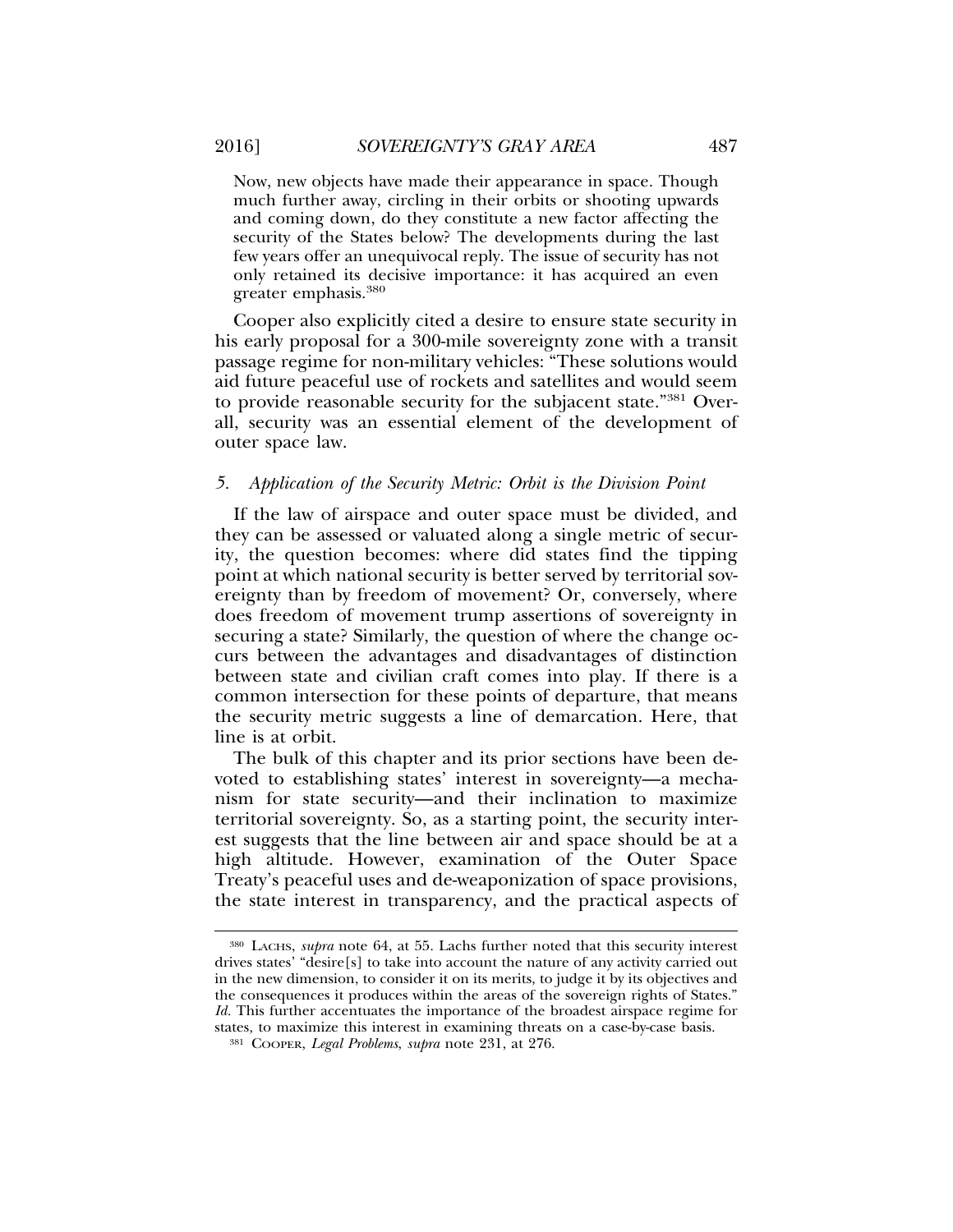the use of force provide further guidance on where the line should fall.

## a. Peaceful Uses and De-Weaponization

Before even the first satellite launch, "in January 1957, Ambassador John Cabot Lodge, addressing the U.N. General Assembly on behalf of the United States, expressed the hope of his government that 'future developments in outer space would be devoted exclusively to peaceful and scientific purposes.'"382 Peaceful uses strongly supports the idea that security was at interest—if one outlaws war or military activity in space, certainly there is a strong suggestion that peace will prevail; and where there is peace there should be security. But the issue of exactly what "peaceful uses" of outer space means is still unclear. Generally, there are two schools of thought on the matter—it can either mean non-military or it can mean non-aggressive (while still allowing military activity).383

If space must be entirely non-militarized (and deweaponized), it is more difficult to derive a line of demarcation between air and space from a security perspective. Essentially, space would be an extension of the airspace prohibition on state vehicles, though more like a Paris Convention construct wherein state craft were further divided into military and nonmilitary craft (with more flight allowances for non-military).<sup>384</sup>

However, space has always been considered in a context of military activities.<sup>385</sup> From the beginning of outer space applications, the U.S. policy was that military does not mean non-peaceful (instead, the focus was on non-aggression).<sup>386</sup> Further, the military use of outer space is shown through state practice as

<sup>382</sup> Ivan Vlasic, *The Legal Aspects of Peaceful and Non-Peaceful Uses of Outer Space*, *in* PEACEFUL AND NON-PEACEFUL USES OF SPACE: PROBLEMS OF DEFINITION FOR THE PREVENTION OF AN ARMS RACE, *supra* note 219, at 37, 38.

<sup>&</sup>lt;sup>383</sup> *See id.* at 37; Bourbonnière & Lee, *Legality of the Deployment, supra* note 22, at 877, 889; Freeland, *supra* note 22, at 95.

<sup>384</sup> *See* Section III.A *supra*; *see also* Paris Convention, *supra* note 65, arts. 30–31.

<sup>385</sup> *See* Freeland, *supra* note 22, at 83 ("With the benefit of hindsight, it is now clear that space has been utilized for military activities almost from the time of the very infancy of space activities."); *Doc. 479.*, *supra* note 242 (assessing both the United States and the Soviet projections for the military applications of space); *see also* PEACEFUL AND NON-PEACEFUL USES OF SPACE: PROBLEMS OF DEFINITION FOR THE PREVENTION OF AN ARMS RACE, *supra* note 219; *see generally* TERRILL, JR., *supra* note 341.

<sup>386</sup> Paul Nitze et al., *Doc. 421. Report by the Committee on Satellite Reconnaissance Policy*, *in* 25 FOREIGN RELATIONS OF THE UNITED STATES, 1961–1963, ORGANIZA-TION OF FOREIGN POLICY; INFORMATION POLICY; UNITED NATIONS; SCIENTIFIC MAT-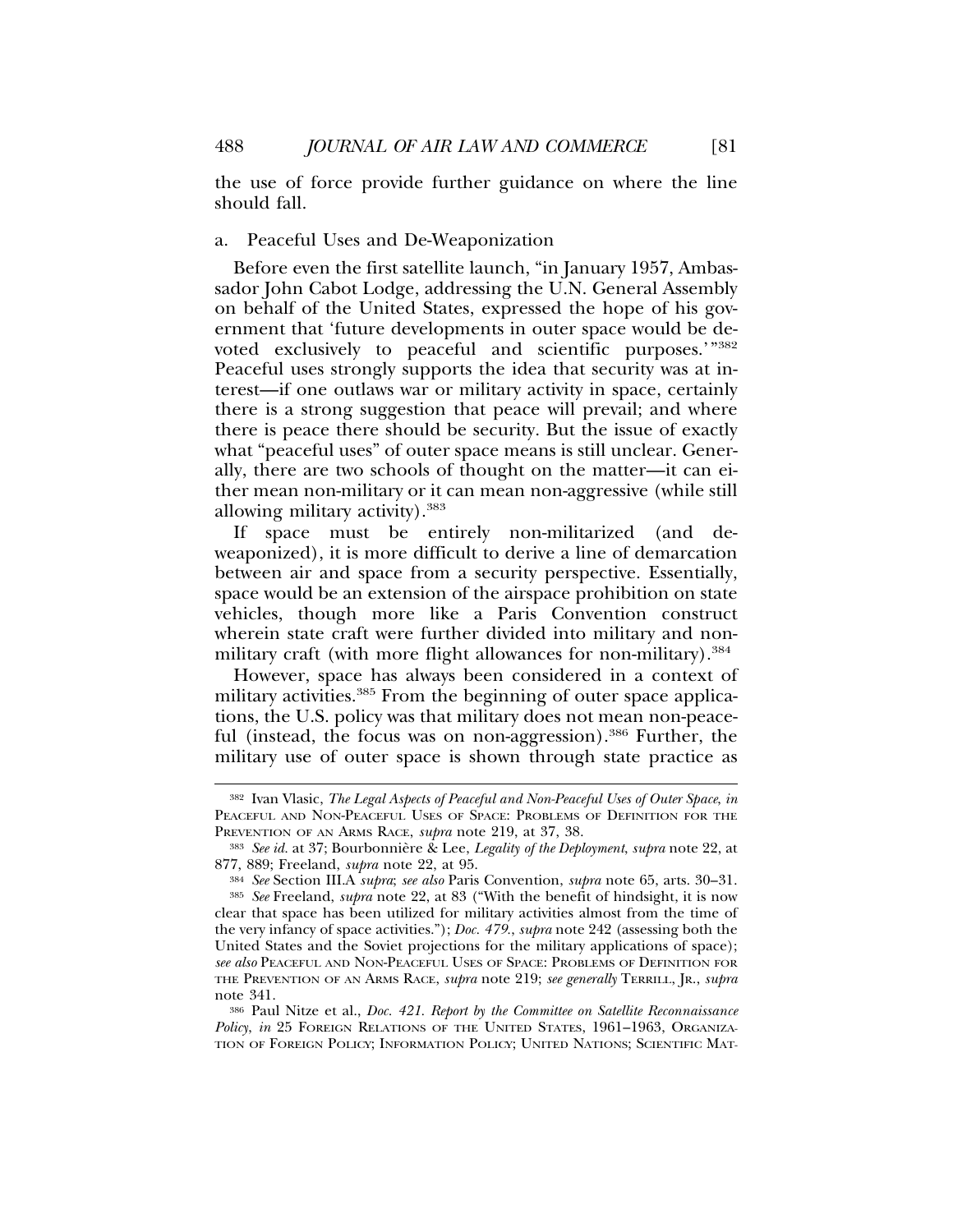well. As noted previously, the first astronauts and craft in space were all part of the military.<sup>387</sup> Article IV of the Outer Space Treaty explicitly contemplated military members in space (though participating in space use and exploration for peaceful purposes).388 Also, the prohibitions on weapons in Article IV are very specific and do not generally outlaw the use or stationing of weapons in space. This state practice and the text of the Treaty led Vlasic to conclude:

Given the ambiguity of the term "peaceful" as used in the [Outer Space Treaty], as well as the overt and covert practice of the two state actors in outer space, the conclusion is inescapable that all military uses of space other than those prohibited by treaty were—since the beginning of space exploration and are still today—lawful as long as they do not violate any of the principles and rules of general international law (e.g., uses that represent the threat or employment of force).389

As military uses of space are generally permissible, this creates a distinction from the airspace where state and military operations are strictly prohibited, absent permission, over sovereign territory. It must be assumed that there need be no particular rules governing military actions or weaponization in foreign airspace—they are generally precluded anyway, or when allowed it is either in a time of conflict where sovereignty is not respected by the parties or under the strict agreement of involved states (presumably with specific allowances).390 But the specific preclusions of military activities in outer space are telling of the reach

<sup>390</sup> *See, e.g.*, U.S. DEP'T OF DEF., DIRECTIVE NO. 4500.54E, FOREIGN CLEARANCE PROGRAM para. 4.a (2009) ("[Department of Defense] aircraft shall obtain aircraft diplomatic clearance to overfly the territory of, or land in, a foreign country from that foreign country's government."). Absent stricter guidance, in general state craft must operate with "due regard" for civilian craft. Convention on International Civil Aviation, *supra* note 49, art. 3(d); *see also* Bourbonniere & Haeck, ` *supra* note 115, at 926–31 (discussing the application of the due regard standard); U.S. Air Force Instruction 11-202, vol. 3, General Flight Rules para. 1.4 (Nov. 7, 2014) (generally establishing the ICAO rules as the baseline guidance for Air Force operations, with the "due regard" standard as the exception).

TERS (undated), https://history.state.gov/historicaldocuments/frus1961-63v25/ d421 [https://perma.cc/DD8T-PBVP].

<sup>387</sup> *See* Section III.B.3 *supra*.

<sup>388</sup> Outer Space Treaty, *supra* note 60, art. IV, para. 2 ("The use of military personnel for scientific research or for any other peaceful purposes shall not be prohibited.").

<sup>&</sup>lt;sup>389</sup> Vlasic, *supra* note 382, at 45; *see also* Bourbonnière & Lee, *Legality of the Deployment*, *supra* note 22, at 888; U.K. MINISTRY OF DEFENCE, *supra* note 63, at 2-3. *But see* Jakhu, *supra* note 147, at 99 (arguing that military uses and weapons in space constitute a threat to security, and therefore are broadly prohibited).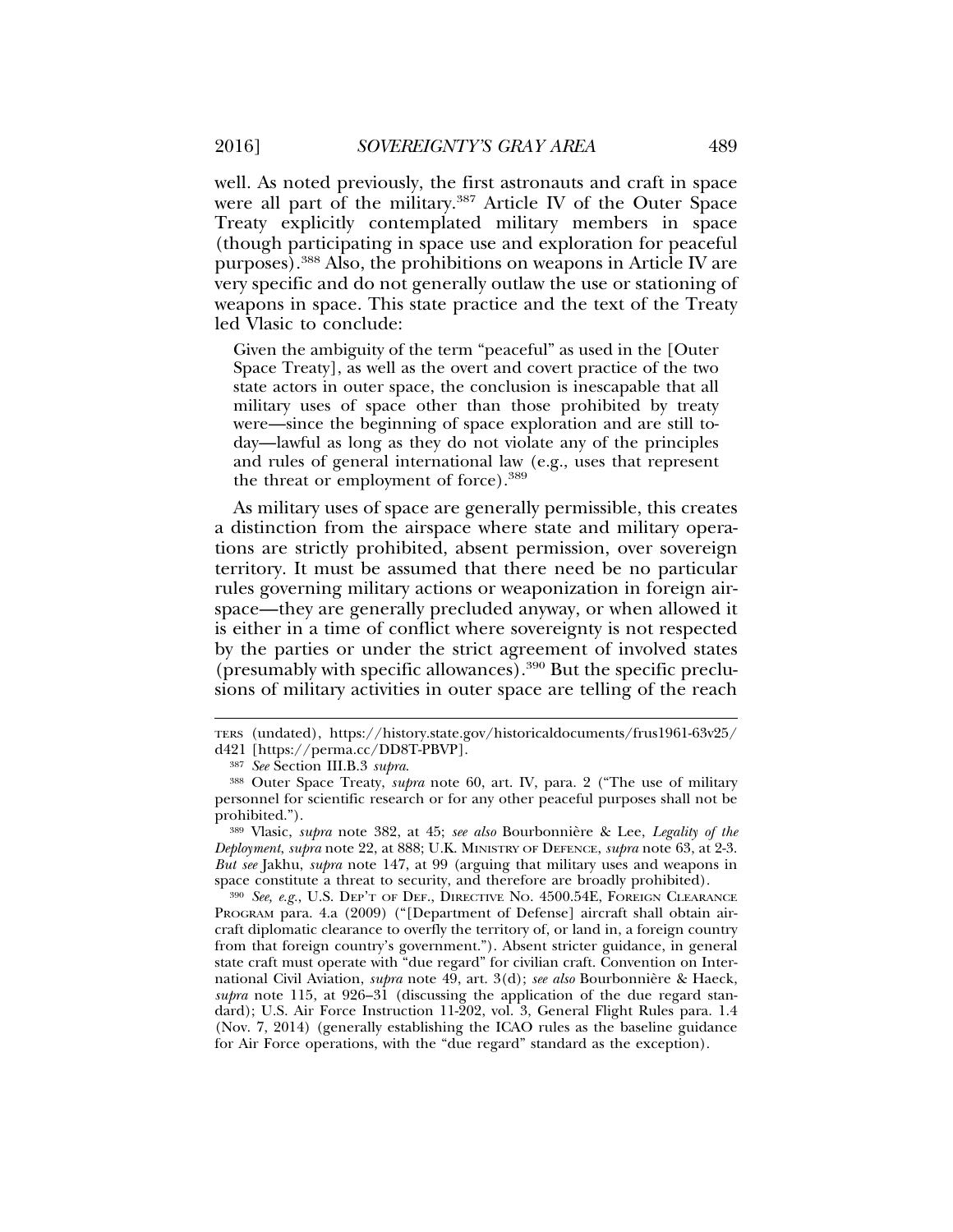of the outer space regime. That is, outer space law can only preclude activities that occur in outer space—so to read the extent of its prohibitions is to read the extent of the law.

Article IV of the Outer Space Treaty contains spatially broad prohibitions against outer space weaponization.<sup>391</sup> It precludes military maneuvers on the Moon, and bans bases, installations, fortifications, military maneuvers, and weapons testing on all celestial bodies.392 Vlasic also compiled other outer space military and weapons prohibitions under international law and none provided greater particularity as to their applicable location.393 While these cement that the Moon and other celestial bodies indeed fall within outer space, they do no illuminate the airspace and outer space line.

The one clause that does, however, requires states "not to place in orbit around the Earth any objects carrying nuclear weapons or any other kinds of weapons of mass destruction."394 This clause further precludes stationing such weapons "in outer space in any other manner." This latter blanket prohibition would have covered orbital weapons, but the Outer Space Treaty draws particular attention to "orbit around the Earth" with the former clause's explicit mention of it.

As the lowest altitude of space applications explicitly named in the Outer Space Treaty or in arms control for space generally, orbit appears as the limit to which states feel compelled to ban strategic level security-threatening weapons of mass destruction. Given the automatic preclusion of such weapons in sovereign airspace, this suggests that the shift in state security needs occurs at orbit.

#### b. Transparency

As discussed in the previous section, one of the primary methods for ensuring terrestrial peace was through transparency. This allows states to monitor each other's actions as well as ensure compliance with disarmament agreements such as the 1963 Partial Test Ban Treaty.<sup>395</sup> At the dawn of the space age, United

<sup>391</sup> Outer Space Treaty, *supra* note 60, art. IV.

<sup>392</sup> *Id.* art. IV, para. 2.

<sup>393</sup> Vlasic, *supra* note 382, at 47–48.

<sup>394</sup> Outer Space Treaty, *supra* note 60, art. IV, para. 1.

<sup>395</sup> *See* Vlasic, *supra* note 382, at 51 (discussing monitoring and verification of outer space uses); *see also* Bhupendra Jasani, Dep't of War Studies, King's College London, Presentation in Montreal: Commercial Systems for Military (Mar. 16–17, 2015) (on file with author) (addressing space applications for monitoring both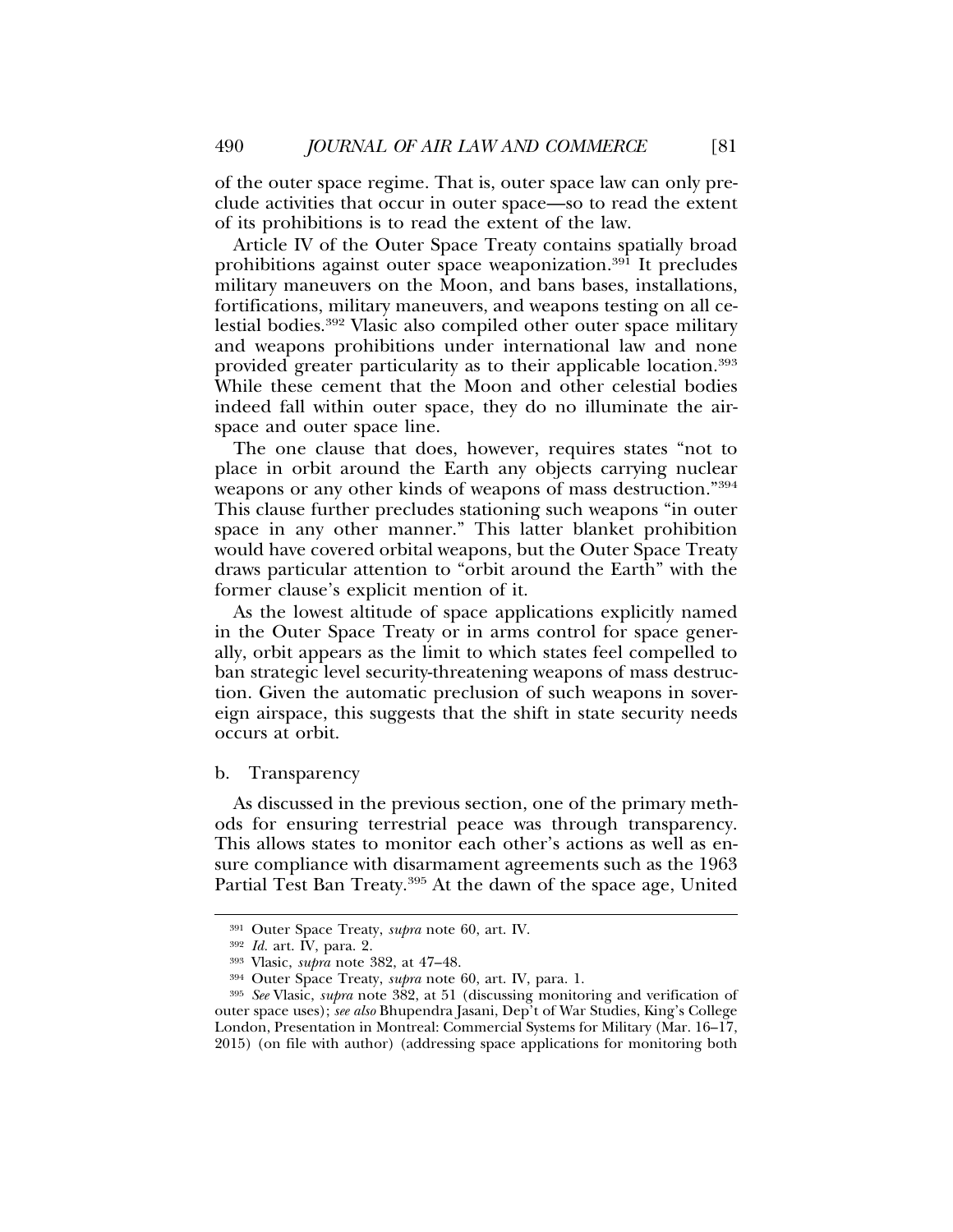States' efforts to overfly the Soviet Union for remote sensing and aerial photography had failed below orbit. But, based largely on the Soviet interest in securing legal flight paths for Sputnik and its progeny, the United States was able to secure overflight rights and the use of remote sensing satellites. So while the freedom of overflight—a mechanism for security (particularly for the United States, which perceived its capacity in this regard as an advantage)—was denied in airspace, it is allowed in outer space. And the line in the use of this mechanism is orbit.

# c. Practical Use of Force Considerations

Practical considerations in the application of force also suggest that orbit is a dividing line in state security interests. The concept of effective control has been discussed throughout this work. While it is no longer the driving force behind assertions of sovereignty rights (as the potential for effective control extends beyond what is accepted as the outer space cap on state sovereignty), it still informs where states can feel most secure with the greatest ease. Assuming states are rational actors and would perform a cost-benefit analysis prior to employing force in gray space, both the costs and benefits pivot at orbit. As to cost, while some states can project power into outer space, many more can assert control up to or near orbit through more conventional weapons and means. Even compared to suborbital or high-altitude applications, outer space activities are difficult and expensive.<sup>396</sup> The likely perceived benefit also shifts at orbit, whether taken from a generalized pragmatic perspective or a "necessity" under the *jus ad bellum* view. While both United States' and Chinese ASAT tests suggest that there is some perceived benefit to super-orbital strikes, it is limited. As discussed above, objects in orbit are inherently passive.<sup>397</sup> They may be conducting opera-

space and terrestrial activities as a means of verification and confidence building in support of terrestrial peace agreements and arms control).

<sup>396</sup> *See* KLEIMAN ET AL., *supra* note 73, at 51 ("achieving orbital space flight is many times more energy-intensive, and therefore much more difficult and expensive, than achieving suborbital spaceflight."); Pelton, *Geosynchronous*, *supra* note 10, at 12 (comparing the lower costs of atmospheric applications versus orbital satellites).

<sup>397</sup> *See* Sections IV.C.3.a and IV.C.3.b *supra* (discussing "innocent" and continuous passage of satellites versus offensive and conscious incursions below orbit). Of course, vehicles may be able to engage in controlled flight in a pattern to simulate orbit, notwithstanding the extraordinarily high fuel costs when compared to passively operating in orbit. *See* Section III.B.1 *supra*. As future technologies develop, simulated orbital paths may become a more reasonable and,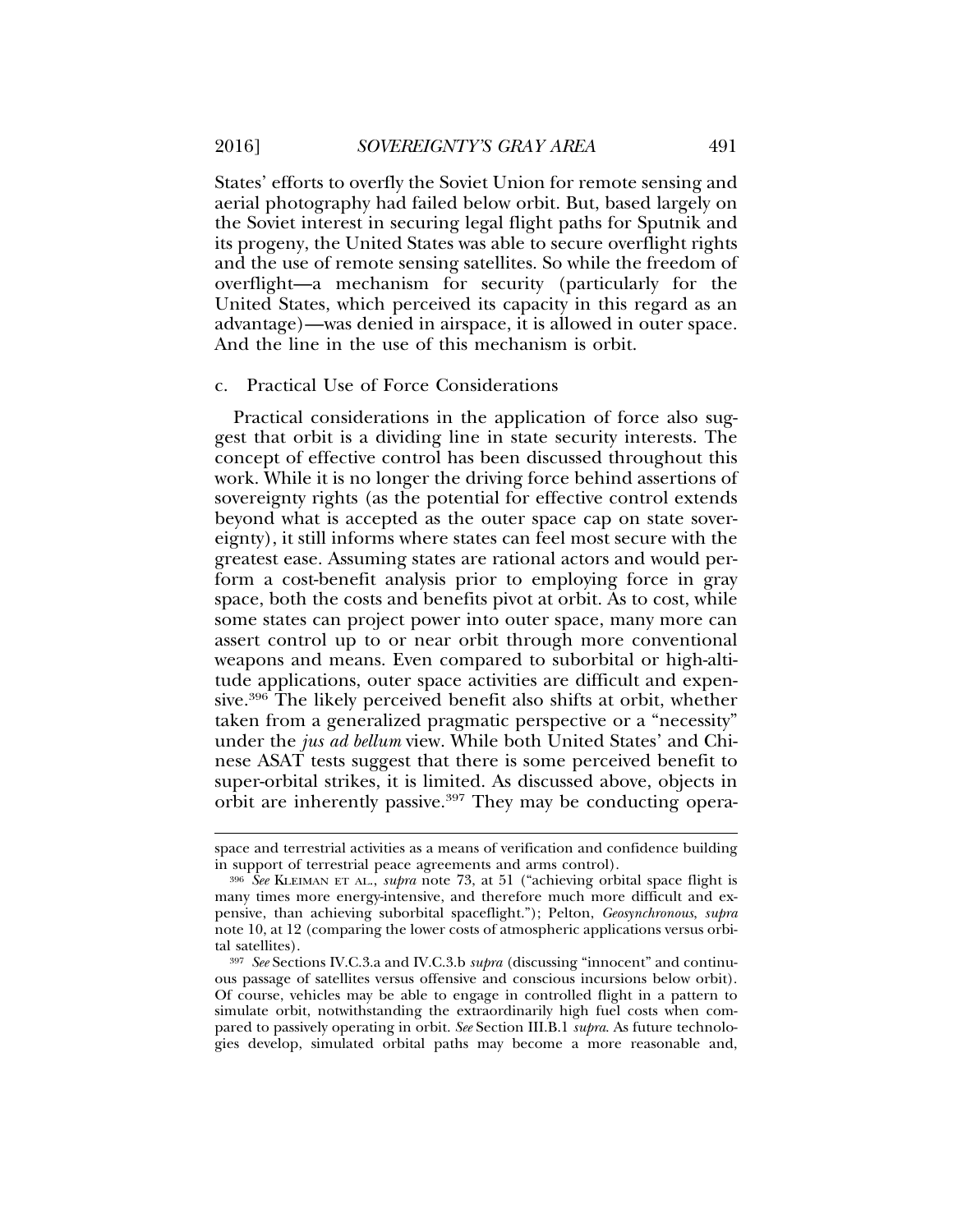tions to which a state may object, but they typically do so in a regularized, circular, inert, and generally inoffensive manner. Aerospace vehicles operating below orbit, however, are engaged in controlled flight. This is far more offensive, purposeful, and likely more threatening to a subjacent state—making the security interest much greater in addressing such vehicles with force.398 So, from a practical standpoint, it makes sense to assert sovereignty only as far as it can efficiently be enforced. Beyond that (beyond orbit), it makes more sense to create a legal regime that ensures peace.

*Jus in bello* considerations also help draw a line at orbit for targeting reasons, though this is a more modern development. In particular, the creation of orbital debris is a major concern in the use of force against objects in orbit.399 If a craft is targeted below orbit, there will certainly be debris created from its destruction. But that is substantively no different than an attack on an airplane in airspace or even a vehicle on the ground. And the analysis for such attacks falls squarely in the current regime for the laws of war.400 The law of armed conflict, particularly the principles of distinction and proportionality, must be examined to ensure the propriety of the selected target; but the effects are likely to be nominal.

In orbit, however, the debris will persist for an extended duration.401 Due to the nature of satellites in orbit, they will have great difficulty avoiding any debris in outer space—exacerbating

<sup>398</sup> *See* Section III.B.4 *supra*.

therefore, common phenomenon. But to the degree that such vehicles could even be distinguished from actually-orbiting craft, their use would still likely be assessed like any other vehicle. As discussed further below, the concept of "orbit" can be thought of as both a place and a function; for such future orbit-simulating craft, perhaps states would lean toward the notion of natural orbit as a zone of operation (a place) in forming a line. *See* Section IV.E *infra*.

<sup>&</sup>lt;sup>399</sup> See, e.g., Bourbonnière & Lee, *Jus ad Bellum*, *supra* note 22, at 188 ("On this point, while ASAT weapons are not by their own nature indiscriminate, for an extraordinarily high degree of precision is required to destroy a satellite in orbit, yet it has been argued that the extensive field of space debris that results from the collision of a kinetic ASAT weapon and a satellite would render kinetic ASAT weapons indiscriminate and thus illegal.").

<sup>400</sup> *See, e.g.*, W. Hays Parks, *Air War and the Law of War*, 32 A.F.L. REV. 1, 178 (1990).

<sup>401</sup> *See* SPACE SECURITY INDEX 2011, *supra* note 20, at 27 (noting that "[s]pace debris, which predominantly consists of objects generated by human activity in space, represents a growing and indiscriminate threat to all spacecraft" and describing major debris-causing events in recent history); *see also Space Sustainability*, SECURE WORLD FOUND., http://swfound.org/our-focus/space-sustaina bility/ [https://perma.cc/FM3U-5VWV].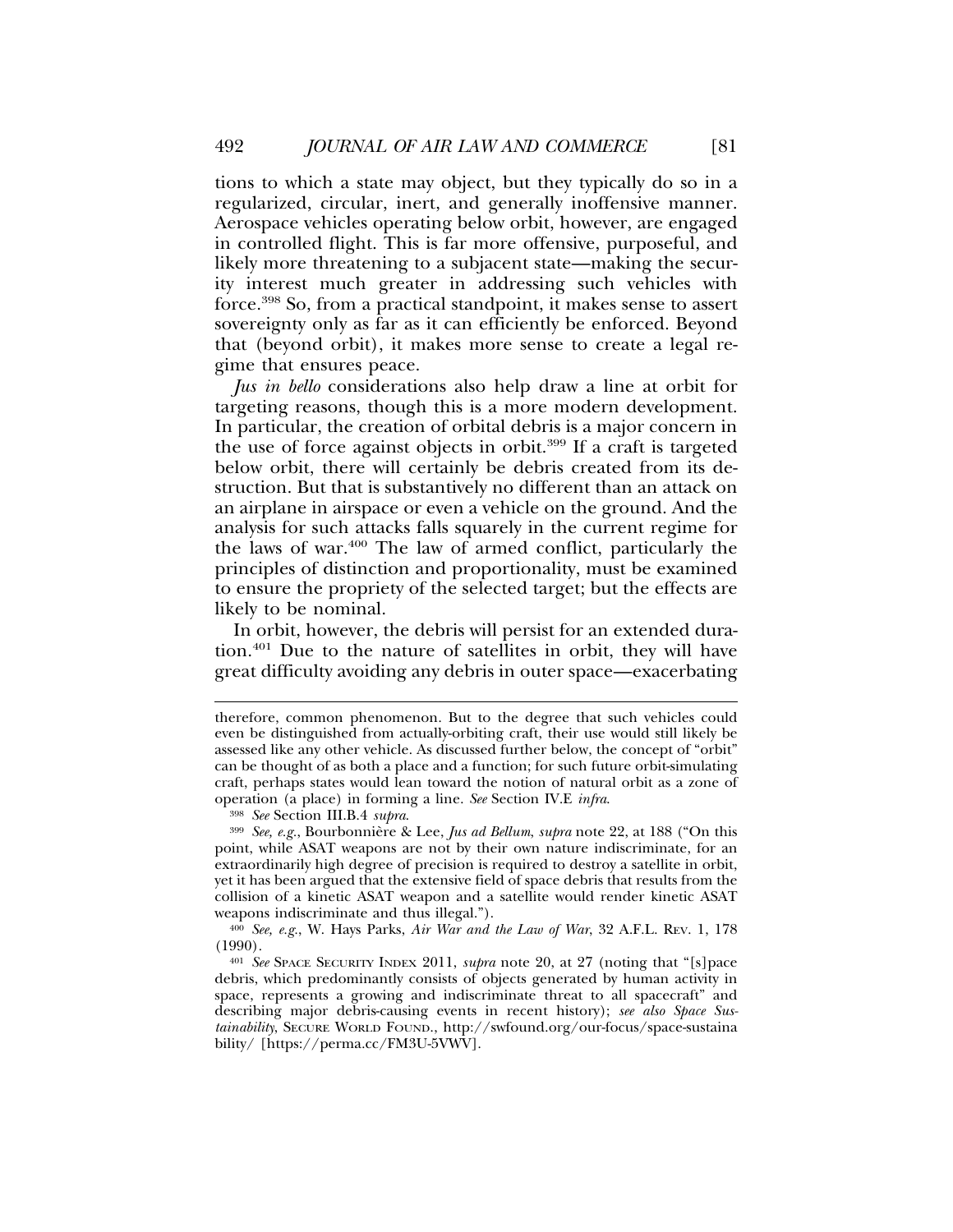the collateral damage caused by the attack. Further, the debris will continue to destroy or otherwise affect all satellites with which it comes into contact; the persistent debris cannot discriminate between lawful or unlawful targets. So the collateral effects of the use of force in orbit and beyond can be disproportionate to a similar strike below orbit. When states assess the potential for the use of force to ensure security, this fact significantly limits a state's ability to act (with force). When the ability to act (as a matter of self-help) is curtailed, it follows that states should seek alternative means to ensure their security such as a regime of free use and exploration for peaceful purposes. So orbit and its inherent limitations on the legal use of force help for a line between the regimes.

# *6. Conclusion*

Consider the airspace and outer space regimes, though opposite in two key matters for the use of force, to be two sides of the same coin. When the coin is flipped in the air, and it rotates with great speed along its axis, and the edges are almost a blur; it even appears as though it is a small ball or spherical object. But it is not—when it falls, that coin is either heads or tails; it is one or the other. So too is the case with airspace and outer space; gray space is merely the illusion of some other zone when the coin is flipped.

Seeking out the unifying theme underlying the development of air and space law reveals that state interests in security are persistent and essential in both regimes. The seemingly gray area between what is clearly air law and what is clearly outer space law can really be read as one side or the other of a line. And the division point in the security interest, and hence the regimes, is at orbit.

# E. DRAWING CONCLUSIONS FROM THESE MODES OF ANALYSIS

There can be no doubt that the freedom of action of states in outer space or on celestial bodies is neither unlimited, absolute, nor unqualified, but is determined by the right and interest of other states. It can therefore be exercised only to the extent to which as indicated it does not conflict with those rights and interests.402

<sup>402</sup> LACHS, *supra* note 64, at 108.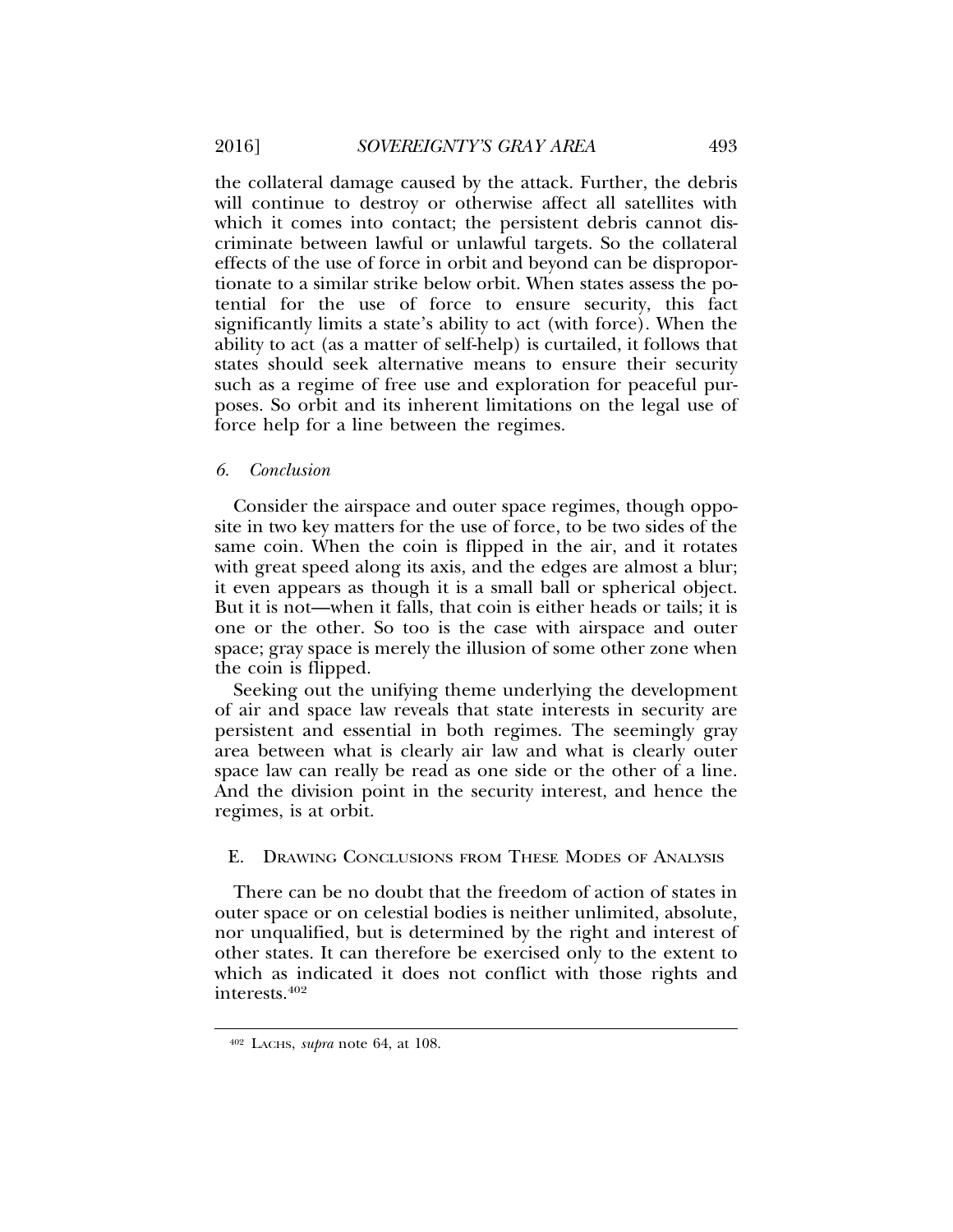Lachs stated this in the context of safeguarding the rights of less powerful or scientifically advanced states, and it has been subsequently cited to bolster the depth of the Outer Space Treaty's Article IX due regard requirement<sup>403</sup> and the general necessity of furthering global public interests (particularly peaceful uses, cooperation, and equality) in outer space.404

The assertion is equally true if Lachs's "freedom of action of States" is also considered to include free movement through space without regard to terrestrial notions of sovereignty or limitations on the flight of state craft. Here, his second sentence is key—freedom of movement and action in outer space exists "only to the extent to which as indicated it does not conflict with those rights and interests [of other states]." Such rights and interests would include territorial sovereignty and security.405

States have spoken over time on these matters. This section has demonstrated that they assert their interests in sovereignty, generally, as high as possible. Such assertions are legally capped only by the start of the outer space regime. And as discussed in Chapter III, that regime can only be confidently said to reach as low as artificial satellite orbit of Earth.

The other interest is security; on this matter, states have spoken as well. With security in mind, states again drew limits on activity in space—to enhance their perceived security. And, again, the lowest reach of this is captured in Article IV of the Outer Space Treaty, which precludes weapons of mass destruction in orbit.

As both of these analyses point to orbit as the line of demarcation, it is worth addressing what "orbit" means in greater detail. Much like aerospace or near space, orbit can be viewed in spa-

<sup>403</sup> Outer Space Treaty, *supra* note 60, art. IX ("In the exploration and use of outer space, including the Moon and other celestial bodies, States Parties to the Treaty shall be guided by the principle of cooperation and mutual assistance and shall conduct all their activities in outer space, including the Moon and other celestial bodies, with due regard to the corresponding interests of all other States Parties to the Treaty.").

<sup>404</sup> Jakhu, *supra* note 147, at 47.

<sup>&</sup>lt;sup>405</sup> Evidence of the legitimacy of a state's interest in its national security is found throughout international law, but it certainly is found in the right of selfdefense (be it under customary or conventional international law) or as articulated by the ICJ in the Nuclear Weapons Advisory Opinion. *See* Green, *supra* note 32, at 52; Legality of the Threat or Use of Nuclear Weapons, Advisory Opinion, 1996 I.C.J. Rep. 226, 263, para. 96 (July 8) (even in the grave context of using nuclear weapons, "the Court cannot lose sight of the fundamental right of every State to survival, and thus its right to resort to self-defence, in accordance with Article 51 of the Charter when its survival is at stake.").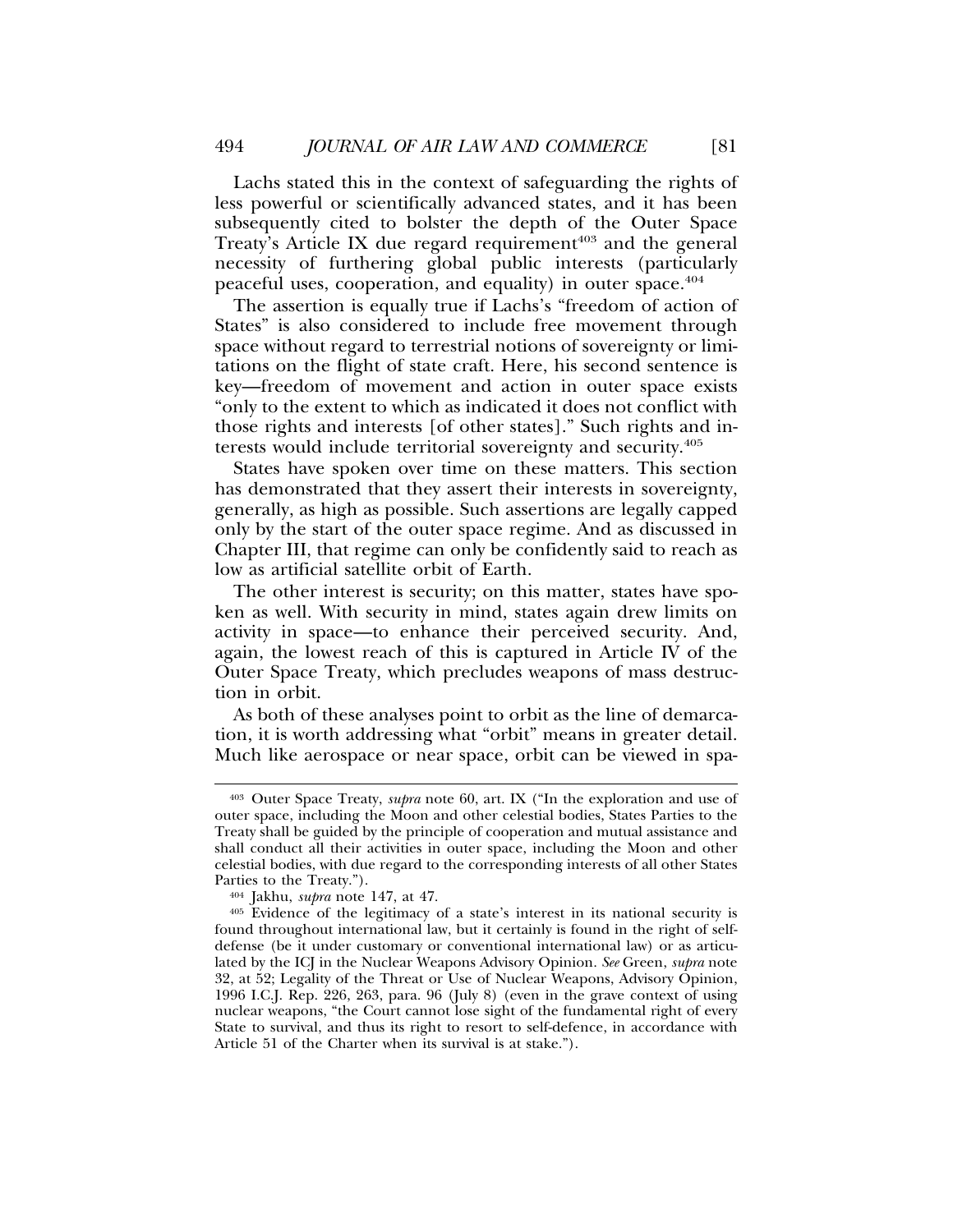tial or functional terms. It is spatial in that it refers to a generally fixed location. As discussed in Chapter III, the exact height of the LEO is not settled among scientists (or legal thinkers). However, the general estimates range from 96 to 150 kilometers (60 to 93 miles) for the lowest orbiting satellite. Also, though, and apart from the exact geographic line, orbit can be viewed as an activity or a function. When a craft orbits Earth, it is engaging in a particular, and unique, form of operation; it cannot be duplicated (with thrust or other powered flight) for any extended period of time. This is what makes orbit so desirable to those looking to take advantage of its attributes (and particularly those of GEO, which also allows for persistence over a desired location). So orbit is not just a place; it is an end or a function in itself (albeit an intermediary one, toward a final goal of communications, scientific experimentation, remote sensing, or a host of other applications).

While orbit may be critiqued as an imprecise line of demarcation,<sup>406</sup> it is not a fatal flaw. States may have to accept some degree of arbitrariness in how this line is drawn. But that is no different than the assessment of a state's baseline in the law of the sea, or even where the edges of free speech or other civil liberties lie in other legal analyses. If one embraces the conservative approach to the law advocated here, states should view sovereignty as extending upward as far as it is not clearly contradicted; the dispute over the proper altitude of orbit, then (if a state desires to put a number on it), should be construed as 150 kilometers—the lowest known orbit, as found in the U.K. Military Space Primer. However, even if there is still a range of state positions (potentially down to 96 kilometers), it will be a much more limited one; the debate has at least been narrowed to a degree that aerospace activities (particularly suborbital applications) should have an understanding of where they fit in a state sovereignty analysis. And, from this narrowing of the issue, perhaps a fixed and settled resolution can be worked out among states. It is far easier to decide on a line at 100 kilometers (or some other number) when the starting point is a range of 96 to 150 kilometers and not 25 to 36,000 kilometers.

## V. CONCLUSION

There is an answer to the delimitation debate in the *lex lata*: sovereignty, and therefore the airspace regime, extends as high

<sup>406</sup> *See* Oduntan, *supra* note 139, at 80.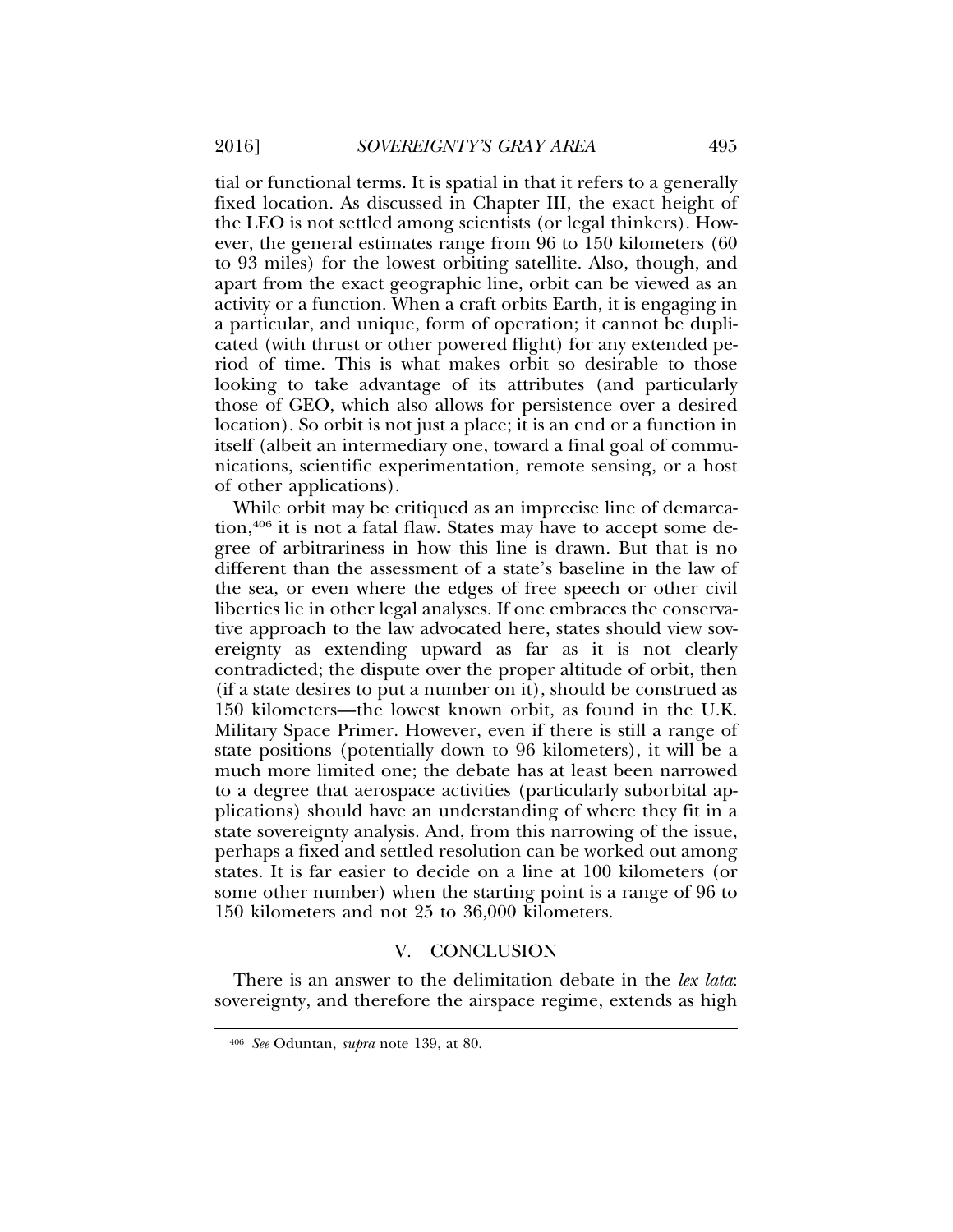as possible until it is clearly capped. That cap comes with the lowest definitive reach of the outer space regime: orbit. Overall, where there is doubt as to state sovereignty, it should be presumed that such sovereignty exists. As put by the Canadian band Rush, "If you choose not to decide, you still have made a choice."407 In not deciding clearly that the outer space regime reaches into aerospace and leaving that zone as a gray area, states have effectively elected the default: airspace sovereignty.

This work has pulled airspace and outer space apart to assess them independently, to include their nature and their accompanying legal regimes. Then it attempted to put them back together to demonstrate that a broader view—through the particular lens of the potential for the use of force against aerospace vehicles—can help demonstrate how the regimes fit together. The resulting conclusion is that the line of demarcation between air and space is at orbit.

This is not a normative prescription for what regime is best for aerospace; it is merely an argument for what is. Therefore, it does not prejudice any arguments for creating a different line, or even a unique *sui generis* aerospace zone. It is also not meant to suggest that there are not difficulties with the present regulation of the zone, particularly the potential inapplicability of ICAO rules to aerospace vehicles (particularly state vehicles).408

The conclusion here should generally be regarded as a spatialist position on delimitation. But spatial and functional lines are blurred in both orbit and in aerospace, so this is not a distinction dealt with in great detail here. In this author's view, though, a line in space provides the greatest degree of clarity. Function ties into uses and intended uses of a craft or activity; intentions can be naturally blurry, purposefully obfuscated, or simply a matter of opinion and debate in world politics. Spatial altitude may have some difficulties in calculation, but it is much more fixed and reliable; both the aerospace vehicle and the subjacent state can know where the vehicle is relative to a line. In the context of the potential use of force, clear and mutually understood lines are beneficial. Thus, considering the need for clarity and giving deference to an expansive read of state sovereignty, it is manifest that a fixed line is the appropriate method. If an operator deciding whether to fire on an aerospace vehicle

<sup>407</sup> RUSH, *Freewill*, *on* PERMANENT WAVES (Anthem 1980).

<sup>408</sup> *See generally* THE NEED FOR AN INTEGRATED REGULATORY REGIME FOR AVIA-TION AND SPACE, *supra* note 79.